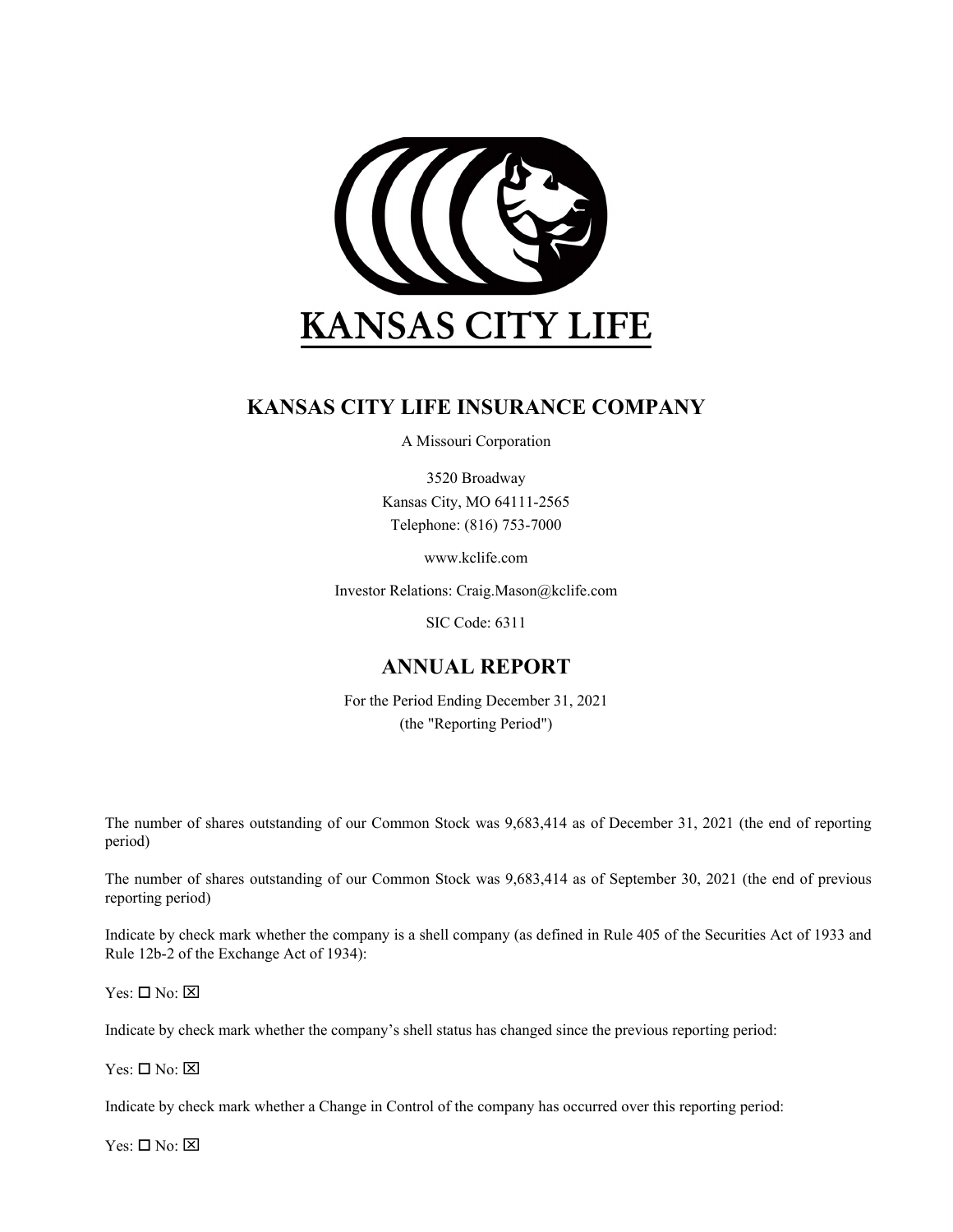# KANSAS CITY LIFE INSURANCE COMPANY **TABLE OF CONTENTS**

| Financial Information <b>Exercise Constructs</b> (2011) <b>Financial Information Constructs (2013)</b> | $\overline{3}$ |
|--------------------------------------------------------------------------------------------------------|----------------|
| <b>Consolidated Balance Sheets</b>                                                                     | $\overline{3}$ |
|                                                                                                        |                |
|                                                                                                        | 5              |
|                                                                                                        | -6             |
|                                                                                                        | <u>8</u>       |
|                                                                                                        | <u>71</u>      |
|                                                                                                        | <u>73</u>      |
| <b>Risk Factors</b>                                                                                    | 85             |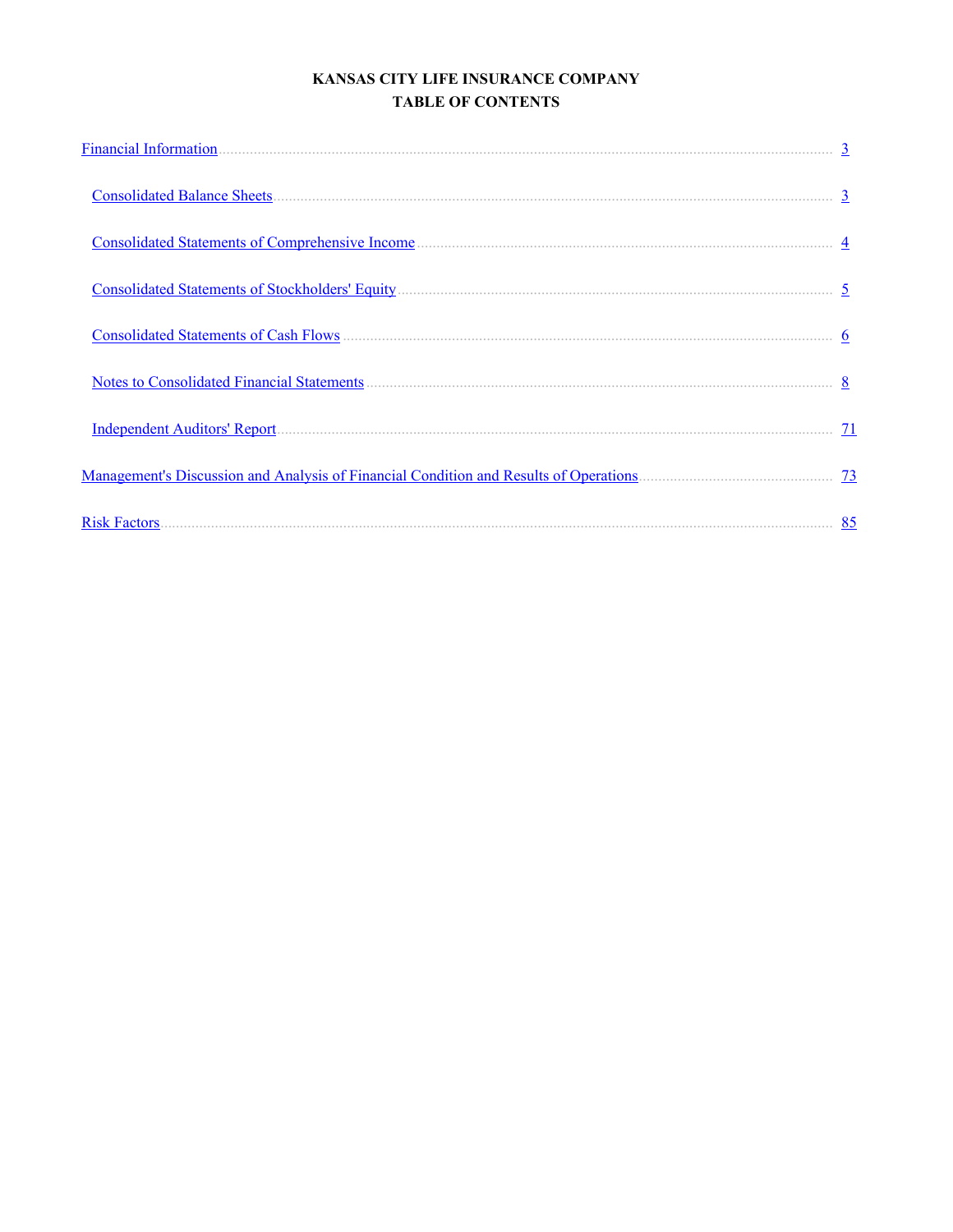# <span id="page-2-0"></span>**Financial Information**

Amounts in thousands, except share data, security counts, claim counts, or as otherwise noted.

# **Kansas City Life Insurance Company Consolidated Balance Sheets**

|                                                                                                                         | December 31, |            |    |            |
|-------------------------------------------------------------------------------------------------------------------------|--------------|------------|----|------------|
|                                                                                                                         |              | 2021       |    | 2020       |
| <b>ASSETS</b>                                                                                                           |              |            |    |            |
| Investments:                                                                                                            |              |            |    |            |
| Fixed maturity securities available for sale, at fair value<br>(amortized cost: 2021 - \$2,894,877; 2020 - \$2,797,990) | \$           | 3,088,197  | \$ | 3,118,980  |
| Equity securities, at fair value<br>$(cost: 2021 - $3,097; 2020 - $5,933)$                                              |              | 3,676      |    | 6,647      |
| Mortgage loans                                                                                                          |              | 596,037    |    | 601,607    |
| Real estate                                                                                                             |              | 142,278    |    | 165,403    |
| Policy loans                                                                                                            |              | 82,060     |    | 84,447     |
| Short-term investments                                                                                                  |              | 74,501     |    | 119,116    |
| Other investments                                                                                                       |              | 12,840     |    | 10,838     |
| Total investments                                                                                                       |              | 3,999,589  |    | 4,107,038  |
| Cash                                                                                                                    |              | 5,419      |    | 7,203      |
| Accrued investment income                                                                                               |              | 30,298     |    | 31,413     |
| Deferred acquisition costs                                                                                              |              | 292,027    |    | 276,425    |
| Reinsurance recoverables                                                                                                |              | 399,951    |    | 391,439    |
| Other assets                                                                                                            |              | 201,170    |    | 186,453    |
| Separate account assets                                                                                                 |              | 504,976    |    | 463,041    |
| Total assets                                                                                                            |              | 5,433,430  | \$ | 5,463,012  |
| <b>LIABILITIES</b>                                                                                                      |              |            |    |            |
| Future policy benefits                                                                                                  | \$           | 1,397,111  | \$ | 1,383,674  |
| Policyholder account balances                                                                                           |              | 2,247,392  |    | 2,231,640  |
| Policy and contract claims                                                                                              |              | 69,787     |    | 71,344     |
| Other policyholder funds                                                                                                |              | 185,713    |    | 175,131    |
| Other liabilities                                                                                                       |              | 198,017    |    | 229,443    |
| Separate account liabilities                                                                                            |              | 504,976    |    | 463,041    |
| <b>Total liabilities</b>                                                                                                |              | 4,602,996  |    | 4,554,273  |
| <b>STOCKHOLDERS' EQUITY</b>                                                                                             |              |            |    |            |
| Common stock, par value \$1.25 per share                                                                                |              |            |    |            |
| Authorized 36,000,000 shares, issued 18,496,680 shares                                                                  |              | 23,121     |    | 23,121     |
| Additional paid in capital                                                                                              |              | 41,025     |    | 41,025     |
| Retained earnings                                                                                                       |              | 933,338    |    | 933,092    |
| Accumulated other comprehensive income                                                                                  |              | 74,251     |    | 152,802    |
| Treasury stock, at cost (2021 and 2020 - 8,813,266 shares)                                                              |              | (241, 301) |    | (241, 301) |
| Total stockholders' equity                                                                                              |              | 830,434    |    | 908,739    |
| Total liabilities and stockholders' equity                                                                              |              | 5,433,430  | \$ | 5,463,012  |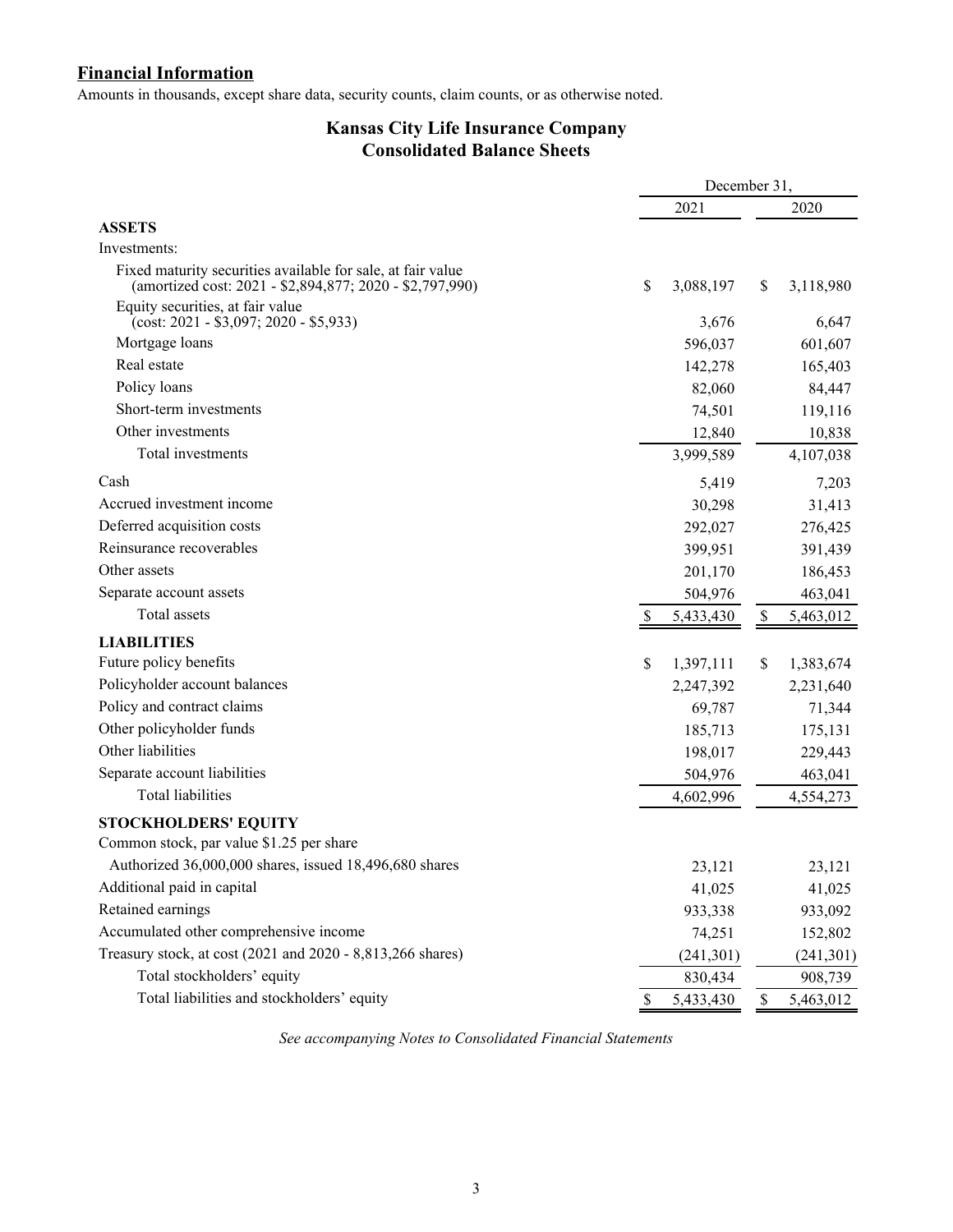# **Kansas City Life Insurance Company Consolidated Statements of Comprehensive Income**

<span id="page-3-0"></span>

|                                                                                                       | Year Ended December 31, |            |               |          |              |          |
|-------------------------------------------------------------------------------------------------------|-------------------------|------------|---------------|----------|--------------|----------|
|                                                                                                       |                         | 2021       |               | 2020     |              | 2019     |
| <b>REVENUES</b>                                                                                       |                         |            |               |          |              |          |
| Insurance revenues:                                                                                   |                         |            |               |          |              |          |
| Net premiums                                                                                          | \$                      | 208,864    | <sup>\$</sup> | 223,756  | \$           | 223,227  |
| Contract charges                                                                                      |                         | 121,803    |               | 126,722  |              | 125,886  |
| Total insurance revenues                                                                              |                         | 330,667    |               | 350,478  |              | 349,113  |
| Investment revenues:                                                                                  |                         |            |               |          |              |          |
| Net investment income                                                                                 |                         | 142,468    |               | 145,684  |              | 148,349  |
| Net investment gains                                                                                  |                         | 25,417     |               | 21,835   |              | 9,133    |
| Total investment revenues                                                                             |                         | 167,885    |               | 167,519  |              | 157,482  |
| Other revenues                                                                                        |                         | 12,760     |               | 5,913    |              | 6,098    |
| Total revenues                                                                                        |                         | 511,312    |               | 523,910  |              | 512,693  |
| <b>BENEFITS AND EXPENSES</b>                                                                          |                         |            |               |          |              |          |
| Policyholder benefits                                                                                 |                         | 280,886    |               | 280,970  |              | 257,621  |
| Interest credited to policyholder account balances                                                    |                         | 79,725     |               | 78,792   |              | 78,520   |
| Amortization of deferred acquisition costs                                                            |                         | 33,217     |               | 42,141   |              | 35,948   |
| Operating expenses                                                                                    |                         | 104,564    |               | 106,093  |              | 111,154  |
| Total benefits and expenses                                                                           |                         | 498,392    |               | 507,996  |              | 483,243  |
| Income before income tax expense                                                                      |                         | 12,920     |               | 15,914   |              | 29,450   |
| Income tax expense                                                                                    |                         | 2,216      |               | 744      |              | 5,023    |
| <b>NET INCOME</b>                                                                                     | $\$$                    | 10,704     | $\$$          | 15,170   | \$           | 24,427   |
| <b>COMPREHENSIVE INCOME (LOSS),</b><br><b>NET OF TAXES</b>                                            |                         |            |               |          |              |          |
| Changes in:                                                                                           |                         |            |               |          |              |          |
| Net unrealized gains (losses) on<br>securities available for sale                                     | S                       | (100, 859) | <sup>\$</sup> | 115,900  | S            | 129,609  |
| Effect on deferred acquisition costs, value of business<br>acquired, and deferred revenue liabilities |                         | 7,946      |               | (7,809)  |              | (11,608) |
| Policyholder liabilities                                                                              |                         | 9,247      |               | (15,882) |              | (15,987) |
| Benefit plan obligations                                                                              |                         | 5,115      |               | 1,087    |              | 3,042    |
| Other comprehensive income (loss)                                                                     |                         | (78, 551)  |               | 93,296   |              | 105,056  |
| <b>COMPREHENSIVE INCOME (LOSS)</b>                                                                    |                         | (67, 847)  | \$            | 108,466  | <sup>2</sup> | 129,483  |
| Basic and diluted earnings per share:                                                                 |                         |            |               |          |              |          |
| Net income                                                                                            | <sup>\$</sup>           | 1.11       | \$            | 1.57     | \$           | 2.52     |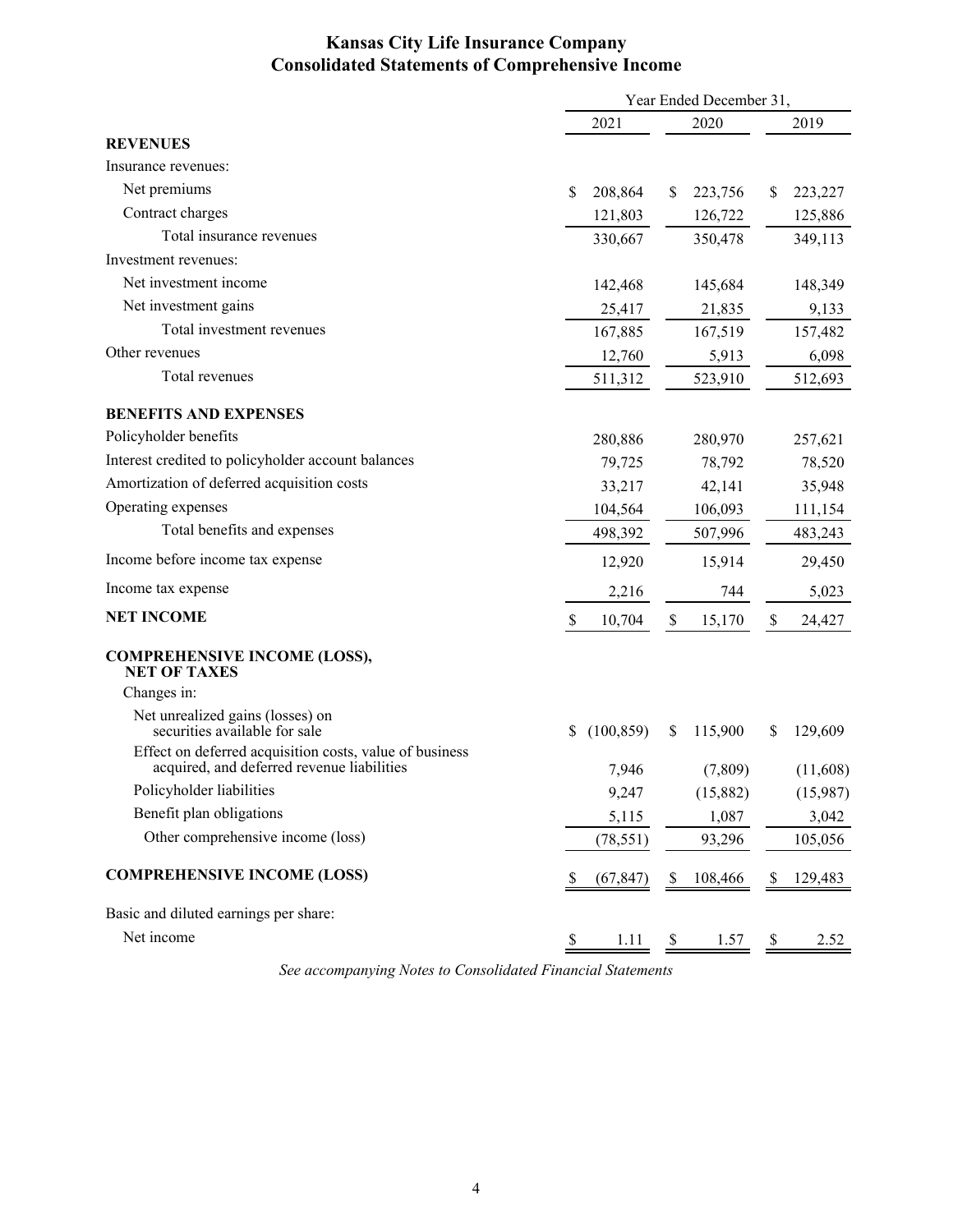# **Kansas City Life Insurance Company Consolidated Statements of Stockholders' Equity**

<span id="page-4-0"></span>

|                                                                 | Year Ended December 31, |             |            |  |  |
|-----------------------------------------------------------------|-------------------------|-------------|------------|--|--|
|                                                                 | 2021                    | 2020        | 2019       |  |  |
| <b>COMMON STOCK</b> , beginning and end of year                 | 23,121<br>S.            | 23,121<br>S | 23,121     |  |  |
| ADDITIONAL PAID IN CAPITAL, beginning and end of year           | 41,025                  | 41,025      | 41,025     |  |  |
| <b>RETAINED EARNINGS</b>                                        |                         |             |            |  |  |
| Beginning of year                                               | 933,092                 | 928,380     | 914,411    |  |  |
| Net income                                                      | 10,704                  | 15,170      | 24,427     |  |  |
| Stockholder dividends (2021, 2020, and 2019 - \$1.08 per share) | (10, 458)               | (10, 458)   | (10, 458)  |  |  |
| End of year                                                     | 933,338                 | 933,092     | 928,380    |  |  |
| <b>ACCUMULATED OTHER COMPREHENSIVE INCOME (LOSS)</b>            |                         |             |            |  |  |
| Beginning of year                                               | 152,802                 | 59,506      | (45,550)   |  |  |
| Other comprehensive income (loss)                               | (78, 551)               | 93,296      | 105,056    |  |  |
| End of year                                                     | 74,251                  | 152,802     | 59,506     |  |  |
| <b>TREASURY STOCK, at cost, beginning and end of year</b>       | (241,301)               | (241, 301)  | (241, 301) |  |  |
| <b>TOTAL STOCKHOLDERS' EQUITY</b>                               | 830,434                 | 908,739     | 810,731    |  |  |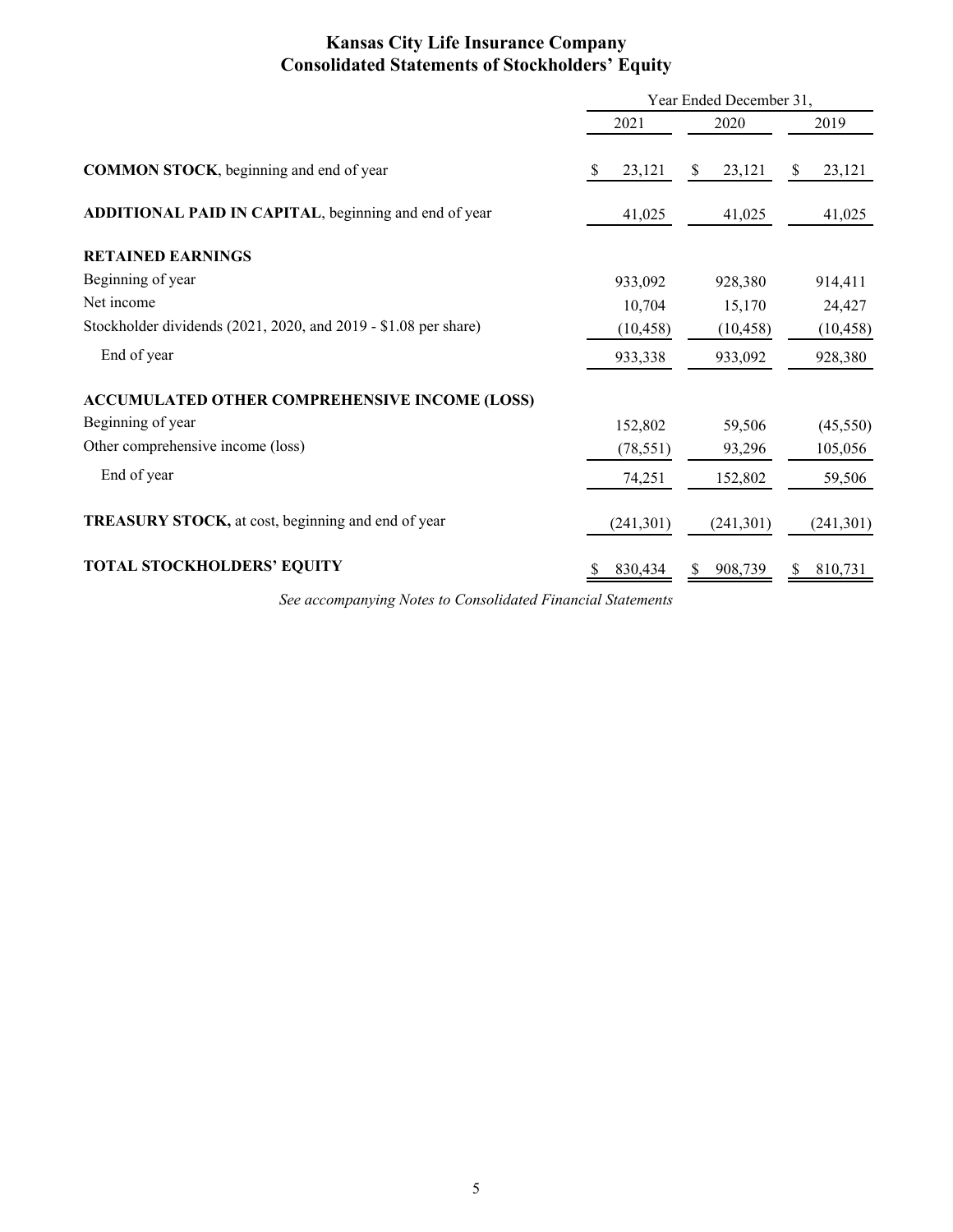# **Kansas City Life Insurance Company Consolidated Statements of Cash Flows**

<span id="page-5-0"></span>

| Year Ended December 31,                                                                          |    |            |                    |           |              |
|--------------------------------------------------------------------------------------------------|----|------------|--------------------|-----------|--------------|
|                                                                                                  |    | 2021       |                    | 2020      | 2019         |
| <b>OPERATING ACTIVITIES</b>                                                                      |    |            |                    |           |              |
| Net income                                                                                       | \$ | 10,704     | $\mathbf{\hat{S}}$ | 15,170    | \$<br>24,427 |
| Adjustments to reconcile net income to net cash<br>provided by (used from) operating activities: |    |            |                    |           |              |
| Amortization of investment premium and discount                                                  |    | 1,669      |                    | 1,978     | 3,321        |
| Depreciation and amortization                                                                    |    | 7,967      |                    | 8,538     | 8,367        |
| Acquisition costs capitalized                                                                    |    | (38, 239)  |                    | (44, 151) | (48, 443)    |
| Amortization of deferred acquisition costs                                                       |    | 33,217     |                    | 42,141    | 35,948       |
| Net investment gains                                                                             |    | (25, 417)  |                    | (21, 835) | (9,133)      |
| Gain on sale of subsidiary                                                                       |    | (5,500)    |                    |           |              |
| Changes in assets and liabilities:                                                               |    |            |                    |           |              |
| Reinsurance recoverables                                                                         |    | (8,513)    |                    | (12,667)  | (12, 576)    |
| Future policy benefits                                                                           |    | 24,761     |                    | 33,050    | 32,274       |
| Policyholder account balances                                                                    |    | (42,995)   |                    | (34,520)  | (43,516)     |
| Income taxes payable and deferred                                                                |    | (4,983)    |                    | (2,923)   | 5,960        |
| Other, net                                                                                       |    | 1,010      |                    | 21,113    | 3,503        |
| Net cash provided (used)                                                                         |    | (46,319)   |                    | 5,894     | 132          |
| <b>INVESTING ACTIVITIES</b>                                                                      |    |            |                    |           |              |
| Purchases:                                                                                       |    |            |                    |           |              |
| Fixed maturity securities                                                                        |    | (434, 696) |                    | (344,098) | (342, 477)   |
| Equity securities                                                                                |    | (259)      |                    | (380)     |              |
| Mortgage loans                                                                                   |    | (103, 942) |                    | (109,060) | (25,036)     |
| Real estate                                                                                      |    | (36,994)   |                    | (2,610)   | (1,975)      |
| Policy loans                                                                                     |    | (8, 754)   |                    | (8,706)   | (10,969)     |
| Other investments                                                                                |    | (5,828)    |                    | (3,702)   | (2,712)      |
| Property and equipment                                                                           |    | (628)      |                    | (1, 844)  | (2,379)      |
| Sales or maturities, calls, and principal paydowns:                                              |    |            |                    |           |              |
| Fixed maturity securities                                                                        |    | 308,361    |                    | 344,071   | 263,411      |
| Equity securities                                                                                |    | 3,000      |                    | 5,000     | 4,000        |
| Mortgage loans                                                                                   |    | 109,546    |                    | 85,111    | 87,157       |
| Real estate                                                                                      |    | 72,439     |                    | 29,898    | 3,084        |
| Policy loans                                                                                     |    | 11,141     |                    | 11,758    | 11,535       |
| Other investments                                                                                |    | 8,599      |                    | 4,204     | 2,176        |
| Property and equipment                                                                           |    | 71         |                    | 25        | 5,572        |
| Net sales (purchases) of short-term investments                                                  |    | 41,616     |                    | (43,690)  | (16,714)     |
| Proceeds from sale of subsidiary                                                                 |    | 28,468     |                    |           |              |
| Post-acquisition purchase price adjustments                                                      |    |            |                    |           | 1,663        |
| Net cash used                                                                                    |    | (7, 860)   |                    | (34, 023) | (23, 664)    |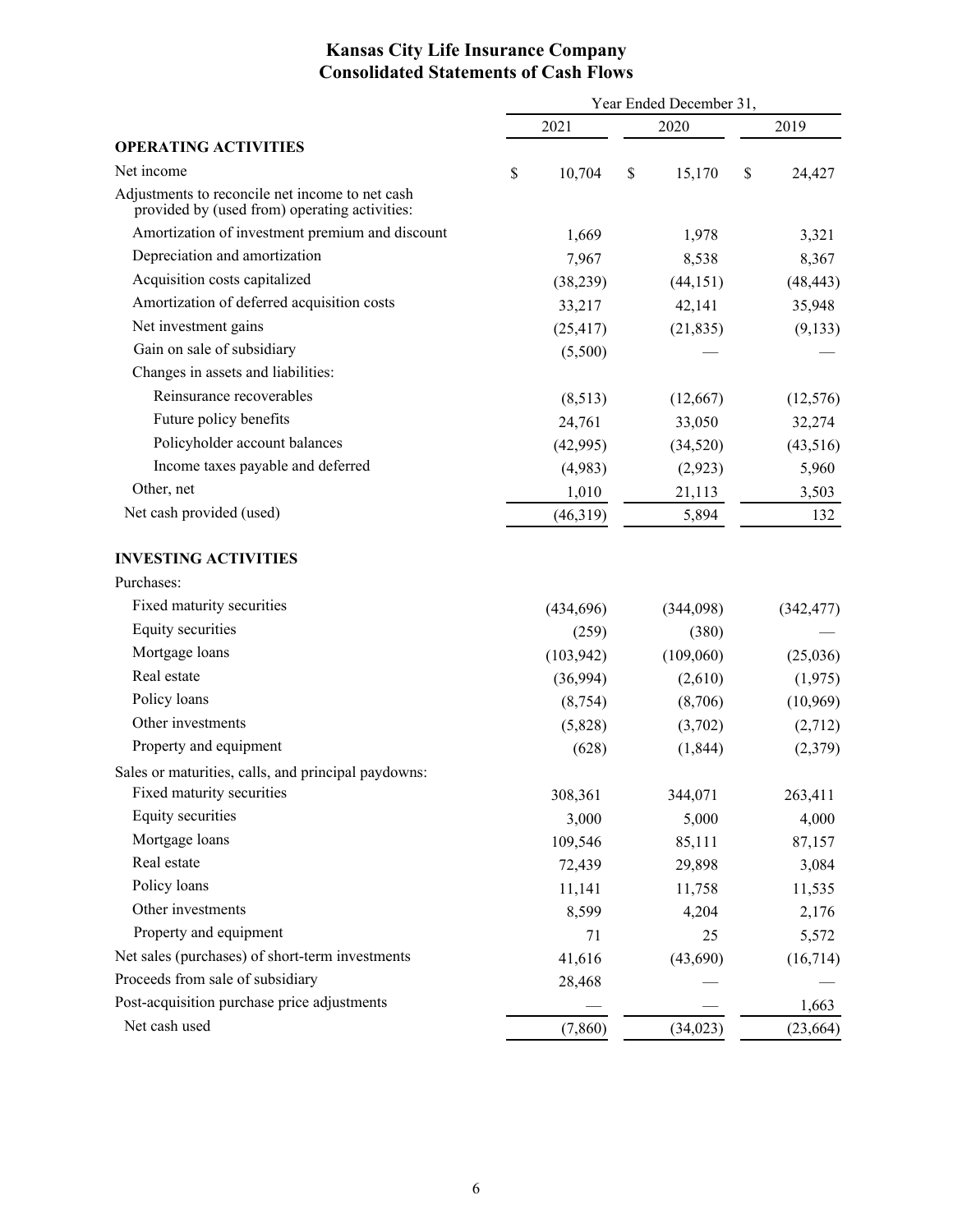# **Kansas City Life Insurance Company Consolidated Statements of Cash Flows**

|                                                                    | Year Ended December 31, |           |    |            |      |            |
|--------------------------------------------------------------------|-------------------------|-----------|----|------------|------|------------|
|                                                                    |                         | 2021      |    | 2020       | 2019 |            |
| <b>FINANCING ACTIVITIES</b>                                        |                         |           |    |            |      |            |
| Policyholder account balances - deposits                           | \$                      | 215,598   | \$ | 220,549    | S.   | 223,058    |
| Policyholder account balances - receipts from funding<br>agreement |                         | 30,000    |    |            |      |            |
| Withdrawals from policyholder account balances                     |                         | (192,709) |    | (200, 717) |      | (207, 242) |
| Net transfers from separate accounts                               |                         | 7,320     |    | 8,794      |      | 3,500      |
| Change in other deposits                                           |                         | 2,644     |    | 2,930      |      | (2,666)    |
| Cash dividends to stockholders                                     |                         | (10, 458) |    | (10, 458)  |      | (10, 458)  |
| Post-acquisition contingent liability fulfillment                  |                         |           |    |            |      | (115)      |
| Net cash provided                                                  |                         | 52,395    |    | 21,098     |      | 6,077      |
| Decrease in cash                                                   |                         | (1,784)   |    | (7,031)    |      | (17, 455)  |
| Cash at beginning of year                                          |                         | 7,203     |    | 14,234     |      | 31,689     |
| Cash at end of year                                                |                         | 5,419     |    | 7,203      |      | 14,234     |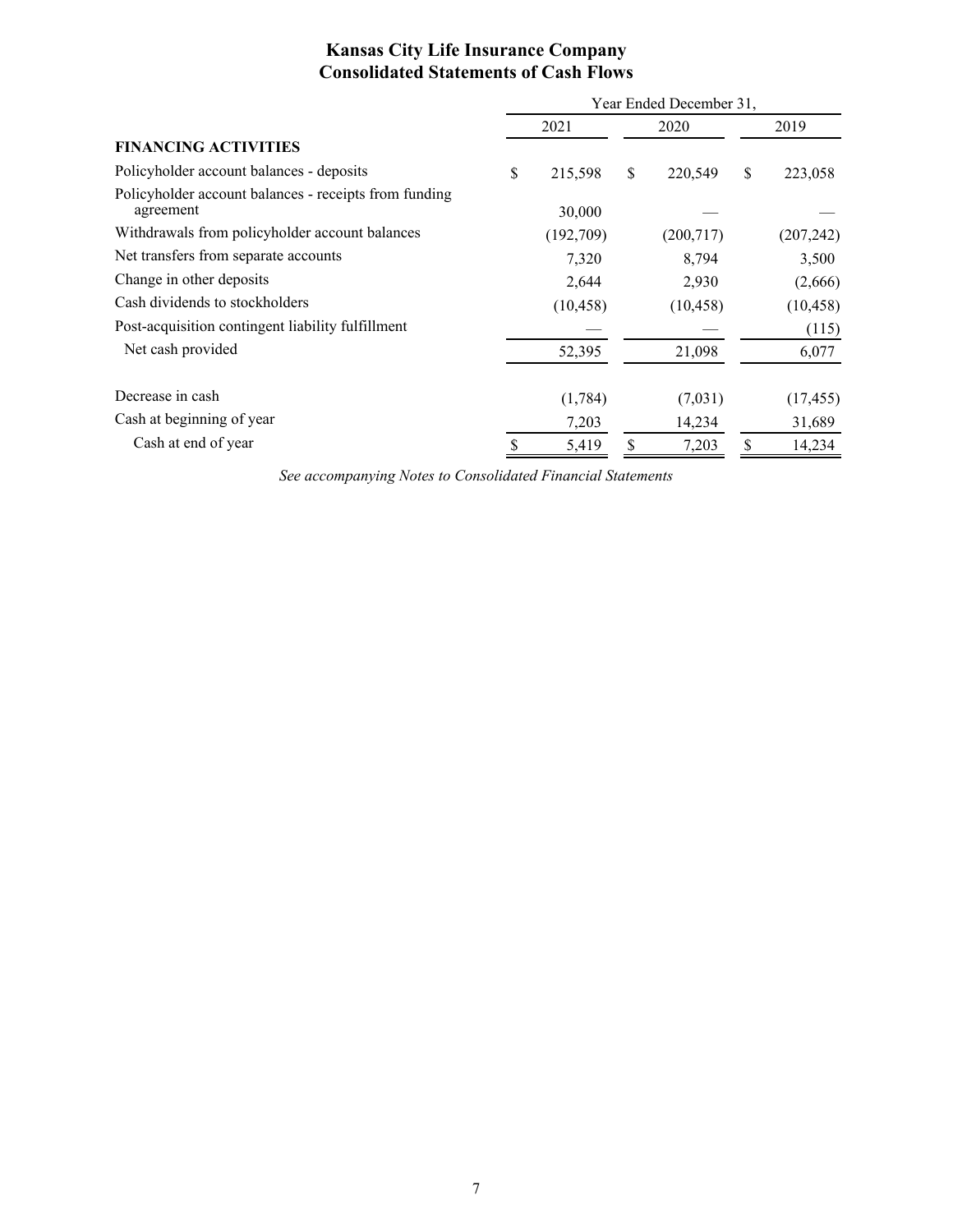### <span id="page-7-0"></span>*1. Nature of Operations and Significant Accounting Policies*

#### **Business**

Kansas City Life Insurance Company is a Missouri domiciled stock life insurance company which, with its subsidiaries, is licensed to sell insurance products in 49 states and the District of Columbia. The consolidated entity (the Company) offers a diversified portfolio of individual insurance, annuity, and group life and health products through its life insurance companies. Kansas City Life Insurance Company (Kansas City Life) is the parent company. Old American Insurance Company (Old American) and Grange Life Insurance Company (Grange Life) are wholly-owned insurance subsidiaries. Sunset Life Insurance Company of America (Sunset Life) is an insurance subsidiary that was wholly-owned by the Company until it was sold on November 1, 2021 - see Business Changes section below. The Company also has non-insurance subsidiaries that individually and collectively are not material. The terms "the Company," "we," "us," and "our" are used in these consolidated financial statements to refer to Kansas City Life Insurance Company and its subsidiaries.

We have three reportable business segments, which are defined based on the nature of the products and services offered: Individual Insurance, Group Insurance, and Old American. For additional information on our segments, please see Note 17 - Segment Information.

#### **Basis of Presentation**

The consolidated financial statements and the accompanying notes to the consolidated financial statements have been prepared in accordance with accounting principles generally accepted in the United States of America (GAAP) and include the accounts of Kansas City Life and its subsidiaries. Significant intercompany transactions have been eliminated in consolidation and certain immaterial reclassifications have been made to prior period results to conform with the current period's presentation.

#### **COVID-19 Pandemic**

The global outbreak of COVID-19 was classified as a pandemic during the first quarter of 2020. The impact of the COVID-19 pandemic on our financial condition and results of operations continues to evolve. The duration and the severity depend on certain developments, including the effect of the pandemic on financial markets. Certain negative financial impacts occurred in 2020 as a result of the COVID-19 pandemic. These included increased policyholder benefit payments, largely from death benefits; deferrals of interest and principal on certain investments; reduced investment income from lower available interest rates; and increases in certain operating expenses. Impacts from the pandemic have continued into 2021, including increased policyholder benefits and reduced investment income from lower available interest rates. Other negative financial impacts could occur including, but not limited to: asset impairments; defaults, delinquencies or additional deferrals on the Company's mortgage loan and real estate portfolios; a reduction in sales; additional increases in policyholder benefits; and continued increases in certain expenses.

The United States Federal Government has provided multiple relief packages and support aimed at protecting individuals and businesses from the health and economic impacts of the COVID-19 pandemic. Please refer to Note 11 - Income Taxes for additional information on how certain relief impacted the Company during 2020. We continue to evaluate the full impact of this relief on our business, as well as other relief packages approved by the government. All other relief packages issued through the date of this filing were not anticipated to impact the Company at this time or were not expected to have a material impact to the consolidated financial statements.

#### **Business Changes**

On November 1, 2021, Kansas City Life sold 100% of the capital and surplus of Sunset Life to Bona Holdings, LLC for \$29.5 million. The Missouri Department of Commerce and Insurance granted regulatory approval for the transaction. The sale resulted in a net gain of approximately \$5.5 million, which is included in Other Revenues in the Consolidated Statements of Comprehensive Income. In addition, we received \$1.0 million for providing certain transition support associated with this transaction. Further, we are providing additional administrative support for a period of up to one year. We will be reimbursed for those expenses as they occur. Further, the Company completed a 100% reinsurance assumption of the insurance business prior to the sale of Sunset Life on December 31, 2020. Please see Note 14 - Reinsurance for additional information.

There were no business changes during 2020.

### **Use of Estimates**

The preparation of the consolidated financial statements requires management of the Company to make estimates and assumptions relating to the reported amounts of assets and liabilities, the disclosure of contingent assets and liabilities at the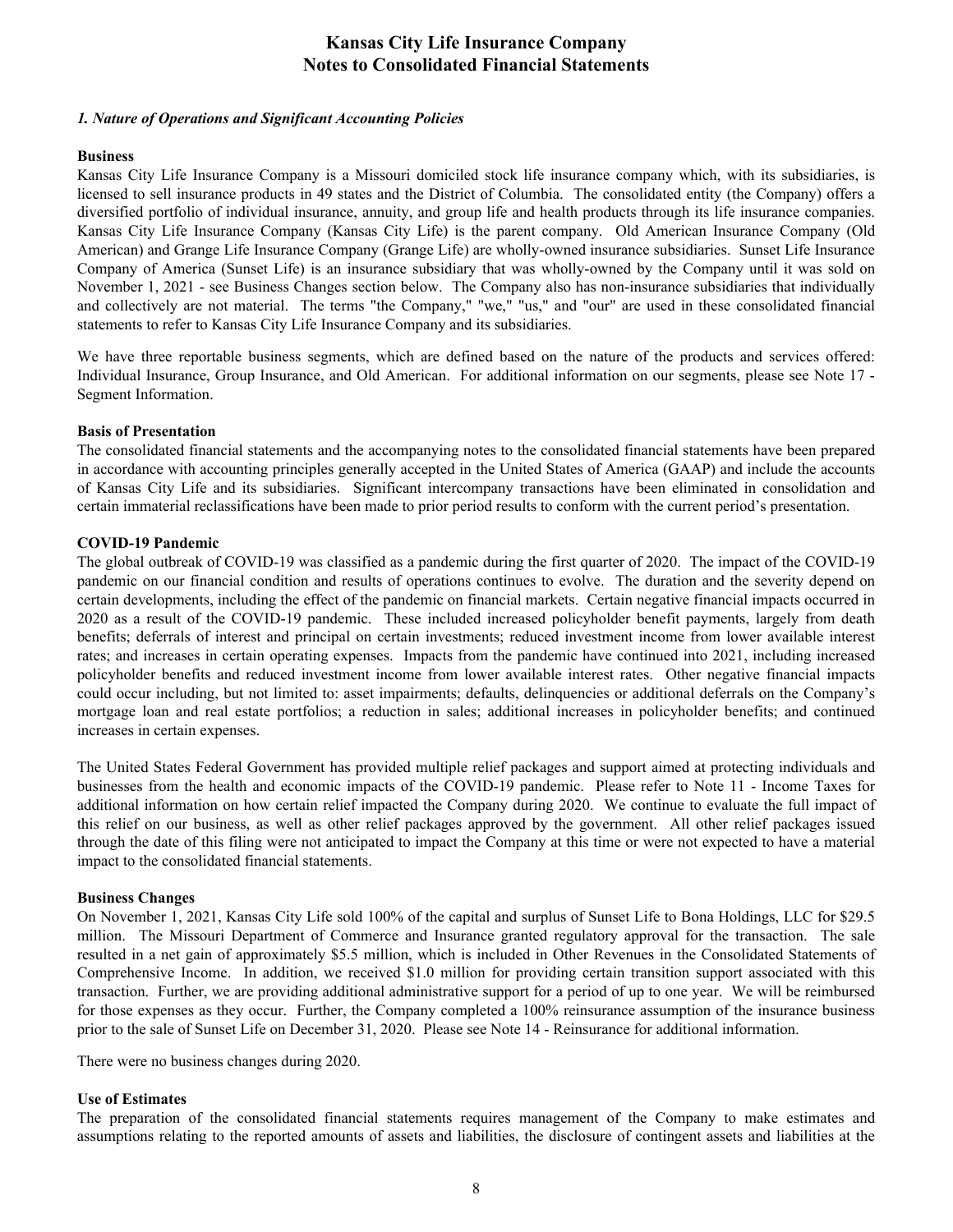date of the consolidated financial statements, and the reported amounts of revenue and expenses during the period. These estimates are inherently subject to change and actual results could differ from these estimates. Significant estimates required in the preparation of the consolidated financial statements include the fair value of invested assets, deferred acquisition costs (DAC), deferred income taxes, goodwill and other intangibles, value of business acquired (VOBA), deferred revenue liability (DRL), policyholder account balances, future policy benefits, policy and contract claim liabilities, reinsurance, and pension and other postemployment benefits.

#### **Significant Accounting Policies**

#### *Investments*

#### *Valuation of Investments and Other-than-Temporary Impairments*

Our principal investments are in fixed maturity securities, mortgage loans, and real estate; all of which are exposed to at least three primary sources of investment risk, including: credit, interest rate, and liquidity.

Fixed maturity securities, which are all classified as available for sale, are carried at fair value in the Consolidated Balance Sheets, with unrealized gains or losses recorded in Accumulated Other Comprehensive Income (Loss). The unrealized gains or losses are recorded net of the adjustment to policyholder liabilities, DAC, VOBA, and DRL to reflect what would have been earned had those gains or losses been realized and the proceeds reinvested. The adjustments to DAC, VOBA, and DRL represent changes in the amortization that would have been required as a charge or credit to income had such unrealized amounts been realized. The adjustments to policyholder liabilities represent the increase from using a discount rate that would have been required if such unrealized gains or losses had been realized and the proceeds reinvested at current market interest rates, which were different from the then-current effective portfolio rate.

The amortized cost of a security is adjusted for declines in value that are determined to be other-than-temporary. Other-thantemporary impairment losses are reported as a component of investment revenues in the Consolidated Statements of Comprehensive Income, which also presents the amount of non-credit impairment losses for certain fixed maturity securities that are reported in Accumulated Other Comprehensive Income (Loss). See Note 3 - Investments for additional discussion of our considerations related to other-than-temporary impairments. For additional information regarding fair value, please see Note 4 - Fair Value Measurements.

Equity securities are carried at fair value. Changes in the fair value of equity securities are recognized through net investment gains in the Consolidated Statements of Comprehensive Income.

Mortgage loans are stated at cost, adjusted for amortization of premium and accrual of discount, less an allowance for loan losses. A loan is considered impaired if it is probable that all contractual amounts due will not be collected. The allowance for loan losses is maintained at a level believed by management to be adequate to absorb potential future incurred credit losses. Management's periodic evaluation and assessment of the adequacy of the allowance is based on known and inherent risks in the portfolio, historical and industry data, current economic conditions, and other relevant factors, along with specific risks related to specific loans. Loans in foreclosure, loans considered to be impaired, and loans with amounts past due 90 days or more are placed on non-accrual status.

Real estate consists of directly owned investments and real estate joint ventures. Real estate that is directly owned is carried at depreciated cost. Real estate joint ventures consist primarily of office buildings, industrial warehouses, unimproved land for future development, and affordable housing real estate joint ventures. Real estate joint ventures are consolidated when required. The initial cost of the non-consolidated affordable housing real estate joint ventures is amortized in proportion to the tax credits and other tax benefits received and the net investment performance is recognized in the Consolidated Statements of Comprehensive Income as a component of Income Tax Expense. The investments in other non-consolidated real estate joint ventures are recorded using the equity method of accounting, in which the initial cost of the investment is adjusted for earnings and cash contributions or distributions.

Policy loans are carried at their outstanding principal amount.

Short-term investments include highly-liquid investments in institutional money market funds that are carried at net asset value (NAV).

The Company has hedge positions classified as derivatives that are included in Other Investments in the Consolidated Balance Sheets. These derivative assets are recorded at fair value and are established in relation to the Company's indexed universal life portfolio. The index credit portion of the reserves associated with the indexed universal life products are considered to be embedded derivatives and are accounted for at fair value and are included in Policyholder Account Balances in the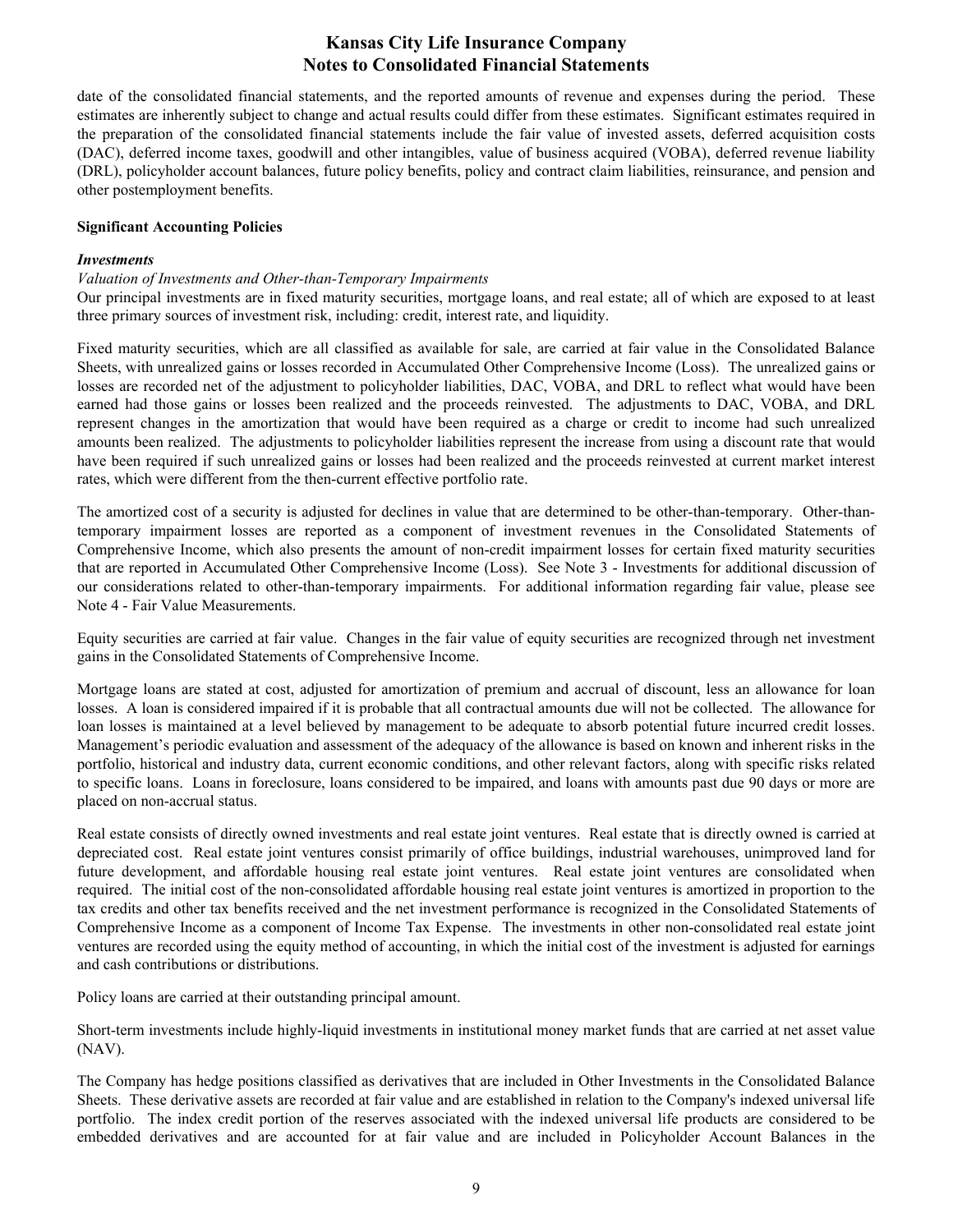Consolidated Balance Sheets. The value of the reserves will fluctuate depending on market conditions. However, this fluctuation is largely offset by a corresponding change in the realized gains or losses on these derivatives. Changes in market values can result in significant fluctuations to realized gains and losses in the Consolidated Statements of Comprehensive Income.

#### *Investment Income*

Investment income is recognized when earned. Premiums and discounts on fixed maturity securities are amortized over the life of the related security as an adjustment to yield using the effective interest method, with the exception of premiums on callable fixed maturity securities, which are amortized to the earliest call date. Realized gains and losses on the sale of investments are determined on the basis of specific security identification recorded on the trade date.

### *Future Policy Benefits*

We establish liabilities for amounts payable under insurance policies, including traditional life insurance, immediate annuities with life contingencies, supplementary contracts with life contingencies, group life insurance, and accident and health insurance. These liabilities originate from new premiums and conversions from other products and are generally payable over an extended period of time.

Liabilities for future policy benefits of traditional life insurance have been computed by a net level premium method based upon estimates at the time of issue or at the time of acquisition for investment yields, mortality, and withdrawals. These estimates include provisions for experience less favorable than initially expected. Mortality assumptions are based on Company experience expressed as a percentage of standard mortality tables. The 2008 Valuation Basic Table, the 2001 Valuation Basic Table, and the 1975-1980 Select and Ultimate Basic Table serve as the bases for most mortality assumptions.

Liabilities for future policy benefits of immediate annuities and supplementary contracts with life contingencies are computed by calculating an actuarial present value of future policy benefits, based upon estimates for investment yields and mortality at the time of issue or at the time of acquisition. The 2012 Individual Annuity Reserving Table, the Annuity 2000 Table, the 1983 Individual Annuity Mortality Table, and the 1971 Individual Annuity Mortality Table serve as the bases for most immediate annuity and supplementary contract mortality assumptions.

Liabilities for future policy benefits of accident and health insurance represent estimates of payments to be made on reported insurance claims, as well as claims incurred-but-not-reported (IBNR). These liabilities are estimated using actuarial analyses and case basis evaluations that are based upon past claims experience, claim trends, and industry experience.

The following table provides detail about the composition of future policy benefits at December 31.

|                                                                            | 2021 |           |  | 2020        |
|----------------------------------------------------------------------------|------|-----------|--|-------------|
| Life insurance                                                             |      | 1,073,503 |  | \$1,036,898 |
| Immediate annuities and supplementary<br>contracts with life contingencies |      | 293,972   |  | 314,417     |
| Accident and health insurance                                              |      | 29,636    |  | 32,359      |
| Future policy benefits                                                     |      | 1,397,111 |  | 1,383,674   |

### *Policyholder Account Balances*

Policyholder account balances are deposit-type contracts, including universal life insurance and fixed annuity contracts, and investment-type contracts. Liabilities for policyholder account balances are included without reduction for potential surrender charges. These liabilities originate from new deposits and conversions from other products. Policyholder account balances are equal to cumulative deposits, less contract charges and withdrawals, plus interest credited. Deferred front-end contract charges reduce policyholder account balance liabilities and increase the other policyholder funds liability, and are amortized over the term of the policies in a manner similar to DAC, as discussed below. Interest on policyholder account balances is credited as earned.

On an ongoing basis, we perform testing and analysis on our blocks of business to ensure the assumptions made remain viable. We also periodically perform sensitivity testing on these blocks of business to ensure we maintain the capacity to meet an increase in policyholder benefits, namely increased surrenders, policy loans, or other policyholder elective withdrawals. If it is determined that our established reserves are not adequate, additional reserves will be added.

The Company has a collateralized advance funding agreement with the Federal Home Loan Bank of Des Moines (FHLB). Total obligations outstanding under this agreement were \$30.0 million at December 31, 2021. These obligations are also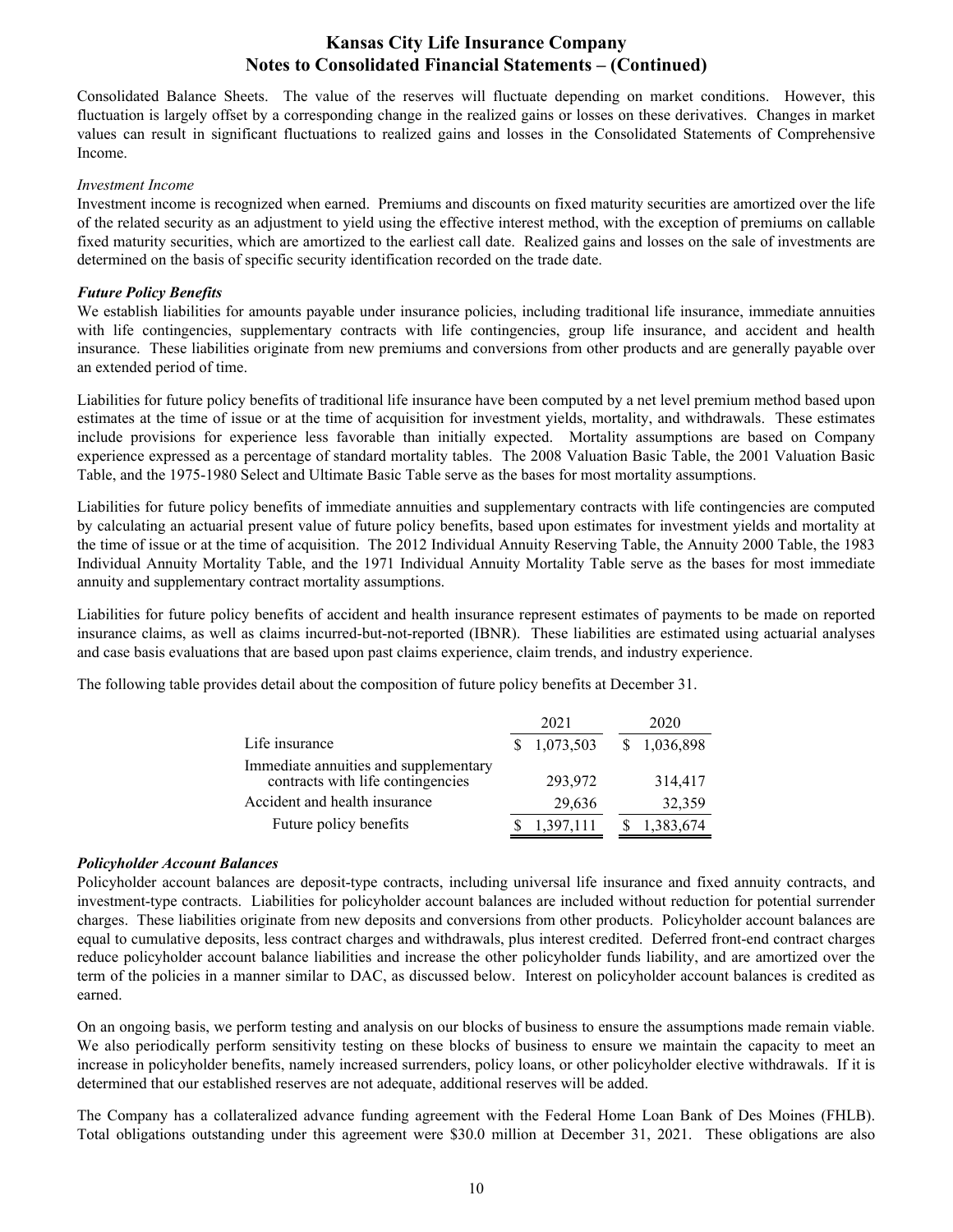reported as Policyholder Account Balances in the Consolidated Balance Sheets. Interest is credited based on variable rates set by the FHLB. For additional information, please see Note 10 - Debt.

Crediting rates for universal life insurance and fixed annuity products ranged from 1.00% to 5.50% in 2021, 2020, and 2019.

The following table provides detail about the composition of policyholder account balances at December 31.

|                                                                               | 2021 |           | 2020      |
|-------------------------------------------------------------------------------|------|-----------|-----------|
| Universal life insurance                                                      |      | 1,086,429 | 1,089,556 |
| Fixed annuities                                                               |      | 1,076,041 | 1,089,134 |
| Immediate annuities and supplementary<br>contracts without life contingencies |      | 54,899    | 52,950    |
| Funding agreement                                                             |      | 30,023    |           |
| Policyholder account balances                                                 |      | 2,247,392 | 2,231,640 |

### *Deferred Acquisition Costs*

DAC, principally agent commissions and other selling, selection, and issue costs, which are related directly to the successful acquisition of new or renewal insurance contracts, are capitalized as incurred. At least annually, we review our DAC capitalization policy and the specific items which are capitalized under existing guidance.

Policy acquisition costs associated with traditional life products are deferred and amortized over the premium paying period. Assumptions related to DAC on traditional life insurance products are typically determined at inception and remain unchanged with any future premium deficiency recorded first as a reduction of DAC.

Policy acquisition costs that relate to interest sensitive and variable insurance products are deferred and amortized in relation to the estimated gross profits to be realized over the lives of the contracts. Estimated gross profits for interest sensitive and variable insurance products are projected using assumptions as to net interest income, net realized investment gains and losses, fees, surrender charges, expenses, and mortality gains and losses, net of reinsurance. At the issuance of policies, projections of estimated gross profits are made. These projections are then replaced by actual gross profits over the lives of the policies. In addition to other factors, emerging experience may lead to a revised outlook for the remaining estimated gross profits. Accordingly, DAC may be recalculated (unlocked) using these new assumptions and any resulting adjustment is included in income in the period such an unlocking is deemed appropriate. See the Unlocking and Refinements in Estimates section below for additional information.

The DAC asset is adjusted to reflect the impact of unrealized gains and losses on fixed maturity securities available for sale, as described in the Investments section above.

DAC is reviewed on an ongoing basis to evaluate whether the unamortized portion exceeds the expected recoverable amounts. If it is determined from emerging experience that the premium margins or expected gross profits are insufficient to amortize DAC, the asset will be adjusted downward with the adjustment recorded as an expense in the current period.

The following table provides information about DAC at December 31.

|                                                                               |   | 2021      | 2020     |
|-------------------------------------------------------------------------------|---|-----------|----------|
| Balance at beginning of year                                                  | S | 276,425   | 286,682  |
| Capitalization of commissions and expenses                                    |   | 38,239    | 44,151   |
| Gross amortization                                                            |   | (44, 785) | (54,069) |
| Accrual of interest                                                           |   | 11,568    | 11,928   |
| Change in DAC due to the change in unrealized<br>investment gains or (losses) |   | 10,580    | (12,267) |
| Balance at end of year                                                        |   | 292,027   | 276,425  |

### *Value of Business Acquired*

Under current guidance for business combinations, all assets and liabilities are reported at fair value at acquisition and an intangible asset or liability may result due to differences between fair value and consideration paid. However, prior to the adoption of Accounting Standards Codification (ASC) No. 805 Business Combinations, a portion of the purchase price was allocated to a separately identifiable intangible asset, VOBA, when a new block of business was acquired or when an insurance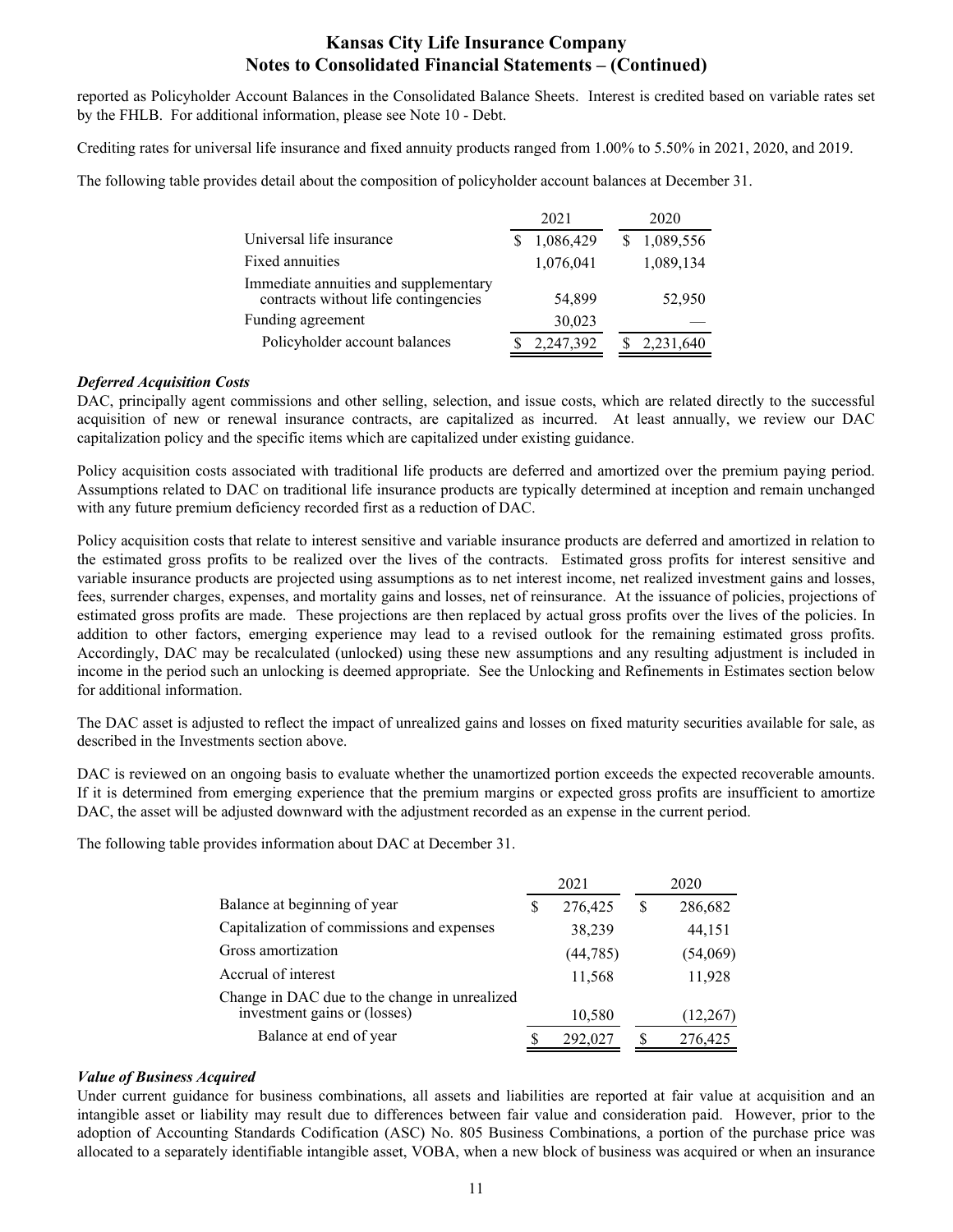company was purchased. VOBA is established as the actuarially determined present value of future gross profits of the business acquired and is amortized with interest in proportion to future premium revenues or the expected future profits, depending on the type of business acquired. VOBA is reported as a component of Other Assets with related amortization included in Operating Expenses. Amortization of VOBA occurs with interest over the anticipated life of the underlying business to which it relates, initially 15 to 30 years. The assumptions regarding future experience on interest sensitive business can affect the carrying value of VOBA, similar to DAC. These assumptions include interest spreads, mortality, expense margins, and policy and premium persistency experience.

The VOBA asset is adjusted to reflect the impact of unrealized gains and losses on fixed maturity securities available for sale, as described in the Investments section above.

VOBA is reviewed on an ongoing basis to evaluate whether the unamortized portion exceeds the expected recoverable amounts. If it is determined from emerging experience that the premium margins or expected gross profits are insufficient to amortize VOBA, the asset will be adjusted downward with an expense recorded in the current period.

The following table provides information about VOBA at December 31.

|                                                                              |   | 2021    | 2020 |          |  |
|------------------------------------------------------------------------------|---|---------|------|----------|--|
| Balance at beginning of year                                                 | S | 7.249   |      | 12,530   |  |
| Gross amortization                                                           |   | (3,045) |      | (4,623)  |  |
| Accrual of interest                                                          |   | 735     |      | 929      |  |
| Change in VOBA due to the change in unrealized<br>investment gains or losses |   | 2,235   |      | (1, 587) |  |
| Balance at end of year                                                       |   | 7.174   |      | 7.249    |  |

Interest accrued on the VOBA of one block of business was at the rates of 4.20% on the interest sensitive life block and 5.25% on the traditional life block, based upon the credited rates of the VOBA policies. The VOBA on a separate acquired block of business used a 7.00% interest rate on the traditional life portion and a 5.40% interest rate on the interest sensitive portion, based upon rates appropriate at the time of acquisition.

### *Goodwill and Intangible Asset*

We established goodwill for the future economic benefits arising from the acquisition of Grange Life. Goodwill was initially valued at \$43.0 million at December 31, 2018. Subsequent to December 31, 2018, certain post-acquisition adjustments, as defined under the contract, were made that resulted in a decrease of \$0.7 million in goodwill. The goodwill balance was \$42.3 million at both December 31, 2021 and December 31, 2020. Goodwill is included in Other Assets in the Consolidated Balance Sheets. Under GAAP, goodwill is assessed at least annually for impairment rather than being amortized. As a result of our impairment assessment, we determined that goodwill was not impaired at December 31, 2021 or December 31, 2020.

The acquisition of Grange Life generated an amortizable intangible asset, which is the difference between the fair value and book value of the net reserve liabilities acquired. We evaluated the fair value and book value of all other assets and liabilities acquired and no other intangible assets were recognized at acquisition. The intangible asset was valued at \$18.4 million at December 31, 2021 and \$19.2 million at December 31, 2020 and is included in Other Assets in the Consolidated Balance Sheets.

### *Deferred Revenue Liabilities*

Deferred revenue liabilities represent the capitalization of revenues received from contracts as compensation for services to be provided by the Company in future periods. Deferred revenue liabilities are included in Other Policyholder Funds in the Consolidated Balance Sheets and totaled \$45.1 million at December 31, 2021 and \$35.2 million at December 31, 2020. Such loads and charges are reported as unearned revenue in the period received and are subsequently recognized as income over the policy benefit period, using the same assumptions and factors used to amortize DAC. Similar to DAC, these amounts are amortized in relation to estimated gross profits for interest sensitive and variable insurance products. However, unlike DAC, the amortization of the DRL results in the recognition of revenue rather than expense. The DRL can be impacted by unlocking and refinements in estimates, as discussed in the following section.

### *Unlocking and Refinements in Estimates*

Models and assumptions used to develop expected gross profits for interest sensitive and variable insurance products are reviewed at least annually based upon management's current view of future events. Key assumptions analyzed include net interest income, net realized investments gains and losses, fees, surrender charges, expenses, and mortality gains and losses, net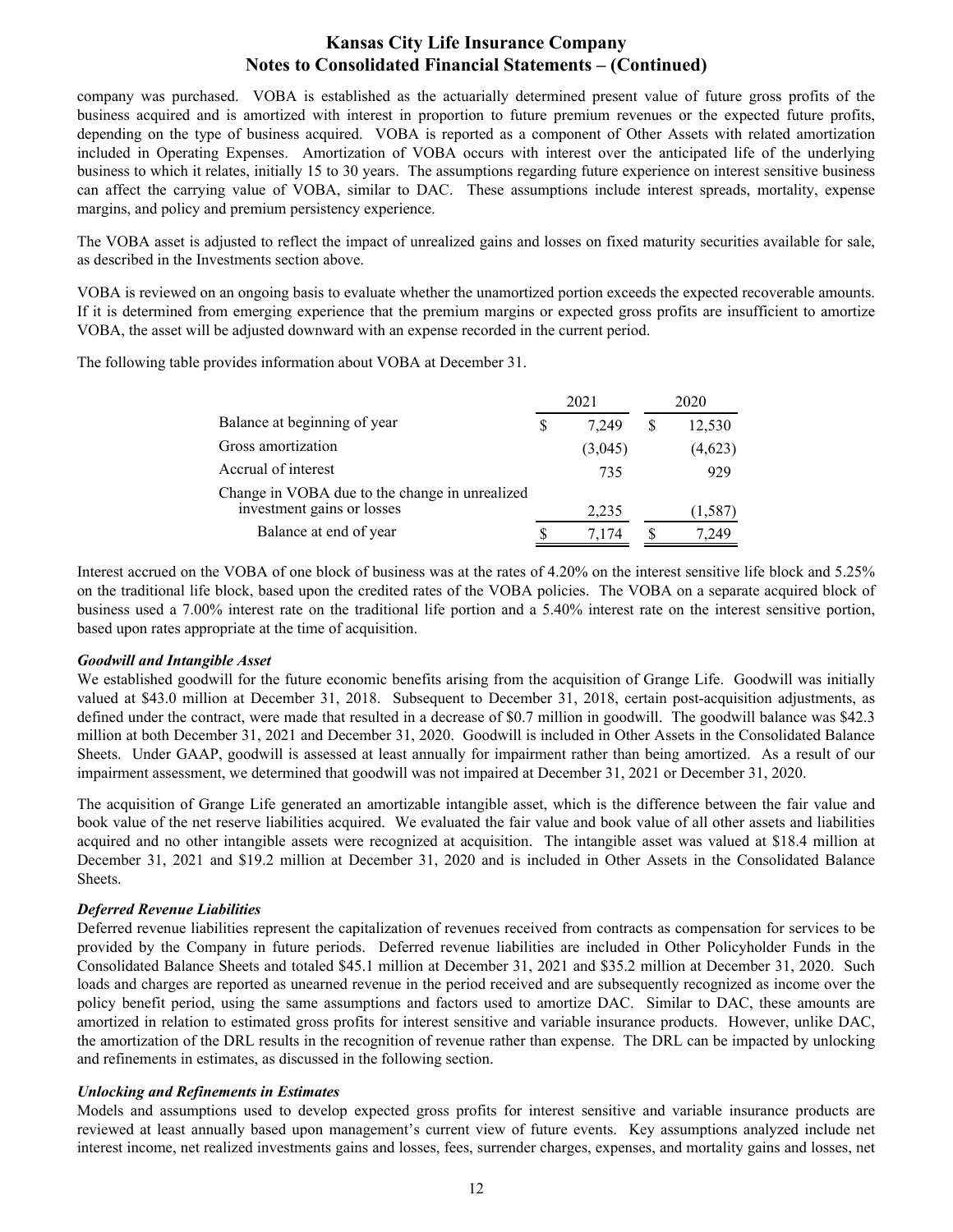of reinsurance. Management's view primarily reflects Company experience but can also reflect emerging trends within the industry. Short-term deviations in experience affect the amortization of DAC, VOBA, and DRL in the period, but do not necessarily indicate that a change to the long-term assumptions of future experience is warranted. If it is determined that it is appropriate to change the assumptions related to future experience, then an unlocking adjustment is recognized for the block of business being evaluated. Certain assumptions, such as interest spreads and surrender rates, may be interrelated. As such, unlocking adjustments often reflect revisions to multiple assumptions. The DAC, VOBA, or DRL balance is immediately impacted by any assumption changes, with the change reflected through the Consolidated Statements of Comprehensive Income as an unlocking adjustment. These adjustments can be positive or negative, and adjustments increasing the DAC asset are limited to amounts previously deferred plus interest accrued through the date of the adjustment.

We also consider refinements in estimates due to improved capabilities resulting from administrative or actuarial system enhancements. We consider such enhancements to determine whether and to what extent they are associated with prior periods or simply improvements in the projection of future expected gross profits due to improved functionality. To the extent they represent such improvements, these items are applied to DAC, VOBA, and DRL in a manner similar to unlocking adjustments.

The following tables summarize the effects of the refinements in estimates on all products and unlocking of assumptions on interest sensitive products in the Consolidated Statements of Comprehensive Income for the years ended December 31. Positive numbers are increases to income and negative numbers are reductions to income.

|                        | <b>DAC</b><br>Amortization | <b>VOBA</b><br>Amortization | DRL<br>Contract<br>Charges | Net Impact<br>to Pre-Tax<br>Income |
|------------------------|----------------------------|-----------------------------|----------------------------|------------------------------------|
| 2021:                  |                            |                             |                            |                                    |
| Unlocking              | \$<br>380                  | \$<br>(822)                 | \$<br>1,137                | \$<br>695                          |
| Refinement in estimate |                            |                             |                            |                                    |
|                        | \$<br>380                  | \$<br>(822)                 | \$<br>1,137                | \$<br>695                          |
| 2020:                  |                            |                             |                            |                                    |
| Unlocking              | \$<br>(5,219)              | \$<br>(1, 593)              | \$<br>3,838                | \$<br>(2,974)                      |
| Refinement in estimate |                            |                             |                            |                                    |
|                        | \$<br>(5,219)              | \$<br>(1, 593)              | \$<br>3,838                | \$<br>(2,974)                      |
| 2019:                  |                            |                             |                            |                                    |
| Unlocking              | \$<br>(350)                | \$<br>(538)                 | \$<br>763                  | \$<br>(125)                        |
| Refinement in estimate | 708                        |                             | 17                         | 725                                |
|                        | \$<br>358                  | \$<br>(538)                 | \$<br>780                  | \$<br>600                          |

The unlocking in 2021 primarily resulted from interest rate fluctuations and the impact of management actions in the low interest rate environment during the period. The unlocking in 2020 primarily resulted from interest rate fluctuations. The unlocking in 2019 primarily resulted from unlocking surrender rates and reinsurance as well as refinements of expense loads. These were partially offset by interest rate fluctuations. In addition, we recorded a \$0.7 million reserve decrease in 2021, a \$0.4 million reserve increase in 2020, and a \$0.2 million reserve decrease in 2019 related to the impacts of unlocking.

Additional refinements were made in 2019 as a result of the completed review of Grange Life valuation models. Most refinements were the result of replacing simpler, more aggregate type calculations or assumptions with more detailed plan specifications or assumptions. We recorded a \$3.2 million reserve decrease in 2019 related to the Grange Life model refinements. In addition, these refinements resulted in a \$0.4 million increase in DAC included in the table above.

The impact to pre-tax income of all adjustments related to unlocking and refinements in estimates, including insurance revenues, amortization of DAC and VOBA, and policyholder benefits, was an increase of \$1.4 million in 2021, a decrease of \$3.4 million in 2020, and an increase of \$4.1 million in 2019.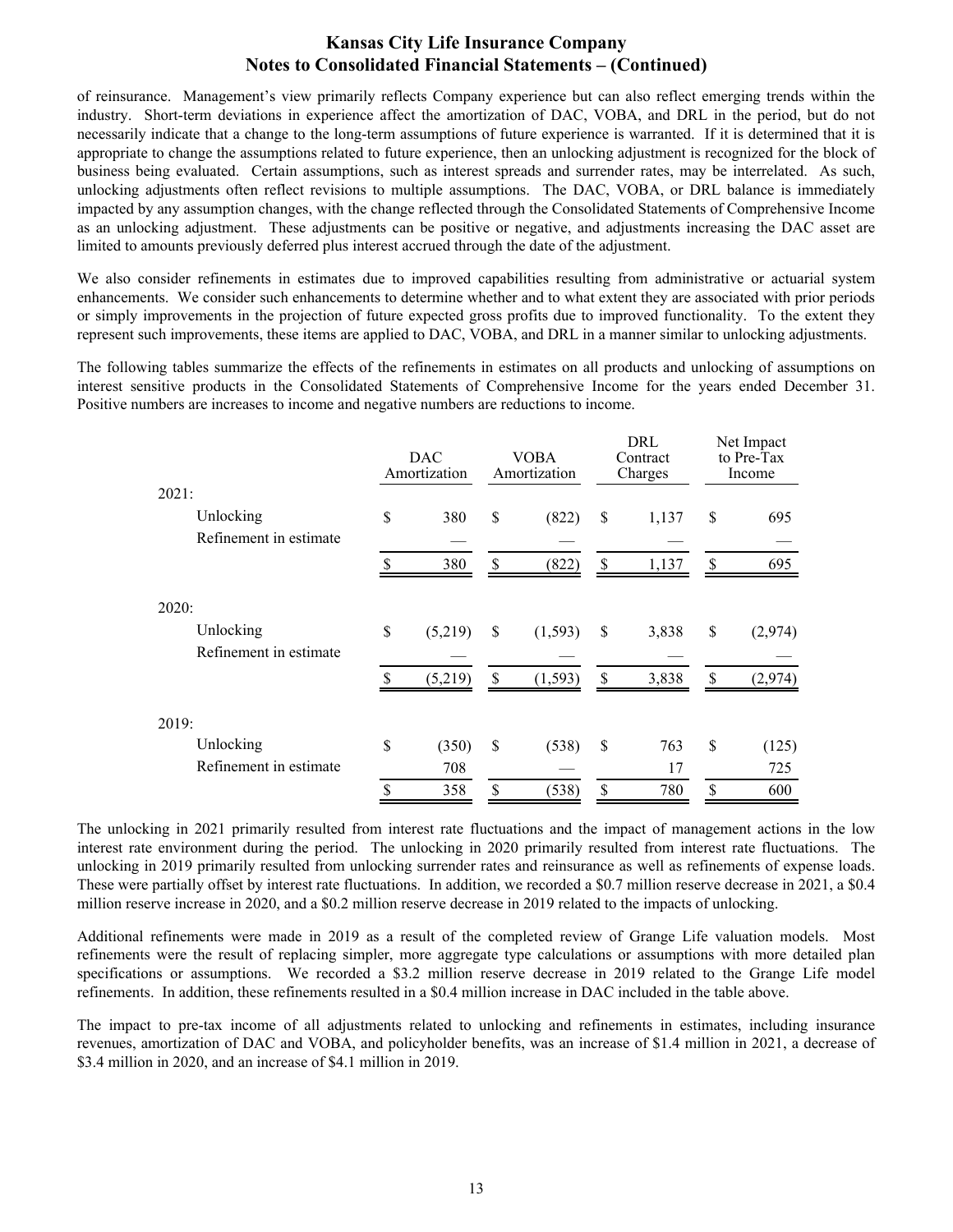#### *Pensions and Other Postemployment Benefits (OPEB)*

The measurement of pension and other postemployment benefit obligations and costs depends on a variety of assumptions. Changes in the valuation of pension obligations and assets supporting this obligation can significantly impact the funded status. Assumptions are made regarding the discount rate, expected long-term rate of return on plan assets, health care claim costs, health care cost trends, retirement rates, and mortality. Generally, the discount rate, expected return on plan assets, and mortality tables have the most significant impact on the cost. The components of benefit cost are included in Operating Expenses in the Consolidated Statements of Comprehensive Income. See Note 12 - Pensions and Other Postemployment Benefits for further details.

#### *Separate Accounts and Guaranteed Minimum Withdrawal Benefits (GMWB)*

Separate account assets and liabilities arise from the sale of variable universal life insurance and variable annuity products. The separate account represents funds segregated for the benefit of certain policyholders who bear the investment risk. The assets are legally segregated and are not subject to claims which may arise from any other business of the Company. The separate account assets and liabilities, which are equal, are recorded at fair value based upon the NAV of the underlying investment holdings as derived from closing prices on a national exchange or as provided by the issuer. Policyholder account deposits and withdrawals, investment income, and realized investment gains and losses are excluded from the amounts reported in the Consolidated Statements of Comprehensive Income. Revenues to the Company from separate accounts are derived from directly-issued policies and contracts, as well as reinsurance assumed business. These revenues consist principally of contract charges, which include maintenance charges, administrative fees, and mortality and expense charges. See Note 7 - Separate Accounts for further details.

We offer a GMWB rider that can be added to new or existing variable annuity contracts. The rider provides an enhanced withdrawal benefit that guarantees a stream of income payments to an owner or annuitant, regardless of the contract account value. The GMWB rider is included in Other Policyholder Funds in the Consolidated Balance Sheets. The rider is considered to be a financial derivative and, as such, is accounted for at fair value. The value of the rider will fluctuate depending on market conditions, but is principally impacted by stock market volatility, interest rates, and equity market returns. The change in value could have a material impact on earnings. See Note 4 - Fair Value Measurements and Note 7 - Separate Accounts for further details.

#### *Reinsurance*

Consistent with the general practice of the life insurance industry, we enter into traditional indemnity reinsurance agreements with other insurance companies to support sales of selected new products and the in force business. We cede reinsurance in force on all of the following bases: automatic and facultative; yearly renewable term (YRT) and coinsurance; and excess and quota share basis. See Note 14 - Reinsurance for additional information pertaining to our significant reinsurers, along with additional information pertaining to reinsurance.

Future Policy Benefits are not reduced for reinsurance ceded in the Consolidated Balance Sheets. A reinsurance recoverable is established for these items. Reinsurance recoverables include amounts related to paid benefits and estimated amounts related to unpaid policy and contract claims, future policy benefits, and policyholder account balances. All insurance related revenues, benefits, and expenses are reported net of reinsurance ceded in the Consolidated Statements of Comprehensive Income.

We have three large reinsurance assumed arrangements. We acquired a block of traditional life and universal life products in 1997 through a 100% coinsurance and servicing arrangement. These assumed policies and contracts are accounted for in a manner similar to that used for direct business. We also acquired a block of variable universal life insurance policies and variable annuity contracts in 2013. We receive fees based upon both specific transactions and the fund value of the block of policies, as provided under modified coinsurance transactions. Also, as required under modified coinsurance transaction accounting, the separate account fund balances are not recorded as separate accounts on our financial statements. The coinsurance portion of the transaction, which is invested in our fixed funds, is included in Future Policy Benefits in the Consolidated Balance Sheets. We record these fixed fund accounts as a separate block under our general accounts. We receive fees on both the separate accounts and the fixed fund accounts. In addition, we completed a 100% assumption reinsurance transaction in 2020 with Sunset Life. Under GAAP guidance, this transaction was realized at the conclusion of the close of the sale of Sunset Life on November 1, 2021.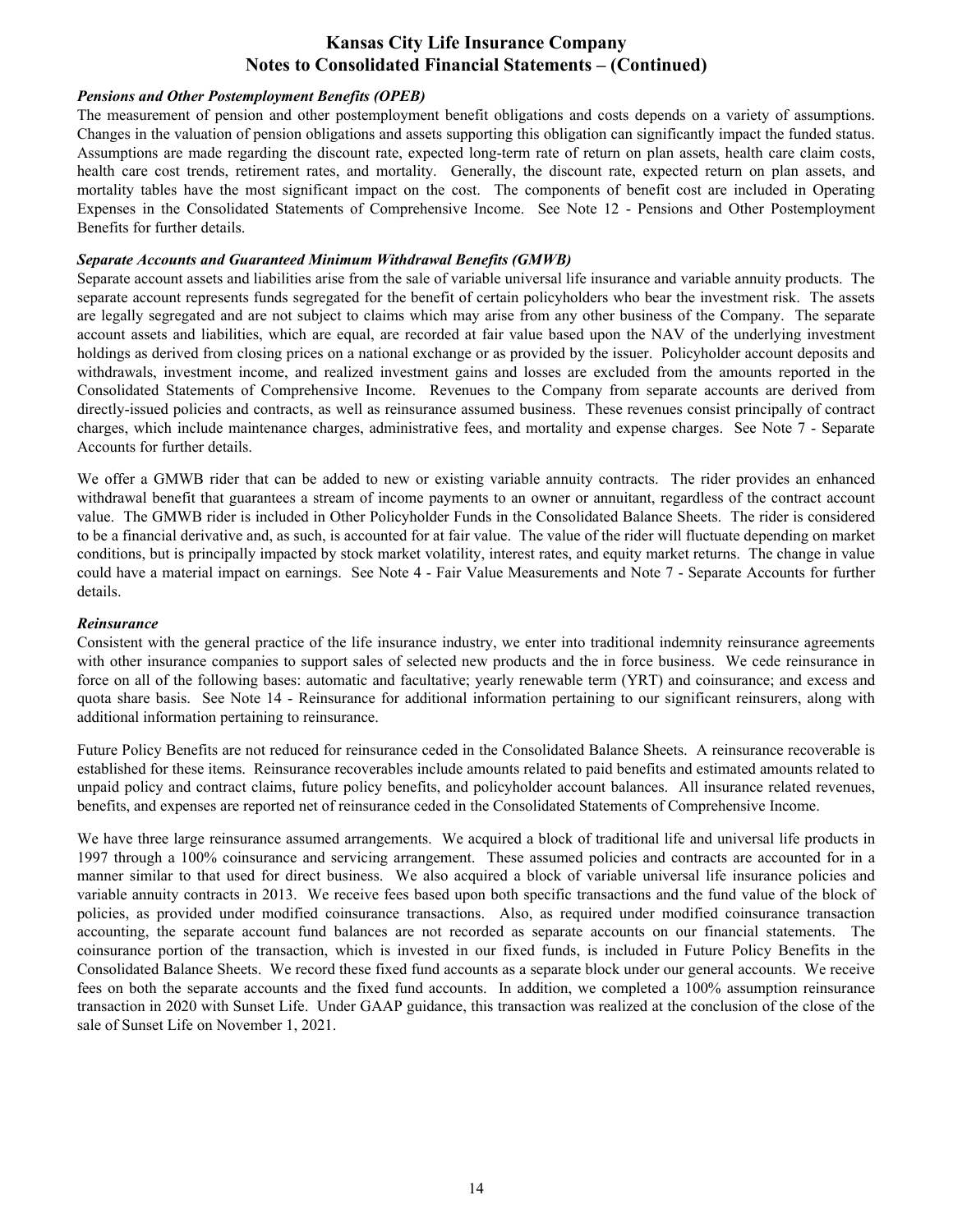#### *Property and Equipment*

Property and equipment are stated at cost, depreciated over estimated useful lives using the straight-line method, and are included in Other Assets in the Consolidated Balance Sheets. The home office complex is depreciated over 10 years to 50 years and furniture and equipment is depreciated over 3 years to 10 years. The following table provides information about property and equipment at December 31.

|                          |   | 2021      |   | 2020      |
|--------------------------|---|-----------|---|-----------|
| Land                     | S | 766       | S | 766       |
| Home office complex      |   | 21,798    |   | 21,591    |
| Furniture and equipment  |   | 36,313    |   | 35,962    |
|                          |   | 58,877    |   | 58,319    |
| Accumulated depreciation |   | (42, 528) |   | (38, 936) |
| Property and equipment   |   | 16,349    |   | 19,383    |

Depreciation expense totaled \$3.7 million during both 2021 and 2020 and \$2.5 million during 2019.

### *Recognition of Revenues*

#### *Premiums*

Premiums for traditional life insurance products are reported as revenue when due. Premiums for immediate annuities with life contingencies are reported as revenue when received. Premiums on accident and health, disability, and dental insurance are reported as earned ratably over the contract period in proportion to the amount of insurance protection provided. Premiums are reported net of reinsurance, as applicable.

### *Contract Charges*

Contract charges consist of cost of insurance, expense loads, the amortization of unearned revenues, and surrender charges on policyholder account balances. Cost of insurance relates to charges for mortality. These charges are applied to the excess of the mortality benefit over the account value for universal life policies. Expense loads are amounts that are assessed against the policyholder balance as consideration for origination and maintenance of the contract. Surrender charges are fees on policyholder account balances upon cancellation or withdrawal of policyholder account balances consistent with policy terms.

An additional component of contract charges is the recognition over time of the DRL for certain fixed and variable universal life policies. This liability arises from front-end loads on such policies and is recognized into the Consolidated Statements of Comprehensive Income in a manner similar to the amortization of DAC. If it is determined that it is appropriate to change the assumptions of future experience, then an unlocking adjustment is recognized for the block of business being evaluated. See the Unlocking and Refinements in Estimates section above for additional information.

### *Deposits*

Deposits related to universal life, fixed annuity contracts, and investment-type products are credited to policyholder account balances. Deposits are not recorded as revenue and are shown as a Financing Activity in the Consolidated Statements of Cash Flows. Revenues from such contracts consist of amounts assessed against policyholder account balances for mortality, policy administration, and surrender charges, and are recognized in the period in which the benefits and services are provided as Contract Charges in the Consolidated Statements of Comprehensive Income.

### *Revenues from Contracts with Customers*

We have certain types of non-insurance and non-investment revenue from contracts with customers. These revenues are recognized when obligations under the terms of the contract are satisfied. The amount of revenue recognized reflects the consideration we expect to be entitled to in exchange for those services. For these revenues, the performance obligation is fulfilled as services are rendered. These revenues equaled less than 1% of our total revenues for the years ended December 31, 2021 and December 31, 2020 and are not material to our consolidated financial statements.

### *Realized Gains (Losses)*

We realize investment gains and losses from several sources, including write-downs of investments, the change in the allowance for mortgage loan losses, sales of investment securities and real estate, and the change in fair value of equity securities and derivative instruments.

### *Income Taxes*

The Company and its subsidiaries file a consolidated federal income tax return that includes Kansas City Life, Sunset Life, Old American, and non-life insurance companies. Grange Life files a separate federal income tax return.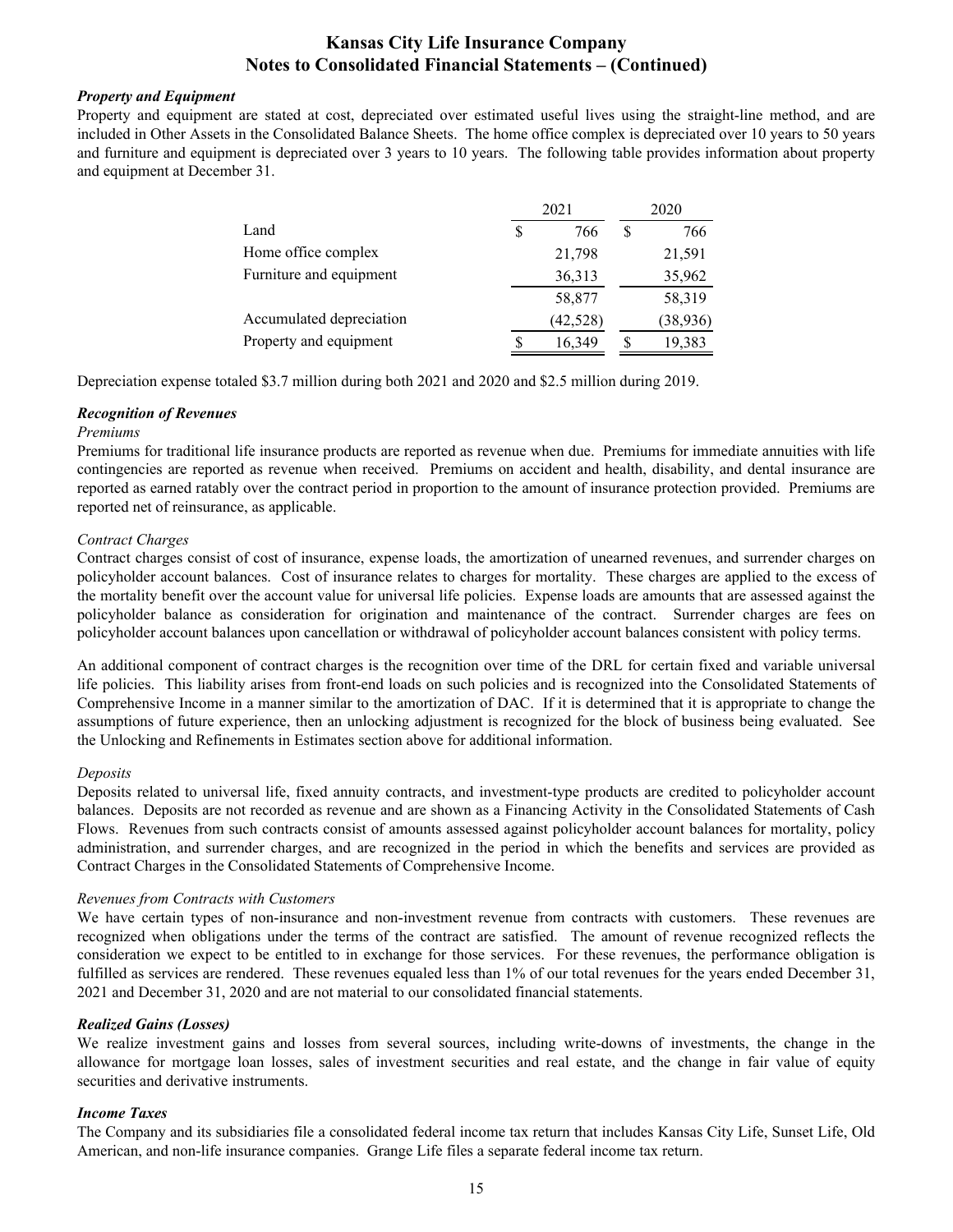Deferred income taxes are recorded based on the differences between the tax bases of assets and liabilities and the amounts at which they are reported in the consolidated financial statements. Recorded amounts are adjusted to reflect changes in income tax rates and other tax law provisions as they become enacted.

Deferred income tax assets are subject to ongoing evaluation of whether such assets will be realized. The ultimate realization of deferred income tax assets generally depends on the reversal of deferred tax liabilities and the generation of future taxable income and realized gains during the periods in which temporary differences become deductible. Deferred income taxes include future deductible differences relating to unrealized losses on investment securities. We evaluate the character and timing of unrealized gains and losses to determine whether future taxable amounts are sufficient to offset future deductible amounts. A valuation allowance against deferred income tax assets may be required if future taxable income of an appropriate amount and character is not expected.

### *2. New Accounting Pronouncements*

#### **Accounting Pronouncements Issued, Not Yet Adopted**

In June 2016, the Financial Accounting Standards Board (FASB) issued Accounting Standards Update (ASU) No. 2016-13 Measurement of Credit Losses on Financial Instruments. Under this guidance, the incurred loss impairment methodology currently used for loans and other financial instruments will be replaced by a methodology that reflects expected credit losses and requires consideration of a broader range of reasonable and supportable information concerning credit loss estimates. The measurement of expected credit losses will be based on current, historical, and forecasted information that impacts the collectability of the reported amount. Any credit losses related to available for sale debt securities will be recorded through a valuation allowance that is established and adjusted over time. The valuation allowance will be based on the probability of loss over the life of the instrument. Our assets subject to this guidance include, but are not limited to, fixed maturity securities available for sale, mortgage loans, and reinsurance recoverables. Additional disclosures will be required to provide information regarding significant estimates and judgments used in estimating credit losses, as well as the credit quality and underwriting standards of an organization's portfolio. The original effective date for this guidance, including subsequently issued amendments, for public business entities that are not U.S. Securities and Exchange Commission (SEC) filers was for fiscal years beginning after December 15, 2020 and interim periods within those fiscal years. The FASB deferred the effective date of this guidance for public business entities that do not meet the definition of an SEC filer to fiscal years beginning after December 15, 2022, including interim periods within those fiscal years. We are currently evaluating this guidance.

In August 2018, the FASB issued ASU No. 2018-12 Targeted Improvements to the Accounting for Long-Duration Contracts. This update modifies the existing recognition, measurement, presentation, and disclosure requirements in ASC 944 Financial Services - Insurance (Topic 944).

- It requires insurance entities to (1) review and update the assumptions used to measure cash flows at least annually and (2) update the discount rate assumption at each reporting date. The change in the liability estimate as a result of updating cash flow assumptions is required to be recognized in net income. The change in the liability estimate as a result of updating the discount rate assumption is required to be recognized in other comprehensive income. Expected future cash flows are required to be discounted at an upper-medium grade (low-credit-risk) fixed income instrument yield that maximizes the use of observable market inputs.
- It simplifies the accounting for certain market-based options or guarantees associated with deposit contracts by requiring insurance entities to measure them at fair value. The portion of any change in fair value attributable to a change in the instrument-specific credit risk is required to be recognized in other comprehensive income.
- It simplifies the amortization of deferred acquisition costs by requiring amortization on a constant level basis over the expected term of the related contracts. Deferred acquisition costs are required to be written off for unexpected contract terminations but are not subject to an impairment test.
- It improves the effectiveness of the required disclosures. It requires an insurance entity to provide disaggregated rollforwards of beginning to ending balances of the liability for future policy benefits, policyholder account balances, market risk benefits, separate account liabilities, and deferred acquisition costs. It also requires disclosures regarding significant inputs, judgments, assumptions, and methods used in measurement, including changes in those inputs, judgments, and assumptions, and the effect of those changes on measurement.

The original effective date for this guidance was for fiscal years, and interim periods within those fiscal years, beginning after December 15, 2020. The FASB deferred the effective date of this guidance to fiscal years beginning after December 15, 2024, and interim periods within fiscal years beginning after December 15, 2025. We are currently evaluating this guidance.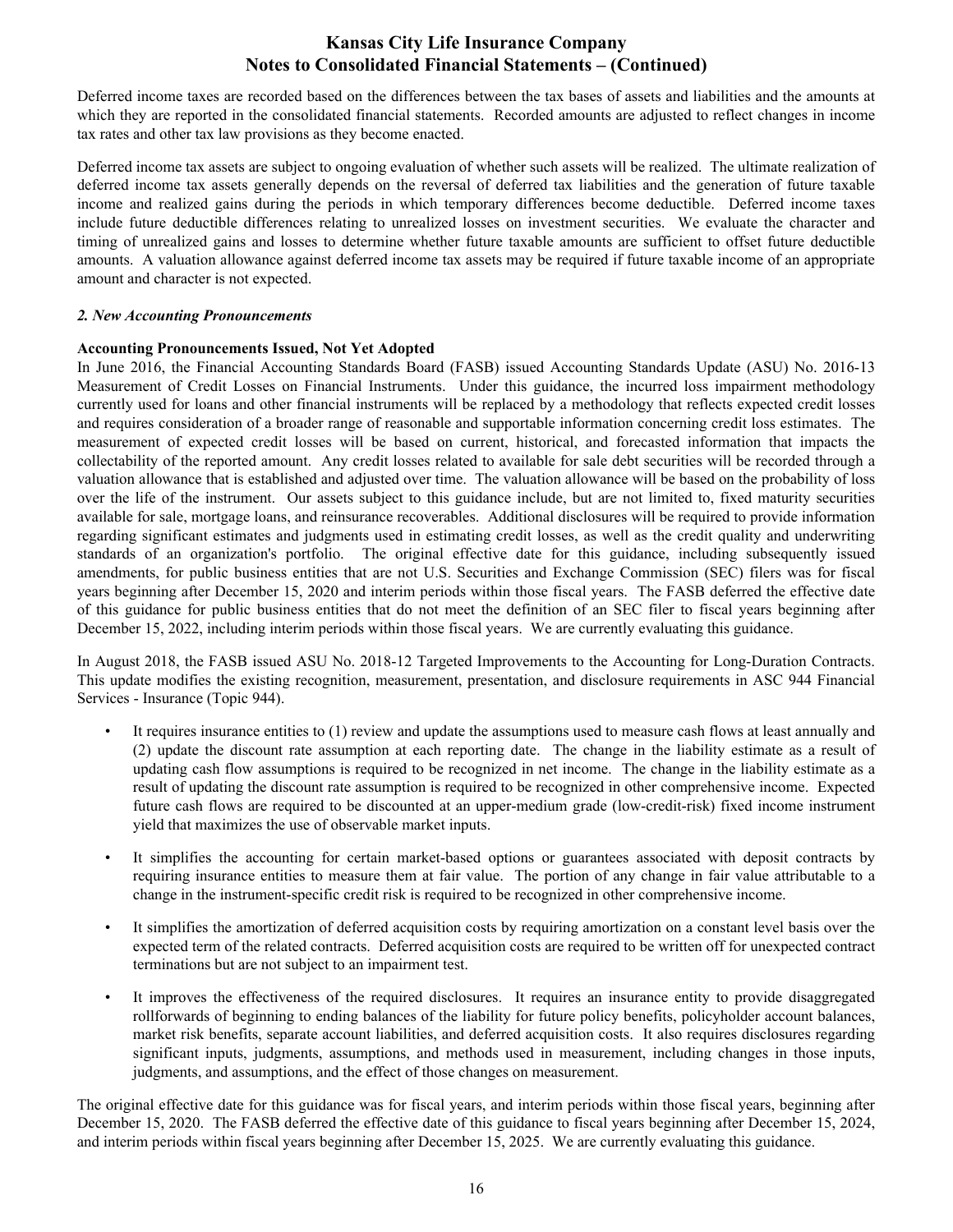All other new accounting standards and updates of existing standards issued through the date of this filing were considered by management and did not relate to accounting policies and procedures pertinent to us at this time or were not expected to have a material impact to the consolidated financial statements.

#### *3. Investments*

#### **Fixed Maturity Securities**

#### *Securities by Asset Class*

The following table provides amortized cost and fair value of fixed maturity securities by asset class at December 31, 2021.

|                                                                     | Amortized       | Gross<br>Unrealized      | Fair         |                               |  |
|---------------------------------------------------------------------|-----------------|--------------------------|--------------|-------------------------------|--|
|                                                                     | Cost            | Gains                    | Losses       | Value                         |  |
| U.S. Treasury securities and<br>obligations of U.S. Government      | \$<br>147,884   | \$<br>12,696             | \$<br>140    | $\mathbf{\hat{S}}$<br>160,440 |  |
| Federal agency issued residential<br>mortgage-backed securities     | 70,838          | 4,873                    | 13           | 75,698                        |  |
| Subtotal                                                            | 218,722         | 17,569                   | 153          | 236,138                       |  |
| Corporate obligations:                                              |                 |                          |              |                               |  |
| Industrial                                                          | 414,391         | 24,897                   | 1,570        | 437,718                       |  |
| Energy                                                              | 146,181         | 10,049                   | 39           | 156,191                       |  |
| Communications and technology                                       | 233,390         | 17,208                   | 1,046        | 249,552                       |  |
| Financial                                                           | 461,740         | 27,974                   | 1,372        | 488,342                       |  |
| Consumer                                                            | 647,861         | 39,707                   | 3,107        | 684,461                       |  |
| Public utilities                                                    | 348,164         | 26,765                   | 1,578        | 373,351                       |  |
| Subtotal                                                            | 2,251,727       | 146,600                  | 8,712        | 2,389,615                     |  |
| Corporate private-labeled residential<br>mortgage-backed securities | 10,641          | 1,403                    |              | 12,044                        |  |
| Municipal securities                                                | 232,470         | 36,913                   | 428          | 268,955                       |  |
| Other                                                               | 175,317         | 1,162                    | 1,082        | 175,397                       |  |
| Redeemable preferred stocks                                         | 6,000           | 48                       |              | 6,048                         |  |
| Total                                                               | 2,894,877<br>\$ | $\mathsf{\$}$<br>203,695 | \$<br>10,375 | 3,088,197<br>S                |  |

<sup>1</sup> Federal agency securities are not backed by the full faith and credit of the U.S. Government.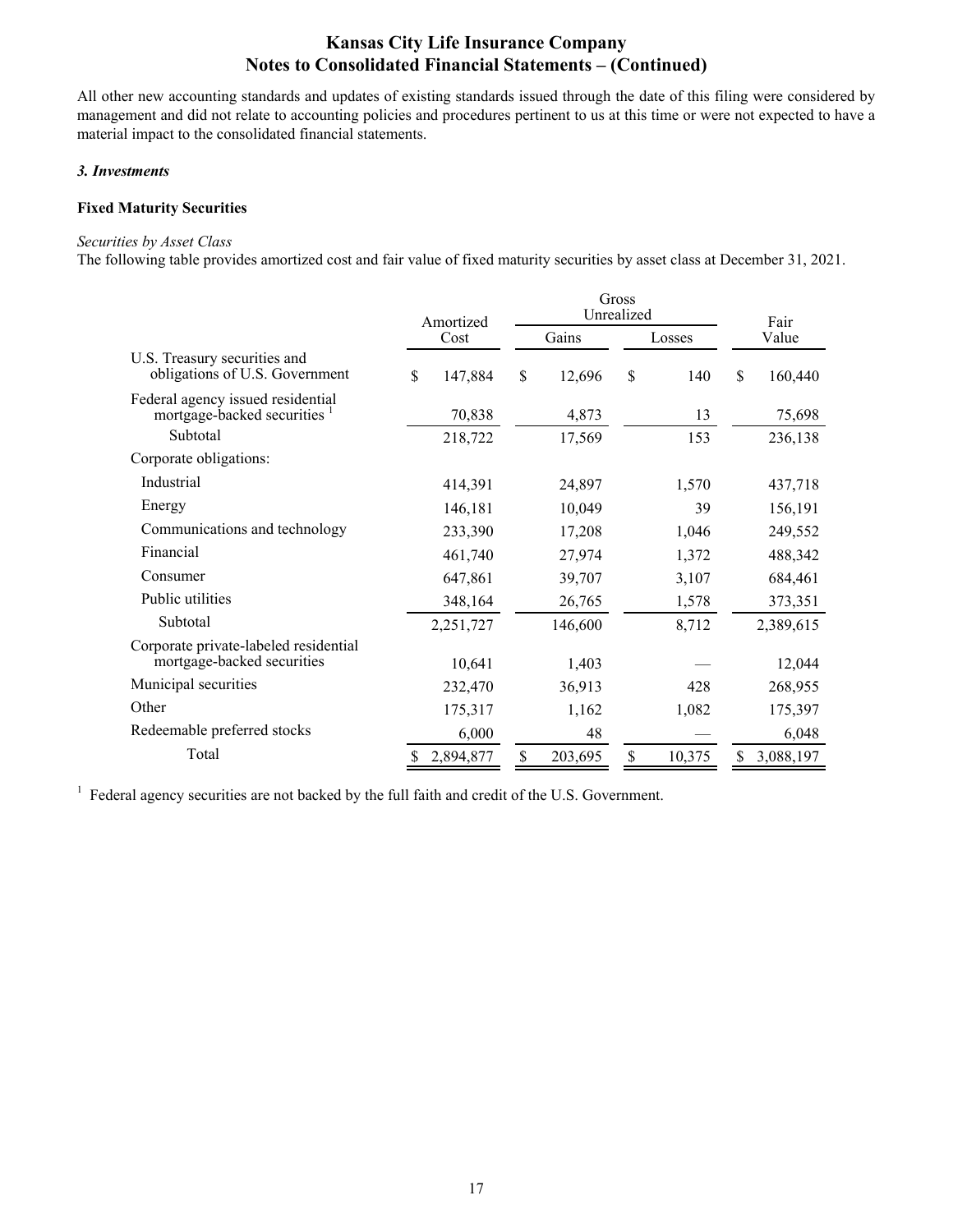The following table provides amortized cost and fair value of fixed maturity securities by asset class at December 31, 2020.

|                                                                 | Amortized       | Gross<br>Unrealized | Fair        |                 |  |
|-----------------------------------------------------------------|-----------------|---------------------|-------------|-----------------|--|
|                                                                 | Cost            | Gains               | Losses      | Value           |  |
| U.S. Treasury securities and<br>obligations of U.S. Government  | \$<br>161,524   | \$<br>19,910        | \$<br>5     | \$<br>181,429   |  |
| Federal agency issued residential<br>mortgage-backed securities | 95,934          | 9,976               |             | 105,910         |  |
| Subtotal                                                        | 257,458         | 29,886              | 5           | 287,339         |  |
| Corporate obligations:                                          |                 |                     |             |                 |  |
| Industrial                                                      | 431,133         | 42,211              | 72          | 473,272         |  |
| Energy                                                          | 157,735         | 16,128              | 252         | 173,611         |  |
| Communications and technology                                   | 221,551         | 28,844              | 16          | 250,379         |  |
| Financial                                                       | 420,577         | 46,226              | 572         | 466,231         |  |
| Consumer                                                        | 641,557         | 66,517              | 528         | 707,546         |  |
| Public utilities                                                | 327,993         | 44,958              | 174         | 372,777         |  |
| Subtotal                                                        | 2,200,546       | 244,884             | 1,614       | 2,443,816       |  |
| Corporate private-labeled residential                           |                 |                     |             |                 |  |
| mortgage-backed securities                                      | 14,568          | 1,670               |             | 16,238          |  |
| Municipal securities                                            | 218,709         | 45,014              | 5           | 263,718         |  |
| Other                                                           | 103,709         | 2,288               | 1,334       | 104,663         |  |
| Redeemable preferred stocks                                     | 3,000           | 206                 |             | 3,206           |  |
| Total                                                           | 2,797,990<br>\$ | \$<br>323,948       | \$<br>2,958 | 3,118,980<br>\$ |  |

<sup>1</sup> Federal agency securities are not backed by the full faith and credit of the U.S. Government.

The following table provides information on fixed maturity securities available for sale by actual or equivalent Standard & Poor's rating at December 31, 2021 with the percent of total unrealized gains (losses) identified.

|                              |   | Amortized<br>Cost |    | Fair Value |    | Unrealized<br>Gains (Losses) | $\frac{0}{0}$<br>of Total |  |
|------------------------------|---|-------------------|----|------------|----|------------------------------|---------------------------|--|
| AAA                          | S | 183,920           | \$ | 197,319    | \$ | 13,399                       | $7\%$                     |  |
| AA                           |   | 588,506           |    | 641,837    |    | 53,331                       | 28 %                      |  |
| $\mathbf{A}$                 |   | 1,043,384         |    | 1,114,086  |    | 70,702                       | $37 \%$                   |  |
| <b>BBB</b>                   |   | 1,046,200         |    | 1,100,183  |    | 53,983                       | $27\%$                    |  |
| Total investment grade       |   | 2,862,010         |    | 3,053,425  |    | 191,415                      | $99\%$                    |  |
| <b>BB</b>                    |   | 18,424            |    | 18,720     |    | 296                          | $-$ %                     |  |
| B and below                  |   | 14,443            |    | 16,052     |    | 1,609                        | $1\%$                     |  |
| Total below investment grade |   | 32,867            |    | 34,772     |    | 1,905                        | $1\%$                     |  |
| Total                        |   | 2,894,877         |    | 3,088,197  |    | 193,320                      | $100 \%$                  |  |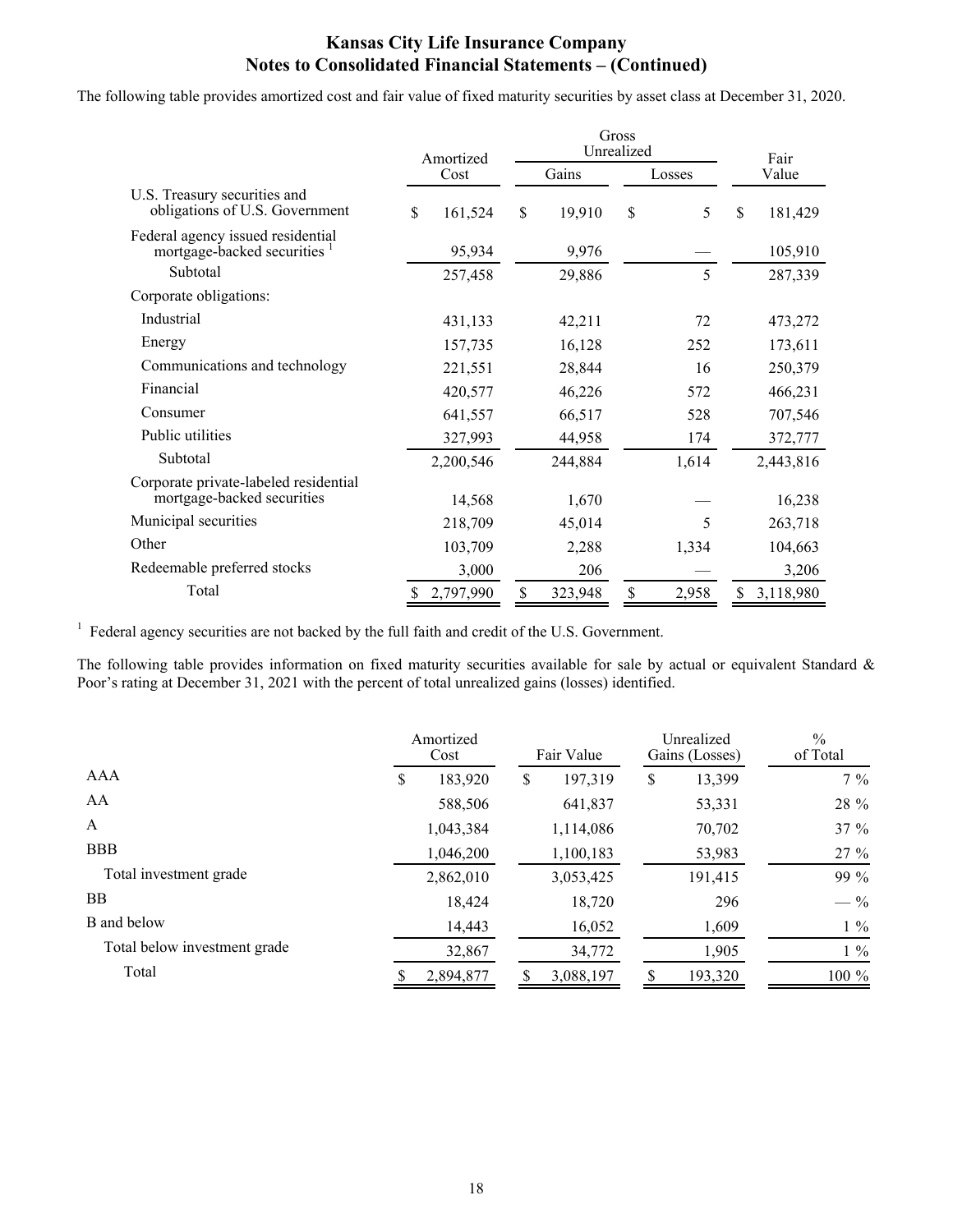The following table provides information on fixed maturity securities available for sale by actual or equivalent Standard & Poor's rating at December 31, 2020 with the percent of total unrealized gains (losses) identified.

|                              | Amortized<br>Cost  |  | Fair Value | Unrealized<br>Gains (Losses) | $\frac{0}{0}$<br>of Total |  |
|------------------------------|--------------------|--|------------|------------------------------|---------------------------|--|
| AAA                          | \$<br>168,052<br>S |  | 187,593    | \$<br>19,541                 | $6\%$                     |  |
| AA                           | 582,056            |  | 659,777    | 77,721                       | 24 %                      |  |
| $\mathbf{A}$                 | 998,062            |  | 1,121,714  | 123,652                      | 39 %                      |  |
| <b>BBB</b>                   | 997,275            |  | 1,094,842  | 97,567                       | $31 \%$                   |  |
| Total investment grade       | 2,745,445          |  | 3,063,926  | 318,481                      | 100 %                     |  |
| <b>BB</b>                    | 33,508             |  | 34,652     | 1,144                        | $-$ %                     |  |
| B and below                  | 19,037             |  | 20,402     | 1,365                        | $-$ %                     |  |
| Total below investment grade | 52,545             |  | 55,054     | 2,509                        | $- \frac{9}{6}$           |  |
| Total                        | 2,797,990          |  | 3,118,980  | 320,990                      | 100 %                     |  |

### *Contractual Maturities*

The following table provides the distribution of maturities for fixed maturity securities available for sale. Expected maturities may differ from these contractual maturities since issuers or borrowers may have the right to call or prepay obligations.

|                                             | December 31, 2021 |                   |   |            |    | December 31, 2020 |    |            |  |
|---------------------------------------------|-------------------|-------------------|---|------------|----|-------------------|----|------------|--|
|                                             |                   | Amortized<br>Cost |   | Fair Value |    | Amortized<br>Cost |    | Fair Value |  |
| Due in one year or less                     | S                 | 121,297           | S | 122,979    | \$ | 119,638           | \$ | 121,163    |  |
| Due after one year through five years       |                   | 843,382           |   | 893,131    |    | 852,605           |    | 924,353    |  |
| Due after five years through ten years      |                   | 851,116           |   | 904,165    |    | 930,841           |    | 1,048,706  |  |
| Due after ten years                         |                   | 918,209           |   | 994,023    |    | 704,520           |    | 812,915    |  |
| Securities with variable principal payments |                   | 154,873           |   | 167,851    |    | 187,386           |    | 208,637    |  |
| Redeemable preferred stocks                 |                   | 6,000             |   | 6,048      |    | 3,000             |    | 3,206      |  |
| Total                                       |                   | 2,894,877         |   | 3,088,197  |    | 2,797,990         |    | 3,118,980  |  |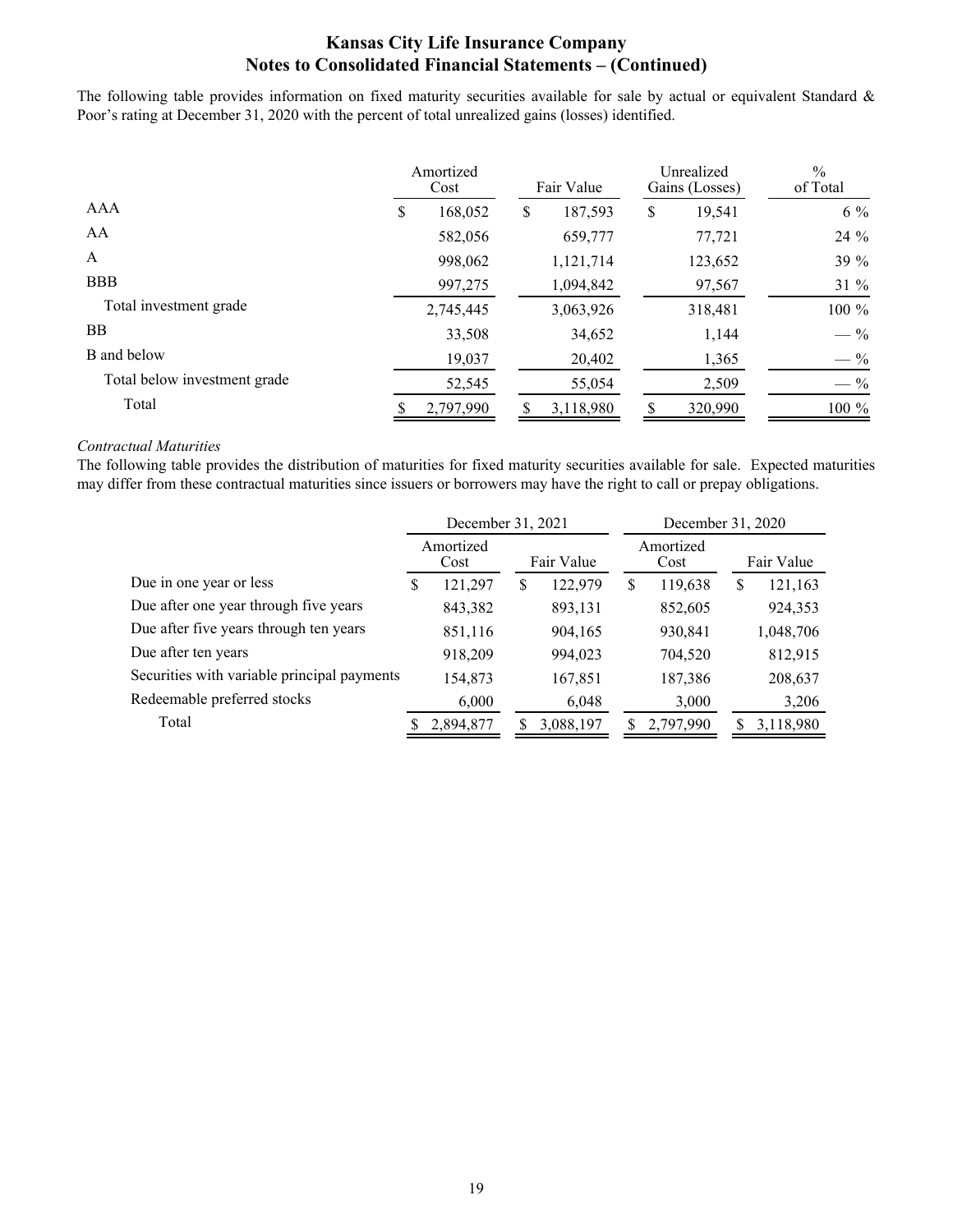### **Unrealized Losses on Investments**

At the end of each quarter, all fixed maturity securities are reviewed to determine whether impairments exist and whether otherthan-temporary impairments should be recorded. This quarterly process includes an assessment of the credit quality of each investment in the entire securities portfolio. Additional reporting and review procedures are conducted for those securities where fair value is less than 90% of amortized cost. A formal review document is prepared no less often than quarterly of all investments where fair value is less than 80% of amortized cost for six months or more and selected investments that have changed significantly from a previous period and that have a decline in fair value greater than 10% of amortized cost.

We consider relevant facts and circumstances in evaluating whether the impairment of a security is other-than-temporary. Relevant facts and circumstances considered include but are not limited to:

- The current fair value of the security as compared to amortized cost;
- The credit rating of the security;
- The extent and the length of time the fair value has been below amortized cost;
- The financial position of the issuer, including the current and future impact of any specific events, material declines in the issuer's revenues, margins, cash positions, liquidity issues, asset quality, debt levels, and income results;
- Significant management or organizational changes of the issuer;
- Significant uncertainty regarding the issuer's industry;
- Violation of financial covenants;
- Consideration of information or evidence that supports timely recovery;
- The intent and ability to hold a security until it recovers in value;
- Whether we intend to sell a fixed maturity security and whether it is more likely than not that we will be required to sell a fixed maturity security before recovery of the amortized cost basis; and
- Other business factors related to the issuer's industry.

To the extent we determine that a fixed maturity security is deemed to be other-than-temporarily impaired, the portion of the impairment that is deemed to be due to credit is charged to earnings in the Consolidated Statements of Comprehensive Income and the cost basis of the underlying investment is reduced. The portion of such impairment that is determined to be non-creditrelated is reflected in Other Comprehensive Income (Loss) and Accumulated Other Comprehensive Income (Loss).

There are a number of significant risks and uncertainties inherent in the process of monitoring impairments, determining if an impairment is other-than-temporary, and determining the portion of an other-than-temporary impairment that is due to credit. These risks and uncertainties include but are not limited to:

- The risk that our assessment of an issuer's ability to meet all of its contractual obligations will change based on changes in the credit characteristics of that issuer;
- The risk that the economic outlook will be worse than expected or have more of an impact on the issuer than anticipated;
- The risk that the performance of the underlying collateral for securities could deteriorate in the future and credit enhancement levels and recovery values do not provide sufficient protection to contractual principal and interest;
- The risk that fraudulent, inaccurate, or misleading information could be provided to our credit, investment, and accounting professionals who determine the fair value estimates and accounting treatment for securities;
- The risk that actions of trustees, custodians, or other parties with interests in the security may have an unforeseen adverse impact on our investments;
- The risk that new information obtained or changes in other facts and circumstances may lead us to change our intent to sell the security before it recovers in value;
- The risk that facts and circumstances change such that it becomes more likely than not that we will be required to sell the investment before recovery of the amortized cost basis; and
- The risk that the methodology or assumptions used to develop estimates of the portion of impairments due to credit prove, over time, to be inaccurate or insufficient.

Any of these situations could result in a charge to income in a future period.

Once a security is determined to have met certain of the criteria for consideration as being other-than-temporarily impaired, further information is gathered and evaluated pertaining to the particular security. If the security is an unsecured obligation, the additional research is a top-down approach with particular emphasis on the likelihood of the issuer to meet the contractual terms of the obligation. If the security is secured by an asset or guaranteed by another party, the value of the underlying secured asset or the financial ability of the third-party guarantor is evaluated as a secondary source of repayment. Such research is based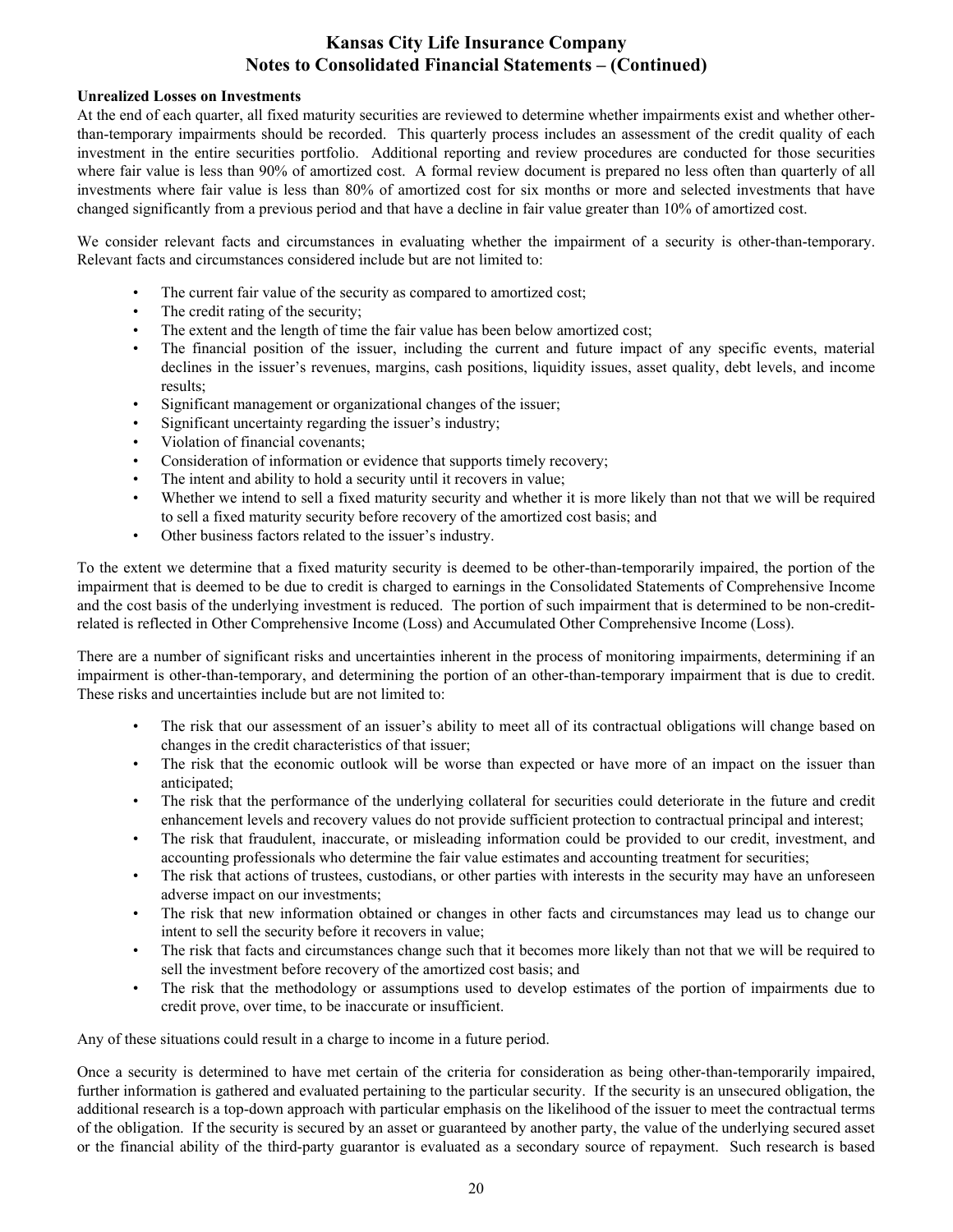upon a top-down approach, narrowing to the specific estimates of value and cash flow of the underlying secured asset or guarantor. If the security is a collateralized obligation, such as a mortgage-backed or other asset-backed instrument, research is also conducted to obtain and analyze the performance of the collateral relative to expectations at the time of acquisition and with regard to projections for the future. Such analyses are based upon historical results, trends, comparisons to collateral performance of similar securities, and analyses performed by third parties. This information is used to develop projected cash flows that are compared to the amortized cost of the security.

We may selectively determine that we no longer intend to hold a specific issue to its maturity. If we make this determination and the fair value is less than the cost basis, the investment is written down to the fair value and an other-than-temporary impairment is recorded. Subsequently, we seek to obtain the best possible outcome available for this specific issue and record an investment gain or loss at the disposal date. The Company recorded a \$0.5 million impairment of this kind in the year ended December 31, 2021. No impairments of this kind were recorded in the year ended December 31, 2020. The Company recorded a \$0.6 million impairment of this kind in the year ended December 31, 2019.

A discounted future cash flow calculation becomes the primary determinant of whether any portion and to what extent an unrealized loss is due to credit on loan-backed and similar asset-backed securities. Such indications typically include below investment grade ratings and significant unrealized losses for an extended period of time, among other factors. If an impairment is deemed necessary, it is recognized as a realized loss in the Consolidated Statements of Comprehensive Income and the carrying value of the security is written down by the same amount. The portion of an impairment that is determined not to be due to credit is recorded as a component of Accumulated Other Comprehensive Income (Loss) in the Consolidated Balance Sheets. We identified 10 non-U.S. agency mortgage-backed securities that were determined to have such indications at both December 31, 2021 and December 31, 2020. A discounted future cash flow analysis was performed for each of these securities to determine if any portion of the impairment was due to credit and deemed to be other-than-temporary. The discount rate used in calculating the present value of future cash flows was the investment yield at the time of purchase for each security. The initial default rates were assumed to remain constant or grade down over time, reflecting our estimate of stabilized collateral performance in the future for such securities. Impairments of this kind totaling less than \$0.1 million were recorded in the years ended December 31, 2021 and December 31, 2020. No impairments of this kind were recorded in the year ended December 31, 2019.

Significant unrealized losses on securities can continue for extended periods of time, particularly for certain individual securities. While this can be an indication of potential credit impairments, it can also be an indication of illiquidity in a particular sector or security. In addition, the fair value of an individual security can be heavily influenced by the complexities of varying market sentiment or uncertainty regarding the prospects for an individual security. Based upon the process described above, we are best able to determine if and to what extent credit impairment may exist in these securities by performing present value calculations of projected future cash flows at the conclusion of each reporting period. By reviewing the most recent data available regarding the security and other relevant industry and market factors, we can modify assumptions used in the cash flow projections and determine the best estimate of the portion of any impairment that is due to credit at the conclusion of each period.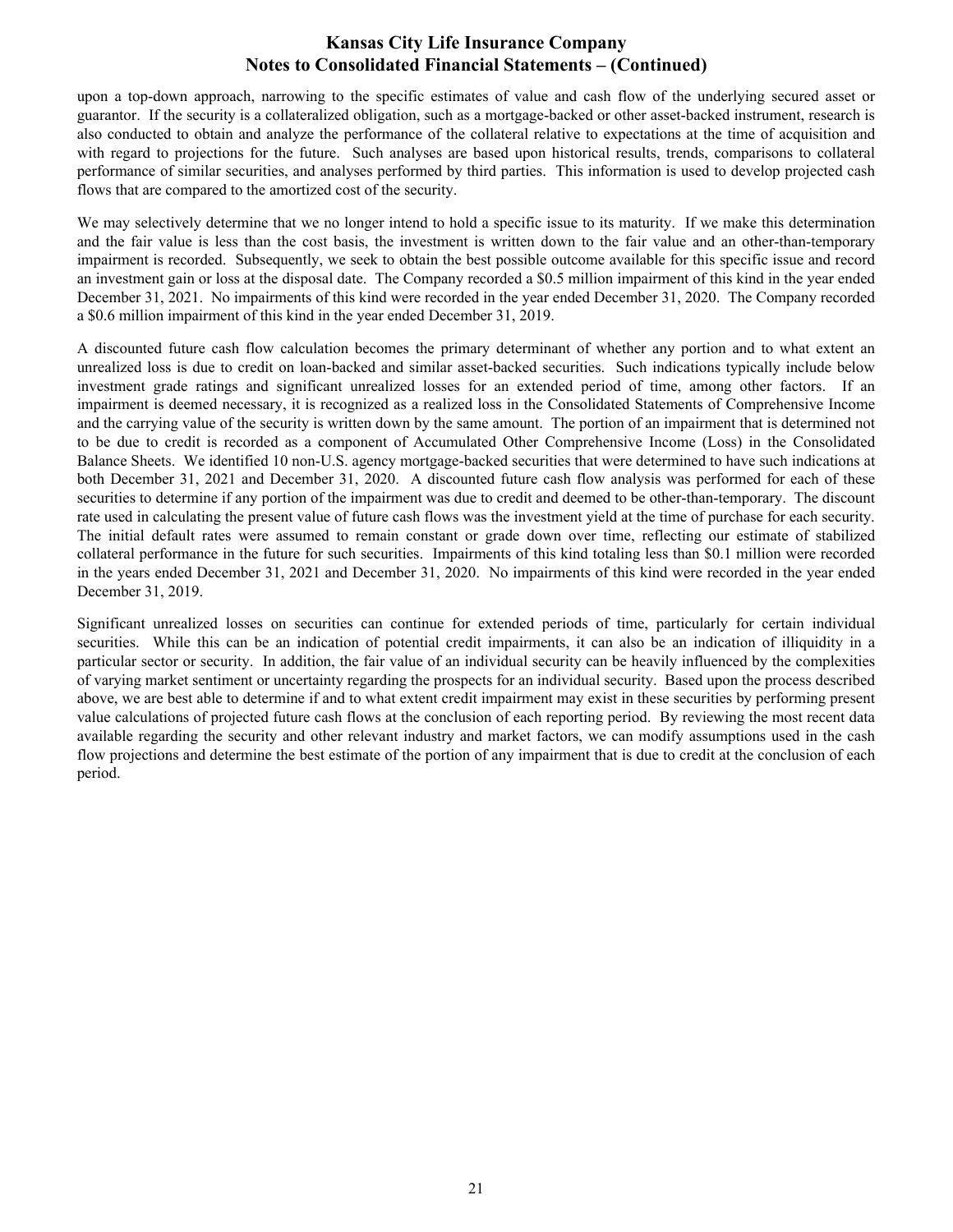The following table provides information regarding fixed maturity securities available for sale with unrealized losses by asset class and by length of time that individual securities have been in a continuous unrealized loss position at December 31, 2021.

|                                                                 |               | Less Than 12 Months |                      |    | 12 Months or Longer |                      |       |    | Total         |                      |        |  |
|-----------------------------------------------------------------|---------------|---------------------|----------------------|----|---------------------|----------------------|-------|----|---------------|----------------------|--------|--|
|                                                                 | Fair<br>Value |                     | Unrealized<br>Losses |    | Fair<br>Value       | Unrealized<br>Losses |       |    | Fair<br>Value | Unrealized<br>Losses |        |  |
| U.S. Treasury securities and<br>obligations of U.S. Government  | \$<br>2,973   | \$                  | 60                   | \$ | 1,843               | \$                   | 80    | \$ | 4,816         | \$                   | 140    |  |
| Federal agency issued residential<br>mortgage-backed securities | 2,828         |                     | 13                   |    | 3                   |                      |       |    | 2,831         |                      | 13     |  |
| Subtotal                                                        | 5,801         |                     | 73                   |    | 1,846               |                      | 80    |    | 7,647         |                      | 153    |  |
| Corporate obligations:                                          |               |                     |                      |    |                     |                      |       |    |               |                      |        |  |
| Industrial                                                      | 56,250        |                     | 1,146                |    | 7,070               |                      | 424   |    | 63,320        |                      | 1,570  |  |
| Energy                                                          | 1,045         |                     | 39                   |    |                     |                      |       |    | 1,045         |                      | 39     |  |
| Communications and technology                                   | 30,492        |                     | 909                  |    | 2,297               |                      | 137   |    | 32,789        |                      | 1,046  |  |
| Financial                                                       | 46,844        |                     | 727                  |    | 19,592              |                      | 645   |    | 66,436        |                      | 1,372  |  |
| Consumer                                                        | 80,069        |                     | 2,535                |    | 9,722               |                      | 572   |    | 89,791        |                      | 3,107  |  |
| Public utilities                                                | 35,473        |                     | 969                  |    | 11,702              |                      | 609   |    | 47,175        |                      | 1,578  |  |
| Subtotal                                                        | 250,173       |                     | 6,325                |    | 50,383              |                      | 2,387 |    | 300,556       |                      | 8,712  |  |
| Municipal securities                                            | 16,300        |                     | 308                  |    | 2,258               |                      | 120   |    | 18,558        |                      | 428    |  |
| Other                                                           | 26,604        |                     | 135                  |    | 13,278              |                      | 947   |    | 39,882        |                      | 1,082  |  |
| Total                                                           | 298,878<br>\$ | \$                  | 6,841                | \$ | 67,765              | \$                   | 3,534 | \$ | 366,643       | \$                   | 10,375 |  |

<sup>1</sup> Federal agency securities are not backed by the full faith and credit of the U.S. Government.

The following table provides information regarding fixed maturity securities available for sale with unrealized losses by asset class and by length of time that individual securities have been in a continuous unrealized loss position at December 31, 2020.

|                                                                              |               | Less Than 12 Months  |               | 12 Months or Longer  | Total         |                      |  |  |
|------------------------------------------------------------------------------|---------------|----------------------|---------------|----------------------|---------------|----------------------|--|--|
|                                                                              | Fair<br>Value | Unrealized<br>Losses | Fair<br>Value | Unrealized<br>Losses | Fair<br>Value | Unrealized<br>Losses |  |  |
| U.S. Treasury securities and<br>obligations of U.S. Government               | \$<br>1,917   | \$<br>5              | \$            | \$                   | \$<br>1,917   | \$<br>5              |  |  |
| Federal agency issued residential<br>mortgage-backed securities <sup>1</sup> |               |                      | 8             |                      | 8             |                      |  |  |
| Subtotal                                                                     | 1,917         | 5                    | 8             |                      | 1,925         | 5                    |  |  |
| Corporate obligations:                                                       |               |                      |               |                      |               |                      |  |  |
| Industrial                                                                   | 10,613        | 72                   |               |                      | 10,613        | 72                   |  |  |
| Energy                                                                       | 4,277         | 252                  |               |                      | 4,277         | 252                  |  |  |
| Communications and technology                                                | 2,442         | 16                   |               |                      | 2,442         | 16                   |  |  |
| Financial                                                                    | 15,023        | 324                  | 5,643         | 248                  | 20,666        | 572                  |  |  |
| Consumer                                                                     | 12,819        | 528                  |               |                      | 12,819        | 528                  |  |  |
| Public utilities                                                             | 12,202        | 174                  |               |                      | 12,202        | 174                  |  |  |
| Subtotal                                                                     | 57,376        | 1,366                | 5,643         | 248                  | 63,019        | 1,614                |  |  |
| Municipal securities                                                         | 1,218         | 5                    |               |                      | 1,218         | 5                    |  |  |
| Other                                                                        | 6,935         | 21                   | 16,188        | 1,313                | 23,123        | 1,334                |  |  |
| Total                                                                        | 67,446        | \$<br>1,397          | 21,839        | \$<br>1,561          | 89,285        | 2,958<br>S           |  |  |

<sup>1</sup> Federal agency securities are not backed by the full faith and credit of the U.S. Government.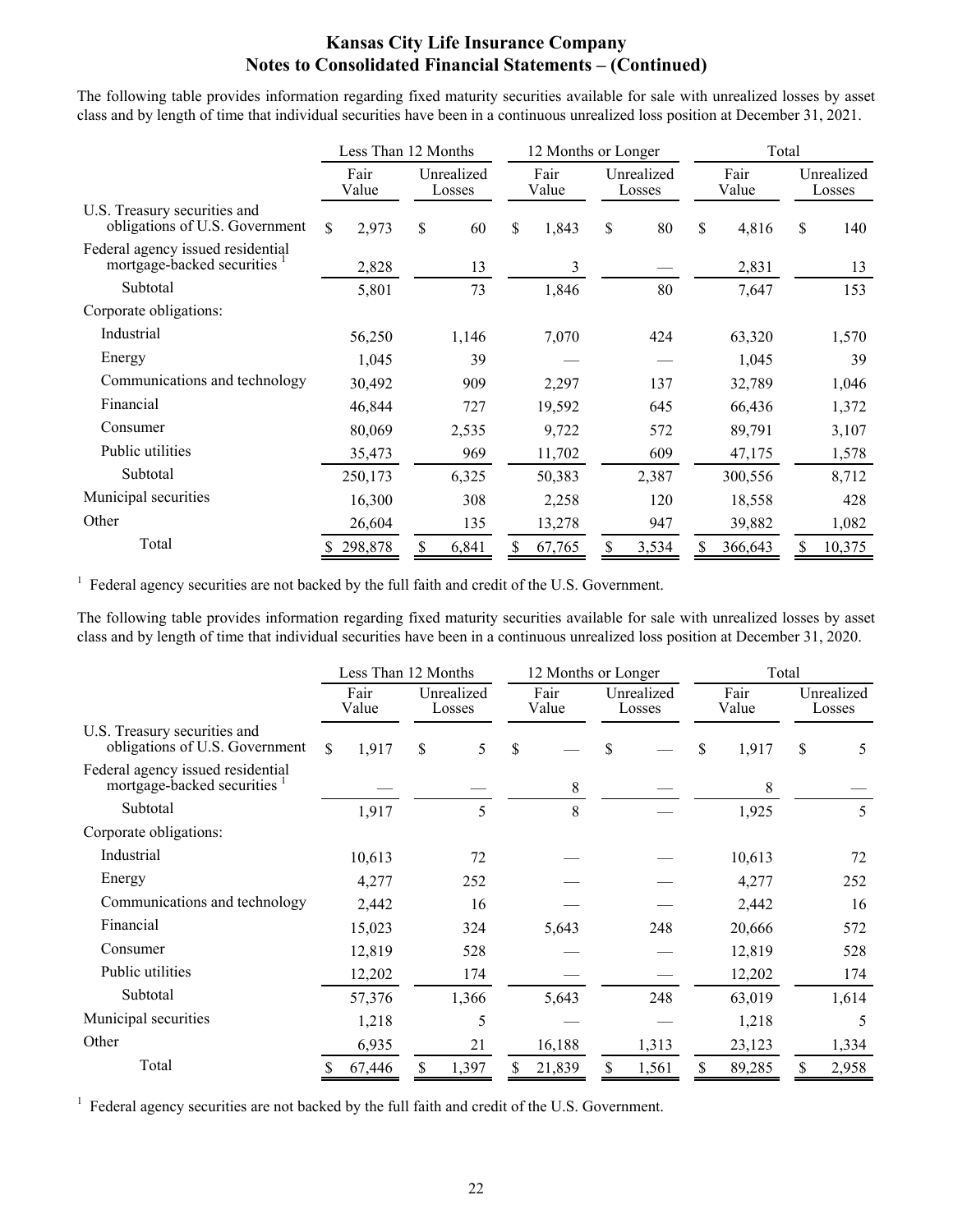The following table provides information regarding the number of fixed maturity securities with unrealized losses at December 31.

|                                                           | 2021 | 2020 |
|-----------------------------------------------------------|------|------|
| Below cost for less than one year                         | 185  |      |
| Below cost for one year or more and less than three years | 36   |      |
| Below cost for three years or more                        |      |      |
| Total                                                     | CC.  |      |

We do not consider the unrealized losses related to these securities to be credit-related. The unrealized losses at both December 31, 2021 and December 31, 2020 primarily related to changes in interest rates and market spreads subsequent to purchase. A substantial portion of investment securities that have unrealized losses are either corporate debt issued with investment grade credit ratings or other investment securities. Included in other investment securities are commercial mortgage-backed securities and asset-backed securities.

The following table summarizes investments in fixed maturity securities available for sale with unrealized losses at December 31, 2021.

|                                                             | Amortized<br>Fair<br>Cost |         | Value | Gross<br>Unrealized<br>Losses |              |
|-------------------------------------------------------------|---------------------------|---------|-------|-------------------------------|--------------|
| Securities owned without realized impairment:               |                           |         |       |                               |              |
| Unrealized losses of 10% or less                            | S                         | 375,032 | S.    | 364,870                       | \$<br>10,162 |
| Unrealized losses of 20% or less and greater than 10%       |                           | 1,986   |       | 1,773                         | 213          |
| Subtotal                                                    |                           | 377,018 |       | 366,643                       | 10,375       |
| Unrealized losses greater than 20%:                         |                           |         |       |                               |              |
| Investment grade                                            |                           |         |       |                               |              |
| Below investment grade                                      |                           |         |       |                               |              |
| Total securities owned without realized impairment          |                           | 377,018 |       | 366,643                       | 10,375       |
| Securities owned with realized impairment:                  |                           |         |       |                               |              |
| Unrealized losses of 10% or less                            |                           |         |       |                               |              |
| Unrealized losses of $20\%$ or less and greater than $10\%$ |                           |         |       |                               |              |
| Unrealized losses greater than 20%                          |                           |         |       |                               |              |
| Total securities owned with realized impairment             |                           |         |       |                               |              |
| Total                                                       |                           | 377,018 |       | 366,643                       | 10,375       |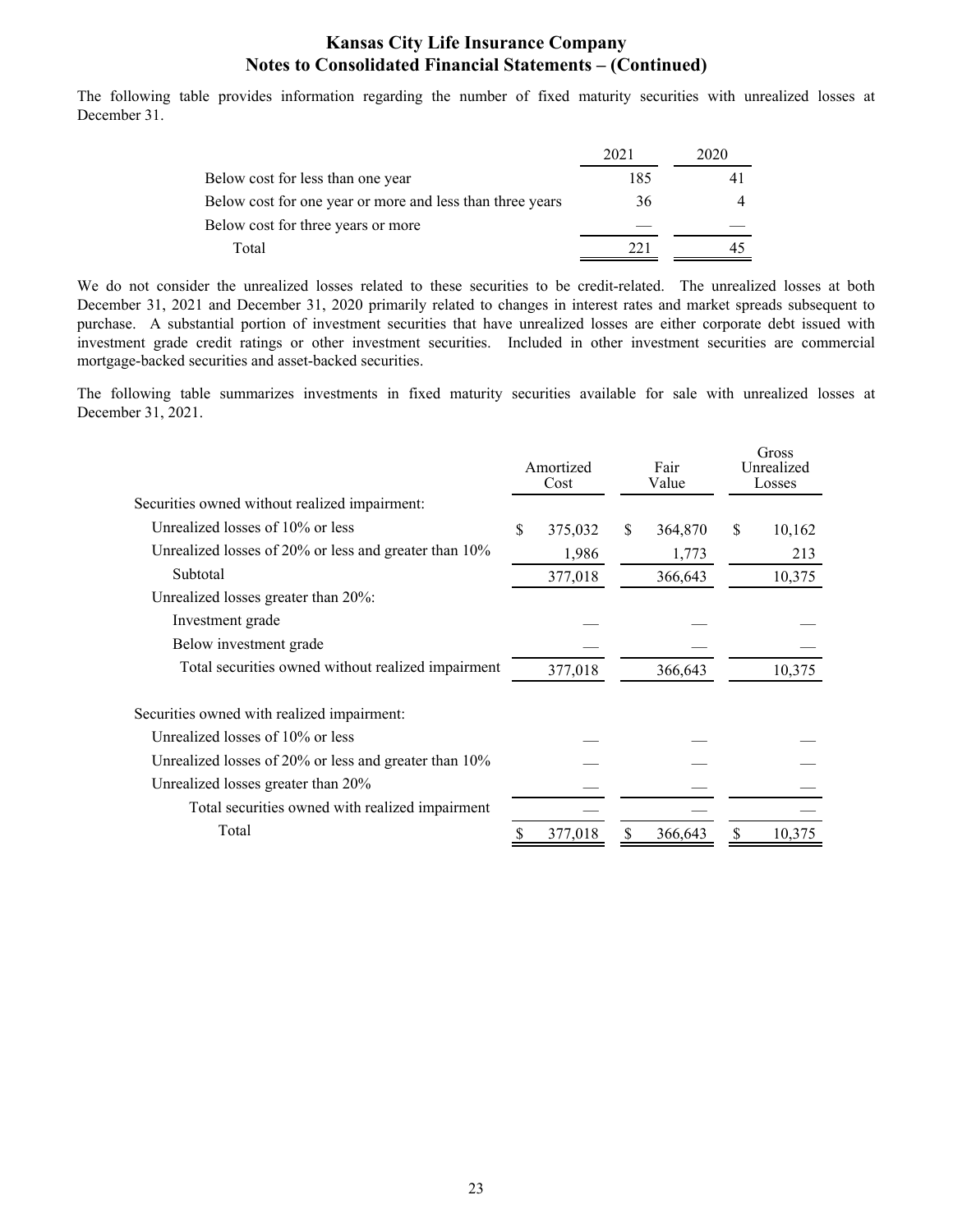The following table summarizes investments in fixed maturity securities available for sale with unrealized losses at December 31, 2020.

|                                                       | Amortized<br>Cost |        | Fair<br>Value |        | Gross<br>Unrealized<br>Losses |
|-------------------------------------------------------|-------------------|--------|---------------|--------|-------------------------------|
| Securities owned without realized impairment:         |                   |        |               |        |                               |
| Unrealized losses of 10% or less                      | S                 | 88,214 | \$            | 85,919 | \$<br>2,295                   |
| Unrealized losses of 20% or less and greater than 10% |                   | 1,983  |               | 1,780  | 203                           |
| Subtotal                                              |                   | 90,197 |               | 87,699 | 2,498                         |
| Unrealized losses greater than 20%:                   |                   |        |               |        |                               |
| Investment grade                                      |                   | 2,046  |               | 1,586  | 460                           |
| Below investment grade                                |                   |        |               |        |                               |
| Total securities owned without realized impairment    |                   | 92,243 |               | 89,285 | 2,958                         |
| Securities owned with realized impairment:            |                   |        |               |        |                               |
| Unrealized losses of 10% or less                      |                   |        |               |        |                               |
| Unrealized losses of 20% or less and greater than 10% |                   |        |               |        |                               |
| Unrealized losses greater than 20%                    |                   |        |               |        |                               |
| Total securities owned with realized impairment       |                   |        |               |        |                               |
| Total                                                 | \$                | 92,243 | \$            | 89,285 | \$<br>2,958                   |

The following table provides information on fixed maturity securities available for sale with unrealized losses by actual or equivalent Standard & Poor's rating at December 31, 2021.

|                              | Fair<br>Value | $\frac{0}{0}$<br>of Total | Gross<br>Unrealized<br>Losses |        | $\frac{0}{0}$<br>of Total |  |
|------------------------------|---------------|---------------------------|-------------------------------|--------|---------------------------|--|
| AAA                          | \$<br>11,121  | $3\%$                     | \$                            | 326    | $3\%$                     |  |
| AA                           | 51,904        | 14 %                      |                               | 1,537  | 15 %                      |  |
| A                            | 145,334       | 40 $\%$                   |                               | 4,308  | 41 $%$                    |  |
| <b>BBB</b>                   | 156,235       | 42 %                      |                               | 4,134  | 40 %                      |  |
| Total investment grade       | 364,594       | 99 %                      |                               | 10,305 | 99 %                      |  |
| BB                           | 2,049         | $1\%$                     |                               | 70     | $1\%$                     |  |
| B and below                  |               | $-$ %                     |                               |        | $-$ %                     |  |
| Total below investment grade | 2,049         | $1\%$                     |                               | 70     | $1\%$                     |  |
|                              | 366,643       | 100 %                     | \$                            | 10,375 | 100 %                     |  |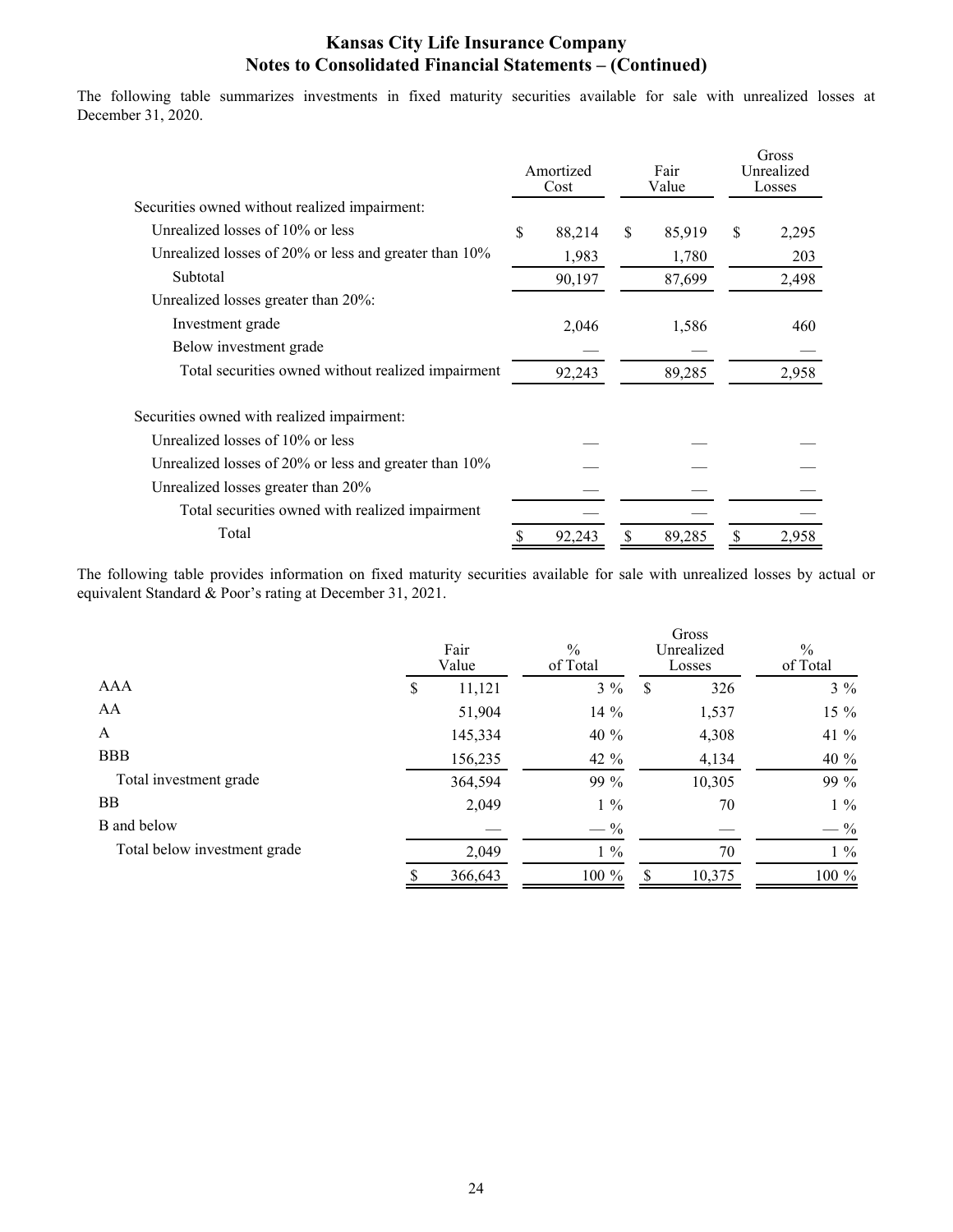The following table provides information on fixed maturity securities available for sale with unrealized losses by actual or equivalent Standard & Poor's rating at December 31, 2020.

|                              |   | Fair<br>Value | $\frac{0}{0}$<br>of Total |    | Gross<br>Unrealized<br>Losses | $\frac{0}{0}$<br>of Total |  |
|------------------------------|---|---------------|---------------------------|----|-------------------------------|---------------------------|--|
| AAA                          | S | 4,997         | $6\%$                     | \$ |                               | $- \frac{9}{6}$           |  |
| AA                           |   | 26,847        | $30\%$                    |    | 1,609                         | 54 %                      |  |
| $\mathbf{A}$                 |   | 23,219        | 26 %                      |    | 263                           | $9\%$                     |  |
| <b>BBB</b>                   |   | 29,407        | 33 %                      |    | 408                           | $14\%$                    |  |
| Total investment grade       |   | 84,470        | 95 %                      |    | 2,280                         | 77 %                      |  |
| <b>BB</b>                    |   | 3,229         | $3\%$                     |    | 218                           | $7\%$                     |  |
| B and below                  |   | 1,586         | $2\%$                     |    | 460                           | $16\%$                    |  |
| Total below investment grade |   | 4,815         | $5\%$                     |    | 678                           | 23 %                      |  |
|                              |   | 89,285        | 100 %                     | S. | 2,958                         | 100 %                     |  |

Our residential mortgage-backed securities, commercial mortgage-backed securities, and asset-backed securities that were rated below investment grade represented 30% of the fair value of the total below investment grade securities as of December 31, 2021, compared to 27% at December 31, 2020.

We held no non-income producing securities at December 31, 2021 or December 31, 2020.

We did not hold securities of any corporation and its affiliates that exceeded 10% of stockholders' equity at December 31, 2021 or December 31, 2020.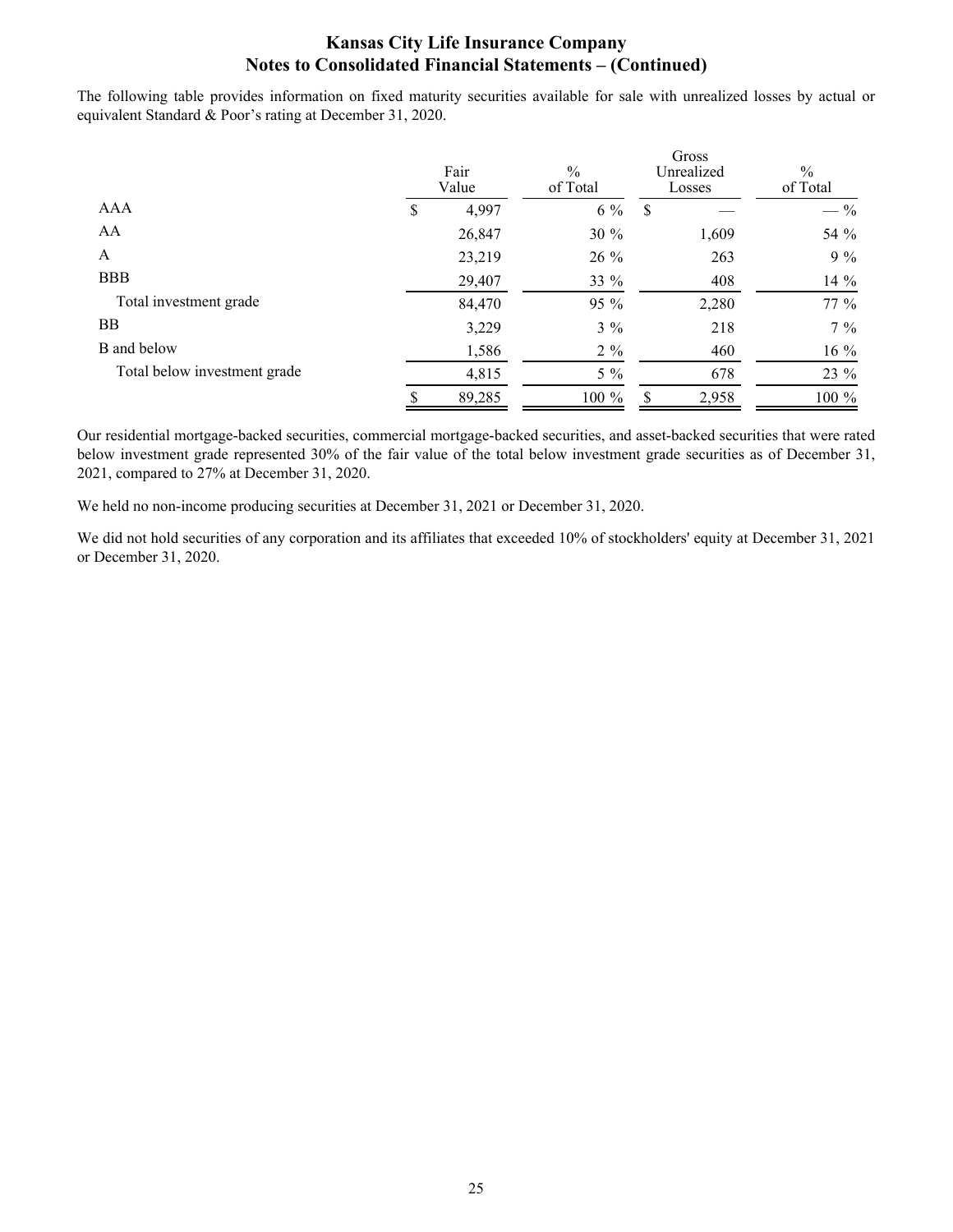We monitor structured securities through a combination of an analysis of vintage, credit ratings, and other factors. Structured securities include asset-backed, residential mortgage-backed securities, collateralized debt obligations, and other collateralized obligations.

The following tables identify structured securities by credit ratings for all vintages owned at December 31.

|                                                                   | 2021          |         |                   |                   |    |                              |  |
|-------------------------------------------------------------------|---------------|---------|-------------------|-------------------|----|------------------------------|--|
|                                                                   | Fair<br>Value |         | Amortized<br>Cost |                   |    | Unrealized<br>Gains (Losses) |  |
| Corporate private-labeled residential mortgage-backed securities: |               |         |                   |                   |    |                              |  |
| Investment grade                                                  | \$            | 1,506   | \$.               | 1,498             | \$ | 8                            |  |
| Below investment grade                                            |               | 10,538  |                   | 9,143             |    | 1,395                        |  |
| Total residential & non-agency mortgage-backed securities         |               | 12,044  |                   | 10,641            |    | 1,403                        |  |
| Other structured securities:                                      |               |         |                   |                   |    |                              |  |
| Investment grade                                                  |               | 175,397 |                   | 175,317           |    | 80                           |  |
| Below investment grade                                            |               |         |                   |                   |    |                              |  |
| Total other structured securities                                 |               | 175,397 |                   | 175,317           |    | 80                           |  |
| Total structured securities                                       |               | 187,441 |                   | 185,958           |    | 1,483                        |  |
|                                                                   |               |         |                   | 2020              |    |                              |  |
|                                                                   | Fair<br>Value |         |                   | Amortized<br>Cost |    | Unrealized<br>Gains (Losses) |  |
| Corporate private-labeled residential mortgage-backed securities: |               |         |                   |                   |    |                              |  |
| Investment grade                                                  | \$            | 1,575   | \$                | 1,573             | \$ | 2                            |  |
| Below investment grade                                            |               | 14,663  |                   | 12,995            |    | 1,668                        |  |
| Total residential & non-agency mortgage-backed securities         |               | 16,238  |                   | 14,568            |    | 1,670                        |  |
|                                                                   |               |         |                   |                   |    |                              |  |

| Other structured securities:      |         |         |       |
|-----------------------------------|---------|---------|-------|
| Investment grade                  | 104.663 | 103.709 | 954   |
| Below investment grade            |         |         |       |
| Total other structured securities | 104.663 | 103,709 | 954   |
| Total structured securities       | 120.901 | 118.277 | 2.624 |

The following table provides a reconciliation of credit losses recognized in earnings on fixed maturity securities for which a portion of the other-than-temporary impairment loss was recognized in Other Comprehensive Income (Loss) for the years ended December 31.

|                                                                                                        | 2021 |       | 2020     |         | 2019 |       |
|--------------------------------------------------------------------------------------------------------|------|-------|----------|---------|------|-------|
| Credit losses on securities held at the beginning of the year                                          |      | 3.884 | <b>S</b> | 4 4 4 5 |      | 4.381 |
| Additional credit losses on securities for which an other-than-<br>temporary impairment was recognized |      | 482   |          | 19      |      | 584   |
| Reductions for securities sold                                                                         |      | (370) |          | (580)   |      | (520) |
| Credit losses on securities held at the end of the year                                                |      | 3.996 |          | 3.884   |      | 4,445 |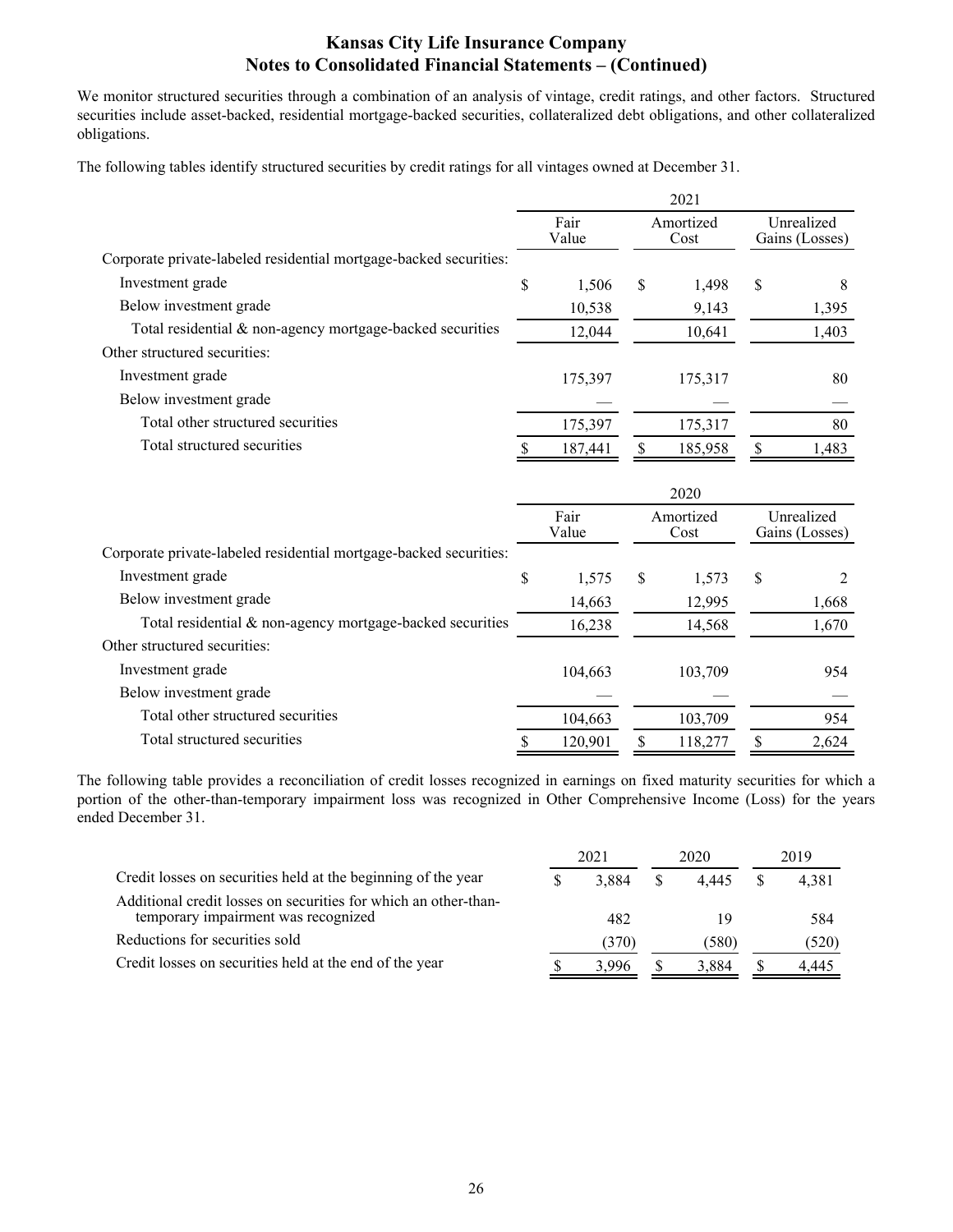The following table provides the net unrealized gains (losses) reported in Accumulated Other Comprehensive Income (Loss) on our investments in securities available for sale, at December 31.

|                          |   | 2021      | 2020      | 2019 |           |  |
|--------------------------|---|-----------|-----------|------|-----------|--|
| Net unrealized gains     | S | 193,320   | 320,990   | \$   | 174,281   |  |
| Amounts resulting from:  |   |           |           |      |           |  |
| DAC, VOBA, and DRL       |   | (15, 924) | (25,982)  |      | (16,096)  |  |
| Policyholder liabilities |   | (33, 877) | (45, 582) |      | (25, 480) |  |
| Deferred income taxes    |   | (30, 139) | (52, 380) |      | (27, 866) |  |
| Total                    |   | 113,380   | 197,046   |      | 104,839   |  |

#### **Investment Revenues**

The following table provides investment revenues by major category for the years ended December 31.

|                           | 2021 |           |   | 2020     |    | 2019     |
|---------------------------|------|-----------|---|----------|----|----------|
| Gross investment income:  |      |           |   |          |    |          |
| Fixed maturity securities | \$   | 103,697   | S | 107,125  | \$ | 108,421  |
| Equity securities         |      | 433       |   | 612      |    | 1,019    |
| Mortgage loans            |      | 28,661    |   | 26,804   |    | 28,257   |
| Real estate               |      | 21,202    |   | 22,586   |    | 20,919   |
| Policy loans              |      | 5,625     |   | 5,758    |    | 5,974    |
| Short-term investments    |      | 9         |   | 318      |    | 1,345    |
| Other investments         |      | 220       |   | 160      |    | 118      |
| Total                     |      | 159,847   |   | 163,363  |    | 166,053  |
| Less investment expenses  |      | (17, 379) |   | (17,679) |    | (17,704) |
| Net investment income     |      | 142,468   |   | 145,684  | S  | 148,349  |

### **Investment Gains (Losses)**

The following table provides net investment gains (losses) by major category for the years ended December 31.

|                           |   |        | 2020 | 2019   |    |       |
|---------------------------|---|--------|------|--------|----|-------|
| Fixed maturity securities | S | 4.216  | S    | 4,955  | \$ | 2,139 |
| Equity securities         |   | (232)  |      | 66     |    | 847   |
| Mortgage loans            |   | 62     |      | (18)   |    | 293   |
| Real estate               |   | 16,597 |      | 14,649 |    | 2,589 |
| Other investments         |   | 4,774  |      | 2,183  |    | 3,265 |
| Net investment gains      |   | 25,417 |      | 21,835 | S  | 9,133 |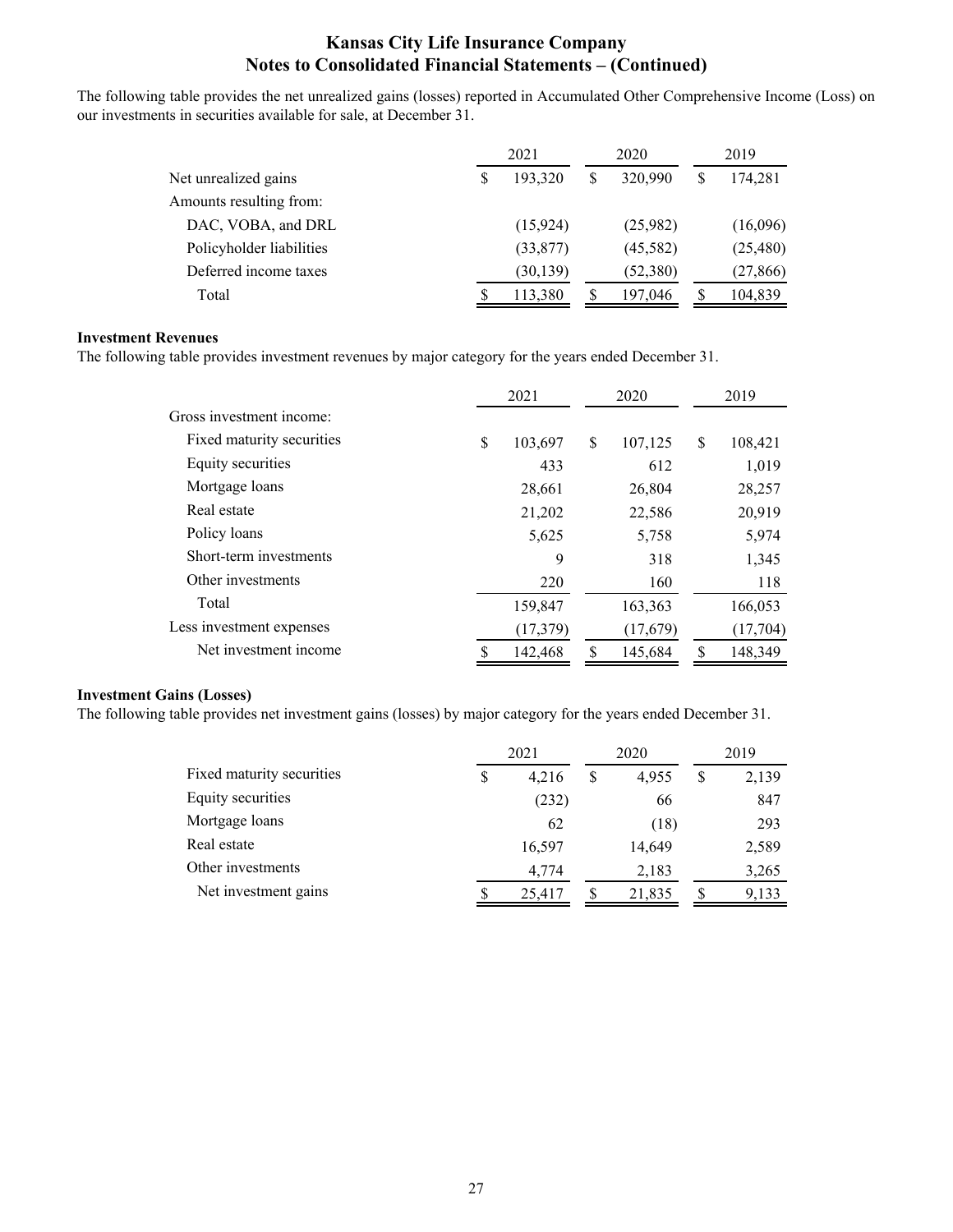The following table provides detail concerning investment gains and losses for the years ended December 31.

|                                                                                    | 2021          |        | 2020         | 2019 |       |
|------------------------------------------------------------------------------------|---------------|--------|--------------|------|-------|
| Gross gains resulting from:                                                        |               |        |              |      |       |
| Sales of investment securities                                                     | $\mathsf{\$}$ | 631    | \$<br>283    | \$   | 138   |
| Investment securities called and other                                             |               | 4,510  | 4,776        |      | 2,654 |
| Sale of real estate and joint ventures                                             |               | 16,647 | 14,889       |      | 2,589 |
| Total gross gains                                                                  |               | 21,788 | 19,948       |      | 5,381 |
| Gross losses resulting from:                                                       |               |        |              |      |       |
| Sales of investment securities                                                     |               | (118)  | (5)          |      | (62)  |
| Investment securities called and other                                             |               | (325)  | (80)         |      | (7)   |
| Sale of real estate and joint ventures                                             |               | (50)   | (240)        |      |       |
| Total gross losses                                                                 |               | (493)  | (325)        |      | (69)  |
| Change in allowance for loan losses                                                |               | 62     | (18)         |      | 293   |
| Change in fair value:                                                              |               |        |              |      |       |
| Equity securities                                                                  |               | (232)  | 66           |      | 847   |
| Derivative instruments                                                             |               | 4,774  | 2,183        |      | 3,265 |
| Total change in fair value                                                         |               | 4,542  | 2,249        |      | 4,112 |
| Net realized investment gains, excluding<br>other-than-temporary impairment losses |               | 25,899 | 21,854       |      | 9,717 |
| Net impairment losses recognized in earnings:                                      |               |        |              |      |       |
| Other-than-temporary impairment losses on<br>fixed maturity securities             |               | (467)  |              |      | (580) |
| Portion of loss recognized in other<br>comprehensive income (loss)                 |               | (15)   | (19)         |      | (4)   |
| Net other-than-temporary impairment losses<br>recognized in earnings               |               | (482)  | (19)         |      | (584) |
| Net investment gains                                                               | \$            | 25,417 | \$<br>21,835 | \$   | 9,133 |

The portion of loss recognized in Other Comprehensive Income (Loss) represents the non-credit portion of current or prior other-than-temporary impairment. Other-than-temporary impairments of \$0.5 million were recorded in earnings during the year ended December 31, 2021. Other-than-temporary impairments of less than \$0.1 million were recorded in earnings during the year ended December 31, 2020. Other-than-temporary impairments of \$0.6 million were recorded in earnings during the year ended December 31, 2019.

### **Proceeds from Sales of Investment Securities**

The following table provides proceeds from the sale of fixed maturity and equity securities, excluding maturities and calls, for the years ended December 31.

|          | 2021   | 2020   | 2019  |  |  |
|----------|--------|--------|-------|--|--|
| Proceeds | 42,779 | 18,899 | 9,615 |  |  |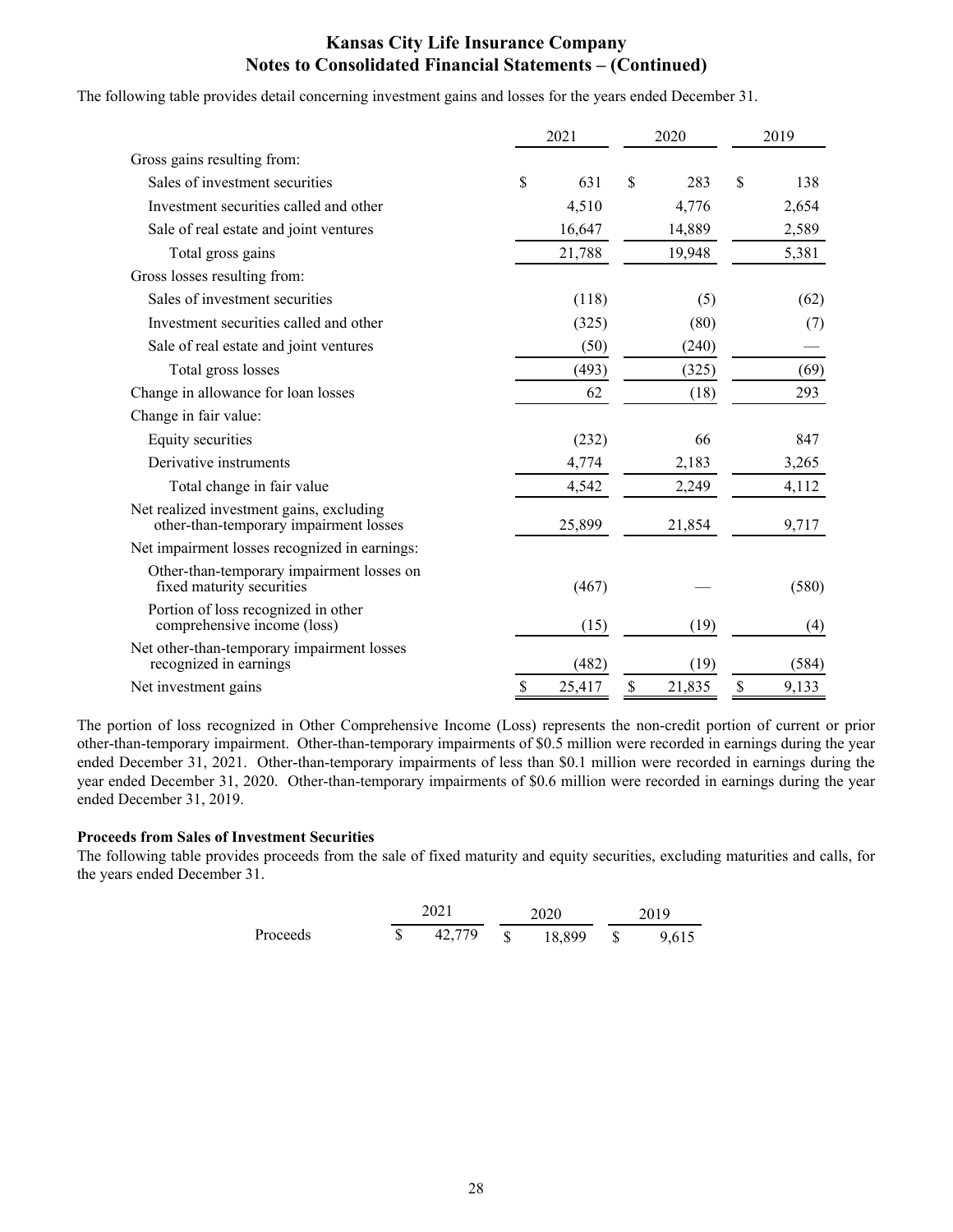#### **Mortgage Loans**

Investments in mortgage loans totaled \$596.0 million at December 31, 2021, compared to \$601.6 million at December 31, 2020. Our mortgage loans are secured by commercial real estate and are stated at cost, adjusted for premium amortization and discount accretion, less an allowance for loan losses. We believe this allowance is at a level adequate to absorb estimated credit losses and was \$2.8 million at December 31, 2021 and \$2.9 million at December 31, 2020. Our periodic evaluation and assessment of the adequacy of the allowance is based on known and inherent risks in the portfolio, historical and industry data, current economic conditions, and other relevant factors. Please see Note 5 - Financing Receivables for additional information. We do not hold mortgage loans from any single borrower that exceed 5% of stockholders' equity.

Commercial mortgage loans represented 15% of our total investments at both December 31, 2021 and December 31, 2020. New commercial loans, including refinanced loans, totaled \$118.5 million during 2021 and \$116.6 million during 2020. The level of new commercial mortgage loans in any year is influenced by market conditions, as we respond to changes in interest rates, available spreads, borrower demand, and opportunities to acquire loans that meet our yield and quality thresholds. The average loan balance was \$1.9 million at both December 31, 2021 and December 31, 2020.

In addition to the subject collateral underlying the mortgage, we may require some amount of recourse from borrowers as another potential source of repayment should the loan default. Any recourse requirement deemed necessary is determined as part of the underwriting requirements of each loan. We added 42 new loans to the portfolio during 2021, and 95% of the total balance of these loans had some amount of recourse requirement. The average loan-to-value ratio for the overall portfolio was 46% at both December 31, 2021 and December 31, 2020. This ratio is based upon the current balance of loans relative to the appraisal of value at the time the loan was originated or acquired. Additionally, we may receive fees when borrowers prepay their mortgage loans. We have certain mortgage loans that have an unamortized premium, totaling less than \$0.1 million at December 31, 2021 and \$0.1 million at December 31, 2020.

The following table identifies the gross mortgage loan principal outstanding and the allowance for loan losses at December 31.

|                           | 2021    | 2020    |
|---------------------------|---------|---------|
| Principal outstanding     | 598.829 | 604.461 |
| Allowance for loan losses | (2,792) | (2,854) |
| Carrying value            | 596,037 | 601,607 |

The following table summarizes the amount of mortgage loans at December 31, segregated by year of origination. Purchased loans are shown in the year acquired by the Company, although the individual loans may have been initially originated in prior years.

|                       |    |         | $\frac{0}{0}$ |              |          |
|-----------------------|----|---------|---------------|--------------|----------|
|                       |    | 2021    | of Total      | 2020         | of Total |
| Prior to 2013         | \$ | 38,361  | $6\%$         | \$<br>58,503 | $10\%$   |
| 2013                  |    | 17,663  | $3\%$         | 24,691       | $4\%$    |
| 2014                  |    | 12,409  | $2\%$         | 23,100       | $4\%$    |
| 2015                  |    | 64,001  | $11\%$        | 85,634       | 14 %     |
| 2016                  |    | 89,144  | 15 %          | 123,992      | $21 \%$  |
| 2017                  |    | 74,107  | 12 %          | 83,921       | 14 %     |
| 2018                  |    | 46,809  | $8\%$         | 60,198       | $10\%$   |
| 2019                  |    | 27,930  | $5\%$         | 28,729       | $5\%$    |
| 2020                  |    | 111,596 | $19\%$        | 115,693      | 18 %     |
| 2021                  |    | 116,809 | $19\%$        |              | $-$ %    |
| Principal outstanding |    | 598,829 | 100 %         | 604,461      | 100 %    |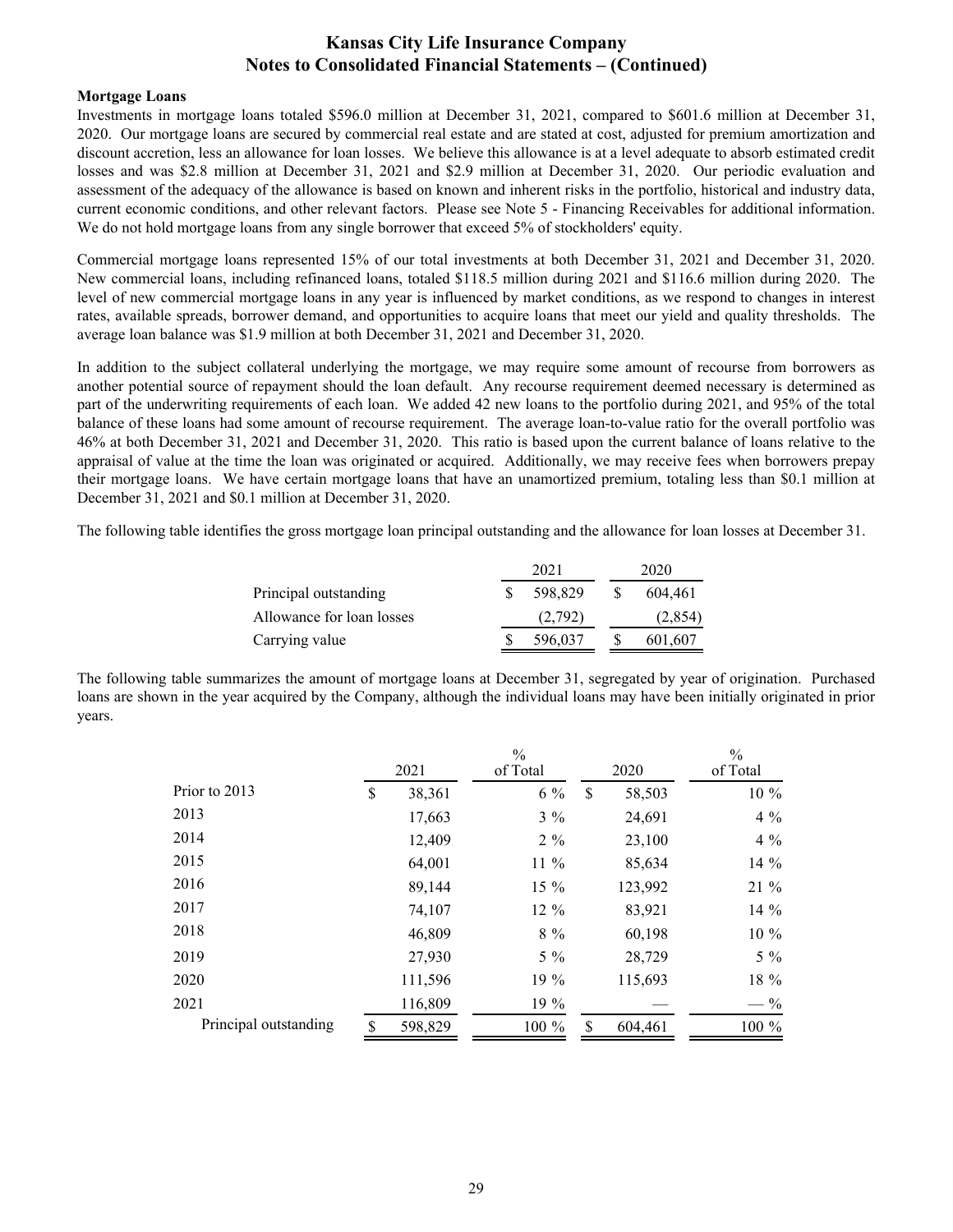The following table identifies mortgage loans by geographic location at December 31.

|                       |    |         |  | $\frac{0}{0}$ |       |     |         | $\frac{0}{0}$ |
|-----------------------|----|---------|--|---------------|-------|-----|---------|---------------|
|                       |    | 2021    |  | of Total      |       |     | 2020    | of Total      |
| Pacific               | \$ | 125,167 |  | 21 %          |       | \$  | 115,867 | $19\%$        |
| East north central    |    | 102,759 |  | $17\%$        |       |     | 91,255  | $15\%$        |
| West south central    |    | 81,083  |  | $14\%$        |       |     | 84,346  | $14\%$        |
| South Atlantic        |    | 72,021  |  | $12\%$        |       |     | 92,688  | $15\%$        |
| Mountain              |    | 70,415  |  | $12\%$        |       |     | 47,787  | $8\%$         |
| West north central    |    | 64,416  |  | $11\%$        |       |     | 64,368  | $11\%$        |
| Middle Atlantic       |    | 42,691  |  |               | $7\%$ |     | 58,146  | $10\%$        |
| East south central    |    | 29,108  |  |               | $5\%$ |     | 41,928  | $7\%$         |
| New England           |    | 11,169  |  |               | $1\%$ |     | 8,076   | $1\%$         |
| Principal outstanding | \$ | 598,829 |  | $100\%$       |       | \$. | 604,461 | 100 %         |

The following table identifies the concentration of mortgage loans by state greater than 5% of total at December 31.

|                       |               | 2021    | $\frac{0}{0}$<br>of Total | 2020         | $\frac{0}{0}$<br>of Total |
|-----------------------|---------------|---------|---------------------------|--------------|---------------------------|
| Texas                 | <sup>\$</sup> | 80,716  | 13 %                      | \$<br>83,655 | $14\%$                    |
| California            |               | 80,037  | 13 %                      | 85,805       | $14\%$                    |
| Ohio                  |               | 52,651  | $9\%$                     | 50,293       | $8\%$                     |
| Minnesota             |               | 45,787  | $8\%$                     | 44,063       | $7\%$                     |
| Florida               |               | 36,796  | $6\%$                     | 41,847       | $7\%$                     |
| Arizona               |               | 27,592  | $5\%$                     | 24,201       | $4\%$                     |
| New Jersey            |               | 18,378  | $3\%$                     | 31,667       | $5\%$                     |
| All others            |               | 256,872 | 43 %                      | 242,930      | 41 $%$                    |
| Principal outstanding | ¢             | 598,829 | 100 %                     | 604,461      | 100 %                     |

The following table identifies mortgage loans by property type at December 31.

|                       |    |         | $\frac{0}{0}$ |         |          |  |  |
|-----------------------|----|---------|---------------|---------|----------|--|--|
|                       |    | 2021    | of Total      | 2020    | of Total |  |  |
| Industrial            | \$ | 424,553 | $71\%$        | 421,181 | $70\%$   |  |  |
| Office                |    | 102,547 | $17\%$        | 115,610 | $19\%$   |  |  |
| Retail                |    | 33,019  | $6\%$         | 36,498  | $6\%$    |  |  |
| Other $1$             |    | 38,710  | $6\%$         | 31,172  | $5\%$    |  |  |
| Principal outstanding |    | 598,829 | $100 \%$      | 604,461 | $100 \%$ |  |  |

<sup>1</sup> The Other category consists principally of medical properties and apartments.

The following table identifies mortgage loans by maturity at December 31.

|                                        |  |         | $\frac{0}{0}$ |         |          |  |
|----------------------------------------|--|---------|---------------|---------|----------|--|
|                                        |  | 2021    | of Total      | 2020    | of Total |  |
| Due in one year or less                |  | 11,120  | $2\%$         | 7.749   | $1\%$    |  |
| Due after one year through five years  |  | 16.347  | $3\%$         | 26,370  | $4\%$    |  |
| Due after five years through ten years |  | 315,404 | 53 %          | 234,786 | 39 %     |  |
| Due after ten years                    |  | 255,958 | 42 $\%$       | 335,556 | 56 %     |  |
| Principal outstanding                  |  | 598,829 | $100\%$       | 604,461 | 100 %    |  |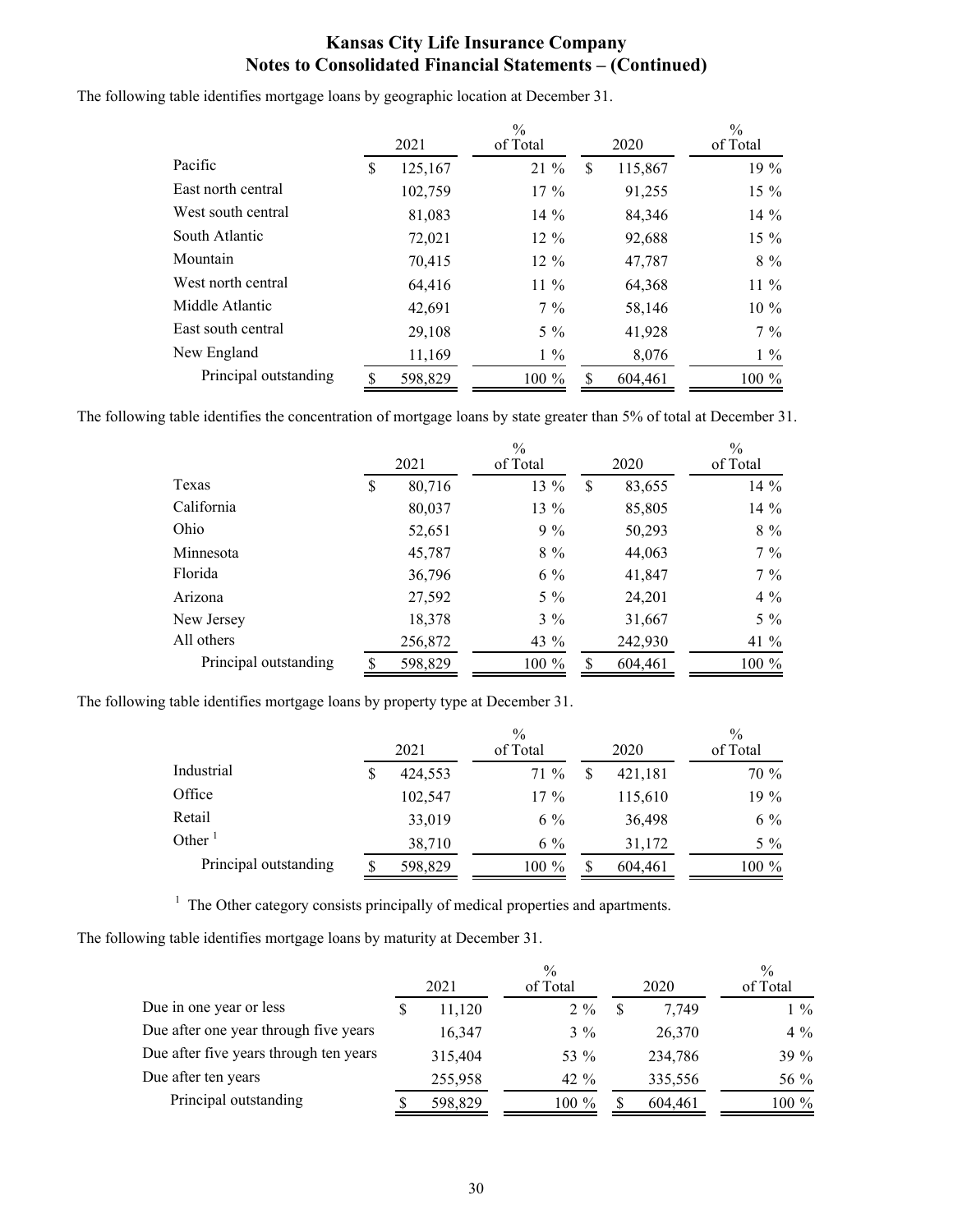The following table identifies the commercial mortgage portfolio by current loan balance as a percentage of the appraised value at the time of origination at December 31.

|                       |  |         | $\frac{0}{0}$ |   |         |          |
|-----------------------|--|---------|---------------|---|---------|----------|
|                       |  | 2021    | of Total      |   | 2020    | of Total |
| 70% or greater        |  | 70.951  | $12\%$        |   | 72,403  | $12\%$   |
| 50% to 69%            |  | 339,120 | 57 %          |   | 337,336 | 56 %     |
| Less than 50%         |  | 188,758 | $31\%$        |   | 194,722 | $32 \%$  |
| Principal outstanding |  | 598,829 | $100\%$       | S | 604,461 | 100 %    |

We diversify our commercial mortgage loan portfolio both geographically and by property type to reduce certain risks, including local and regional physical and economic exposures. However, diversification may not always sufficiently mitigate these risks. Concentration risk exposes us to potential losses from an economic downturn, certain catastrophes, and natural disasters that may affect geographic locations where we have mortgage loans. We would not expect an occurrence in any of these geographic locations to have a material adverse effect on our business, financial position, or financial statements. However, we cannot provide assurance that such risks could not have such material adverse effects.

Under the laws of certain states, environmental contamination of a property may result in a lien on the property to secure recovery of the costs of cleanup. In some states, such a lien has priority over the lien of an existing mortgage against such property. As a commercial mortgage lender, we customarily conduct environmental assessments prior to making commercial mortgage loans secured by real estate and before taking title on real estate. Based on our environmental assessments, we believe that any compliance costs associated with environmental laws and regulations or any remediation of affected properties would not have a material adverse effect on our business, financial position, or financial statements. However, we cannot provide assurance that material compliance costs will not be incurred.

We may refinance commercial mortgage loans prior to contractual maturity as a means of retaining loans that meet our underwriting and pricing parameters. We refinanced eight loans with a total outstanding balance of \$14.5 million during the year ended December 31, 2021. We refinanced seven loans with a total outstanding balance of \$7.6 million during the year ended December 31, 2020. None of these refinancings were the result of troubled debt restructuring.

At December 31, 2021, we did not have any loan defaults. However, we continue to work with our borrowers to understand the potential strain resulting from the current economic environment. As of December 31, 2021, no material contract modifications, deferrals, or forbearance agreements had been executed. However, certain short-term deferrals of principal and interest on a small portion of the mortgage loan portfolio were granted during 2020 related to the COVID-19 pandemic and the associated economic impacts. The mortgage loan deferrals that were granted in 2020 concluded and were fully repaid in 2021. We continue to closely monitor our mortgage loan portfolio and work closely with borrowers who are negatively impacted by the COVID-19 pandemic.

In the normal course of business, we commit to fund commercial mortgage loans generally up to 120 days in advance. These commitments typically have fixed expiration dates. A small percentage of commitments expire due to the borrower's failure to deliver the requirements of the commitment by the expiration date. In these cases, the commitment fee is retained. For additional information, please see Note 20 - Commitments, Contingent Liabilities, Guarantees, and Indemnifications.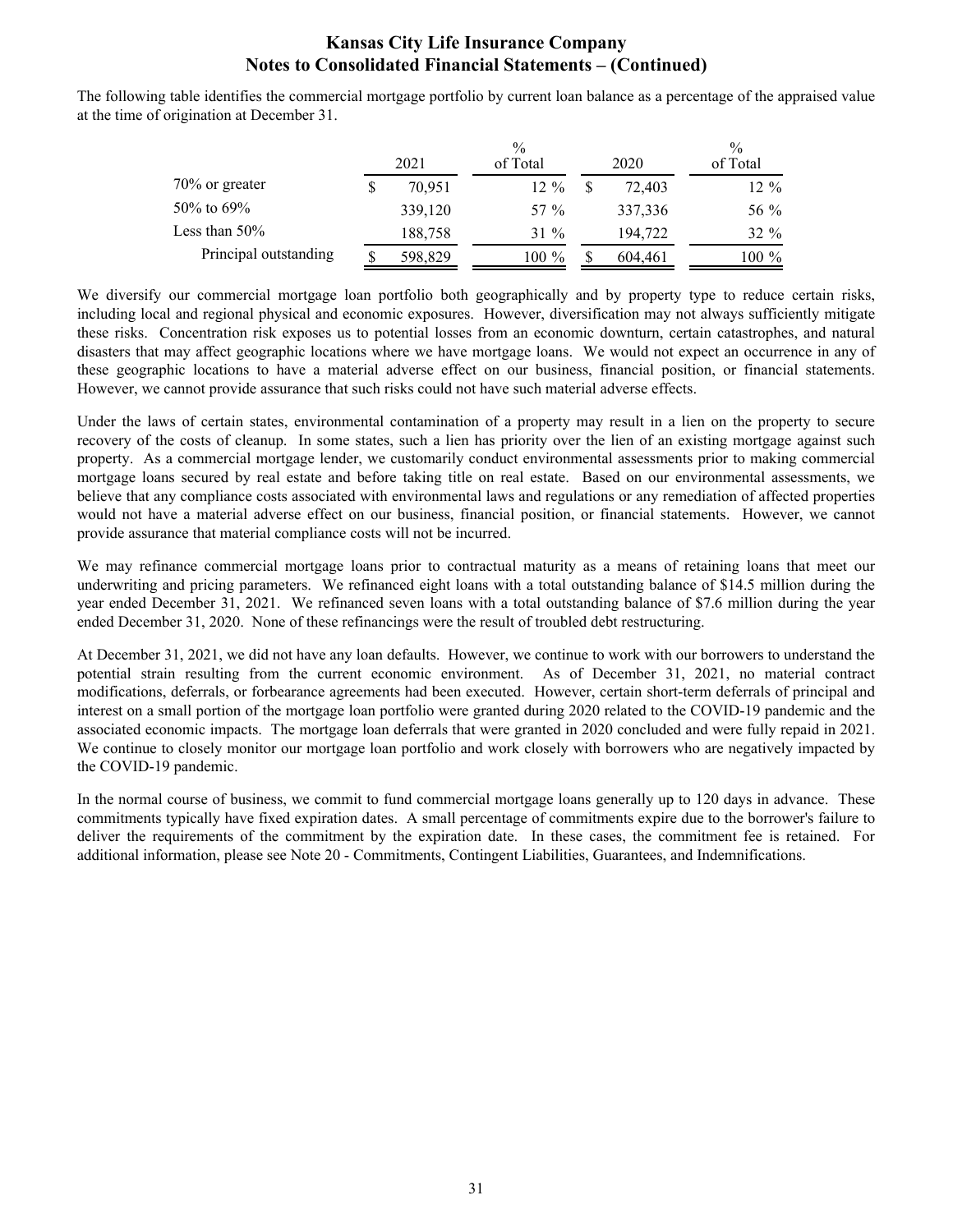#### **Real Estate**

The following table provides information concerning real estate investments by major category at December 31.

|                               |    | 2020     |   |           |
|-------------------------------|----|----------|---|-----------|
| Land                          | \$ | 56,075   | S | 30,356    |
| <b>Buildings</b>              |    | 131,919  |   | 159,322   |
| Less accumulated depreciation |    | (48,690) |   | (48, 325) |
| Real estate, commercial       |    | 139,304  |   | 141,353   |
| Real estate, joint ventures   |    | 2,974    |   | 24,050    |
| Total                         | S  | 142,278  |   | 165,403   |

Investment real estate is depreciated on a straight-line basis over periods ranging from 3 years to 60 years. We had real estate sales of \$51.0 million during 2021, \$29.7 million during 2020, and \$2.7 million during 2019. In the fourth quarter of 2021, we completed the acquisition of 100% membership interests of certain land and buildings in three separate limited liability companies in Urbandale, Iowa for \$36.0 million. This acquisition terminated an arrangement previously identified as a real estate joint venture in 2020 discussed in the following paragraph.

We had \$3.0 million in real estate joint ventures at December 31, 2021, compared with \$24.1 million at December 31, 2020. At December 31, 2020, we were the holder of all shares in three subsidiary real estate joint ventures with a combined carrying value of \$20.3 million. Each of the three subsidiary real estate limited liability companies held a 50% interest in three separate joint ventures, all based in Urbandale, Iowa. Our position in these joint ventures was terminated during 2021.

The Company periodically reviews its real estate and real estate joint ventures for impairment and tests for recoverability whenever events or changes in circumstances indicate the carrying value may not be recoverable and exceeds its estimated fair value. For equity method investees, we consider financial and other information provided by the investee as well as other known information, including recent market activity and prospects for future activity, in determining whether an impairment has occurred. Based on our reviews performed, we concluded that no impairment existed as of December 31, 2021 or 2020.

During 2020, certain tenants were granted real estate rent deferrals. These tenants were brought current within the agreed-upon terms and returned to the original payment schedules during 2021. We continue to monitor our real estate portfolio regarding additional strain resulting from the current economic environment.

We had non-income producing commercial real estate, consisting of vacant properties and properties under development, of \$41.0 million at December 31, 2021, compared to \$10.6 million at December 31, 2020. None of our real estate joint ventures were non-income producing at December 31, 2021 compared to \$11.8 million at December 31, 2020.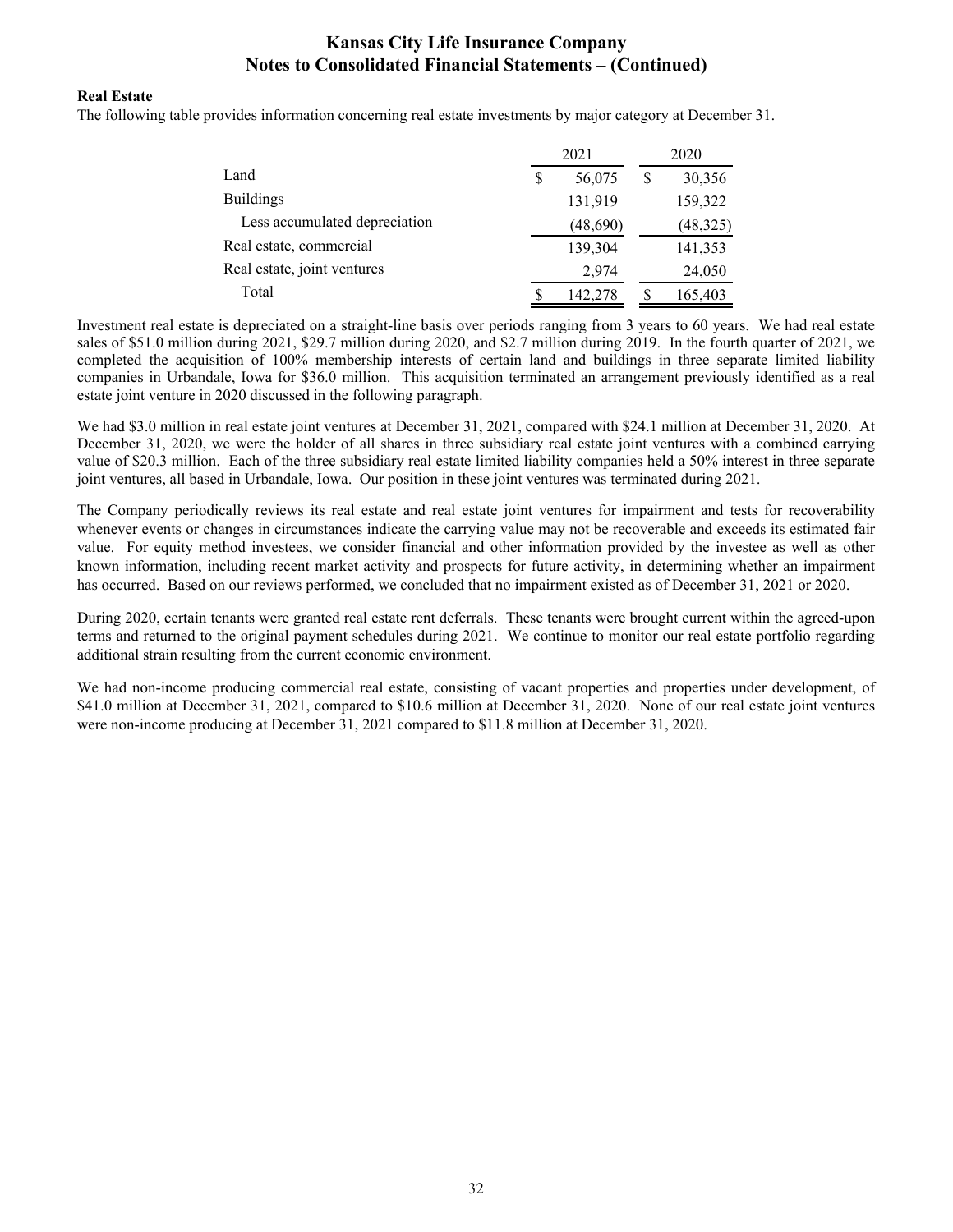#### *4. Fair Value Measurements*

Under GAAP, fair value represents the price that would be received to sell an asset or paid to transfer a liability (exit price) in an orderly transaction between market participants at the measurement date. We maximize the use of observable inputs and minimize the use of unobservable inputs when developing fair value measurements.

We categorize our financial assets and liabilities measured at fair value in three levels, based on the inputs and assumptions used to determine the fair value. These levels are as follows:

Level 1 - Valuations are based upon unadjusted quoted prices for identical instruments traded in active markets.

Level 2 - Valuations are based upon quoted prices for similar instruments in active markets, quoted prices for identical or similar instruments in markets that are not active, and model-based valuation techniques for which all significant assumptions are observable in the market. Valuations are obtained from a third-party pricing service or inputs that are observable or derived principally from or corroborated by observable market data.

Level 3 - Valuations are generated from techniques that use significant assumptions not observable in the market. These unobservable assumptions reflect our assumptions that market participants would use in pricing the asset or liability. Valuation techniques include the use of discounted cash flow models, spread-based models, and similar techniques, using the best information available in the circumstances.

Following is a description of valuation methodologies used for assets and liabilities recorded at fair value and for estimating fair value for financial instruments not recorded at fair value but for which fair value is disclosed.

### **Assets**

#### *Fixed Maturity and Equity Securities*

Fixed maturity securities available for sale and equity securities are recorded at fair value on a recurring basis. Fair value measurement is based upon unadjusted quoted prices, if available, except as described in the subsequent paragraphs.

#### *Short-Term Investments*

Short-term investments include highly-liquid investments in institutional money market funds that are carried at NAV. The carrying value of short-term investments approximates the fair value and are categorized as Level 1. Fair value is provided for disclosure purposes only.

#### *Other Investments*

Other investments include hedge positions classified as derivatives that are established in relation to the Company's indexed universal life portfolio. These positions are recorded at fair value and are classified as Level 3.

#### *Separate Accounts*

The separate account assets and liabilities, which are equal, are recorded at fair value based upon NAV of the underlying investment holdings as derived from closing prices on a national exchange or as provided by the issuer. This is the value at which a policyholder could transact with the issuer on that date. Separate accounts are categorized as Level 2.

#### **Liabilities**

### *Investment-Type Liabilities Included in Policyholder Account Balances and Other Policyholder Funds*

The fair values of supplementary contracts and annuities without life contingencies are estimated to be the present value of payments at a market yield. The fair values of deposits with no stated maturity are estimated to be the amount payable on demand at the measurement date. These liabilities are categorized as Level 3. We have not estimated the fair value of the liabilities under contracts that involve significant mortality or morbidity risks, as these liabilities fall within the definition of insurance contracts. Insurance contracts are excluded from financial instruments that require disclosures of fair value.

Reserves established in relation to the Company's hedge positions on its indexed universal life portfolio are considered to be financial derivatives and are accounted for at fair value. These reserves are classified as level 3.

### *Guaranteed Minimum Withdrawal Benefits Included in Other Policyholder Funds*

Fair value for GMWB rider contracts is a Level 3 valuation, as it is based on models which utilize significant unobservable inputs. These models require actuarial and financial market assumptions, which reflect the assumptions market participants would use in pricing the contract, including adjustments for volatility, risk, and issuer non-performance.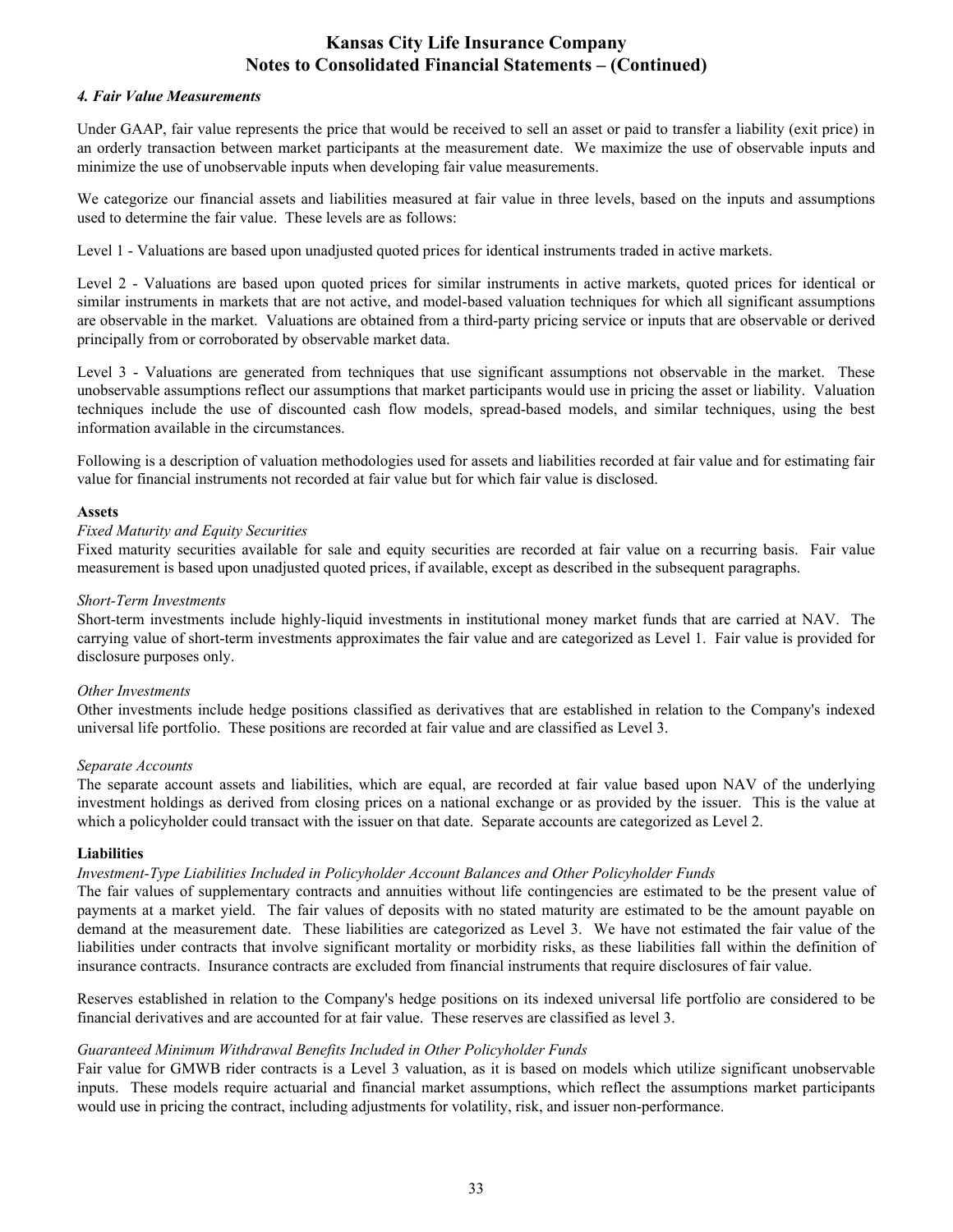#### **Determination of Fair Value**

We utilized external third-party pricing services at both December 31, 2021 and December 31, 2020 to determine the majority of our fair values on fixed maturity and equity securities. At December 31, 2021, approximately 90% of the carrying value of these investments was from an external pricing service, 10% was from brokers, and less than 1% was derived from internal matrices and calculations. At December 31, 2020, approximately 92% of the carrying value of these investments was from an external pricing service, 5% was from brokers, and 3% was derived from internal matrices and calculations. We review prices received from service providers for reasonableness and unusual fluctuations but generally accept the price identified from the pricing service. In the event a price is not available from the third-party pricing service, we pursue external pricing from brokers. Generally, we pursue and utilize only one broker quote per security. In doing so, we solicit only brokers which have previously demonstrated knowledge and experience of the subject security. If a broker price is not available, we determine a fair value through various valuation techniques that may include discounted cash flows, spread-based models, or similar techniques, depending upon the specific security to be priced. These techniques are primarily applied to private placement securities. We utilize available market information, wherever possible, to identify inputs into the fair value determination, primarily prices and spreads on comparable securities.

Each quarter, we evaluate the prices received from the third-party pricing service and independent brokers to ensure that the prices represent a reasonable estimate of the fair value within the macro-economic environment, sector factors, and overall pricing trends and expectations. We corroborate and validate the pricing source through a variety of procedures that include but are not limited to: comparison to brokers, where possible; a review of third-party pricing service methodologies; back testing; in-depth specific analytics on randomly selected issues; and comparison of prices to actual trades for specific securities where observable data exists. In addition, we analyze the third-party pricing service's methodologies and related inputs and also evaluate the various types of securities in our investment portfolio to determine an appropriate fair value hierarchy. Finally, we also perform additional evaluations when individual prices fall outside tolerance levels when comparing prices received from the third-party pricing service.

Fair value measurements for assets and liabilities where limited or no observable market data exists are calculated using our own estimates and are categorized as Level 3. These estimates are based on current interest rates, credit spreads, liquidity premium or discount, the economic and competitive environment, unique characteristics of the asset or liability, and other pertinent factors. Therefore, these estimates cannot be determined with precision and may not be realized in an actual sale or immediate settlement of the asset or liability. Further, changes in the underlying assumptions used, including discount rates and estimates of future cash flows, could significantly affect the results of current or future values.

Our own estimates of fair value of fixed maturity and equity securities may be derived in a number of ways, including but not limited to: 1) pricing provided by brokers, where the price indicates reliability as to value; 2) fair values of comparable securities, incorporating a spread adjustment for maturity differences, collateralization, credit quality, liquidity, and other items, if applicable; 3) discounted cash flow models and margin spreads; 4) bond yield curves; 5) observable market prices and exchange transaction information not provided by external pricing services; and 6) statement values provided to us by fund managers.

The fair value of the GMWB embedded derivative is calculated using a discounted cash flow valuation model that projects future cash flows under multiple risk neutral stochastic equity scenarios. The risk neutral scenarios are generated using the current swap curve and projected equity volatilities and correlations. The equity correlations are based on historical price observations. For policyholder behavior assumptions, expected lapse and utilization assumptions are used and updated for actual experience. The mortality assumption uses the 2012 Individual Annuity Reserving Table. The present value of cash flows is determined using the discount rate curve, based upon London Interbank Offered Rate (LIBOR) plus a credit spread.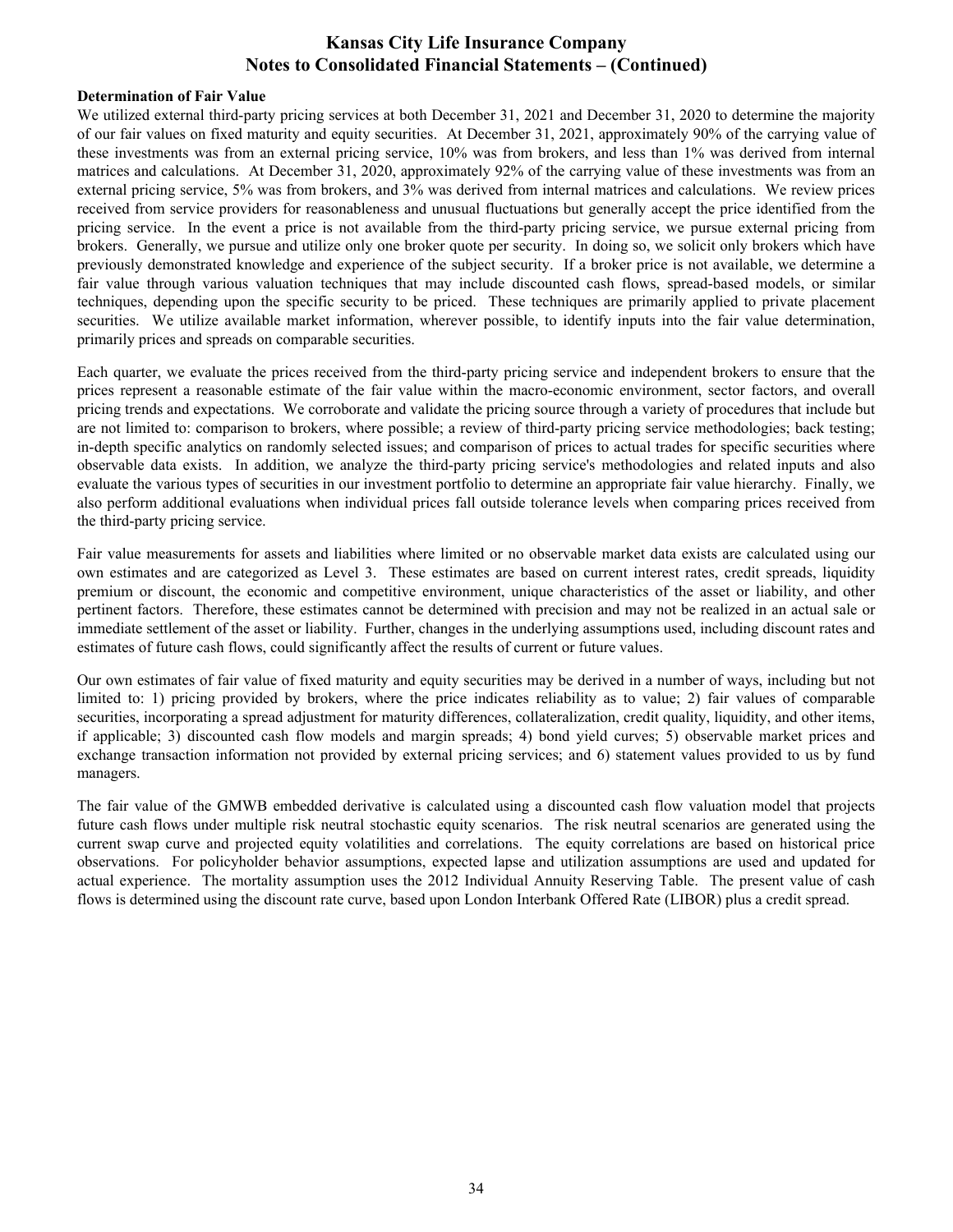### *Categories Reported at Fair Value*

The following tables present the fair value hierarchy for those assets and liabilities reported at fair value on a recurring basis at December 31.

|                                                                              | 2021 |                |               |           |                           |               |               |
|------------------------------------------------------------------------------|------|----------------|---------------|-----------|---------------------------|---------------|---------------|
|                                                                              |      | Level 1        |               | Level 2   |                           | Level 3       | Total         |
| Assets:                                                                      |      |                |               |           |                           |               |               |
| U.S. Treasury securities and<br>obligations of U.S. Government               | \$   | 9,489          | \$            | 150,951   | $\boldsymbol{\mathsf{S}}$ |               | \$<br>160,440 |
| Federal agency issued residential<br>mortgage-backed securities <sup>1</sup> |      |                |               | 75,698    |                           |               | 75,698        |
| Subtotal                                                                     |      | 9,489          |               | 226,649   |                           |               | 236,138       |
| Corporate obligations:                                                       |      |                |               |           |                           |               |               |
| Industrial                                                                   |      |                |               | 437,718   |                           |               | 437,718       |
| Energy                                                                       |      |                |               | 156,191   |                           |               | 156,191       |
| Communications and technology                                                |      |                |               | 249,552   |                           |               | 249,552       |
| Financial                                                                    |      |                |               | 488,342   |                           |               | 488,342       |
| Consumer                                                                     |      |                |               | 684,461   |                           |               | 684,461       |
| Public utilities                                                             |      |                |               | 373,351   |                           |               | 373,351       |
| Subtotal                                                                     |      |                |               | 2,389,615 |                           |               | 2,389,615     |
| Corporate private-labeled residential<br>mortgage-backed securities          |      |                |               | 12,044    |                           |               | 12,044        |
| Municipal securities                                                         |      |                |               | 268,955   |                           |               | 268,955       |
| Other                                                                        |      |                |               | 175,397   |                           |               | 175,397       |
| Redeemable preferred stocks                                                  |      |                |               | 6,048     |                           |               | 6,048         |
| Fixed maturity securities                                                    |      | 9,489          |               | 3,078,708 |                           |               | 3,088,197     |
| Equity securities                                                            |      | 406            |               | 3,270     |                           |               | 3,676         |
| Short-term investments                                                       |      | 74,501         |               |           |                           |               | 74,501        |
| Other investments                                                            |      |                |               | 6,688     |                           |               | 6,688         |
| Separate account assets                                                      |      |                |               | 504,976   |                           |               | 504,976       |
| Total                                                                        | \$   | 84,396         | \$            | 3,593,642 | \$                        |               | \$3,678,038   |
| Percent of total                                                             |      | $2\frac{9}{6}$ |               | 98 %      |                           | $\frac{0}{0}$ | 100 %         |
| Liabilities:                                                                 |      |                |               |           |                           |               |               |
| Policyholder account balances:                                               |      |                |               |           |                           |               |               |
| Indexed universal life                                                       | \$   |                | \$            |           | \$                        | 6,264         | \$<br>6,264   |
| Funding agreement                                                            |      |                |               |           |                           | 30,023        | 30,023        |
| Other policyholder funds:                                                    |      |                |               |           |                           |               |               |
| Guaranteed minimum withdrawal benefits                                       |      |                |               |           |                           | (149)         | (149)         |
| Separate account liabilities                                                 |      |                |               | 504,976   |                           |               | 504,976       |
| Total                                                                        | $\$$ |                | $\mathcal{S}$ | 504,976   | $\boldsymbol{\mathsf{S}}$ | 36,138        | \$<br>541,114 |

<sup>1</sup> Federal agency securities are not backed by the full faith and credit of the U.S. Government.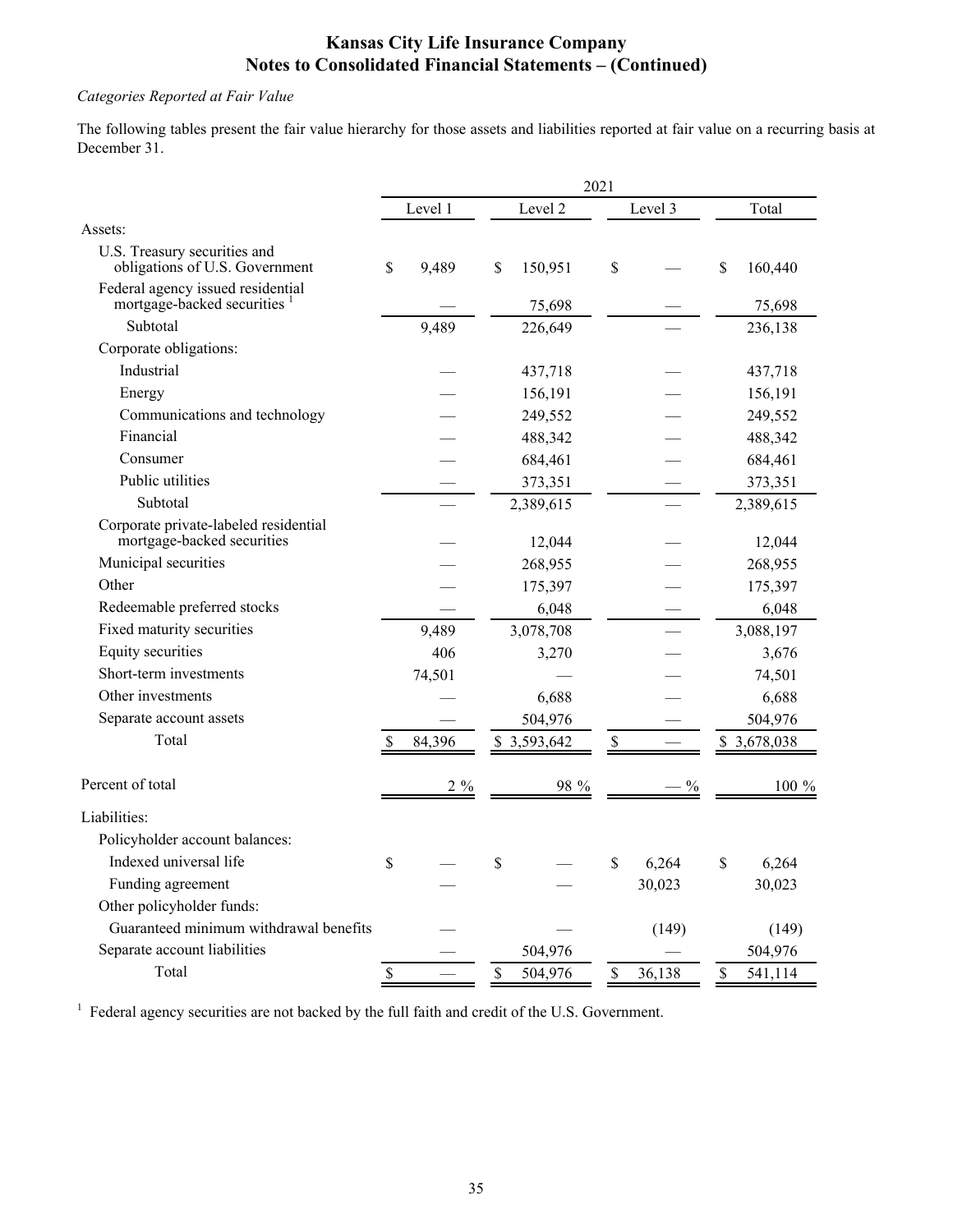|                                                                     | 2020        |         |             |             |             |               |               |             |
|---------------------------------------------------------------------|-------------|---------|-------------|-------------|-------------|---------------|---------------|-------------|
|                                                                     |             | Level 1 |             | Level 2     |             | Level 3       |               | Total       |
| Assets:                                                             |             |         |             |             |             |               |               |             |
| U.S. Treasury securities and<br>obligations of U.S. Government      | \$          | 16,192  | \$          | 165,237     | \$          |               | \$            | 181,429     |
| Federal agency issued residential<br>mortgage-backed securities     |             |         |             | 105,910     |             |               |               | 105,910     |
| Subtotal                                                            |             | 16,192  |             | 271,147     |             |               |               | 287,339     |
| Corporate obligations:                                              |             |         |             |             |             |               |               |             |
| Industrial                                                          |             |         |             | 473,272     |             |               |               | 473,272     |
| Energy                                                              |             |         |             | 173,611     |             |               |               | 173,611     |
| Communications and technology                                       |             |         |             | 250,379     |             |               |               | 250,379     |
| Financial                                                           |             |         |             | 466,231     |             |               |               | 466,231     |
| Consumer                                                            |             |         |             | 707,546     |             |               |               | 707,546     |
| Public utilities                                                    |             |         |             | 372,777     |             |               |               | 372,777     |
| Subtotal                                                            |             |         |             | 2,443,816   |             |               |               | 2,443,816   |
| Corporate private-labeled residential<br>mortgage-backed securities |             |         |             | 16,238      |             |               |               | 16,238      |
| Municipal securities                                                |             |         |             | 263,718     |             |               |               | 263,718     |
| Other                                                               |             |         |             | 104,663     |             |               |               | 104,663     |
| Redeemable preferred stocks                                         |             |         |             | 3,206       |             |               |               | 3,206       |
| Fixed maturity securities                                           |             | 16,192  |             | 3,102,788   |             |               |               | 3,118,980   |
| Equity securities                                                   |             | 396     |             | 6,251       |             |               |               | 6,647       |
| Short-term investments                                              |             | 119,116 |             |             |             |               |               | 119,116     |
| Other investments                                                   |             |         |             | 5,946       |             |               |               | 5,946       |
| Separate account assets                                             |             |         |             | 463,041     |             |               |               | 463,041     |
| Total                                                               |             | 135,704 |             | \$3,578,026 | \$          |               |               | \$3,713,730 |
| Percent of total                                                    |             | $4\%$   |             | 96 %        |             | $\frac{0}{0}$ |               | 100 %       |
| Liabilities:                                                        |             |         |             |             |             |               |               |             |
| Policyholder account balances:                                      |             |         |             |             |             |               |               |             |
| Indexed universal life                                              | \$          |         | \$          |             | \$          | 5,402         | \$            | 5,402       |
| Other policyholder funds:                                           |             |         |             |             |             |               |               |             |
| Guaranteed minimum withdrawal benefits                              |             |         |             |             |             | 2,201         |               | 2,201       |
| Separate account liabilities                                        |             |         |             | 463,041     |             |               |               | 463,041     |
| Total                                                               | $\mathbb S$ |         | $\mathbb S$ | 463,041     | $\mathbb S$ | 7,603         | $\mathsf{\$}$ | 470,644     |

<sup>1</sup> Federal agency securities are not backed by the full faith and credit of the U.S. Government.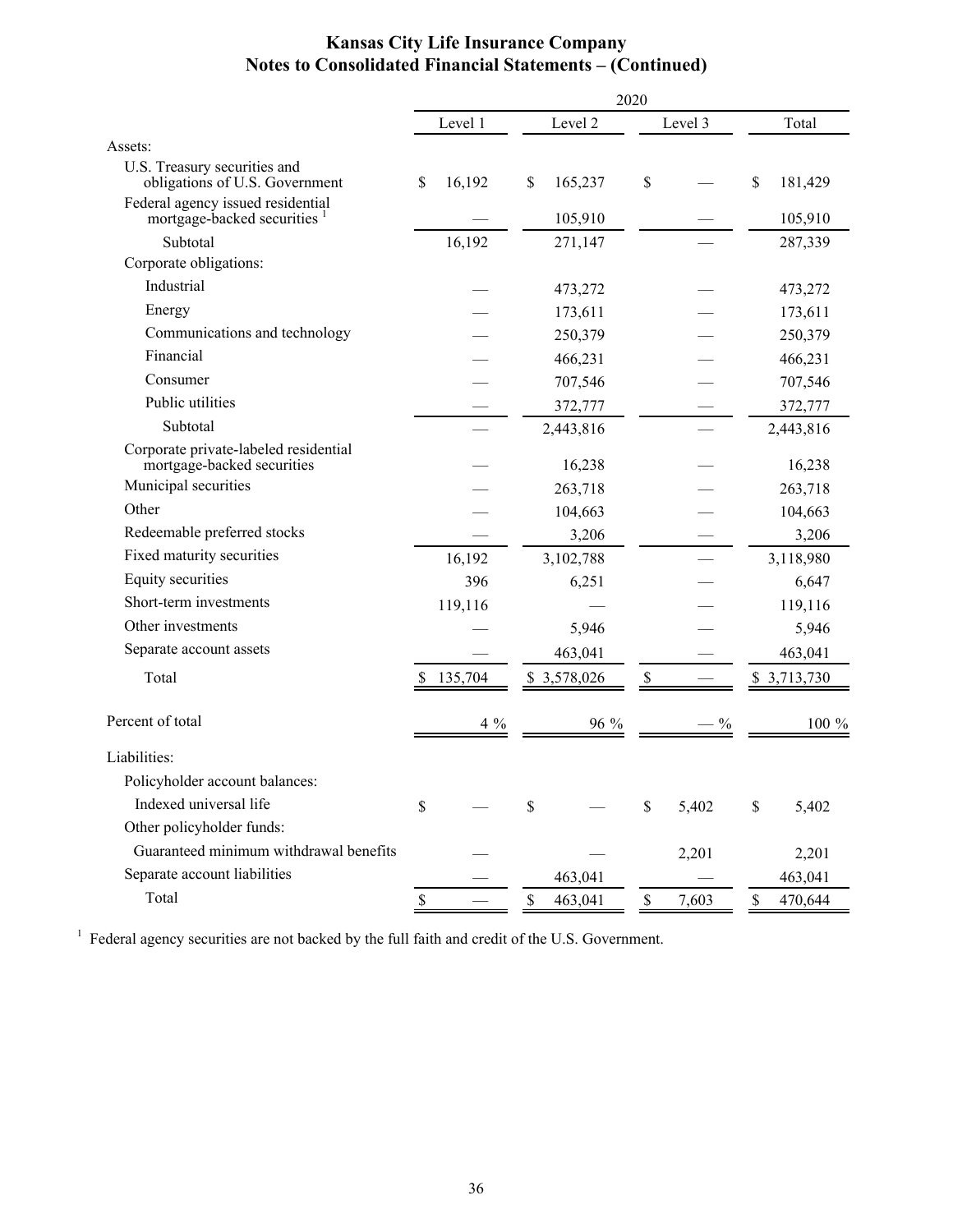The changes in Level 3 assets and liabilities measured at fair value on a recurring basis for the years ended December 31 are summarized below.

|                                                        | 2021                 |        |                           |       |                      |        |             |         |  |  |  |
|--------------------------------------------------------|----------------------|--------|---------------------------|-------|----------------------|--------|-------------|---------|--|--|--|
|                                                        |                      | Assets | Liabilities               |       |                      |        |             |         |  |  |  |
|                                                        | Other<br>Investments |        | Indexed<br>Universal Life |       | Funding<br>Agreement |        | <b>GMWB</b> |         |  |  |  |
| Beginning balance                                      | \$                   |        | <sup>\$</sup>             | 5,402 | \$                   |        | S           | 2,201   |  |  |  |
| Included in earnings                                   |                      |        |                           | 862   |                      |        |             | (3,208) |  |  |  |
| Included in other comprehensive<br>income (loss)       |                      |        |                           |       |                      |        |             |         |  |  |  |
| Purchases, issuances, sales and<br>other dispositions: |                      |        |                           |       |                      |        |             |         |  |  |  |
| Purchases                                              |                      |        |                           |       |                      | 30,023 |             |         |  |  |  |
| <b>Issuances</b>                                       |                      |        |                           |       |                      |        |             | 1,018   |  |  |  |
| Sales                                                  |                      |        |                           |       |                      |        |             |         |  |  |  |
| Other dispositions                                     |                      |        |                           |       |                      |        |             | (160)   |  |  |  |
| Transfers out of Level 3                               |                      |        |                           |       |                      |        |             |         |  |  |  |
| Ending balance                                         |                      |        |                           | 6,264 |                      | 30,023 |             | (149)   |  |  |  |

|                                                        | 2020 |                      |             |                           |    |             |  |  |  |  |  |
|--------------------------------------------------------|------|----------------------|-------------|---------------------------|----|-------------|--|--|--|--|--|
|                                                        |      |                      | Liabilities |                           |    |             |  |  |  |  |  |
|                                                        |      | Other<br>Investments |             | Indexed<br>Universal Life |    | <b>GMWB</b> |  |  |  |  |  |
| Beginning balance                                      | \$   | 4,363                | \$          | 3,603                     | \$ | (959)       |  |  |  |  |  |
| Included in earnings                                   |      | (3, 483)             |             | 1,799                     |    | 3,221       |  |  |  |  |  |
| Included in other comprehensive<br>income (loss)       |      |                      |             |                           |    |             |  |  |  |  |  |
| Purchases, issuances, sales and<br>other dispositions: |      |                      |             |                           |    |             |  |  |  |  |  |
| Purchases                                              |      | 807                  |             |                           |    |             |  |  |  |  |  |
| Issuances                                              |      |                      |             |                           |    | 1,398       |  |  |  |  |  |
| <b>Sales</b>                                           |      | (894)                |             |                           |    |             |  |  |  |  |  |
| Other dispositions                                     |      |                      |             |                           |    | (1, 459)    |  |  |  |  |  |
| Transfers out of Level 3                               |      | (793)                |             |                           |    |             |  |  |  |  |  |
| Ending balance                                         |      |                      |             | 5,402                     |    | 2,201       |  |  |  |  |  |

Broker pricing for our derivatives uses observable inputs for similar publicly traded instruments. During 2020, they were transferred from Level 3 to Level 2. We did not have any transfers between any levels during the years ended December 31, 2021 or December 31, 2019.

We use the Black Scholes valuation method, including parameters for market volatility, risk-free rate, and index level, for the indexed universal life liabilities categorized as Level 3. We also use a 100% persistency assumption. Persistency of the business is an unobservable input.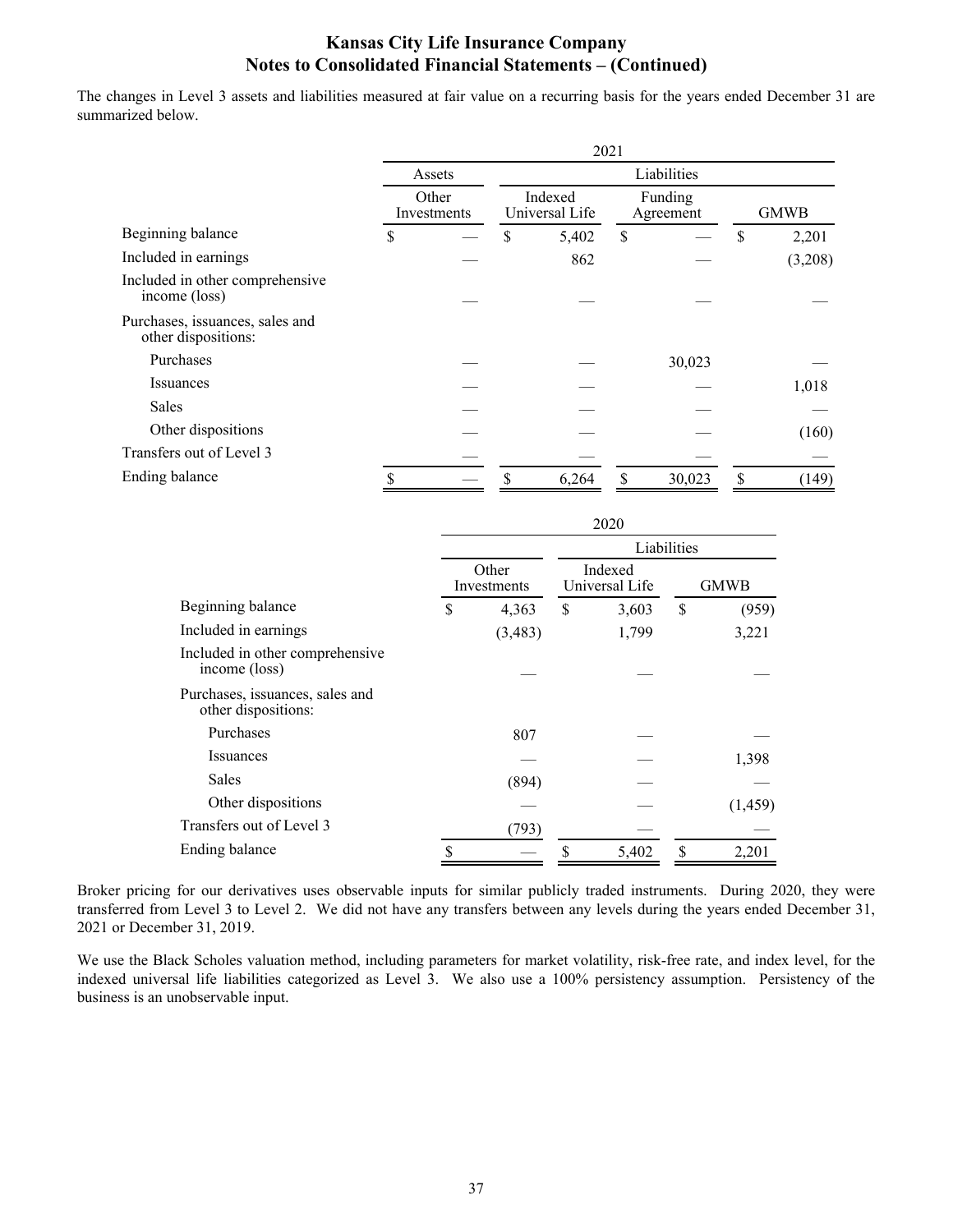The following table presents the valuation method for the GMWB liability categorized as Level 3, as well as the unobservable inputs used in the valuation of those financial instruments at December 31, 2021.

|                                      | Fair Value | Valuation<br>Technique       | Unobservable<br>Inputs | Range                                                                           |  |  |
|--------------------------------------|------------|------------------------------|------------------------|---------------------------------------------------------------------------------|--|--|
| Embedded Derivative -<br><b>GMWB</b> | (149)      | Actuarial cash flow<br>model | Mortality              | 85% of the 2012 IAR<br>Table                                                    |  |  |
|                                      |            |                              | Lapse                  | $0\% - 12\%$ depending on<br>product/duration/<br>funded status of<br>guarantee |  |  |
|                                      |            |                              | Benefit Utilization    | $0\% - 80\%$ depending on<br>age/duration/funded<br>status of guarantee         |  |  |
|                                      |            |                              | Nonperformance<br>Risk | $0.27\% - 1.13\%$                                                               |  |  |

The following table presents the valuation method for the GMWB liability categorized as Level 3, as well as the unobservable inputs used in the valuation of those financial instruments at December 31, 2020.

|                                      |            | Fair Value | Valuation<br>Technique       | Unobservable<br>Inputs | Range                                                                         |
|--------------------------------------|------------|------------|------------------------------|------------------------|-------------------------------------------------------------------------------|
| Embedded Derivative -<br><b>GMWB</b> | 2,201<br>S |            | Actuarial cash flow<br>model | Mortality              | 85% of the 2012 IAR<br>Table                                                  |
|                                      |            |            |                              | Lapse                  | $0\%$ -12% depending on<br>product/duration/<br>funded status of<br>guarantee |
|                                      |            |            |                              | Benefit Utilization    | $0\% - 80\%$ depending on<br>age/duration/funded<br>status of guarantee       |
|                                      |            |            |                              | Nonperformance<br>Risk | $0.20\% - 1.11\%$                                                             |

The GMWB liability is sensitive to changes in observable and unobservable inputs. Observable inputs include risk-free rates, index returns, volatilities, and correlations. Increases in risk-free rates and equity returns reduce the liability, while increases in volatilities increase the liability. Unobservable inputs include mortality, lapse, benefit utilization, and nonperformance risk adjustments. Increases in mortality, lapses, and credit spreads used for nonperformance risk reduce the liability, while increases in benefit utilization increase the liability.

Following are estimates of the impact from changes in unobservable inputs on the GMWB liability at December 31.

|                                                                          |   | 2021                | 2020  |  |
|--------------------------------------------------------------------------|---|---------------------|-------|--|
|                                                                          |   | Increase/(Decrease) |       |  |
|                                                                          |   | in millions         |       |  |
| A 10% increase in the mortality assumption                               | S | (0.2)               | (0.2) |  |
| A 10% decrease in the lapse assumption                                   |   | 0.3                 | 0.4   |  |
| A 10% increase in the benefit utilization                                |   | 11                  | 1.3   |  |
| A 10 basis point increase in the credit spreads used for non-performance |   | (0.4)               | (0.5) |  |

The following tables present a summary of fair value estimates for financial instruments at December 31. Assets and liabilities that are not financial instruments are not included in this disclosure. The total of the fair value calculations presented below may not be indicative of the value that can be obtained.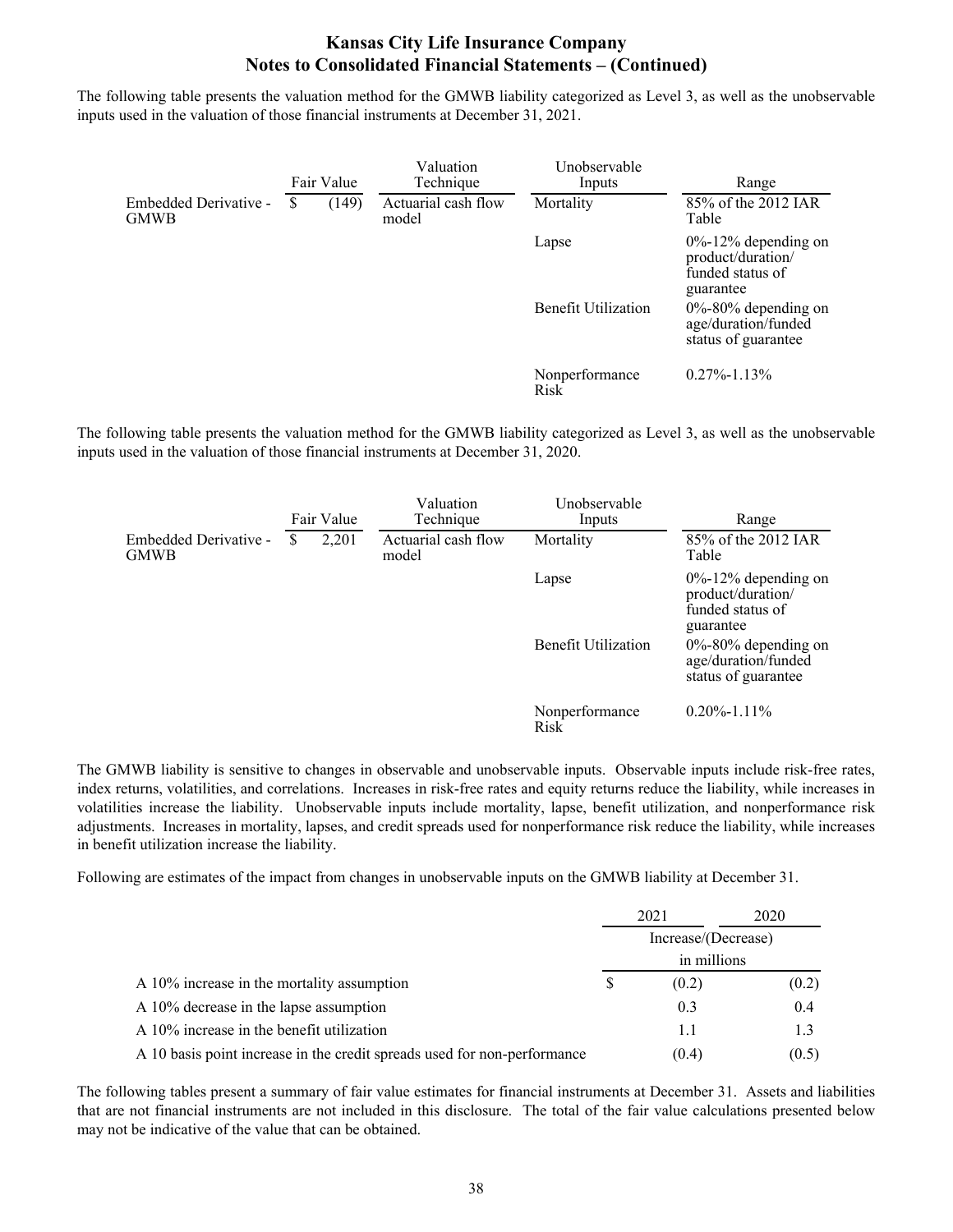|                                                                     | 2021          |          |             |           |             |             |  |  |  |
|---------------------------------------------------------------------|---------------|----------|-------------|-----------|-------------|-------------|--|--|--|
|                                                                     |               | Carrying |             |           |             |             |  |  |  |
|                                                                     | Level 1       |          | Level 2     | Level 3   | Total       | Value       |  |  |  |
| Assets:                                                             |               |          |             |           |             |             |  |  |  |
| Investments:                                                        |               |          |             |           |             |             |  |  |  |
| Fixed maturity securities                                           | $\mathsf{\$}$ | 9,489    | \$3,078,708 | \$        | \$3,088,197 | \$3,088,197 |  |  |  |
| Equity securities                                                   |               | 406      | 3,270       |           | 3,676       | 3,676       |  |  |  |
| Mortgage loans                                                      |               |          |             | 613,829   | 613,829     | 596,037     |  |  |  |
| Policy loans                                                        |               |          |             | 82,060    | 82,060      | 82,060      |  |  |  |
| Short-term investments                                              |               | 74,501   |             |           | 74,501      | 74,501      |  |  |  |
| Other investments                                                   |               |          | 6,688       |           | 6,688       | 6,688       |  |  |  |
| Separate account assets                                             |               |          | 504,976     |           | 504,976     | 504,976     |  |  |  |
| Liabilities:                                                        |               |          |             |           |             |             |  |  |  |
| Individual and group annuities                                      |               |          |             | 1,088,328 | 1,088,328   | 1,106,065   |  |  |  |
| Supplementary contracts and annuities<br>without life contingencies |               |          |             | 54,248    | 54,248      | 54,899      |  |  |  |
| Policyholder account balances:                                      |               |          |             |           |             |             |  |  |  |
| Indexed universal life                                              |               |          |             | 6,264     | 6,264       | 6,264       |  |  |  |
| Funding agreement                                                   |               |          |             | 30,023    | 30,023      | 30,023      |  |  |  |
| Other policyholder funds - GMWB                                     |               |          |             | (149)     | (149)       | (149)       |  |  |  |
| Separate account liabilities                                        |               |          | 504,976     |           | 504,976     | 504,976     |  |  |  |
|                                                                     |               |          |             |           |             |             |  |  |  |

|                                                                     | 2020 |         |             |            |             |             |  |  |  |
|---------------------------------------------------------------------|------|---------|-------------|------------|-------------|-------------|--|--|--|
|                                                                     |      |         |             | Fair Value |             | Carrying    |  |  |  |
|                                                                     |      | Level 1 | Level 2     | Level 3    | Total       | Value       |  |  |  |
| Assets:                                                             |      |         |             |            |             |             |  |  |  |
| Investments:                                                        |      |         |             |            |             |             |  |  |  |
| Fixed maturity securities                                           | \$   | 16,192  | \$3,102,788 | \$         | \$3,118,980 | \$3,118,980 |  |  |  |
| Equity securities                                                   |      | 396     | 6,251       |            | 6,647       | 6,647       |  |  |  |
| Mortgage loans                                                      |      |         |             | 634,336    | 634,336     | 601,607     |  |  |  |
| Policy loans                                                        |      |         |             | 84,447     | 84,447      | 84,447      |  |  |  |
| Short-term investments                                              |      | 119,116 |             |            | 119,116     | 119,116     |  |  |  |
| Other investments                                                   |      |         | 5,946       |            | 5,946       | 5,946       |  |  |  |
| Separate account assets                                             |      |         | 463,041     |            | 463,041     | 463,041     |  |  |  |
| Liabilities:                                                        |      |         |             |            |             |             |  |  |  |
| Individual and group annuities                                      |      |         |             | 1,071,186  | 1,071,186   | 1,089,134   |  |  |  |
| Supplementary contracts and annuities<br>without life contingencies |      |         |             | 52,547     | 52,547      | 52,950      |  |  |  |
| Policyholder account balances:                                      |      |         |             |            |             |             |  |  |  |
| Indexed universal life                                              |      |         |             | 5,402      | 5,402       | 5,402       |  |  |  |
| Other policyholder funds - GMWB                                     |      |         |             | 2,201      | 2,201       | 2,201       |  |  |  |
| Separate account liabilities                                        |      |         | 463,041     |            | 463,041     | 463,041     |  |  |  |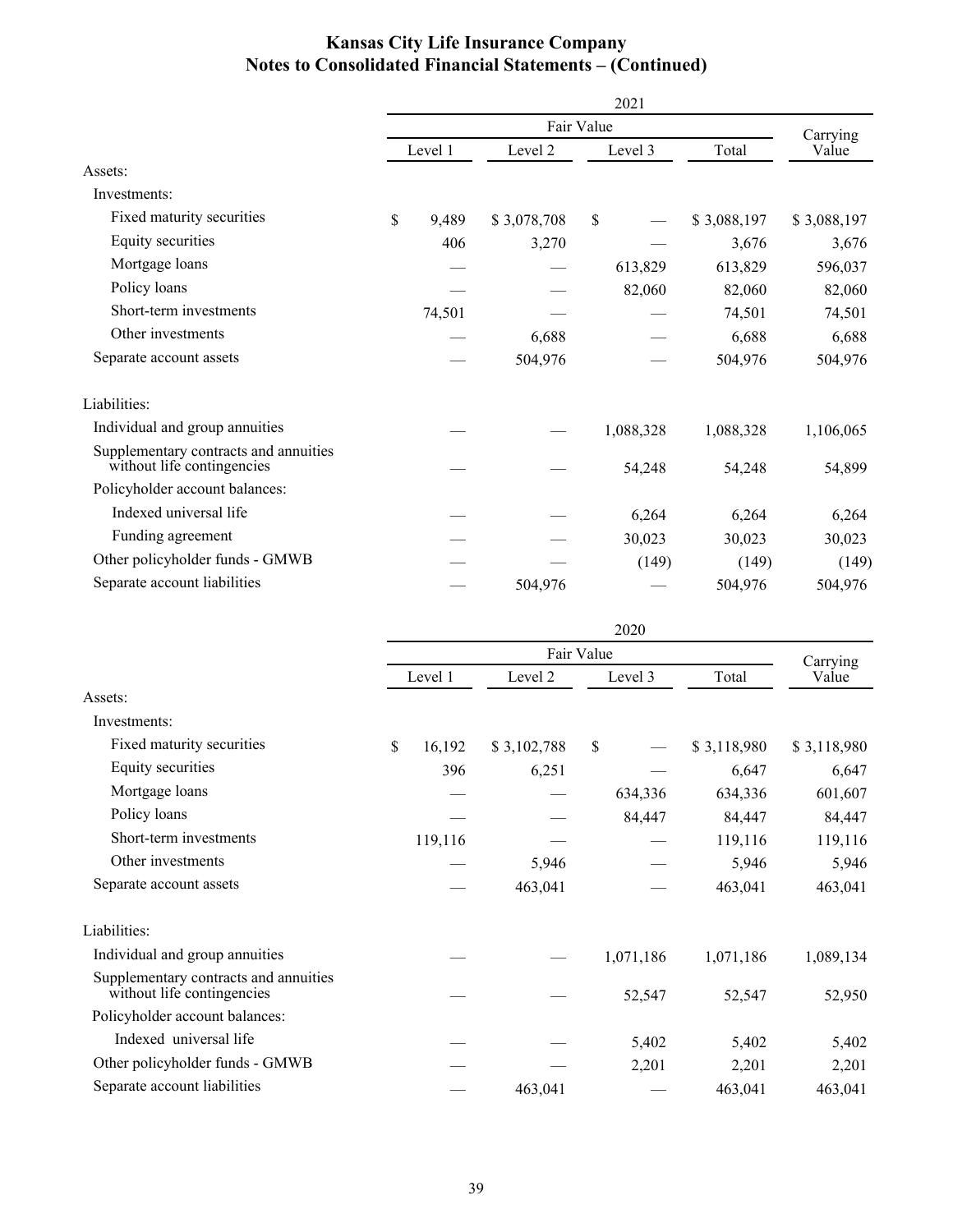#### *5. Financing Receivables*

We have financing receivables with specific maturity dates that are recognized as assets in the Consolidated Balance Sheets.

The following table identifies financing receivables by classification amount at December 31.

|                                                             |  | 2021    | 2020 |         |  |
|-------------------------------------------------------------|--|---------|------|---------|--|
| Agent receivables, net<br>(allowance \$912; 2020 - \$1,084) |  | 1.819   |      | 2,184   |  |
| Investment-related financing receivables:                   |  |         |      |         |  |
| Mortgage loans, net<br>(allowance \$2,792; 2020 - \$2,854)  |  | 596,037 |      | 601,607 |  |
| Total financing receivables                                 |  | 597,856 |      | 603,791 |  |

#### **Agent Receivables**

We have certain agent receivables that are classified as financing receivables. These receivables from agents are specifically assessed for collectibility and are reduced by an allowance for doubtful accounts.

The following table details the gross receivables, allowance, and net receivables for the two types of agent receivables at December 31.

|                         |                      |       |           | 2021 |                    |       | 2020                 |       |           |       |                    |       |
|-------------------------|----------------------|-------|-----------|------|--------------------|-------|----------------------|-------|-----------|-------|--------------------|-------|
|                         | Gross<br>Receivables |       | Allowance |      | Net<br>Receivables |       | Gross<br>Receivables |       | Allowance |       | Net<br>Receivables |       |
| Agent specific loans    |                      | 833   |           | 266  |                    | 567   |                      | 914   |           | 289   |                    | 625   |
| Other agent receivables |                      | 1.898 |           | 646  |                    | 1.252 |                      | 2.354 |           | 795   |                    | 1,559 |
| Total                   |                      | 2,731 |           | 912  |                    | 1,819 |                      | 3,268 |           | 1.084 |                    | 2,184 |

The following table details the activity of the allowance for doubtful accounts on agent receivables at December 31. Any recoveries are included as deductions.

|                   | 2021  |  |       |
|-------------------|-------|--|-------|
| Beginning of year | 1.084 |  | 1,482 |
| Additions         | 58    |  | 44    |
| Deductions        | (230) |  | 4421  |
| End of year       | 912   |  | .084  |

#### **Mortgage Loans**

We classify our mortgage loan portfolio as long-term financing receivables. Mortgage loans are stated at cost, adjusted for amortization of premium and accretion of discount, less an allowance for loan losses. Mortgage loan interest income is recognized on an accrual basis with any premium or discount amortized over the life of the loan. Prepayment and late fees are recorded on the date of collection. Loans in foreclosure, loans considered impaired, or loans past due 90 days or more are placed on non-accrual status. Payments received on loans on non-accrual status for these reasons are applied first to interest income not collected while on non-accrual status, followed by fees, accrued and past-due interest, and principal.

If a mortgage loan is placed on non-accrual status, we do not accrue interest income in the financial statements. The loan is independently monitored and evaluated as to potential impairment or foreclosure. This evaluation includes assessing the probability of receiving future cash flows, along with consideration of many of the factors described below. If delinquent payments are made and the loan is brought current, then we return the loan to active status and accrue income accordingly.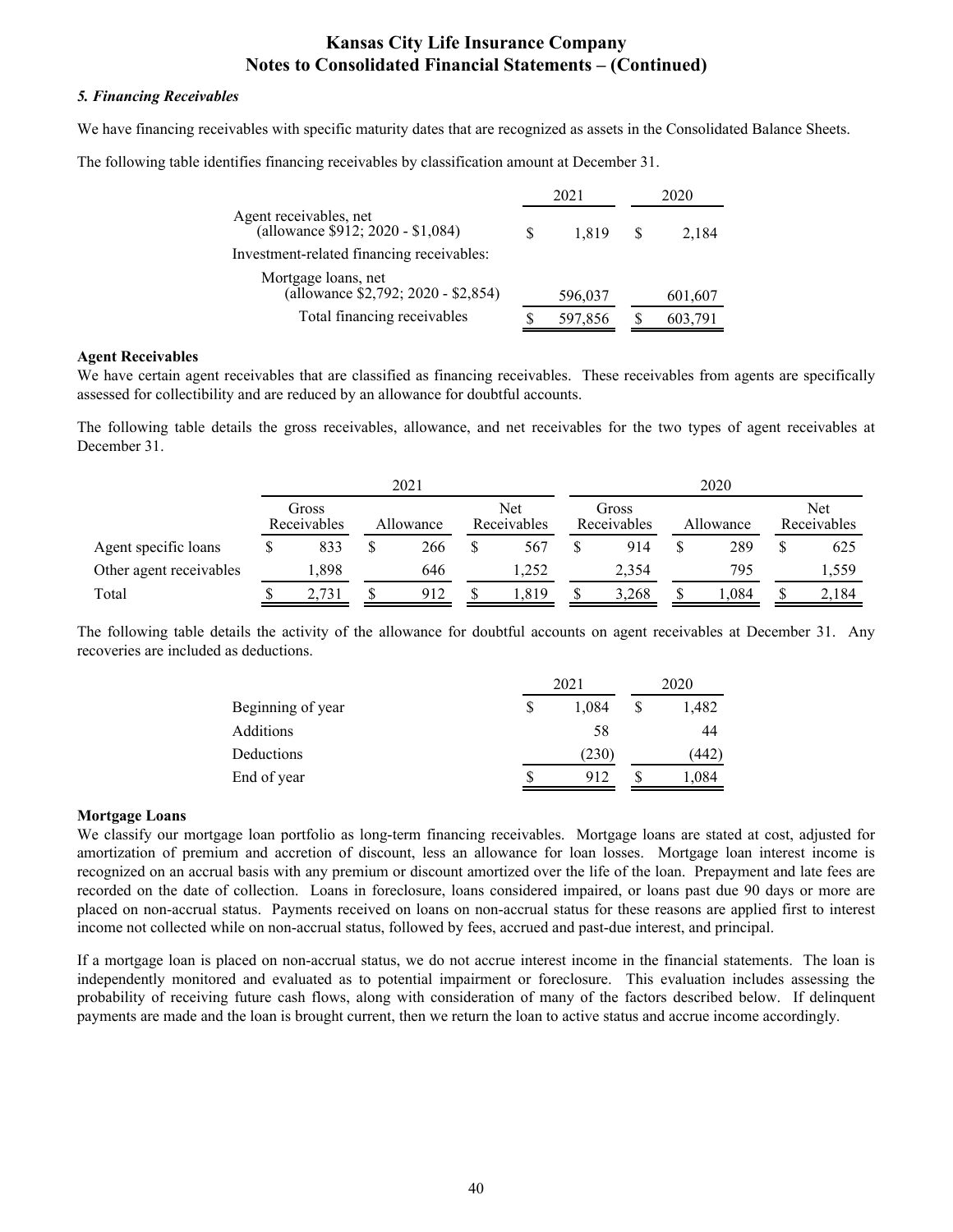The following table details the mortgage loan portfolio as collectively or individually evaluated for impairment at December 31.

|                                                         | 2021 |            |  | 2020    |  |  |
|---------------------------------------------------------|------|------------|--|---------|--|--|
| Mortgage loans collectively evaluated<br>for impairment |      | 563,196 \$ |  | 551,240 |  |  |
| Mortgage loans individually evaluated<br>for impairment |      | 35,633     |  | 53,221  |  |  |
| Allowance for loan losses                               |      | (2,792)    |  | (2,854) |  |  |
| Carrying value                                          |      | 596,037    |  | 601,607 |  |  |

Generally, we consider our mortgage loans to be a portfolio segment. We consider our primary class to be property type. We primarily use loan-to-value as our credit risk quality indicator but also monitor additional secondary risk factors, such as geographic distribution both on a regional and specific state basis. The mortgage loan portfolio segment is presented by property type in a table in Note 3 - Investments, as are geographic distributions by both region and state. These measures are also supplemented with various other analytics to provide additional information concerning potential impairment of mortgage loans and management's assessment of financing receivables.

There were no mortgage loans that were past due at December 31, 2021. There was one mortgage loan that was past due at December 31, 2020. This mortgage loan was paid off during the first quarter of 2021. The following table presents an aging schedule for delinquent payments for both principal and interest by property type at December 31, 2020.

|            |            |       | Amount of Payments Past Due |    |            |    |             |     |       |     |  |  |  |
|------------|------------|-------|-----------------------------|----|------------|----|-------------|-----|-------|-----|--|--|--|
|            | Book Value |       | 30-59 Days                  |    | 60-89 Days |    | $> 90$ Days |     | Total |     |  |  |  |
| Industrial | \$         | 3,903 |                             | 83 |            | 83 | S           | 165 |       | 331 |  |  |  |
| Office     |            |       |                             |    |            |    |             |     |       |     |  |  |  |
| Retail     |            |       |                             |    |            |    |             |     |       |     |  |  |  |
| Other      |            |       |                             |    |            |    |             |     |       |     |  |  |  |
| Total      |            | 3,903 |                             | 83 |            | 83 | J           | 165 |       | 331 |  |  |  |

We had no troubled loans that were restructured or modified during 2021 or 2020.

The following table details the activity within the allowance for mortgage loan losses at December 31. Any recoveries are reflected as deductions.

|                   |       | 2021  | 2020 |       |  |  |
|-------------------|-------|-------|------|-------|--|--|
| Beginning of year |       | 2,854 |      | 2,836 |  |  |
| Provision         |       | 539   |      | 542   |  |  |
| Deductions        |       | (601) |      | (524) |  |  |
| End of year       | 2,792 |       |      | 2,854 |  |  |

The allowance for loan losses is monitored and evaluated at multiple levels with a process that includes, but is not limited to, the factors presented below. Generally, we establish the allowance for loan losses using the collectively evaluated impairment methodology at an overall portfolio level and then specifically identify an allowance for loan losses on loans that contain elevated risk profiles. If we determine through our evaluation that a loan has an elevated specific risk profile, we then individually assess the loan's risk profile and may assign a specific allowance value based on many factors, including those identified below.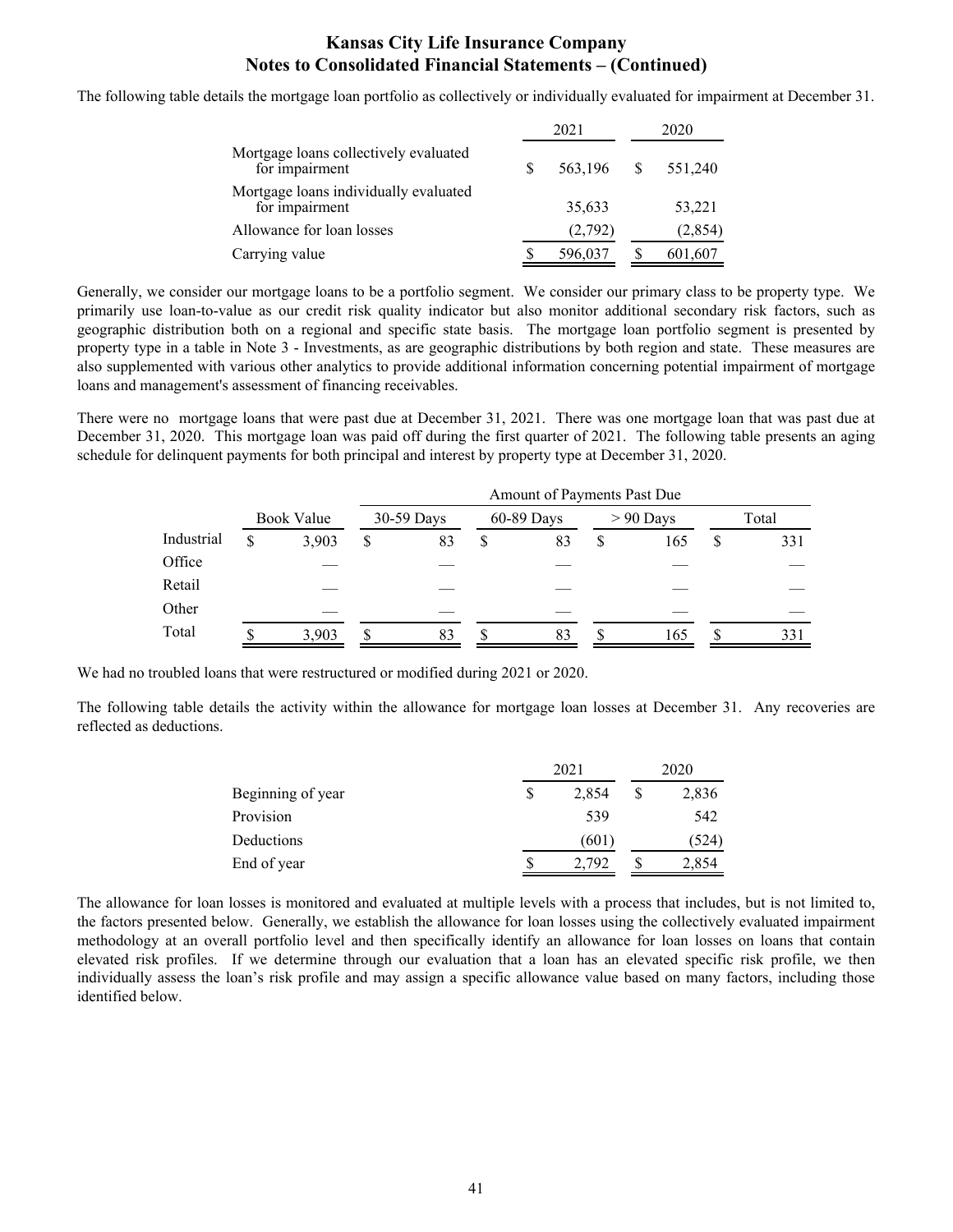Macro-environmental and elevated risk profile considerations:

- Current industry conditions, inclusive of the COVID-19 pandemic, that are affecting the market, including rental and vacancy rates;
- Perceived market liquidity;
- Analysis of the markets and sub-markets in which we have mortgage loans;
- Analysis of industry historical loss and delinquency experience;
- Other factors that we may perceive as important or critical given our portfolio; and
- Analysis of our loan portfolio based on loan size concentrations, geographic concentrations, property type concentrations, maturity concentrations, origination loan-to-value concentrations, and borrower concentrations.

Specific mortgage loan level considerations:

- The payment history of each borrower;
- Negative reports from property inspectors; and
- Each loan's property financial statement including net operating income, debt service coverage, and occupancy level.

We have not acquired any mortgage loans with deteriorated credit quality during the years presented.

As part of our process of monitoring impairments on loans, there are a number of significant risks and uncertainties inherent in this process. These risks include, but are not limited to:

- The risk that our assessment of a borrower's ability to meet all of its contractual obligations will change based on changes in the credit characteristics of the borrower or property;
- The risk that the economic outlook will be worse than expected or have more of an impact on the borrower than anticipated;
- The risk that the performance of the underlying property could deteriorate in the future;
- The risk that fraudulent, inaccurate, or misleading information could be provided to us;
- The risk that the methodology or assumptions used to develop estimates of the portion of the impairment of the loan prove over time to be inaccurate; and
- The risk that other facts and circumstances change such that it becomes more likely than not that we will not obtain all of the contractual payments.

To the extent our review and evaluation determines a loan is impaired, that amount is charged to the allowance for loan losses and the loan balance is reduced. In the event that a property is foreclosed upon, the carrying value is recorded at fair value, less costs to sell the property at the time of foreclosure, with a charge to the allowance and a corresponding reduction to the mortgage loan asset. The property is then transferred to real estate where we have the ability and intent to manage these properties on an ongoing basis.

## *6. Variable Interest Entities (VIEs)*

We invest in certain affordable housing and real estate joint ventures. These VIEs are included in Real Estate in the Consolidated Balance Sheets.

The assets held in affordable housing real estate joint venture VIEs are primarily residential real estate properties that are restricted to provide affordable housing under federal or state programs for varying periods of time. The restrictions primarily apply to the rents that may be paid by tenants residing in the properties during the term of an agreement to remain in the affordable housing program. Investments in these joint ventures are equity interests in partnerships or limited liability companies that may or may not participate in profits or residual value. Our investments in these entities generate a return primarily through the realization of federal and state income tax credits and other tax benefits, such as tax deductions from operating losses of the investments, over specified time periods. We amortize the initial cost of the investment in proportion to the tax credits and other tax benefits received and recognize the net investment performance in the Consolidated Statements of Comprehensive Income as a component of Income Tax Expense. The tax credits reduce tax expense while the amortization increases tax expense.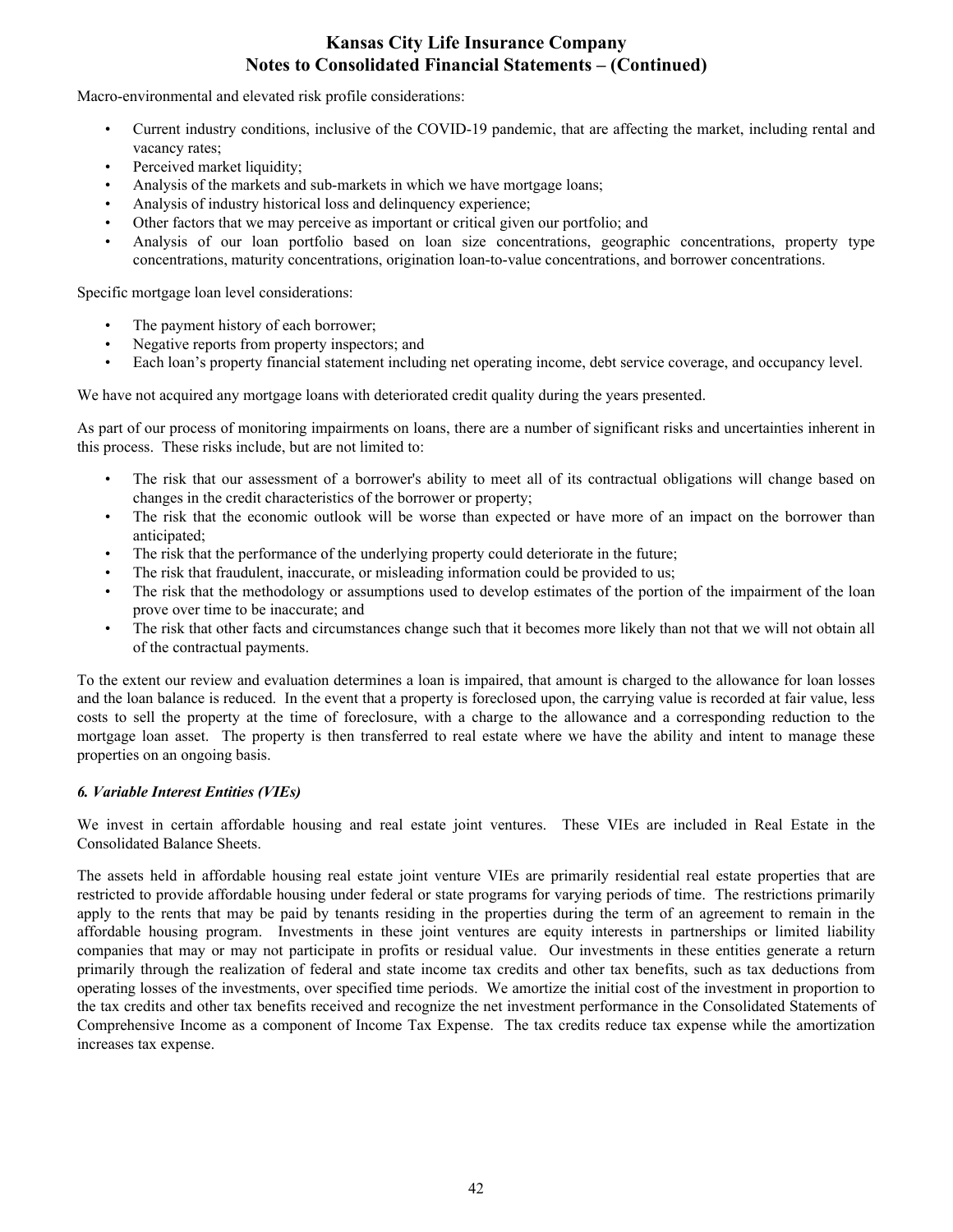The following table provides information regarding our VIEs that generate tax credits and related amortization for the years ended December 31.

|                                     | 2021  | 2020    | 2019 |       |  |  |
|-------------------------------------|-------|---------|------|-------|--|--|
| Federal income tax credits realized | 920 S | 1.697 S |      | 2.608 |  |  |
| Amortization                        |       | 1.093   |      | 1.421 |  |  |

Our investments in other real estate VIEs are recorded using the equity method. Cash distributions from the VIE and cash contributions to the VIE are recorded as decreases or increases, respectively, in the carrying value of the VIE. Certain other equity investments in VIEs, where permitted, are recorded on an amortized cost basis. The operating performance of investments in the VIE is recorded in the Consolidated Statements of Comprehensive Income as investment income or as a component of Income Tax Expense, depending upon the nature and primary design of the investment. We evaluate the carrying value of VIEs for impairment on an ongoing basis to assess whether the carrying value is expected to be realized during the anticipated life of the investment. No impairments were recorded during the years ended December 31, 2021, December 31, 2020, or December 31, 2019.

Investments in the affordable housing and real estate joint ventures are interests that absorb portions of the VIE's expected losses. These investments also receive portions of expected residual returns of the VIE's net assets exclusive of variable interests. We make an assessment of whether we are the primary beneficiary of a VIE at the time of the initial investment and on an ongoing basis thereafter. We consider many factors when making this determination based upon a review of the underlying investment agreement and other information related to the specific investment. The first factor is whether we have the ability to direct the activities of a VIE that most significantly impact the VIE's economic performance. The power to direct the activities of the VIE is generally vested in the managing general partner or managing member of the VIE, which is not the position held by us in these investments. Other factors include the entity's equity investment at risk, decision-making abilities, obligations to absorb economic risks, the right to receive economic rewards of the entity, and the extent to which we share in the VIE's expected losses and residual returns.

The following table presents the carrying amount and maximum exposure to loss relating to VIEs for which we hold a variable interest, but are not the primary beneficiary, and which had not been consolidated at December 31, 2021 and December 31, 2020. The table includes investments in two real estate joint ventures and seven affordable housing real estate joint ventures at December 31, 2021 and five real estate joint ventures and eight affordable housing real estate joint ventures at December 31, 2020. In 2021, we sold our membership in three real estate joint ventures for \$20.2 million.

|                                               |   | 2021               |                                |    | 2020               |  |                                |  |  |  |
|-----------------------------------------------|---|--------------------|--------------------------------|----|--------------------|--|--------------------------------|--|--|--|
|                                               |   | Carrying<br>Amount | Maximum<br>Exposure<br>to Loss |    | Carrying<br>Amount |  | Maximum<br>Exposure<br>to Loss |  |  |  |
| Real estate joint ventures                    | S | 978                | 978                            | \$ | 21,327             |  | 21,327                         |  |  |  |
| Affordable housing real estate joint ventures |   | 1.996              | 10.223                         |    | 2,723              |  | 27,512                         |  |  |  |
| Total                                         |   | 2.974              | 11.201                         | S  | 24,050             |  | 48,839                         |  |  |  |

The maximum exposure to loss relating to the real estate joint ventures and affordable housing real estate joint ventures is equal to the carrying amounts plus any unfunded equity commitments, exposure to potential recapture of tax credits, guarantees of debt, or other obligations of the VIE with recourse. Unfunded equity and loan commitments typically require financial or operating performance by other parties and have not yet become due or payable, but which may become due in the future.

At December 31, 2021 and December 31, 2020, we had no equity commitments outstanding to the real estate joint venture VIEs. At December 31, 2021 and December 31, 2020, we had no contingent commitments to fund additional equity contributions for operating support to real estate joint venture VIEs.

In addition, the maximum exposure to loss on affordable housing joint ventures included \$6.2 million of losses which could be realized if the tax credits received by the VIEs were recaptured at December 31, 2021, compared to \$22.1 million at December 31, 2020. Recapture events would cause us to reverse some or all of the benefit previously recognized by us or third parties to whom the tax credit interests were transferred. A recapture event can occur at any time during a 15-year required compliance period. The principal causes of recapture include financial default and non-compliance with affordable housing program requirements by the properties controlled by the VIE. Guarantees from the managing member or managing partner in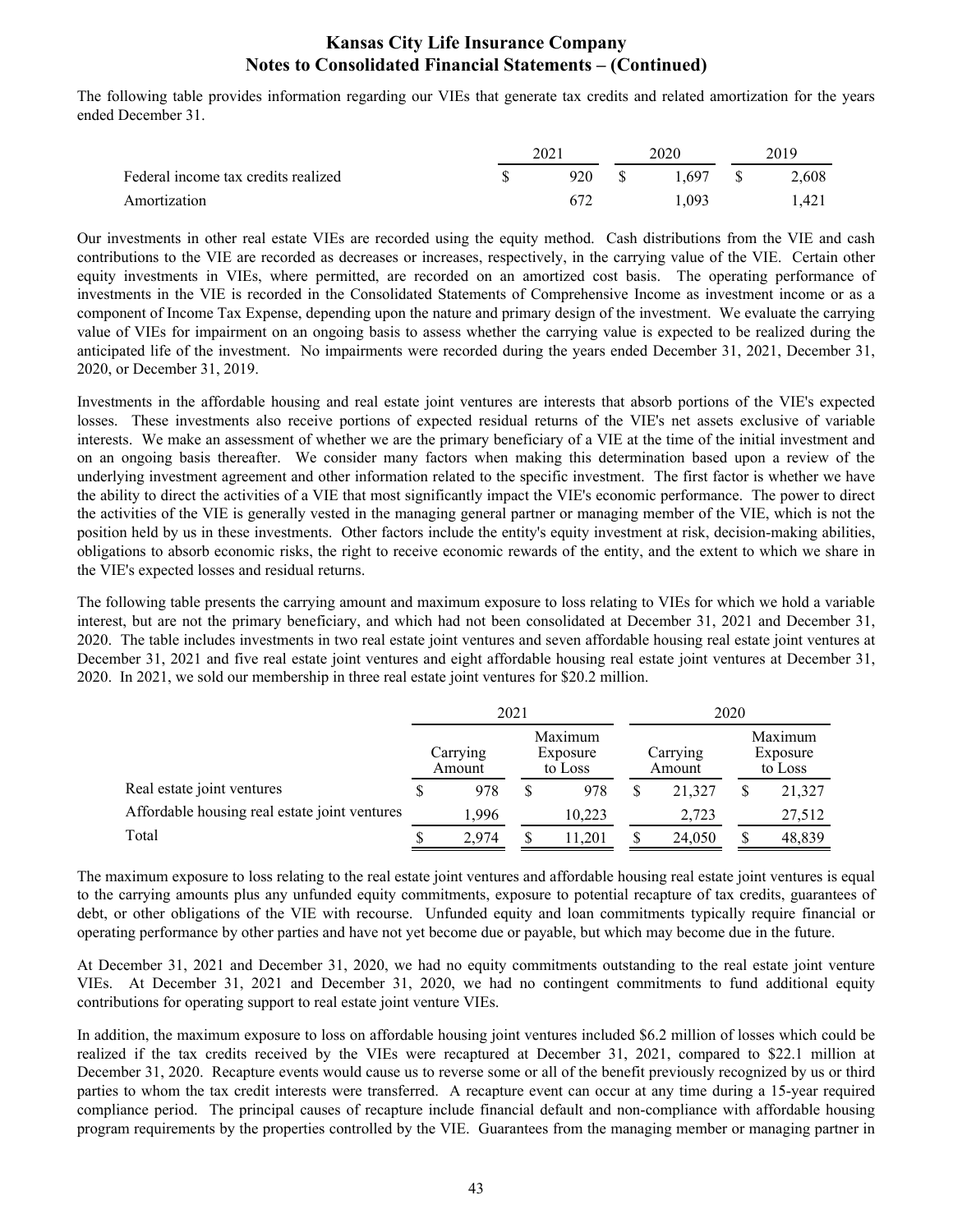the VIE, insurance contracts, or changes in the residual value accruing to our interests in the VIE may mitigate the potential exposure due to recapture.

During 2020, one tenant was granted rent deferral as a result of strains from the current economic environment. This tenant was brought current within the agreed-upon terms and was returned to the original payment schedule during 2021. We continue to monitor our real estate joint venture portfolio regarding additional strain resulting from the current economic environment.

### *7. Separate Accounts*

Separate account assets and liabilities arise from the sale of variable universal life insurance and variable annuity products. The separate account represents funds segregated for the benefit of certain policyholders who bear the investment risk. The assets are legally segregated and are not subject to claims which may arise from any other business of the Company. The separate account assets and liabilities, which are equal, are recorded at fair value based upon the NAV of the underlying investment holdings as derived from closing prices on a national exchange or as provided by the issuer. Policyholder account deposits and withdrawals, investment income, and realized investment gains and losses are excluded from the amounts reported in the Consolidated Statements of Comprehensive Income. Revenues from separate accounts consist principally of contract charges, which include maintenance charges, administrative fees, and mortality and expense charges.

The total separate account assets were \$505.0 million at December 31, 2021 and \$463.0 million at December 31, 2020. Variable universal life and variable annuity assets comprised 31% and 69% of total separate account assets in 2021, compared to 30% and 70% of the total in 2020.

The following table provides a reconciliation of activity within separate account liabilities at December 31.

|                                             |   | 2021      |   | 2020      |
|---------------------------------------------|---|-----------|---|-----------|
| Balance at beginning of year                | S | 463,041   | S | 431,201   |
| Deposits on variable policyholder contracts |   | 29,108    |   | 26,320    |
| Transfers to general account                |   | (5,271)   |   | (6,376)   |
| Investment performance                      |   | 77,678    |   | 62,550    |
| Policyholder benefits and withdrawals       |   | (46, 453) |   | (38, 222) |
| Contract charges                            |   | (13, 127) |   | (12, 432) |
| Balance at end of year                      |   | 504,976   |   | 463,041   |

We offer a GMWB rider that can be added to new or existing variable annuity contracts. The value of the separate accounts with the GMWB rider was recorded at fair value of \$122.5 million at December 31, 2021. The fair value of the separate accounts with the GMWB rider was \$118.5 million at December 31, 2020. The GMWB guarantee liability was \$(0.1) million at December 31, 2021 and \$2.2 million at December 31, 2020. The change in this value is included in Policyholder Benefits in the Consolidated Statements of Comprehensive Income. The value of variable annuity separate accounts with the GMWB rider is recorded in Separate Account Liabilities, and the value of the rider is included in Other Policyholder Funds in the Consolidated Balance Sheets.

We have two blocks of variable universal life policies and variable annuity contracts from which fees are received. The fees are based upon both specific transactions and the fund value of the blocks of policies. We have a direct block of ongoing business identified in the Consolidated Balance Sheets as Separate Account Assets, totaling \$505.0 million at December 31, 2021 and \$463.0 million at December 31, 2020, and corresponding Separate Account Liabilities of an equal amount. The fixed-rate funds for these policies are included in our general account as policyholder account balances. The future policy benefits for the direct block approximated \$0.4 million at December 31, 2021 and \$0.5 million at December 31, 2020.

In addition, we have an assumed closed block of variable universal life and variable annuity business that totaled \$392.7 million at December 31, 2021 and \$369.9 million at December 31, 2020. As required under modified coinsurance transaction accounting, the assumed separate account fund balances are not recorded as separate accounts on our consolidated financial statements. Rather, the assumed fixed-rate funds for these policies of \$34.1 million at December 31, 2021 and \$32.8 million at December 31, 2020 are included in our general account as policyholder account balances. The future policy benefits for the assumed block approximated \$0.5 million at both December 31, 2021 and December 31, 2020.

Guarantees are offered under variable universal life and variable annuity contracts: a guaranteed minimum death benefit (GMDB) rider is available on certain variable universal life contracts and on all variable annuities. The GMDB rider for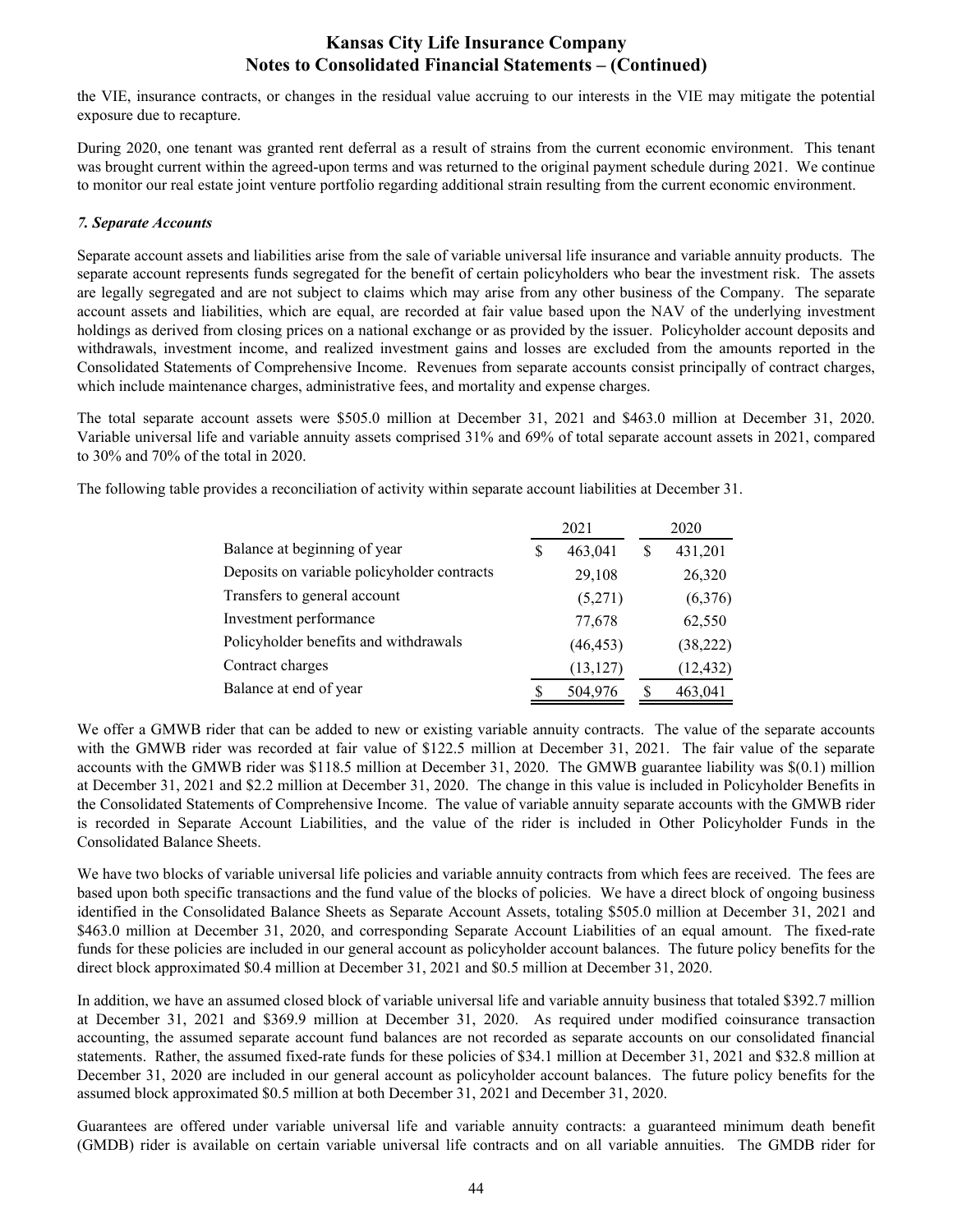variable universal life contracts guarantees the death benefit for specified periods of time, regardless of investment performance, provided cumulative premium requirements are met. The GMDB rider for variable annuity contracts guarantees the death benefit for specified periods of time, regardless of investment performance.

Separate account balances for variable annuity contracts were \$347.0 million at December 31, 2021 and \$323.5 million at December 31, 2020. The total reserve held for variable annuity GMDB was less than \$0.1 million at both December 31, 2021 and December 31, 2020. Additional information related to the GMDB and related separate account balances and net amount at risk (the amount by which the GMDB exceeds the account balance) as of December 31, 2021 and 2020 is provided below:

|                                                                                                                  |                                | 2021                     |                                        |                                |   | 2020                            |                                        |
|------------------------------------------------------------------------------------------------------------------|--------------------------------|--------------------------|----------------------------------------|--------------------------------|---|---------------------------------|----------------------------------------|
|                                                                                                                  | Separate<br>Account<br>Balance | Net<br>Amount<br>at Risk | Weighted<br>Average<br>Attained<br>Age | Separate<br>Account<br>Balance |   | <b>Net</b><br>Amount<br>at Risk | Weighted<br>Average<br>Attained<br>Age |
| Return of net deposits                                                                                           | \$264,983                      | \$<br>96                 | 63.5                                   | \$246,060                      | S | 119                             | 62.9                                   |
| Return of the greater of the highest<br>anniversary contract value or net<br>deposits                            | 11,712                         | 7                        | 71.2                                   | 9,737                          |   |                                 | 72.1                                   |
| Return of the greater of every fifth<br>year highest anniversary contract<br>value or net deposits               | 7,077                          | 19                       | 69.2                                   | 7,115                          |   | 17                              | 70.5                                   |
| Return of the greater of net deposits<br>accumulated annually at 5% or the<br>highest anniversary contract value | 63,227                         | 1,460                    | 64.8                                   | 60,600                         |   | 2,197                           | 64.4                                   |
| Total                                                                                                            | 346,999                        | 1,582                    | 64.1                                   | 323,512<br>S                   |   | 2,333                           | 63.6                                   |

The following table presents the aggregate fair value of assets by major investment asset category supporting the variable annuity separate accounts with guaranteed benefits at December 31.

|                      |    |         | 2020 |         |
|----------------------|----|---------|------|---------|
| Money market         | \$ | 2,154   | S    | 4,037   |
| Fixed income         |    | 14,941  |      | 15,240  |
| Balanced             |    | 91,029  |      | 86,654  |
| International equity |    | 21,238  |      | 21,769  |
| Intermediate equity  |    | 180,005 |      | 161,628 |
| Aggressive equity    |    | 37,632  |      | 34,184  |
| Total                |    | 346,999 | S    | 323,512 |
|                      |    |         |      |         |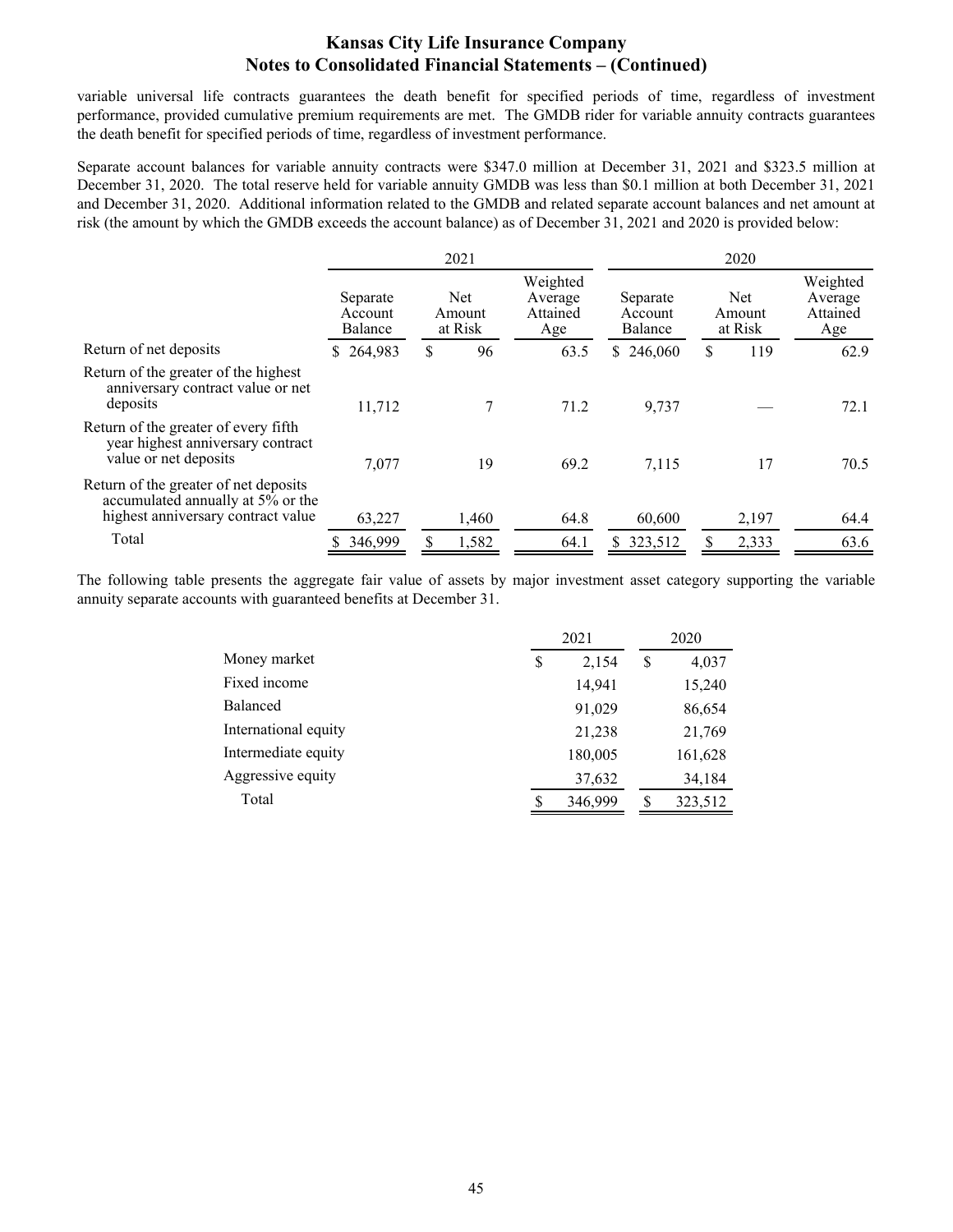## *8. Unpaid Claims Liability and Short-Duration Contracts*

The liability for unpaid claims is included with Policy and Contract Claims and Future Policy Benefits in the Consolidated Balance Sheets. Claim adjustment expenditures are expensed as incurred and were not material in any year presented.

The following tables present activity in the accident and health portion of the unpaid claims liability by segment for the years ended December 31. Classified as policy and contract claims, but excluded from these tables due to immateriality, are amounts recorded for group life, individual life, and deferred annuities.

|                                      | 2021                    |        |                    |       |                 |              |           |  |  |  |  |  |  |
|--------------------------------------|-------------------------|--------|--------------------|-------|-----------------|--------------|-----------|--|--|--|--|--|--|
|                                      | Individual<br>Insurance |        | Group<br>Insurance |       | Old<br>American | Consolidated |           |  |  |  |  |  |  |
| Gross liability at beginning of year | \$<br>606               | \$     | 31,572             | \$    | 2,595           | \$           | 34,773    |  |  |  |  |  |  |
| Less reinsurance recoverable         | (412)                   |        | (23, 565)          |       | (2, 565)        |              | (26, 542) |  |  |  |  |  |  |
| Net liability at beginning of year   | 194                     |        | 8,007              |       | 30              |              | 8,231     |  |  |  |  |  |  |
| Incurred benefits related to:        |                         |        |                    |       |                 |              |           |  |  |  |  |  |  |
| Current year                         | 240                     |        | 27,851             |       | 31              |              | 28,122    |  |  |  |  |  |  |
| Prior years $1$                      | (1)                     |        | (817)              | (25)  |                 |              | (843)     |  |  |  |  |  |  |
| Total incurred benefits              | 239                     |        | 27,034             |       | 6               |              | 27,279    |  |  |  |  |  |  |
| Paid benefits related to:            |                         |        |                    |       |                 |              |           |  |  |  |  |  |  |
| Current year                         | 46                      |        | 22,437             |       | 1               |              | 22,484    |  |  |  |  |  |  |
| Prior years                          | 71                      |        | 3,925              |       | 5               |              | 4,001     |  |  |  |  |  |  |
| Total paid benefits                  | 117                     |        | 26,362             |       | 6               |              | 26,485    |  |  |  |  |  |  |
| Net liability at end of year         | 316                     |        | 8,679              |       | 30              |              | 9,025     |  |  |  |  |  |  |
| Reinsurance recoverable              | 353                     | 21,991 |                    | 2,263 |                 |              | 24,607    |  |  |  |  |  |  |
| Gross liability at end of year       | \$<br>669               | \$     | 30,670             | \$    | 2,293           | \$           | 33,632    |  |  |  |  |  |  |

<sup>1</sup> The incurred benefits related to prior years' unpaid accident and health claims reflect the change in these liabilities.

|                                      | 2020 |                         |        |                    |       |                 |              |           |  |  |  |  |  |
|--------------------------------------|------|-------------------------|--------|--------------------|-------|-----------------|--------------|-----------|--|--|--|--|--|
|                                      |      | Individual<br>Insurance |        | Group<br>Insurance |       | Old<br>American | Consolidated |           |  |  |  |  |  |
| Gross liability at beginning of year | \$   | 659                     | \$     | 32,169             | \$    | 3,952           | \$           | 36,780    |  |  |  |  |  |
| Less reinsurance recoverable         |      | (455)                   |        | (23,983)           |       | (3,921)         |              | (28, 359) |  |  |  |  |  |
| Net liability at beginning of year   |      | 204                     |        | 8,186              |       | 31              |              | 8,421     |  |  |  |  |  |
| Incurred benefits related to:        |      |                         |        |                    |       |                 |              |           |  |  |  |  |  |
| Current year                         |      | 66                      |        | 24,148             |       | 31              |              | 24,245    |  |  |  |  |  |
| Prior years $1$                      |      | 22                      |        | (802)              |       | 11              |              | (769)     |  |  |  |  |  |
| Total incurred benefits              |      | 88                      |        | 23,346             |       | 42              |              | 23,476    |  |  |  |  |  |
| Paid benefits related to:            |      |                         |        |                    |       |                 |              |           |  |  |  |  |  |
| Current year                         |      | 35                      |        | 20,013             |       |                 |              | 20,049    |  |  |  |  |  |
| Prior years                          |      | 63                      |        | 3,512              |       | 42              |              | 3,617     |  |  |  |  |  |
| Total paid benefits                  |      | 98                      |        | 23,525             | 43    |                 |              | 23,666    |  |  |  |  |  |
| Net liability at end of year         |      | 194                     |        | 8,007              |       | 30              |              | 8,231     |  |  |  |  |  |
| Reinsurance recoverable              | 412  |                         | 23,565 |                    | 2,565 |                 | 26,542       |           |  |  |  |  |  |
| Gross liability at end of year       | \$   | 606                     |        | 31,572             | \$    | 2,595           | \$           | 34,773    |  |  |  |  |  |

<sup>1</sup> The incurred benefits related to prior years' unpaid accident and health claims reflect the change in these liabilities.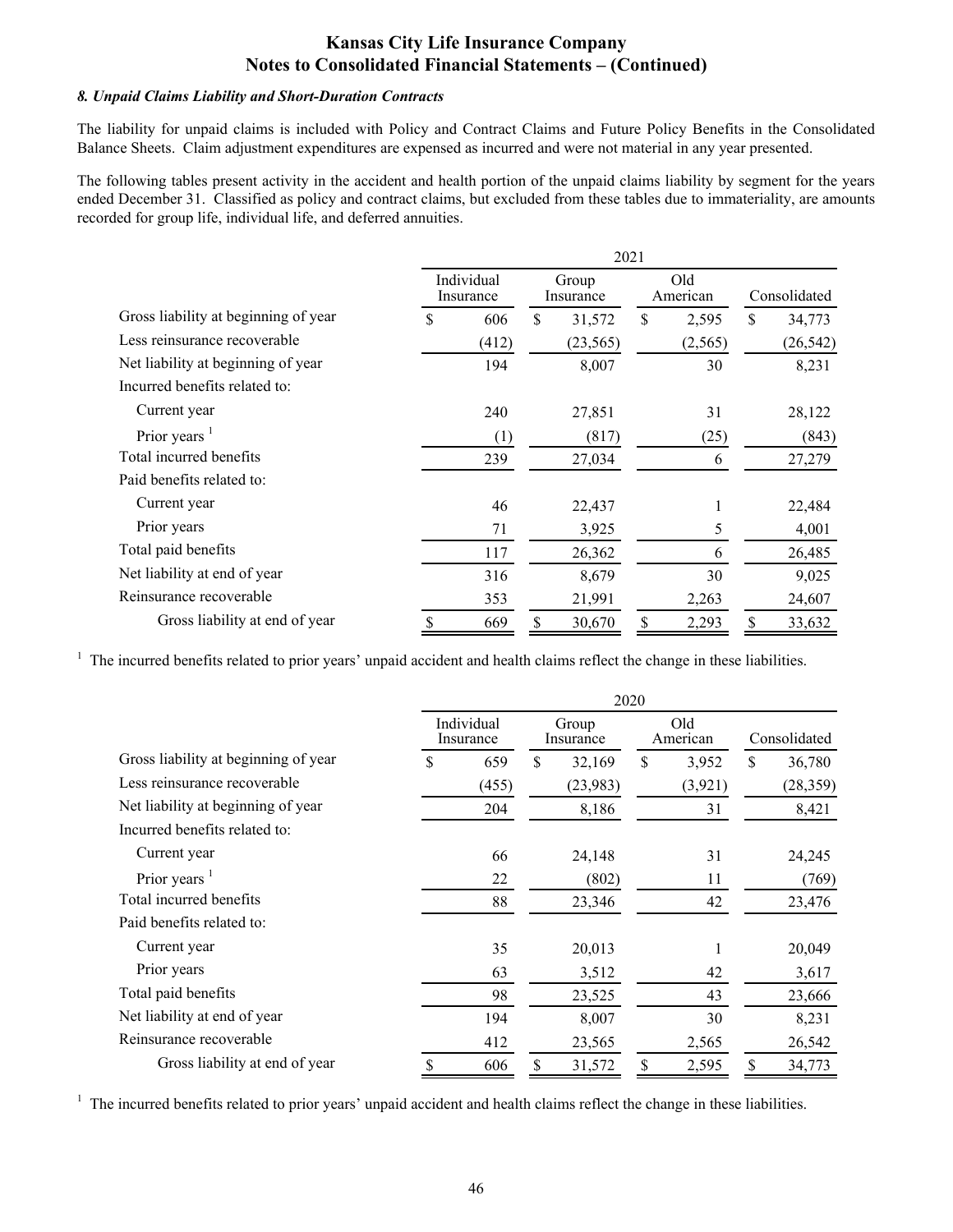|                                      |                         |    |                    | 2019 |                 |              |           |  |
|--------------------------------------|-------------------------|----|--------------------|------|-----------------|--------------|-----------|--|
|                                      | Individual<br>Insurance |    | Group<br>Insurance |      | Old<br>American | Consolidated |           |  |
| Gross liability at beginning of year | \$<br>831               | \$ | 31,188             | \$   | 4,434           |              | 36,453    |  |
| Less reinsurance recoverable         | (541)                   |    | (23,796)           |      | (4, 402)        |              | (28, 739) |  |
| Net liability at beginning of year   | 290                     |    | 7,392              |      | 32              |              | 7,714     |  |
| Incurred benefits related to:        |                         |    |                    |      |                 |              |           |  |
| Current year                         | 31                      |    | 28,201             |      | 48              |              | 28,280    |  |
| Prior years $1$                      | (70)                    |    | (398)              |      | (5)             |              | (473)     |  |
| Total incurred benefits              | (39)                    |    | 27,803             |      | 43              |              | 27,807    |  |
| Paid benefits related to:            |                         |    |                    |      |                 |              |           |  |
| Current year                         | 15                      |    | 23,557             |      | 17              |              | 23,589    |  |
| Prior years                          | 32                      |    | 3,452              |      | 27              |              | 3,511     |  |
| Total paid benefits                  | 47                      |    | 27,009             |      | 44              |              | 27,100    |  |
| Net liability at end of year         | 204                     |    | 8,186              |      | 31              |              | 8,421     |  |
| Reinsurance recoverable              | 455                     |    | 23,983             |      | 3,921           |              | 28,359    |  |
| Gross liability at end of year       | \$<br>659               | \$ | 32,169             | \$   | 3,952           | \$           | 36,780    |  |

1 The incurred benefits related to prior years' unpaid accident and health claims reflect the change in these liabilities.

The following table presents the reconciliation of amounts in the above tables to Policy and Contract Claims and claim reserves that are included in Future Policy Benefits as presented in the Consolidated Balance Sheets at December 31.

|                                | 2021         |    | 2020   | 2019         |
|--------------------------------|--------------|----|--------|--------------|
| Individual Insurance Segment:  |              |    |        |              |
| Individual accident and health | \$<br>669    | \$ | 606    | \$<br>659    |
| Individual life                | 42,915       |    | 42,860 | 33,252       |
| Deferred annuity               | 4,306        |    | 5,743  | 5,286        |
| Subtotal                       | 47,890       |    | 49,209 | 39,197       |
| Group Insurance Segment:       |              |    |        |              |
| Group accident and health      | 30,670       |    | 31,572 | 32,169       |
| Group life                     | 3,978        |    | 3,573  | 3,256        |
| Subtotal                       | 34,648       |    | 35,145 | 35,425       |
| Old American Segment:          |              |    |        |              |
| Individual accident and health | 2,293        |    | 2,595  | 3,952        |
| Individual life                | 11,050       |    | 12,105 | 7,273        |
| Subtotal                       | 13,343       |    | 14,700 | 11,225       |
| Total                          | \$<br>95,881 | S  | 99,054 | \$<br>85,847 |

For short-duration contracts, IBNR liabilities for the group long-term disability product that were included in the liability for unpaid claims and claim adjustment expenses, net of reinsurance, totaled \$0.6 million at December 31, 2021 and \$0.7 million at December 31, 2020. These liabilities were calculated by the reinsurers of the various blocks of group long-term disability business, using percent of premium methodologies with varying factors. Claim frequencies were calculated for the long-term disability product using information that includes paid and pending claims at the claimant level. Thus, frequency is measured by individual claimant. Claims that are counted in a particular year as a liability but do not result in a liability in future years are not included once the claim is settled. There have been no significant changes to the methodologies for calculating claim frequencies, incurred-but-not-reported liabilities, or any other unpaid claims liabilities for the long-term disability product during the years presented.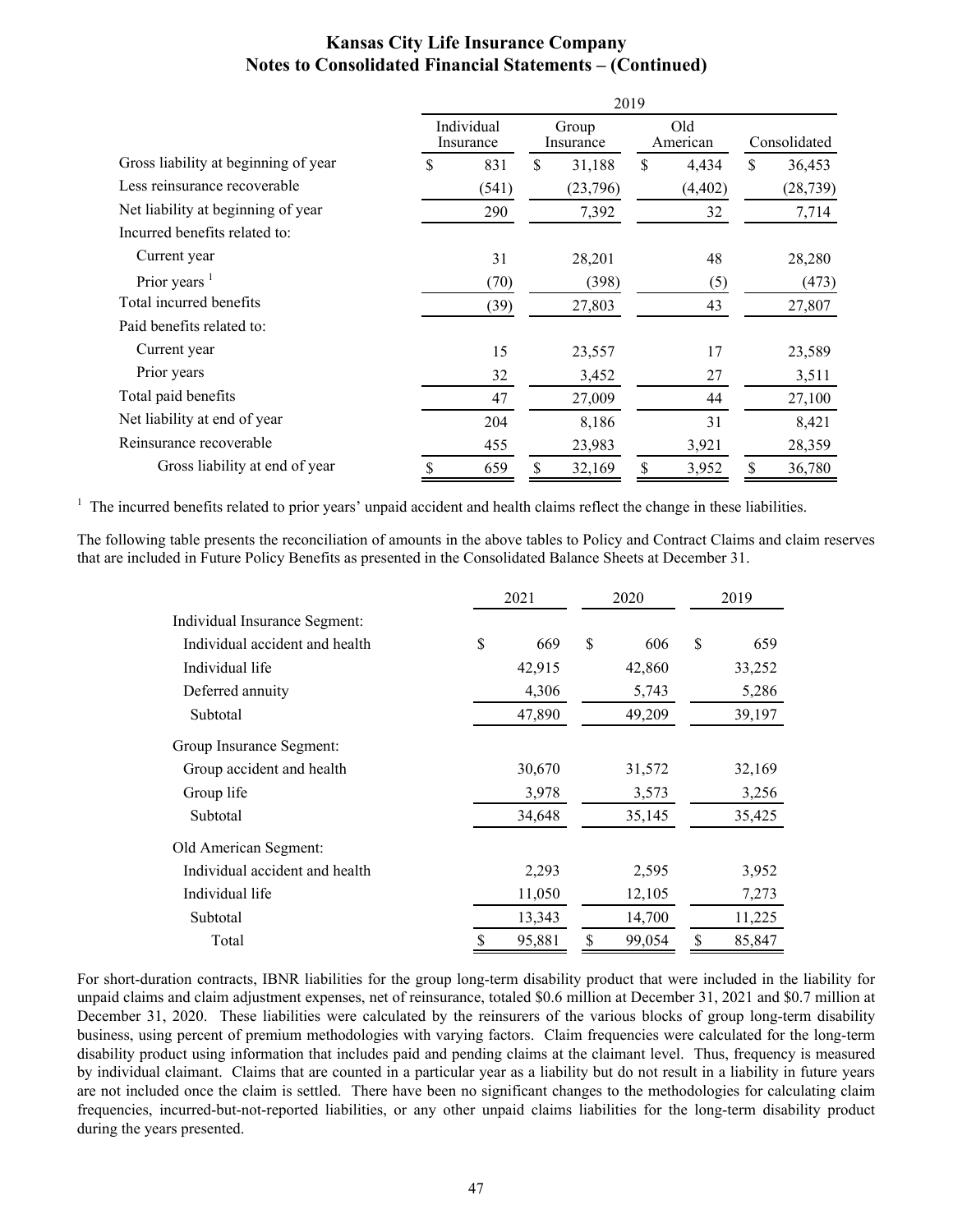The liabilities in the following table for group long-term disability claims involve present value of future benefits calculations. The carrying amount of liabilities at December 31, 2021 was \$4.9 million, consisting of an undiscounted amount of \$6.0 million and an aggregated discount amount deducted of \$1.1 million. Discount rates ranged from 3.00% to 8.00% for the various blocks of group long-term disability business included in the totals.

The following table provides incurred claims and allocated claim adjustment expenses, net of reinsurance, for the group longterm disability product at December 31, 2021. The information about incurred claims development for the years ended December 31, 2012 to December 31, 2020 is presented as unaudited supplementary information.

|                  |         |             |        | For the Years Ended December 31, |           |                   |                       |                    |         |             | Total of<br><b>IBNR</b><br>Liabilities<br>Plus<br>Expected | Cumulative |
|------------------|---------|-------------|--------|----------------------------------|-----------|-------------------|-----------------------|--------------------|---------|-------------|------------------------------------------------------------|------------|
|                  |         |             |        | Development                      | Number of |                   |                       |                    |         |             |                                                            |            |
| Year<br>Incurred | 2012    | 2013        | 2014   | 2015                             | 2016      | 2017              | on Reported<br>Claims | Reported<br>Claims |         |             |                                                            |            |
| 2012             | \$1,132 | $$1,087$ \$ | 999 \$ | 993                              |           | $$1,116$ $$1,104$ | \$1,118               | \$1,130            | \$1,138 | $$1,141$ \, |                                                            | 631        |
| 2013             |         | 806         | 836    | 815                              | 838       | 838               | 822                   | 854                | 869     | 863         |                                                            | 236        |
| 2014             |         |             | 868    | 955                              | 799       | 768               | 770                   | 728                | 735     | 729         |                                                            | 186        |
| 2015             |         |             |        | 989                              | 918       | 701               | 697                   | 643                | 646     | 641         |                                                            | 230        |
| 2016             |         |             |        |                                  | 1,694     | 1,552             | 1,382                 | 1,412              | 1,284   | 962         |                                                            | 244        |
| 2017             |         |             |        |                                  |           | 2,038             | 1,727                 | 1,513              | 1,436   | 1,431       |                                                            | 256        |
| 2018             |         |             |        |                                  |           |                   | 2,473                 | 2,192              | 2,135   | 1,745       |                                                            | 295        |
| 2019             |         |             |        |                                  |           |                   |                       | 2,056              | 2,036   | 1,879       |                                                            | 326        |
| 2020             |         |             |        |                                  |           |                   |                       |                    | 1,483   | 1,094       |                                                            | 196        |
| 2021             |         |             |        |                                  |           |                   |                       |                    |         | 1,873       | 598                                                        | 157        |
|                  |         |             |        |                                  |           |                   |                       |                    |         | \$12,358    |                                                            |            |

The following table provides cumulative paid claims and allocated claim adjustment expenses, net of reinsurance, for the group long-term disability product at December 31, 2021. The information about paid claims development for the years ended December 31, 2012 to December 31, 2020 is presented as unaudited supplementary information.

|                  | For the Years Ended December 31, |      |               |      |               |        |  |        |  |        |  |        |  |        |        |          |       |
|------------------|----------------------------------|------|---------------|------|---------------|--------|--|--------|--|--------|--|--------|--|--------|--------|----------|-------|
| Year<br>Incurred |                                  | 2012 |               | 2013 |               | 2014   |  | 2015   |  | 2016   |  | 2017   |  | 2018   | 2019   | 2020     | 2021  |
| 2012 \$          |                                  | 91   | $\mathcal{S}$ | 373  | $\mathcal{S}$ | 499 \$ |  | 605 \$ |  | 675 \$ |  | 733 \$ |  | 797 \$ | 856 \$ | 910 \$   | 940   |
| 2013             |                                  |      |               | 91   |               | 336    |  | 449    |  | 501    |  | 537    |  | 564    | 600    | 630      | 657   |
| 2014             |                                  |      |               |      |               | 71     |  | 276    |  | 411    |  | 481    |  | 499    | 517    | 550      | 579   |
| 2015             |                                  |      |               |      |               |        |  | 100    |  | 390    |  | 491    |  | 531    | 545    | 561      | 573   |
| 2016             |                                  |      |               |      |               |        |  |        |  | 164    |  | 505    |  | 626    | 690    | 736      | 783   |
| 2017             |                                  |      |               |      |               |        |  |        |  |        |  | 162    |  | 549    | 703    | 785      | 867   |
| 2018             |                                  |      |               |      |               |        |  |        |  |        |  |        |  | 208    | 681    | 869      | 1,012 |
| 2019             |                                  |      |               |      |               |        |  |        |  |        |  |        |  |        | 251    | 752      | 980   |
| 2020             |                                  |      |               |      |               |        |  |        |  |        |  |        |  |        |        | 162      | 469   |
| 2021             |                                  |      |               |      |               |        |  |        |  |        |  |        |  |        |        |          | 237   |
|                  |                                  |      |               |      |               |        |  |        |  |        |  |        |  |        |        | Total \$ | 7,097 |
|                  |                                  |      |               |      |               |        |  |        |  |        |  |        |  |        |        |          |       |

All outstanding liabilities before 2012, net of reinsurance  $\frac{1}{2}$  788

Liabilities for claims and claim adjustment expenses, net of reinsurance \$ 6,049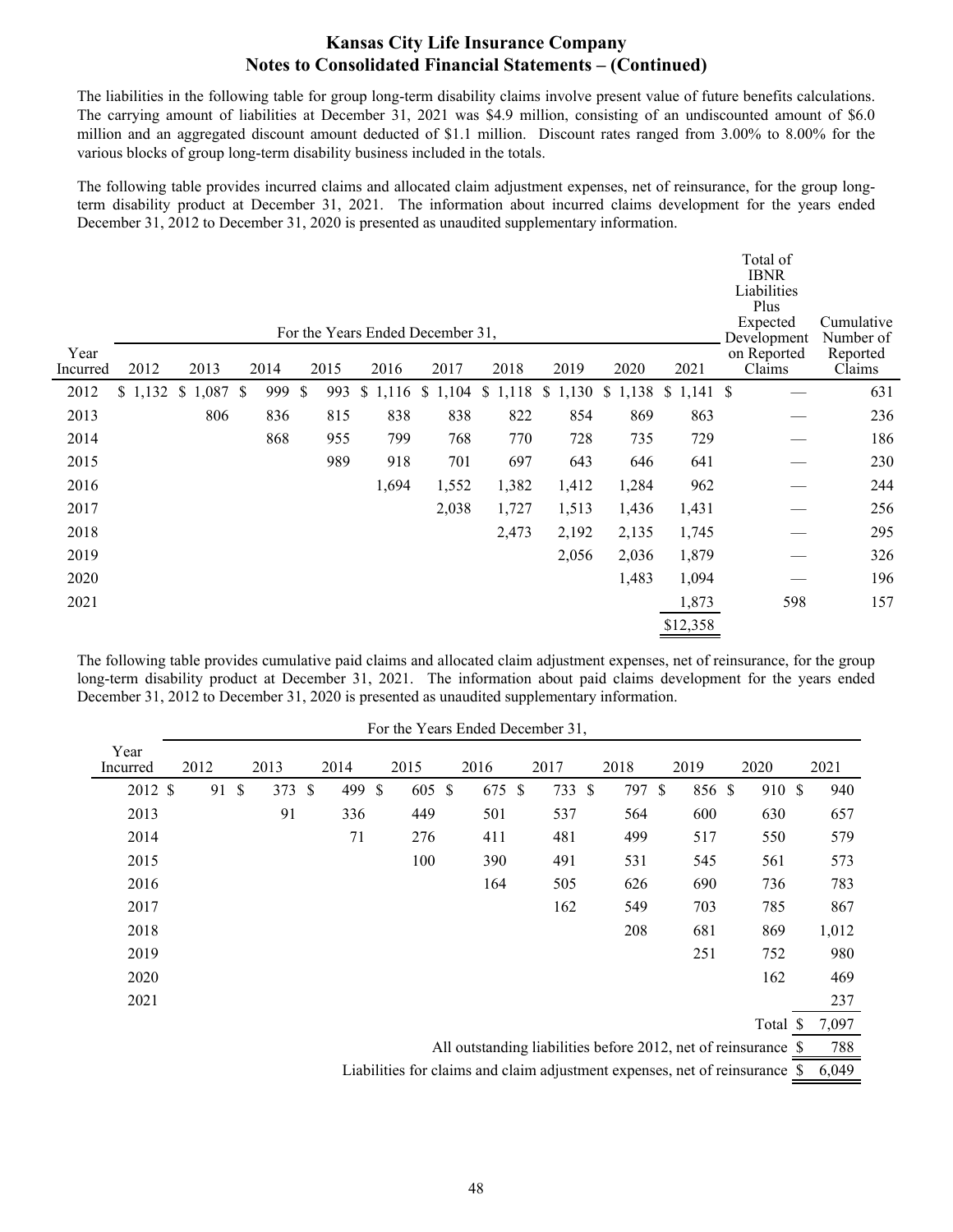The following table provides a reconciliation of incurred and paid claims development information to the aggregate carrying amount of the liability for unpaid claims and claim adjustment expenses at December 31. Included in other short-duration contracts are group life, group short-term disability, group dental, group vision, and individual accident and health for the Individual Insurance and Old American segments, none of which are individually significant.

|                                                                                    | 2021 |         | 2020         |  |
|------------------------------------------------------------------------------------|------|---------|--------------|--|
| Net outstanding liabilities:                                                       |      |         |              |  |
| Group long-term disability                                                         | \$   | 6,049   | \$<br>6,633  |  |
| Other short-duration contracts                                                     |      | 7,549   | 5,472        |  |
| Liabilities for unpaid claims and claim adjustment<br>expenses, net of reinsurance |      | 13,598  | 12,105       |  |
| Reinsurance recoverable on unpaid claims:                                          |      |         |              |  |
| Group long-term disability                                                         |      | 26,214  | 28,762       |  |
| Other short-duration contracts                                                     |      | 3,294   | 4,280        |  |
| Total reinsurance recoverable on unpaid claims                                     |      | 29,508  | 33,042       |  |
| Insurance lines other than short-duration                                          |      | 58,289  | 60,723       |  |
| Unallocated claims adjustment expenses                                             |      |         |              |  |
| Impact of discounting                                                              |      | (5,514) | (6, 816)     |  |
| Other                                                                              |      |         |              |  |
|                                                                                    |      | 52,775  | 53,907       |  |
| Total gross liability for unpaid claims and claim<br>adjustment expenses           | \$   | 95,881  | \$<br>99,054 |  |

The following table provides the historical average annual percentage payout of incurred claims by age, net of reinsurance, at December 31, 2021.

|                                                                  |  | Years |  |
|------------------------------------------------------------------|--|-------|--|
|                                                                  |  |       |  |
| Group long-term disability 12.50 % 30.10 % 13.10 % 7.40 % 4.20 % |  |       |  |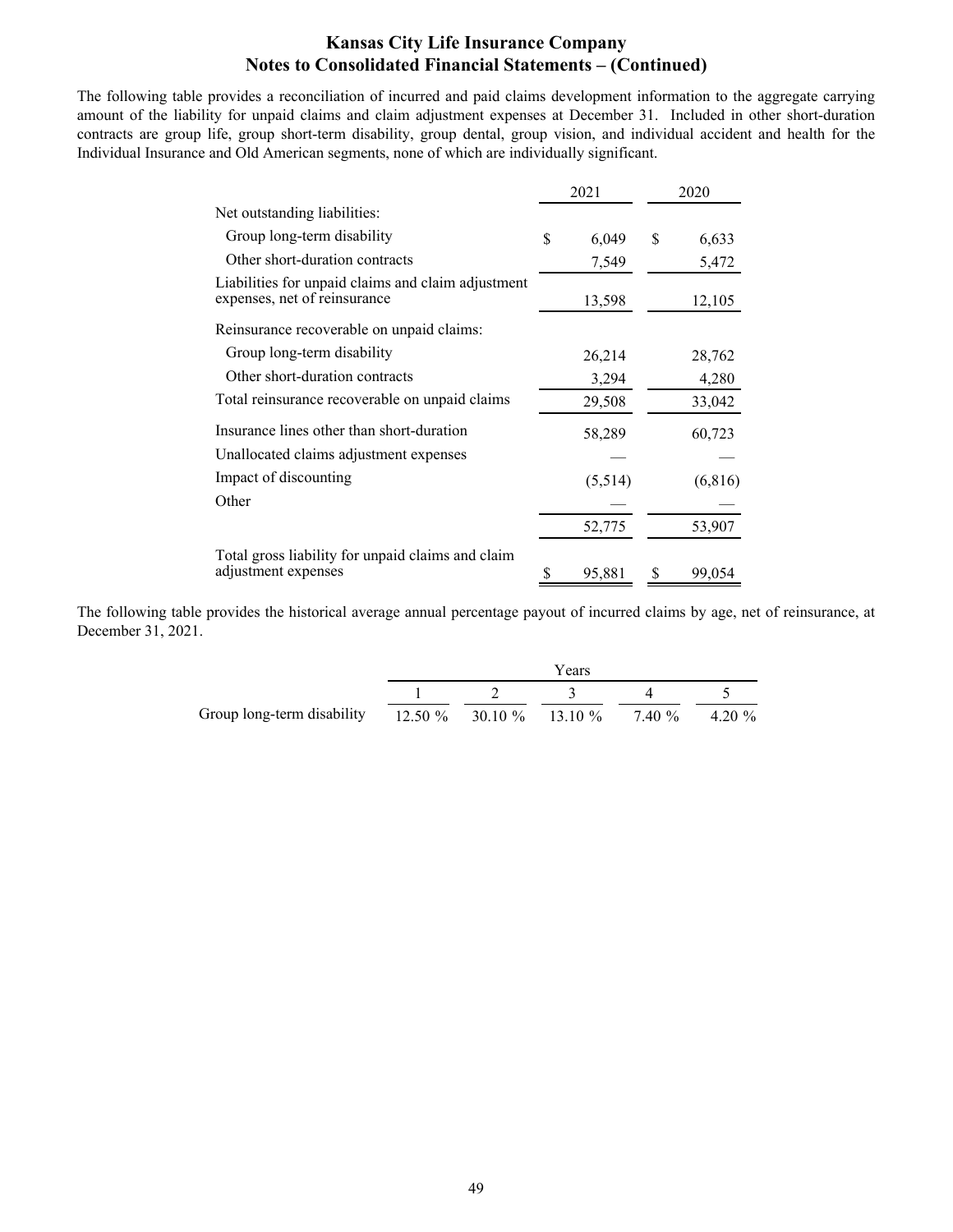### **9.** *Participating Policies*

We have insurance contracts where the policyholder is entitled to share in the earnings through dividends, which reflect the difference between the premium charged and the actual experience. These insurance contracts were directly issued by the Company or were acquired through the purchase of participating blocks of business, largely through reinsurance assumption transactions. Participating business approximated 6% of total statutory premiums in 2021 and 4% in 2020. Assumed participating business from the acquisition of closed blocks of business accounted for 98% of total participating statutory premiums in 2021 and 95% in 2020. Participating business equaled 5% of total life insurance in force at both December 31, 2021 and December 31, 2020. Assumed participating business accounted for 97% of total participating life insurance in force at both December 31, 2021 and December 31, 2020.

The amount of dividends to be paid is determined annually by our Board of Directors. Provision has been made in the liability for future policy benefits to allocate amounts to participating policyholders on the basis of dividend scales contemplated at the time the policies were issued, as well as for policyholder dividends having been declared by the Board of Directors in excess of the original scale.

#### *10. Debt*

### **Notes Payable**

We had no notes payable outstanding at December 31, 2021 or December 31, 2020.

As a member of the FHLB, we have the ability to borrow on a collateralized basis from the FHLB. Through this membership, we will have a specific borrowing capacity based upon the amount of collateral we establish. At December 31, 2021, securities and mortgages in the amount of \$254.5 million, with a fair value of \$254.6 million, were pledged to the FHLB, providing a borrowing capacity of \$196.3 million. The rates of interest are variable and set by the FHLB at the time of the advance. The Company's capital investment totaled \$6.2 million at December 31, 2021 and is included in Other Investments in the Consolidated Balance Sheets. Dividends received on the capital investment totaled \$0.2 million for the year ended December 31, 2021, \$0.1 million for the year ended December 31, 2020, and \$0.2 million for the year ended December 31, 2019.

We had unsecured revolving lines of credit with three major commercial banks that totaled \$70.0 million at December 31, 2021 and \$80.0 million at December 31, 2020, with no balances outstanding. The lines of credit are at variable interest rates based upon short-term indices with \$10.0 million maturing in July of 2022 and \$60.0 million maturing in June of 2022. We anticipate renewing these lines of credit as they come due. One line of credit includes a \$20.0 million portion that can be unconditionally canceled by the lending institution at its discretion at any time.

The Company has access to secured borrowings through repurchase agreements with two major financial counterparties. The Company had no transactions that occurred under these agreements during 2021 and had no outstanding borrowings as of December 31, 2021. The Company had no transactions that occurred under these agreements during the year ended December 31, 2020 and had no outstanding borrowings as of December 31, 2020. Any borrowings drawn under these agreements require a variable interest rate based upon short-term indices and approval from the counterparty at the time of the transaction. No securities are currently pledged under these agreements.

#### **Funding Agreement**

During 2021, the Company entered into advance funding agreements with the FHLB. Under the agreements, which mature in August of 2026, the Company pledges fixed maturity security and commercial mortgage loan collateral and receives cash, which is then reinvested, primarily into other fixed maturity securities. Securities pledged as collateral may not be sold or repledged by the Company. The investments pledged and outstanding advance agreements are included in the overall borrowing capacity established with the FHLB. At December 31, 2021, total obligations outstanding under these agreements were \$30.0 million and are reported as Policyholder Account Balances in the Consolidated Balance Sheets. Interest is credited based on variable rates set by the FHLB. Interest payments during the year ended December 31, 2021 were less than \$0.1 million.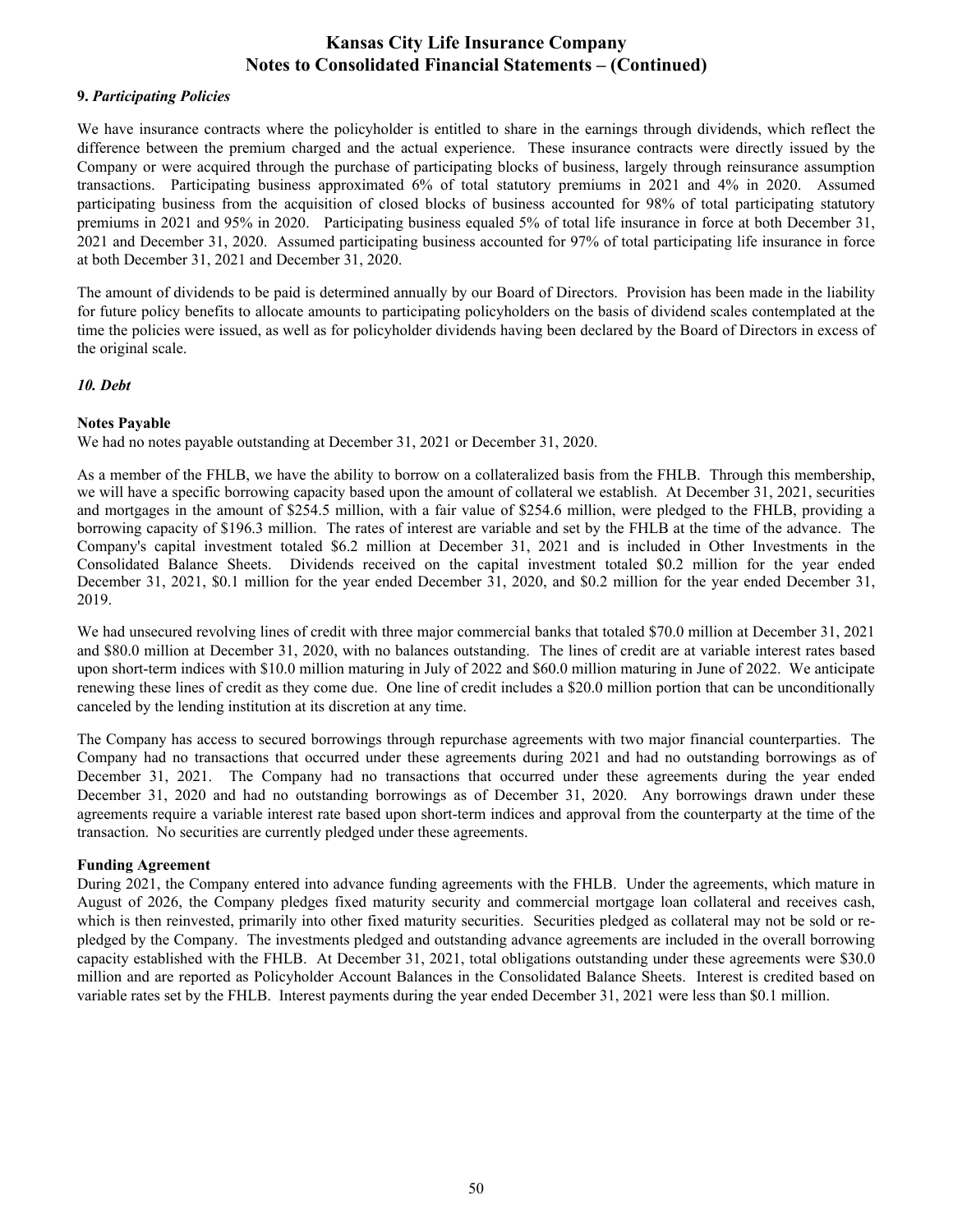### *11. Income Taxes*

The following table provides information about income taxes for the years ended December 31.

|                                       | 2021    | 2020    | 2019  |
|---------------------------------------|---------|---------|-------|
| Current income tax expense            | 7.587   | 6.695   | 4.597 |
| Deferred income tax expense (benefit) | (5,371) | (5.951) | 426   |
| Total income tax expense              | 2.216   | 744     | 5.023 |

The following table provides information about taxes paid for the years ended December 31.

|                                     |  |  |  | 2020 | 2019 |  |
|-------------------------------------|--|--|--|------|------|--|
| Cash paid (refund) for income taxes |  |  |  |      |      |  |

The following table provides a reconciliation of the federal income tax rate to our effective income tax rate for the years ended December 31.

|                                       | 2021    | 2020    | 2019            |
|---------------------------------------|---------|---------|-----------------|
| Federal income tax rate               | $21\%$  | $21\%$  | $21\%$          |
| Tax credits, net of equity adjustment | $(5)\%$ | $(6)\%$ | $(8)\%$         |
| Impact of CARES Act                   | $-$ %   | (7)%    | $- \frac{9}{6}$ |
| Permanent differences and other       | $1\%$   | $(3)\%$ | $4\%$           |
| Effective income tax rate             | 17 %    | $5\%$   | $17\%$          |

Presented below are tax effects of temporary differences that result in significant deferred tax assets and liabilities at December 31.

|                                            | 2021         | 2020         |
|--------------------------------------------|--------------|--------------|
| Deferred tax assets:                       |              |              |
| Future policy benefits                     | \$<br>23,691 | \$<br>26,040 |
| Employee retirement benefits               | 6,855        | 6,774        |
| Tax carryovers                             | 831          | 400          |
| Other                                      | 1,788        | 2,523        |
| Deferred tax assets                        | 33,165       | 35,737       |
| Deferred tax liabilities:                  |              |              |
| Basis differences between tax and          |              |              |
| GAAP accounting for investments            | 2,683        | 4,268        |
| Unrealized investment gains                | 40,597       | 67,408       |
| Capitalization of DAC, net of amortization | 28,814       | 28,549       |
| VOBA                                       | 1,507        | 1,522        |
| Property and equipment                     | 2,876        | 3,558        |
| Deferred tax liabilities                   | 76,477       | 105,305      |
| Net deferred tax liability                 | 43,312       | 69,568       |
| Current tax liability                      | 1,510        | 1,790        |
| Income taxes payable                       | \$<br>44,822 | \$<br>71,358 |

A valuation allowance must be established for any portion of the deferred tax asset which is believed not to be realizable. Management reviews the need for a valuation allowance based on our anticipated future earnings, reversal of future taxable differences, the available carryback and carryforward periods, and tax planning strategies that are prudent and feasible. In management's opinion, it is more likely than not that we will realize the benefit of our deferred taxes.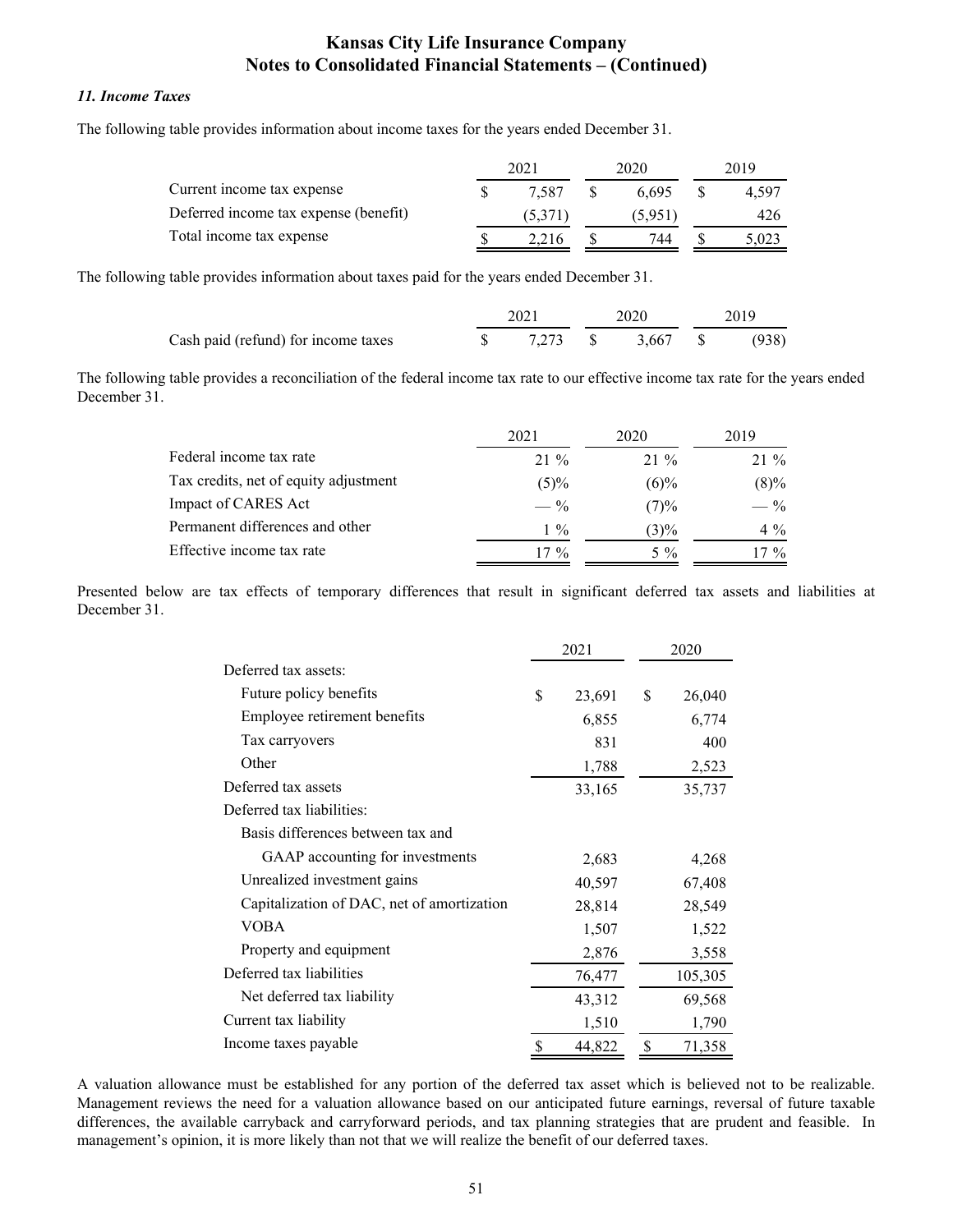The Company and its subsidiaries file income tax returns in the U.S. federal jurisdiction and various state jurisdictions. In general, we are no longer subject to U.S. federal, state, or local income tax examinations by tax authorities for years prior to 2018. We are not currently under examination by the Internal Revenue Service (IRS).

Our policy is to recognize interest and penalties accrued related to unrecognized tax benefits in Income Tax Expense. The Company recognized no tax benefit related to tax penalty and interest expense in 2021, 2020, or 2019.

We had no material uncertain tax positions at December 31, 2021 or December 31, 2020.

Income tax expense (benefit) is recorded in various places in our financial statements, as detailed below, for the years ended December 31.

|                                                                     |   | 2021      | 2020      |    | 2019    |
|---------------------------------------------------------------------|---|-----------|-----------|----|---------|
| Income tax expense                                                  | S | 2,216     | \$<br>744 | \$ | 5,023   |
| Stockholders' equity:                                               |   |           |           |    |         |
| Related to:                                                         |   |           |           |    |         |
| Change in net unrealized gains on securities available<br>for sale  |   | (26, 811) | 30,809    |    | 34,453  |
| Effect on DAC, VOBA, and DRL                                        |   | 2,112     | (2,076)   |    | (3,086) |
| Change in policyholder liabilities                                  |   | 2,458     | (4,222)   |    | (4,249) |
| Change in benefit plan obligations                                  |   | 1,360     | 289       |    | 809     |
| Total income tax expense (benefit) included in financial statements |   | (18, 665) | 25,544    | S  | 32,950  |

The Coronavirus Aid, Relief and Economic Security Act (CARES Act) was signed into law on March 27, 2020 in an effort to provide fast and direct economic assistance to Americans during the COVID-19 health crisis. The CARES Act had several income tax provisions that were utilized, which had a direct impact on our effective tax rate and income tax expense for 2020. The benefits that applied to us included, but were not limited to, the ability to carry back net operating losses and the acceleration of the recovery of Alternative Minimum Tax (AMT) credits. The 7% decrease in the effective tax rate noted above for 2020 was primarily the result of our ability to carry back net operating losses from the taxable years 2018 through 2020, which were taxed at a federal income tax rate of 21%, to the taxable years 2013 through 2017, which were taxed at a federal income tax rate of 35%.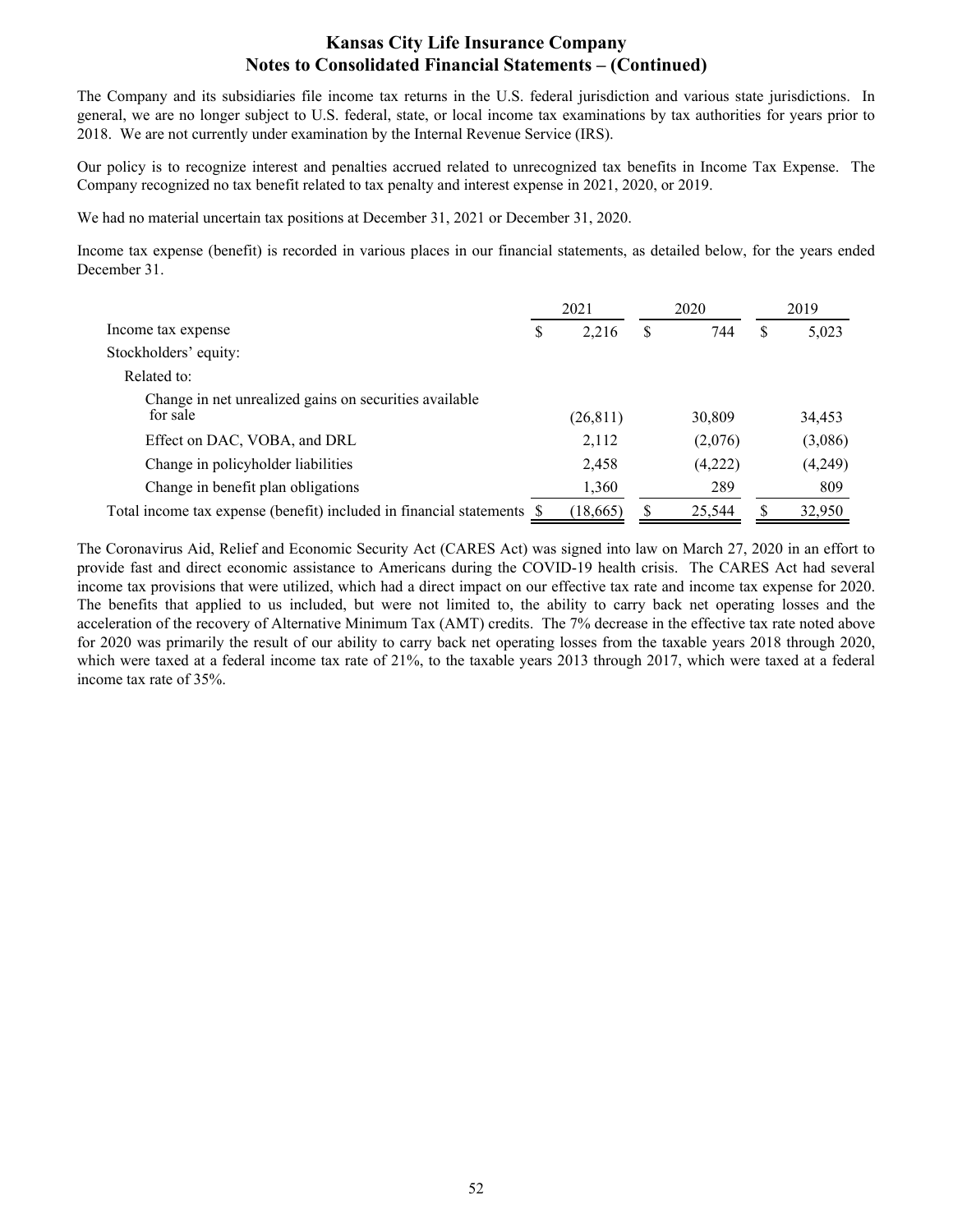### *12. Pensions and Other Postemployment Benefits*

We have pension and other postemployment benefit plans covering substantially all of our employees for which the annual measurement date is December 31.

The Kansas City Life Cash Balance Pension Plan (pension plan) was amended effective December 31, 2010 to provide that participants' accrued benefits will be frozen, and that no further benefits or accruals will be earned after December 31, 2010. Although participants will no longer accrue additional benefits under the pension plan at December 31, 2010, participants will continue to earn years of service for vesting purposes under the pension plan with respect to their benefits accrued through December 31, 2010. In addition, the cash balance account will continue to earn annual interest. Pension plan benefits are based on a cash balance account consisting of credits to the account based upon an employee's years of service, compensation and interest credits on account balances calculated using the greater of the average 30-year U.S. Treasury bond rate for November of each year or 5.00%. Annual interest was calculated using 5.00% for 2021 and 2020.

The benefits expected to be paid in each year from 2022 through 2026 are as follows: \$9.9 million in 2022; \$10.3 million in 2023; \$8.6 million in 2024; \$8.3 million in 2025; and \$7.9 million in 2026. The aggregate benefits expected to be paid in the five years from 2027 through 2031 are \$37.2 million. The expected benefits to be paid are based on the same assumptions used to measure the Company's benefit obligation at December 31, 2021 and are the actuarial present value of the vested benefits to which the employee is currently entitled but based upon the expected date of separation or retirement. The 2022 contribution for the pension plan has not been determined.

The asset allocation of the fair value of pension plan assets compared to the target allocation range at December 31 was:

|                                         | 2021   | Target<br>Allocation | 2020    | Target<br>Allocation |
|-----------------------------------------|--------|----------------------|---------|----------------------|
| Equity securities                       | 39 %   | $28\% - 48\%$        | 41 %    | $28\%$ - 48%         |
| Asset allocation and alternative assets | $15\%$ | $10\% - 20\%$        | $14\%$  | $10\% - 20\%$        |
| Debt securities                         | $46\%$ | $30\% - 60\%$        | 45 $\%$ | $30\% - 60\%$        |
| Cash and cash equivalents               | $-$ %  | $0\% - 10\%$         | $-$ %   | $0\% - 10\%$         |

Certain of our pension plan assets consist of investments in pooled separate accounts. The NAV of the separate accounts is calculated in a manner consistent with GAAP for investment companies and is determinative of their fair value. Several of the separate accounts invest in publicly quoted mutual funds or actively managed stocks. The fair value of the underlying mutual funds or stock is used to determine the NAV of the separate account, which is not publicly quoted. Some of the separate accounts also invest in fixed income securities. The fair value of the underlying securities is based on quoted prices of similar assets and used to determine the NAV of the separate account. Sale of plan assets may be at values less than NAV. Certain redemption restrictions may apply to specific stock and bond funds, including written notices prior to the withdrawal of funds and a potential redemption fee on certain withdrawals.

Plan fiduciaries set investment policies and strategies and oversee its investment allocation, which includes selecting investment managers, commissioning periodic asset-liability studies, and setting long-term strategic targets. Long-term strategic investment objectives include preserving the funded status of the pension plan and balancing risk and return. Target allocation ranges are guidelines, not limitations, and occasionally plan fiduciaries will approve allocations above or below a target range.

The current assumption for the expected long-term rate of return on plan assets is 5.77%. This assumption is determined by analyzing: 1) historical average returns achieved by asset allocation and active management; 2) historical data on the volatility of returns; 3) current yields available in the marketplace; 4) actual returns on plan assets; and 5) current and anticipated future allocation among asset classes. The asset classes used for this analysis are domestic and international equities, investment grade corporate bonds, alternative assets, and cash. The overall rate is derived as a weighted average of the estimated long-term returns on the asset classes represented in the investment portfolio of the pension plan. Effective January 1, 2022, the assumption for the expected long-term rate of return on plan assets was 5.80%.

The assumed discount rate used to determine the benefit obligation was 2.47% for pension benefits and was 2.68% for postemployment benefits. The discount rates were determined by reference to the FTSC Pension Discount Curve (formerly the Citigroup Pension Liability Yield Curve) on December 31, 2021. Specifically, the spot rate curve represents the rates on zero coupon securities of the quality and type included in the pension index at various maturities. By discounting benefit cash flows at these rates, a notional amount equal to the fair value of a cash flow defeasing portfolio of bonds was determined. The discount rate for benefits was calculated as a single rate giving the same discounted value as the notional amount.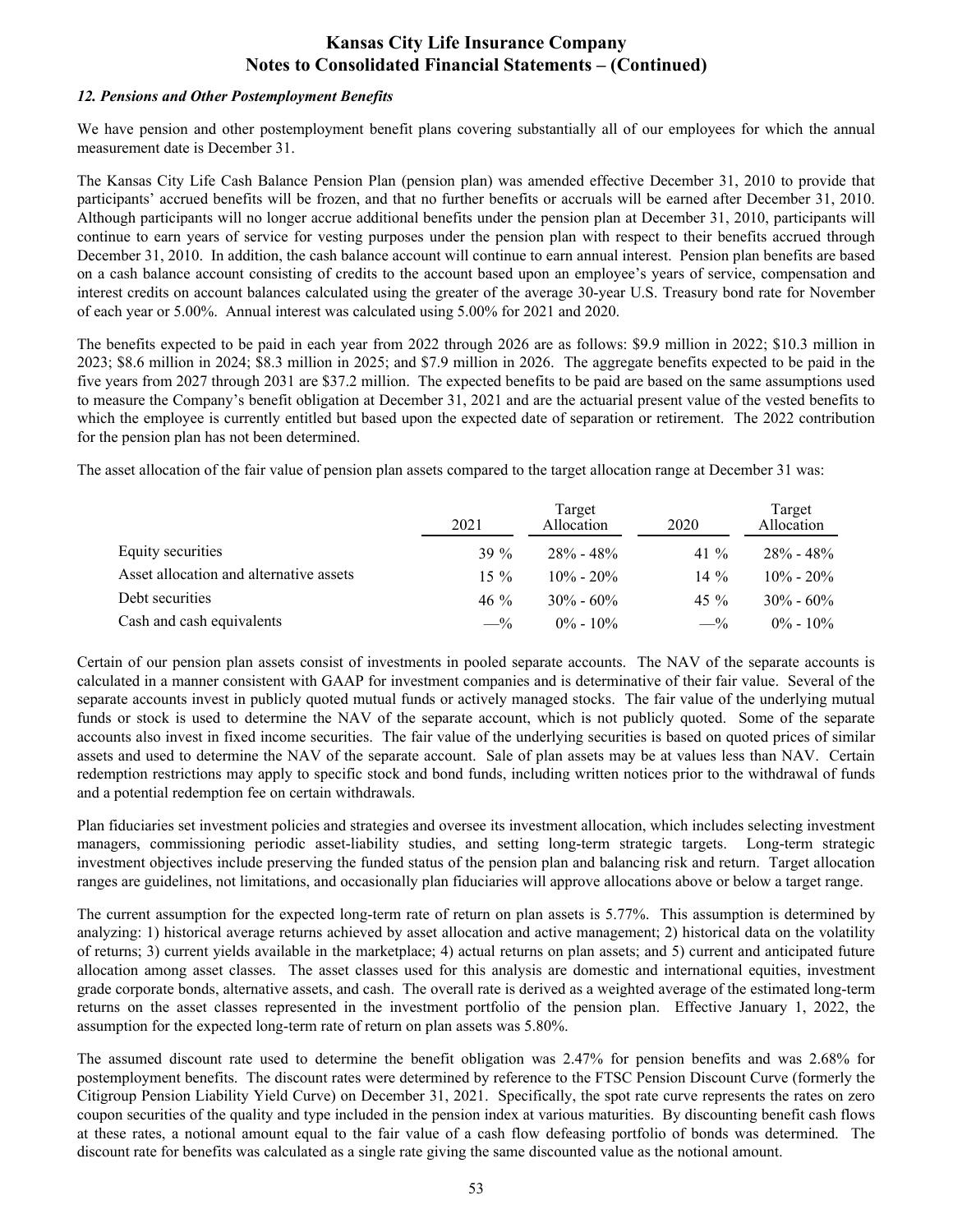The postemployment medical plans for eligible employees and their dependents are contributory with contributions adjusted annually. The benefits expected to be paid in each year from 2022 through 2026 are as follows: \$0.9 million in 2022; \$0.9 million in 2023; \$0.9 million in 2024; \$1.0 million in 2025; and \$0.9 million in 2026. The aggregate benefits expected to be paid in the five years from 2027 through 2031 are \$4.3 million. The expected benefits to be paid are based on the same assumptions used to measure the Company's benefit obligation at December 31, 2021. The 2022 contribution for the postemployment medical plans is estimated to be \$0.9 million. The Company pays these medical costs as they become due and the postemployment plan incorporates cost-sharing features. The postemployment plan disclosures included herein do not include the potential impact from the Medicare Act (the Act) that became law in December 2003. The Act introduced a new federal subsidy to sponsors of certain retiree health care plans that provide a benefit that is at least actuarially equivalent to Medicare. Since the Company does not provide benefits that are actuarially equivalent to Medicare, the Act did not impact our disclosures.

Non-contributory defined contribution retirement plans for eligible general agents and sales agents provide supplemental payments based upon earned agency first year individual life and annuity commissions. Contributions to these plans were \$0.1 million in 2021 and \$0.2 million in 2020 and 2019. Non-contributory deferred compensation plans for eligible agents based upon earned first year commissions are also offered. Contributions to these plans were \$0.2 million in 2021 and \$0.3 million in 2020 and 2019.

Savings plans for eligible employees and agents match employee and agent contributions up to 8.00% of salary and 2.50% of agents' prior year paid commissions. Contributions to the savings plans were \$2.5 million in 2021, \$2.6 million in 2020, and \$2.5 million in 2019. We may contribute an additional profit sharing amount up to 4% of salary for eligible employees, depending upon corporate profits. The Company did not make a profit sharing contribution in 2021, 2020, or 2019.

We recognize the funded status of our pension and postemployment plans, measured as the difference between plan assets at fair value and the projected benefit obligation, in the Consolidated Balance Sheets. Changes in the funded status that arise during the period, but are not recognized as components of net periodic benefit cost, are recognized within Other Comprehensive Income (Loss), net of taxes.

Significant sources of actuarial gains and losses for the pension plan included the impact of changes to the discount rate resulting in gains of \$5.8 million during 2021 and losses of \$10.5 million during 2020. The pension plan included gains from asset returns compared to expected returns of \$5.5 million in 2021 and \$9.7 million in 2020. The mortality assumption and lump sum interest changes resulted in losses of \$0.7 million in 2021 and gains of \$1.9 million in 2020. The pension plan included losses from census change of \$3.9 million and future cost of living adjustment of \$2.4 million in 2021 with no significant changes in 2020. The significant sources of actuarial gains and losses for other postretirement benefits included the impact of changes to the discount rate resulting in gains of \$0.9 million in 2021 and losses of \$2.1 million in 2020 and losses from updated claims costs of \$0.6 million in 2021 and gains of \$1.1 million in 2020. The postretirement benefits included gains from spouse participation assumption of \$0.6 million in 2021 with no significant change in 2020.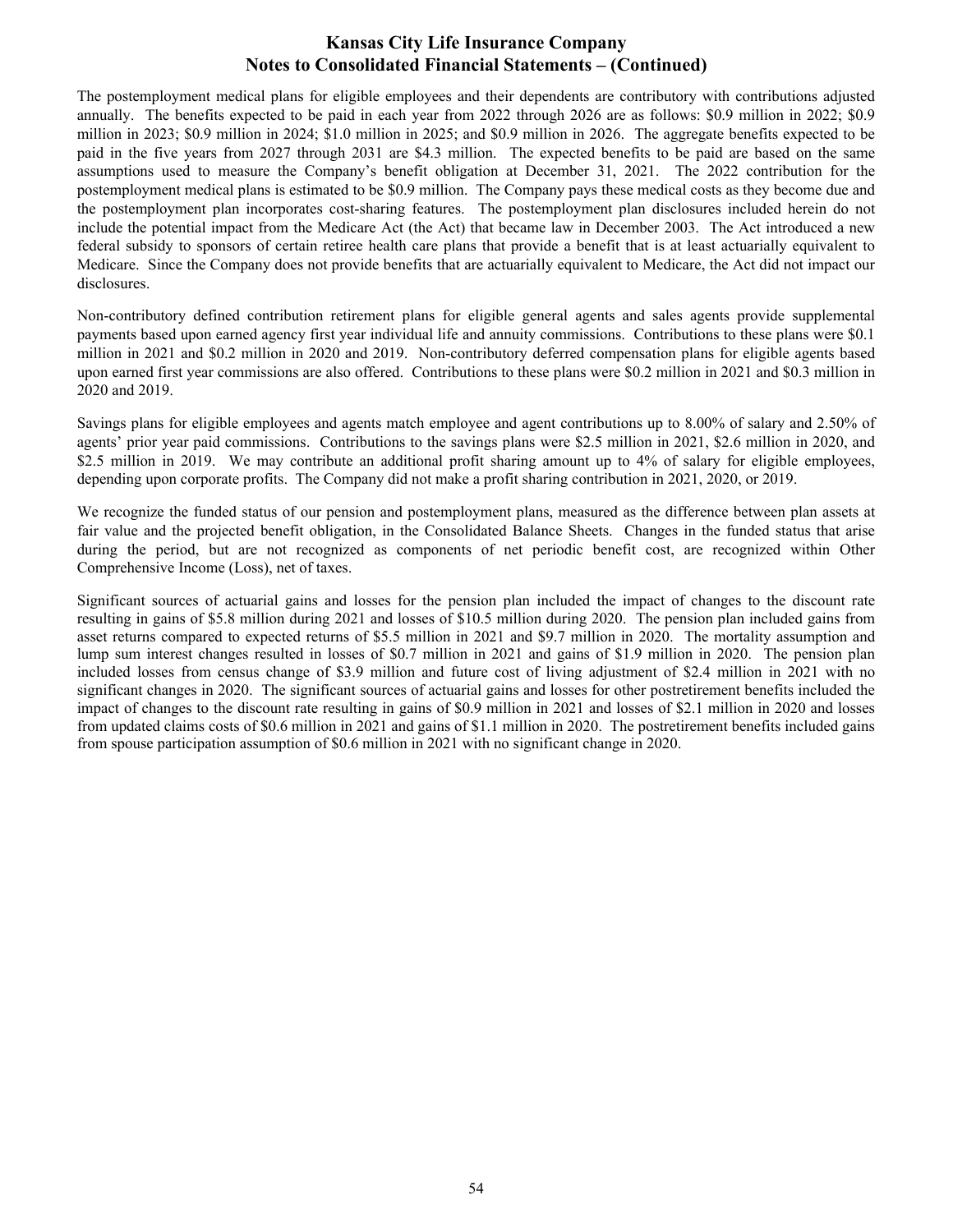The following tables provide information regarding pension benefits and other postemployment benefits (OPEB) for the years ended December 31.

|                                                                                                             |                    | Pension Benefits |             |           |                          | <b>OPEB</b> |             |         |
|-------------------------------------------------------------------------------------------------------------|--------------------|------------------|-------------|-----------|--------------------------|-------------|-------------|---------|
|                                                                                                             |                    | 2021             |             | 2020      |                          | 2021        |             | 2020    |
| Change in projected benefit obligation:                                                                     |                    |                  |             |           |                          |             |             |         |
| Benefit obligation at beginning of year                                                                     | \$                 | 130,242          | \$          | 125,931   | \$                       | 20,105      | \$          | 18,942  |
| Service cost                                                                                                |                    |                  |             |           |                          | 181         |             | 184     |
| Interest cost                                                                                               |                    | 2,505            |             | 3,494     |                          | 460         |             | 576     |
| Plan participants' contributions                                                                            |                    |                  |             |           |                          | 547         |             | 486     |
| Actuarial (gain) loss                                                                                       |                    | 1,222            |             | 8,828     |                          | (781)       |             | 876     |
| Benefits paid                                                                                               |                    | (9,862)          |             | (8,011)   |                          | (1,506)     |             | (959)   |
| Benefit obligation at end of year                                                                           | $\mathbb{S}$       | 124,107          | $\mathbb S$ | 130,242   | $\$$                     | 19,006      | $\mathbb S$ | 20,105  |
| Change in plan assets:                                                                                      |                    |                  |             |           |                          |             |             |         |
| Fair value of plan assets at beginning of year                                                              | $\mathbf{\hat{S}}$ | 165,647          | \$          | 151,704   | \$                       |             | \$          |         |
| Return on plan assets                                                                                       |                    | 14,749           |             | 18,926    |                          |             |             |         |
| Plan participants' contributions                                                                            |                    |                  |             |           |                          | 547         |             | 486     |
| Company contributions                                                                                       |                    | 1,028            |             | 3,028     |                          | 959         |             | 473     |
| Benefits paid                                                                                               |                    | (9, 862)         |             | (8,011)   |                          | (1,506)     |             | (959)   |
| Fair value of net plan assets at end of year §                                                              |                    | 171,562          | \$          | 165,647   | $\mathbb{S}$             |             | $\$$        |         |
| Under/(over) funded status at end of year                                                                   | S                  | (47, 455)        | \$          | (35, 405) | \$                       | 19,006      | \$          | 20,105  |
|                                                                                                             |                    | Pension Benefits |             |           |                          | <b>OPEB</b> |             |         |
|                                                                                                             |                    | 2021             |             | 2020      |                          | 2021        |             | 2020    |
| Amounts recognized in accumulated other<br>comprehensive income (loss):                                     |                    |                  |             |           |                          |             |             |         |
| Net loss (gain)                                                                                             | \$                 | 59,413           | \$          | 66,035    | \$                       | (8,672)     | \$          | (8,755) |
| Prior service credit                                                                                        |                    | (1,208)          |             | (1,274)   |                          |             |             |         |
| Total accumulated other comprehensive<br>income (loss)                                                      | \$                 | 58,205           | \$          | 64,761    | $\overline{\mathcal{E}}$ | (8,672)     | \$          | (8,755) |
|                                                                                                             |                    |                  |             |           |                          |             |             |         |
|                                                                                                             |                    | Pension Benefits |             |           |                          |             | <b>OPEB</b> |         |
|                                                                                                             |                    | 2021             |             | 2020      |                          | 2021        |             | 2020    |
| Other changes in plan assets and benefit<br>obligations recognized in other<br>comprehensive income (loss): |                    |                  |             |           |                          |             |             |         |
| Unrecognized actuarial net (gain) loss                                                                      | \$                 | (4,248)          | \$          | (843)     | \$                       | (781)       | \$          | 876     |
| Amortization of net gain (loss)                                                                             |                    | (2,374)          |             | (2,514)   |                          | 864         |             | 1,039   |
| Amortization of prior service credit                                                                        |                    | 66               |             | 66        |                          |             |             |         |
| Total (gain) loss recognized in other<br>comprehensive income (loss)                                        | \$                 | (6, 556)         | \$          | (3,291)   | \$                       | 83          | \$          | 1,915   |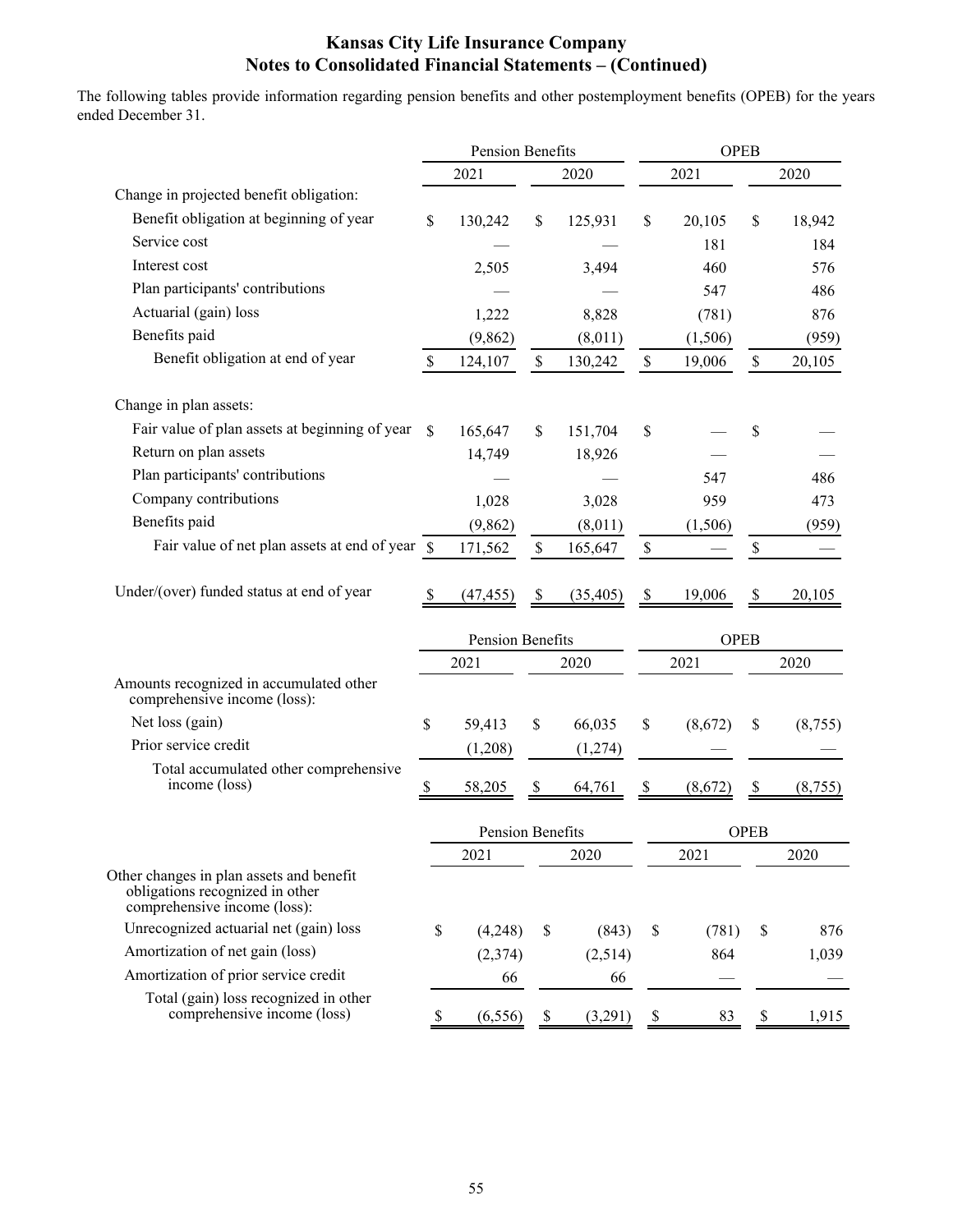|                                                                                                                | Pension Benefits |          | <b>OPEB</b> |          |
|----------------------------------------------------------------------------------------------------------------|------------------|----------|-------------|----------|
|                                                                                                                | 2021             | 2020     | 2021        | 2020     |
| Weighted average assumptions used to determine<br>benefit obligations at December 31:                          |                  |          |             |          |
| Discount rate                                                                                                  | $2.47\%$         | $2.00\%$ | $2.68 \%$   | $2.33\%$ |
| Weighted average assumptions used to determine<br>net periodic benefit cost for years ended<br>December $31$ : |                  |          |             |          |
| Discount rate                                                                                                  | $2.00\%$         | 2.88 %   | $2.33\%$    | 3.10 $%$ |
| Expected return on plan assets                                                                                 | 5.77 %           | $6.29\%$ | $-$ %       |          |
|                                                                                                                |                  |          |             |          |

The following table presents the fair value of each major category of pension plan assets at December 31.

|                                     | 2021          | 2020 |         |  |
|-------------------------------------|---------------|------|---------|--|
| Fixed maturity securities:          |               |      |         |  |
| U.S. Government                     | \$<br>85      | S    | 159     |  |
| Industrial and public utility       | 6,615         |      | 8,206   |  |
| Investment funds:                   |               |      |         |  |
| Mutual funds                        | 41,092        |      | 30,844  |  |
| Collective trust                    | 120,301       |      | 114,177 |  |
| Limited partnerships                | 3,375         |      | 11,852  |  |
| Other invested assets               | 31            |      | 10      |  |
| Cash and cash equivalents           | 6             |      | 334     |  |
| Receivables                         | 57            |      | 65      |  |
| Fair value of assets at end of year | \$<br>171,562 | \$   | 165,647 |  |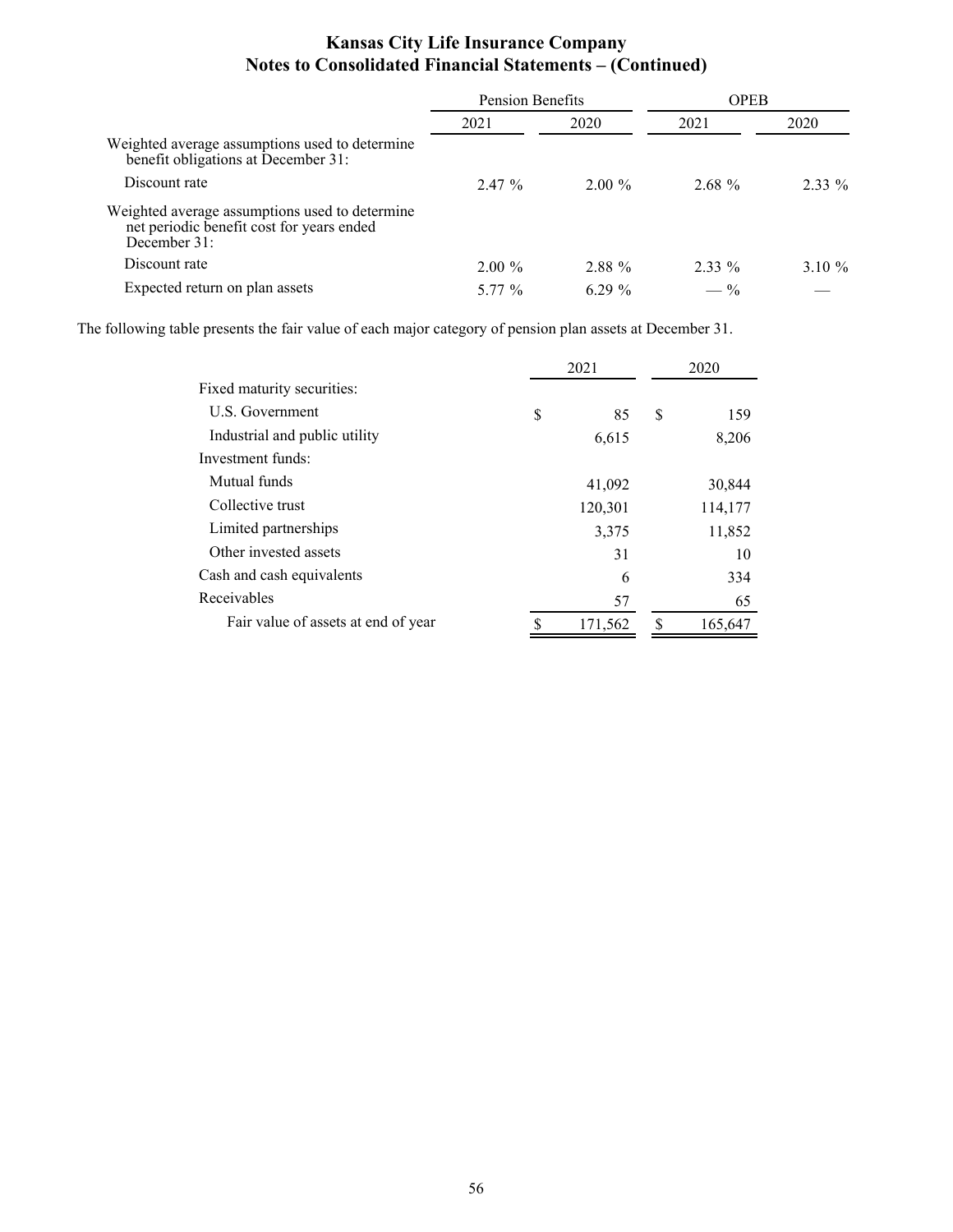The following tables provide the fair value hierarchy, as described in Note 4 - Fair Value Measurements, for pension plan assets at December 31.

|                                            | 2021          |         |    |         |               |         |               |         |  |
|--------------------------------------------|---------------|---------|----|---------|---------------|---------|---------------|---------|--|
|                                            |               | Level 1 |    | Level 2 |               | Level 3 |               | Total   |  |
| Fixed maturity securities:                 |               |         |    |         |               |         |               |         |  |
| U.S. Government                            | \$            |         | \$ | 85      | \$            |         | \$            | 85      |  |
| Industrial and public utility              |               |         |    | 6,615   |               |         |               | 6,615   |  |
| Mutual funds                               |               | 41,092  |    |         |               |         |               | 41,092  |  |
| Other invested assets                      |               |         |    |         |               | 31      |               | 31      |  |
| Total assets in the fair value hierarchy   |               | 41,092  |    | 6,700   |               | 31      |               | 47,823  |  |
| Investments measured at net asset value: 1 |               |         |    |         |               |         |               |         |  |
| Collective trust                           |               |         |    |         |               |         |               | 120,301 |  |
| Limited partnerships                       |               |         |    |         |               |         |               | 3,375   |  |
| Investments at fair value                  |               |         |    |         |               |         | <sup>22</sup> | 171,499 |  |
|                                            |               |         |    |         | 2020          |         |               |         |  |
|                                            |               | Level 1 |    | Level 2 |               | Level 3 |               | Total   |  |
| Fixed maturity securities:                 |               |         |    |         |               |         |               |         |  |
| U.S. Government                            | $\mathsf{\$}$ |         | \$ | 159     | $\mathsf{\$}$ |         | \$            | 159     |  |
|                                            |               |         |    |         |               |         |               |         |  |
| Industrial and public utility              |               |         |    | 8,206   |               |         |               | 8,206   |  |
| Mutual funds                               |               | 30,844  |    |         |               |         |               | 30,844  |  |
| Other invested assets                      |               |         |    |         |               | 10      |               | 10      |  |
| Total assets in the fair value hierarchy   |               | 30,844  |    | 8,365   |               | 10      |               | 39,219  |  |
| Investments measured at net asset value: 1 |               |         |    |         |               |         |               |         |  |
| Collective trust                           |               |         |    |         |               |         |               | 114,177 |  |
| Limited partnerships                       |               |         |    |         |               |         |               | 11,852  |  |

<sup>1</sup> These investments are valued based on net asset value per unit. These values are provided by the fund as a practical expedient and have not been classified in the fair value hierarchy.

The following table discloses the changes in Level 3 pension plan assets measured at fair value on a recurring basis for the years ended December 31.

|                                |  |  | າ20 |
|--------------------------------|--|--|-----|
| Beginning balance              |  |  |     |
| Losses realized and unrealized |  |  |     |
| Ending balance                 |  |  |     |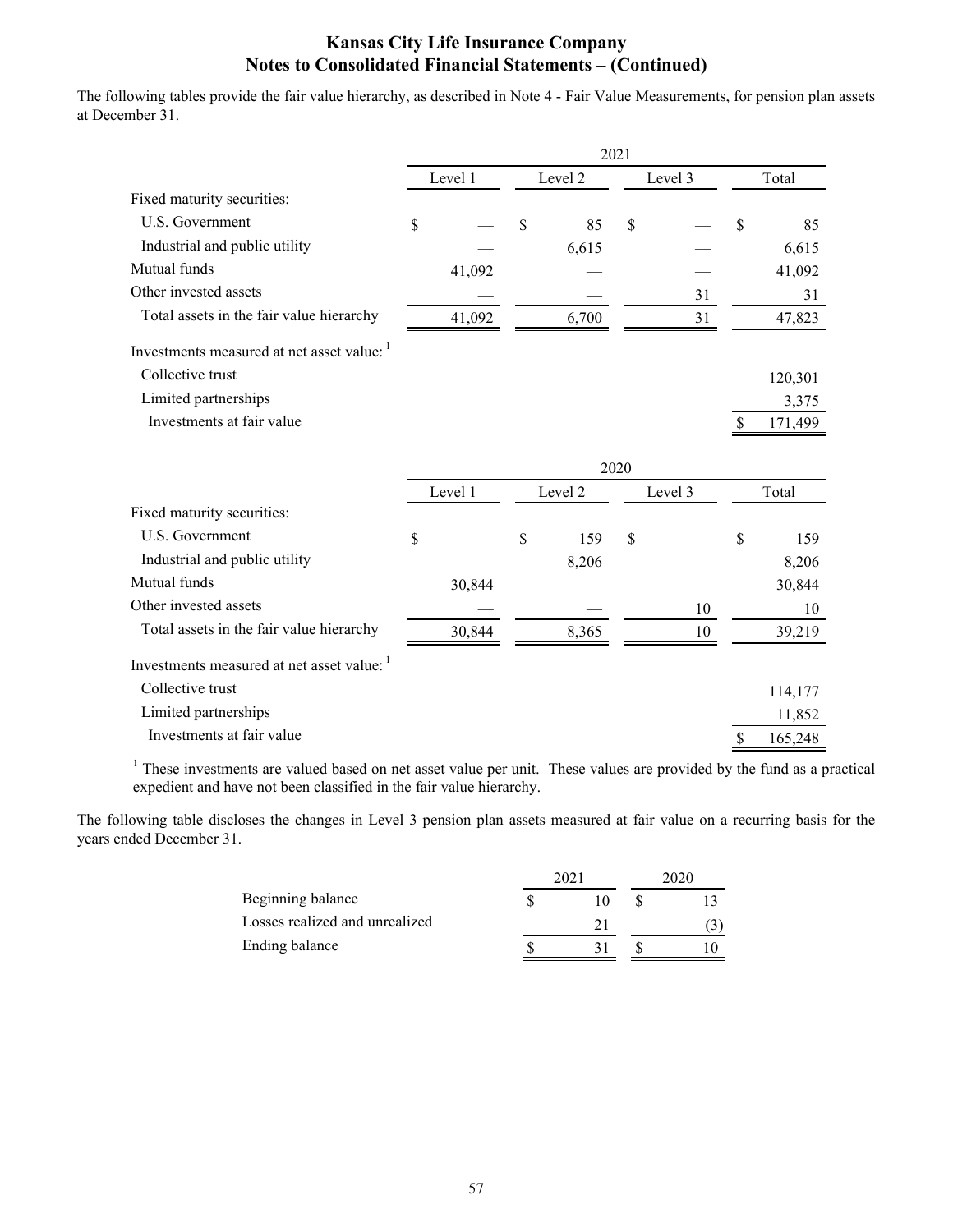The following table provides the components of net periodic benefit cost (credit) for the years ended December 31.

|                                                                                                    |      |           |      | Pension Benefits |      |         | <b>OPEB</b> |       |      |         |      |          |
|----------------------------------------------------------------------------------------------------|------|-----------|------|------------------|------|---------|-------------|-------|------|---------|------|----------|
|                                                                                                    | 2021 |           | 2020 |                  | 2019 |         | 2021        |       | 2020 |         | 2019 |          |
| Service cost                                                                                       |      |           | \$   |                  | S    |         | \$          | 181   | S.   | 184     | \$   | 169      |
| Interest cost                                                                                      |      | 2,505     |      | 3,494            |      | 4,615   |             | 460   |      | 576     |      | 663      |
| Expected return on plan assets                                                                     |      | (9,279)   |      | (9,255)          |      | (9,223) |             |       |      |         |      |          |
| Amortization of:                                                                                   |      |           |      |                  |      |         |             |       |      |         |      |          |
| Unrecognized actuarial net (gain)<br>loss                                                          |      | 2,374     |      | 2,514            |      | 2,874   |             | (864) |      | (1,039) |      | (1, 458) |
| Unrecognized prior service credit                                                                  |      | (66)      |      | (66)             |      | (66)    |             |       |      |         |      |          |
| Net periodic benefit credit                                                                        |      | (4, 466)  |      | (3,313)          |      | (1,800) |             | (223) |      | (279)   |      | (626)    |
| Total recognized in other<br>comprehensive income (loss)                                           |      | (6, 556)  |      | (3,291)          |      | (7,517) |             | 83    |      | 1,915   |      | 3,666    |
| Total recognized in net periodic<br>benefit cost (credit) and other<br>comprehensive income (loss) |      | (11, 022) |      | (6,604)          |      | (9,317) |             | (140) |      | 1,636   |      | 3,040    |

For measurement purposes, the annual increase in the per capita cost of covered health care benefits was assumed to be 6.25%, decreasing gradually to 5.00% in 2027 and thereafter.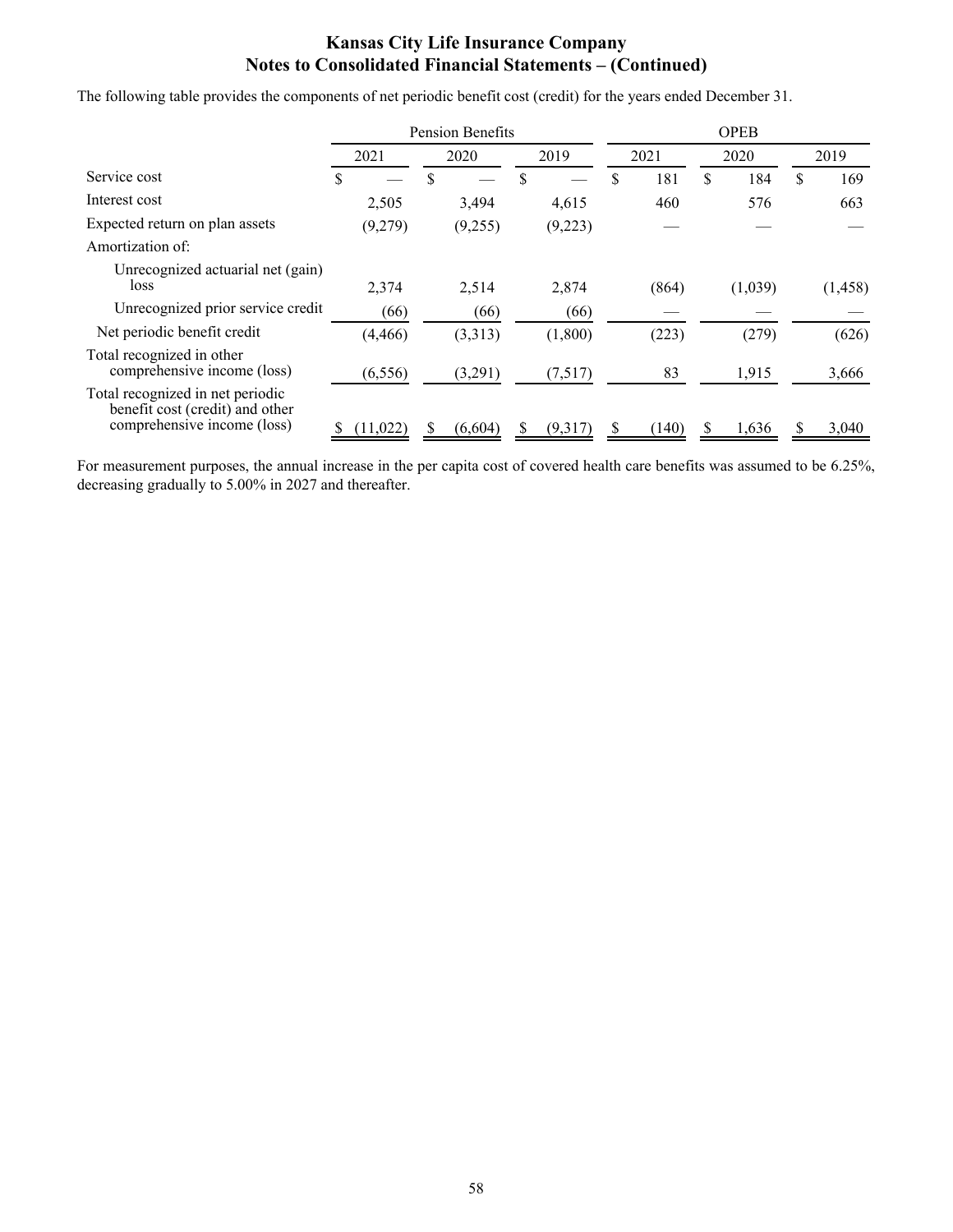#### *13. Share-Based Payment*

The Kansas City Life Insurance Company Omnibus Incentive Plan (long-term incentive plan) includes a long-term incentive benefit for senior management. The long-term incentive plan design includes a cash award to participants that may be paid, in part, based on the increase in the share price of our common stock through units (phantom shares) assigned by the Board of Directors. The cash award is calculated over a three-year interval on a calendar year basis. At the conclusion of each threeyear interval, participants will receive a cash award based on the increase in the share price during a defined measurement period, multiplied by the number of units attributable to each participant. The increase in the share price is determined based on the change in the share price from the beginning to the end of the three-year interval. Amounts representing dividends are accrued and paid at the end of each three-year interval to the extent that they exceed negative stock price appreciation. Plan payments are contingent on the continued employment of the participant unless termination is due to a qualifying event such as death, disability, or retirement. In addition, all payments are lump sum with no deferrals allowed. The Company does not make payments in shares, warrants, or options.

The following table provides information about the outstanding three-year intervals at December 31, 2021.

| Defined<br>Measurement<br>Period | Number<br>of Units | Grant<br>Price |
|----------------------------------|--------------------|----------------|
| 2019-2021                        | 126,898            | \$35.12        |
| 2020-2022                        | 129,114            | \$32.70        |
| 2021-2023                        | 114,167            | \$37.39        |
| 2022-2024*                       | 116,859            | \$42.03        |

\* Effective January 1, 2022

The Company did not make any cash payments under the long-term incentive plan during 2021 for the three-year interval ended December 31, 2020. The Company did not make any cash payments under the long-term incentive plan during 2020 for the three-year interval ended December 31, 2019. The Company did not make any cash payments under the long-term incentive plan during 2019 for the three-year interval ended December 31, 2018. The cost of share-based compensation accrued as an operating expense during 2021 was \$1.5 million, net of tax. The cost of share-based compensation accrued as an operating expense during 2020 was \$0.6 million, net of tax. The cost of share-based compensation accrued as an operating expense during 2019 was less than \$0.1 million, net of tax.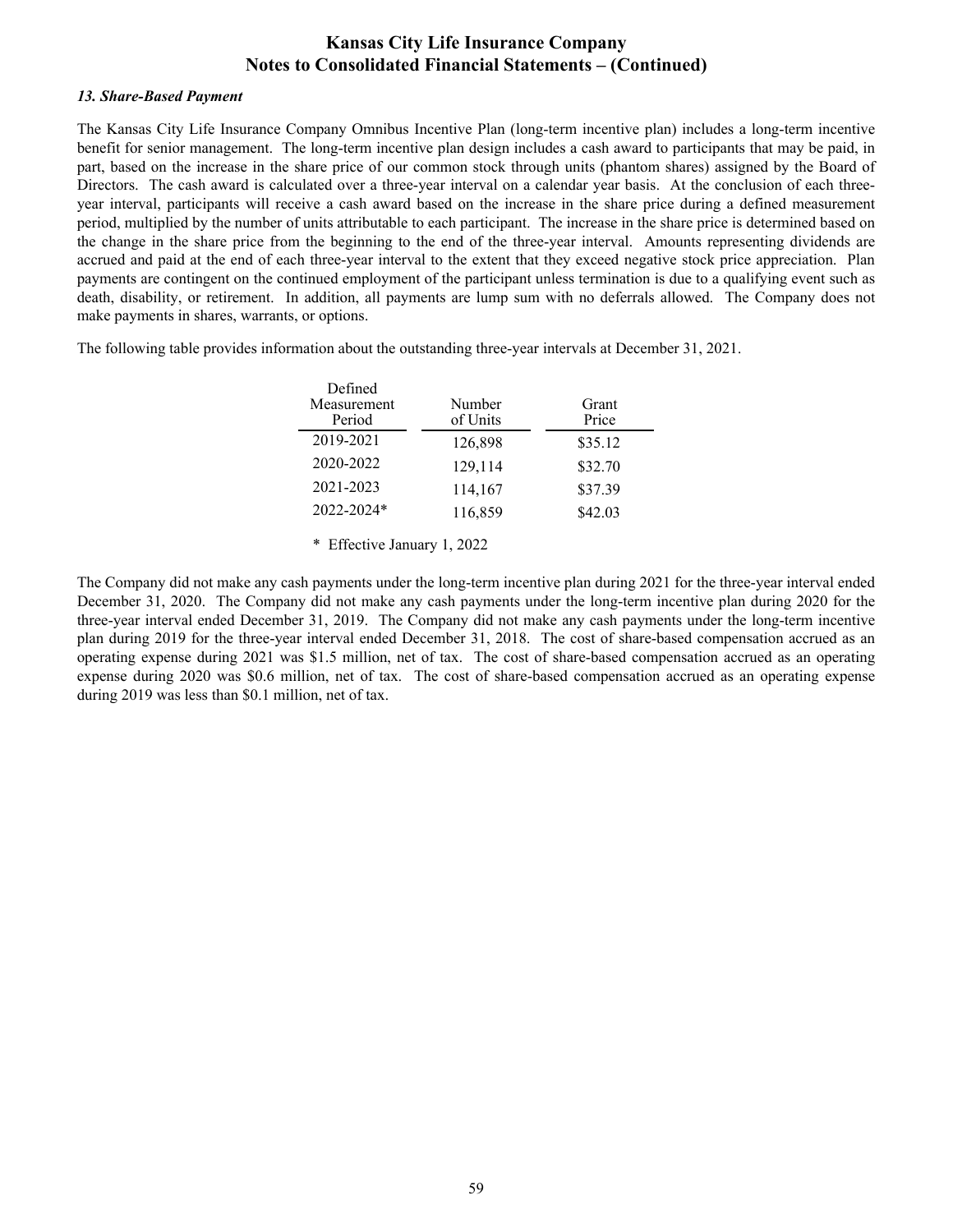#### *14. Reinsurance*

The following table provides information about reinsurance for the years ended December 31.

|                                        | 2021          |           |    | 2020      | 2019          |
|----------------------------------------|---------------|-----------|----|-----------|---------------|
| Life insurance in force (in millions): |               |           |    |           |               |
| Direct                                 | \$            | 50,757    | \$ | 52,334    | \$<br>52,752  |
| Ceded                                  |               | (32,269)  |    | (32, 884) | (32, 889)     |
| Assumed                                |               | 5,082     |    | 4,121     | 4,337         |
| Net                                    | \$            | 23,570    | \$ | 23,571    | \$<br>24,200  |
| Premiums:                              |               |           |    |           |               |
| Life insurance:                        |               |           |    |           |               |
| Direct                                 | \$            | 253,348   | \$ | 265,564   | \$<br>266,345 |
| Ceded                                  |               | (98, 507) |    | (94, 074) | (96,263)      |
| Assumed                                |               | 7,030     |    | 4,855     | 4,717         |
| Net                                    | $\mathsf{\$}$ | 161,871   | \$ | 176,345   | \$<br>174,799 |
| Accident and health:                   |               |           |    |           |               |
| Direct                                 | \$            | 57,043    | \$ | 58,131    | \$<br>59,681  |
| Ceded                                  |               | (10,050)  |    | (10, 720) | (11,253)      |
| Net                                    | \$            | 46,993    | \$ | 47,411    | \$<br>48,428  |

#### *Ceded Reinsurance Arrangements*

Old American has a coinsurance agreement that reinsures certain whole life policies issued by Old American prior to December 1, 1986. These policies had a face value of \$10.6 million at December 31, 2021 and \$11.9 million at December 31, 2020. The reserve for future policy benefits ceded under this agreement was \$6.5 million at December 31, 2021 and \$7.3 million at December 31, 2020.

Sunset Life entered into a yearly renewable term reinsurance agreement January 1, 2002, whereby it ceded 80% of its retained mortality risk on traditional and universal life policies. In June 2012, Sunset Life recaptured approximately 9% of the outstanding bulk reinsurance agreement. Effective with the sale of Sunset Life on November 1, 2021, Kansas City Life assumed the responsibility for this agreement. The insurance in force ceded approximated \$531.6 million at December 31, 2021 and \$577.8 million at December 31, 2020. Premiums totaled \$5.4 million during 2021, \$5.6 million during 2020, and \$5.7 million during 2019.

Reinsurance recoverables were \$400.0 million at year-end 2021, consisting of reserves ceded of \$353.1 million and claims ceded of \$46.9 million. Reinsurance recoverables were \$391.4 million at year-end 2020, consisting of reserves ceded of \$351.4 million and claims ceded of \$40.0 million.

The maximum retention on any one life during 2021 and 2020 was \$0.5 million for ordinary life plans and \$0.1 million for group coverage.

The following table reflects our reinsurance partners whose reinsurance recoverable was 5% or greater of our total reinsurance recoverable at December 31, 2021, along with their A.M. Best credit rating.

|                                      | A.M. Best<br>Rating | Reinsurance<br>Recoverable | % of<br>Recoverable |
|--------------------------------------|---------------------|----------------------------|---------------------|
| Transamerica Life Insurance Company  | A                   | 132,224                    | $33\%$              |
| RGA Reinsurance Company              | $A+$                | 110,024                    | $27\%$              |
| Swiss Re Life & Health America, Inc. | $A+$                | 30,455                     | $8\%$               |
| Other (25 Companies)                 |                     | 127,248                    | $32 \%$             |
| Total                                |                     | 399,951                    | $100 \%$            |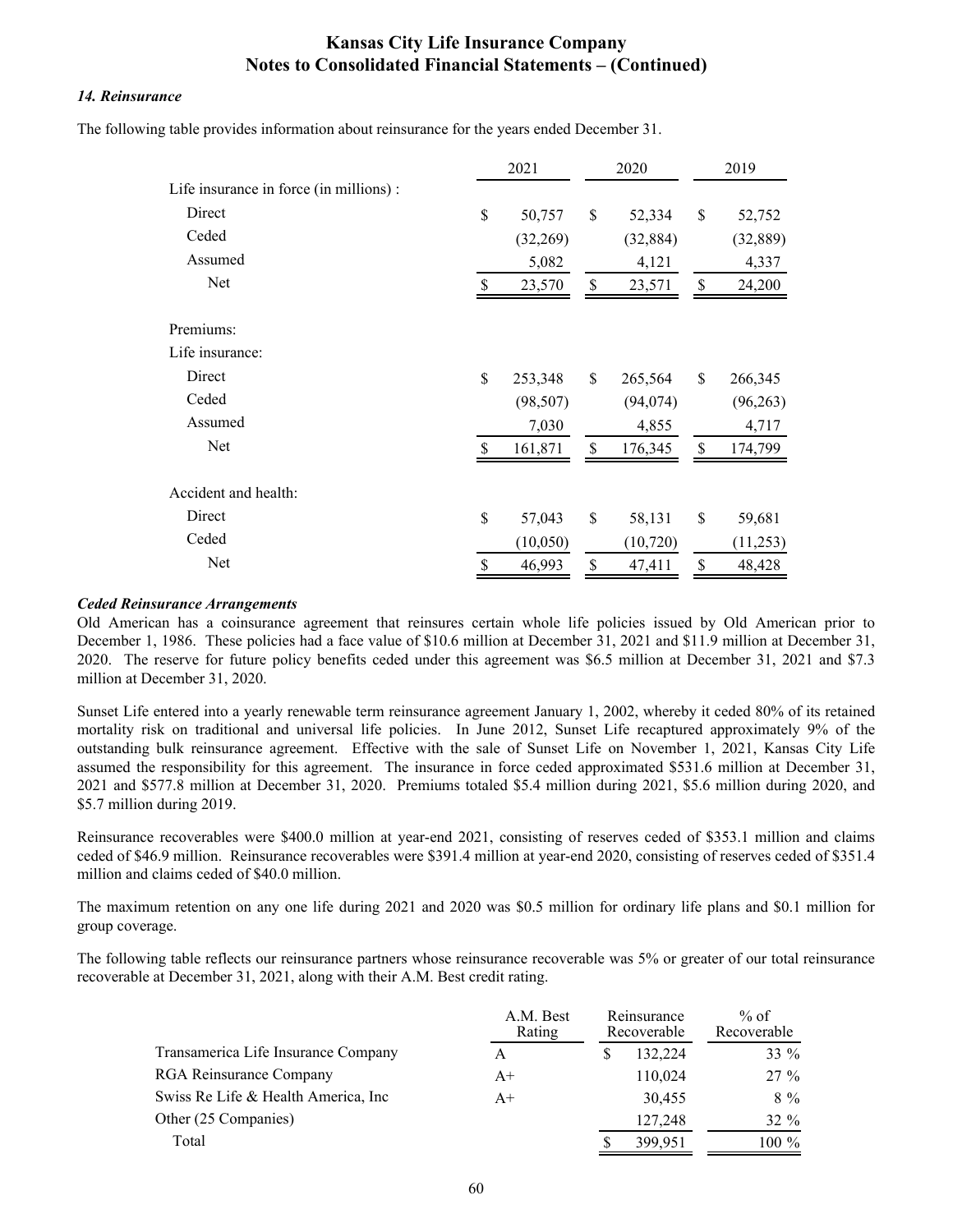A contingent liability exists with respect to reinsurance, which may become a liability of the Company in the unlikely event that the reinsurers should be unable to meet obligations assumed under reinsurance contracts. The solvency of reinsurers is reviewed annually.

We monitor several factors that we consider relevant as to the ongoing ability of a reinsurer to meet the obligations of the reinsurance agreements. These factors include the credit rating of the reinsurer and significant changes or events of the reinsurer. If we believe that any reinsurer would not be able to satisfy its obligations with us, a separate contingency reserve may be established. At year-end 2021 and 2020, no reinsurer met these conditions. In addition, we review the credit rating and financial statements of a reinsurer before entering into any new agreements.

#### *Assumed Reinsurance Arrangements*

We acquired a block of traditional life and universal life products in 1997 through a 100% coinsurance and servicing arrangement. Investments equal to the statutory policy reserves are held in a trust to secure payment of the estimated liabilities relating to the policies. This block had \$559.1 million of life insurance in force at December 31, 2021 and \$606.2 million of life insurance in force at December 31, 2020. This block generated life insurance premiums of \$1.7 million in 2021, \$1.9 million in 2020, and \$2.0 million in 2019.

We acquired a block of variable universal life insurance policies and variable annuity contracts from American Family Life Insurance Company in 2013. The transfer was comprised of a 100% modified coinsurance transaction on the separate account business and a 100% coinsurance transaction for the corresponding fixed account business. Included in the transaction are ongoing servicing arrangements for this business. This block consisted of \$392.7 million of separate account balances at December 31, 2021, which are included in the financial statements of American Family, compared to \$369.9 million at December 31, 2020. This block consisted of \$0.5 million of future policy benefits and \$34.1 million in fixed fund balances that are included in Policyholder Account Balances in the Company's Consolidated Balance Sheets at December 31, 2021. This block consisted of \$0.5 million of future policy benefits and \$32.8 million in fixed fund balances at December 31, 2020.

Effective November 1, 2021, Kansas City Life recognized 100% of the future policy benefits and policyholder account balances as well as other related liabilities in the reinsurance assumption that occurred December 31, 2020. Effective December 31, 2020, Kansas City Life entered into a 100% assumption reinsurance agreement with Sunset Life of all direct policyholder liabilities written by Sunset Life. As Sunset Life was still part of the consolidated entity prior to November 1, 2021, this agreement had no impact on consolidated reporting. Effective with the sale of Sunset Life on November 1, 2021, the treaty is now accounted for as an assumption reinsurance agreement from an unaffiliated third party. This block had \$1.1 billion of life insurance in force at December 31, 2021 and generated life insurance premiums of \$2.4 million in 2021. This block consisted of \$33.6 million of future policy benefits and \$210.1 million of policyholder account balances at December 31, 2021.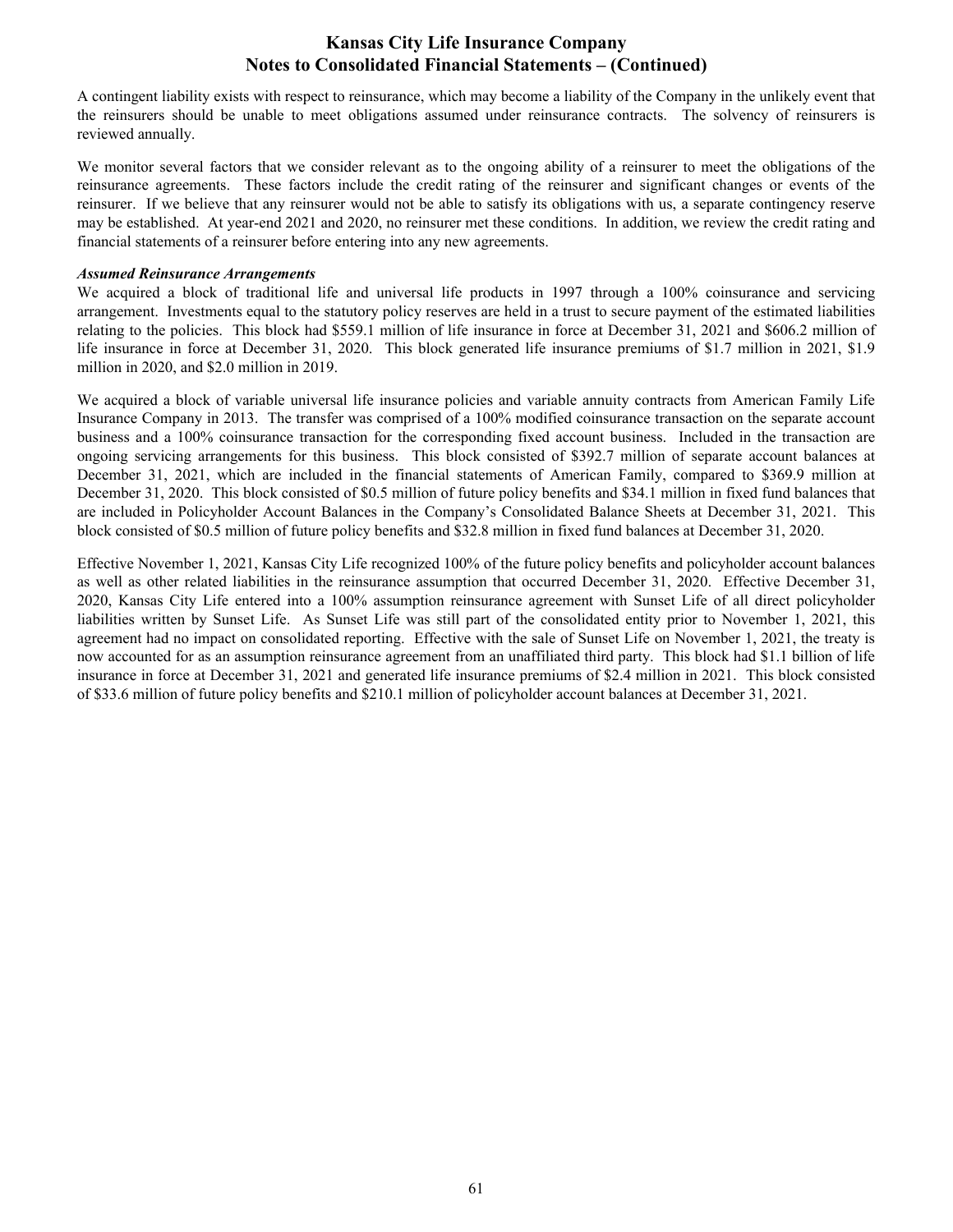## *15. Comprehensive Income (Loss)*

Comprehensive Income (Loss) is comprised of Net Income and Other Comprehensive Income (Loss). Other Comprehensive Income (Loss) includes the unrealized investment gains or losses on securities available for sale (net of reclassifications for realized investment gains or losses), net of adjustments to DAC, VOBA, DRL, future policy benefits, and policyholder account balances. In addition, Other Comprehensive Income (Loss) includes the change in the liability for benefit plan obligations. Other Comprehensive Income (Loss) reflects these items net of tax.

The following tables provide information about Comprehensive Income (Loss).

|                                                                                  |                   | Year Ended December 31, 2021 |                      |            |  |
|----------------------------------------------------------------------------------|-------------------|------------------------------|----------------------|------------|--|
|                                                                                  | Pre-Tax<br>Amount | Tax Expense<br>(Benefit)     | Net-of-Tax<br>Amount |            |  |
| Net unrealized losses arising during the year:                                   |                   |                              |                      |            |  |
| Fixed maturity securities                                                        | \$<br>(123, 342)  | \$<br>(25,902)               | <sup>\$</sup>        | (97, 440)  |  |
| Less reclassification adjustments:                                               |                   |                              |                      |            |  |
| Net realized investment gains, excluding impairment<br>losses                    | 4,810             | 1,010                        |                      | 3,800      |  |
| Other-than-temporary impairment losses recognized in<br>earnings                 | (467)             | (98)                         |                      | (369)      |  |
| Other-than-temporary impairment losses recognized in<br>other comprehensive loss | (15)              | (3)                          |                      | (12)       |  |
| Net unrealized losses excluding impairment losses                                | (127,670)         | (26, 811)                    |                      | (100, 859) |  |
| Effect on DAC, VOBA, and DRL                                                     | 10,058            | 2,112                        |                      | 7,946      |  |
| Change in policyholder liabilities                                               | 11,705            | 2,458                        |                      | 9,247      |  |
| Change in benefit plan obligations                                               | 6,475             | 1,360                        |                      | 5,115      |  |
| Other comprehensive loss                                                         | (99,432)          | \$<br>(20, 881)              | \$                   | (78, 551)  |  |
| Net income                                                                       |                   |                              |                      | 10,704     |  |
| Comprehensive loss                                                               |                   |                              | \$                   | (67, 847)  |  |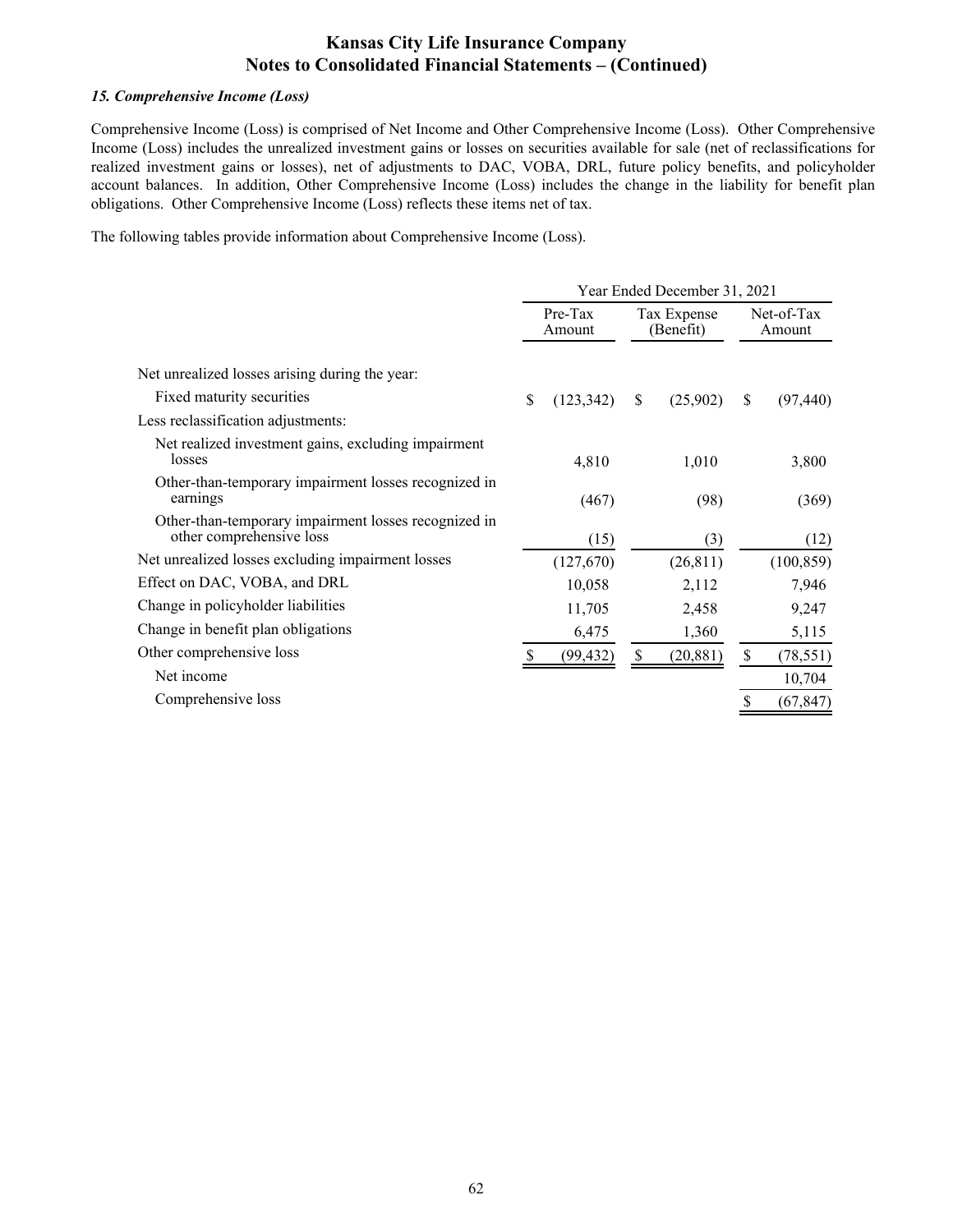|                                                                                    |                   | Year Ended December 31, 2020 |    |                      |  |
|------------------------------------------------------------------------------------|-------------------|------------------------------|----|----------------------|--|
|                                                                                    | Pre-Tax<br>Amount | Tax Expense<br>(Benefit)     |    | Net-of-Tax<br>Amount |  |
|                                                                                    |                   |                              |    |                      |  |
| Net unrealized gains arising during the year:                                      |                   |                              |    |                      |  |
| Fixed maturity securities                                                          | \$<br>151,735     | \$<br>31,864                 | \$ | 119,871              |  |
| Less reclassification adjustments:                                                 |                   |                              |    |                      |  |
| Net realized investment gains, excluding impairment<br>losses                      | 5,045             | 1,059                        |    | 3,986                |  |
| Other-than-temporary impairment losses recognized in<br>earnings                   |                   |                              |    |                      |  |
| Other-than-temporary impairment losses recognized in<br>other comprehensive income | (19)              | (4)                          |    | (15)                 |  |
| Net unrealized gains excluding impairment losses                                   | 146,709           | 30,809                       |    | 115,900              |  |
| Effect on DAC, VOBA, and DRL                                                       | (9,885)           | (2,076)                      |    | (7,809)              |  |
| Change in policyholder liabilities                                                 | (20, 104)         | (4,222)                      |    | (15,882)             |  |
| Change in benefit plan obligations                                                 | 1,376             | 289                          |    | 1,087                |  |
| Other comprehensive income                                                         | 118,096           | \$<br>24,800                 | \$ | 93,296               |  |
| Net income                                                                         |                   |                              |    | 15,170               |  |
| Comprehensive income                                                               |                   |                              | \$ | 108,466              |  |

|                                                                                    |    | Year Ended December 31, 2019 |                          |    |                      |
|------------------------------------------------------------------------------------|----|------------------------------|--------------------------|----|----------------------|
|                                                                                    |    | Pre-Tax<br>Amount            | Tax Expense<br>(Benefit) |    | Net-of-Tax<br>Amount |
| Net unrealized gains arising during the year:                                      |    |                              |                          |    |                      |
| Fixed maturity securities                                                          | \$ | 166,201                      | \$<br>34,902             | \$ | 131,299              |
| Less reclassification adjustments:                                                 |    |                              |                          |    |                      |
| Net realized investment gains, excluding impairment<br>losses                      |    | 2,723                        | 572                      |    | 2,151                |
| Other-than-temporary impairment losses recognized in<br>earnings                   |    | (580)                        | (122)                    |    | (458)                |
| Other-than-temporary impairment losses recognized in<br>other comprehensive income |    | (4)                          | (1)                      |    | (3)                  |
| Net unrealized gains excluding impairment losses                                   |    | 164,062                      | 34,453                   |    | 129,609              |
| Effect on DAC, VOBA, and DRL                                                       |    | (14, 694)                    | (3,086)                  |    | (11,608)             |
| Change in policyholder liabilities                                                 |    | (20, 236)                    | (4,249)                  |    | (15,987)             |
| Change in benefit plan obligations                                                 |    | 3,851                        | 809                      |    | 3,042                |
| Other comprehensive income                                                         |    | 132,983                      | \$<br>27,927             | \$ | 105,056              |
| Net income                                                                         |    |                              |                          |    | 24,427               |
| Comprehensive income                                                               |    |                              |                          | S  | 129,483              |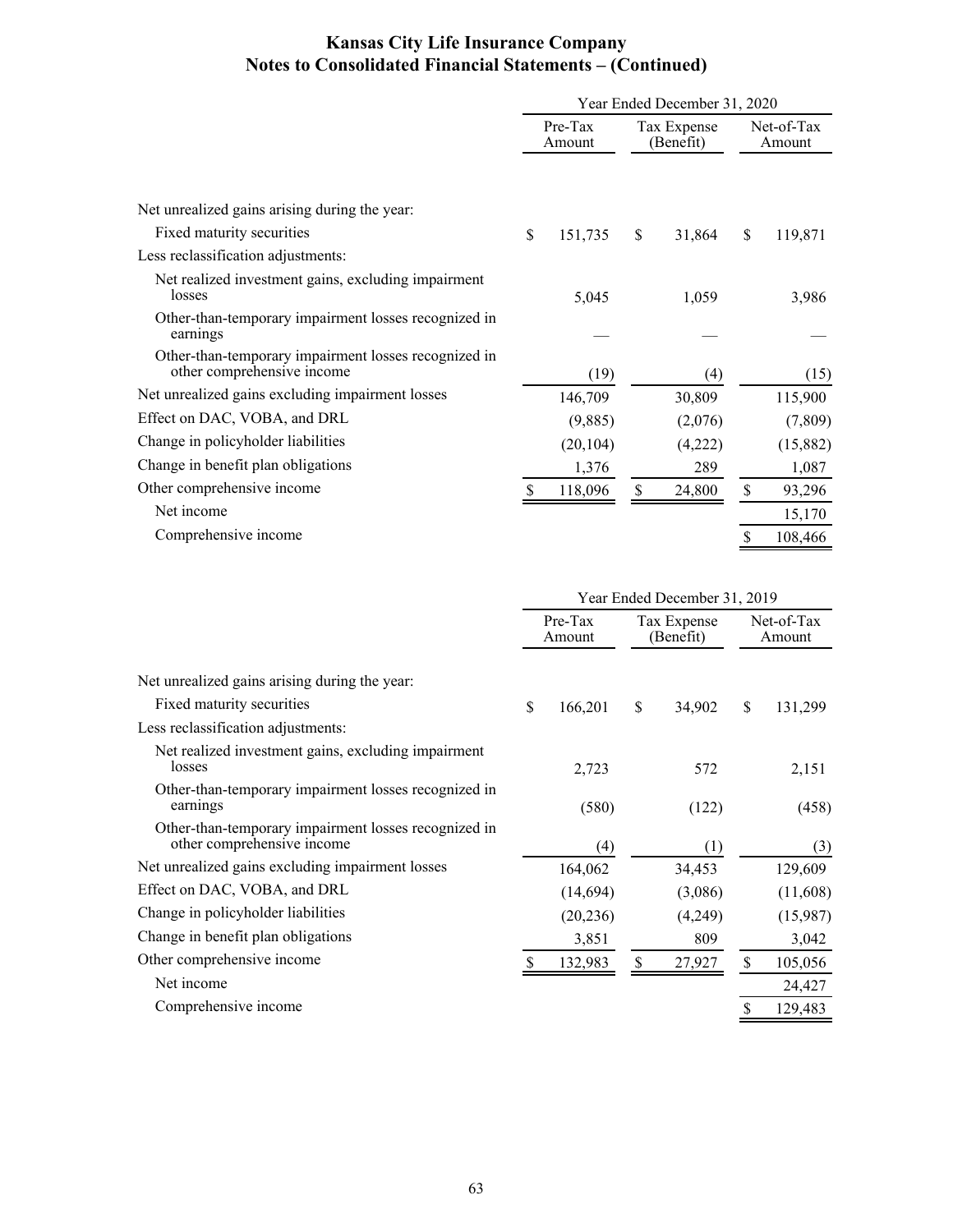The following table provides accumulated balances related to each component of Accumulated Other Comprehensive Income (Loss) at December 31, 2021, net of tax.

|                                                                                  |    | Unrealized<br>Gain on<br>Non-<br>Impaired<br>Securities | Unrealized<br>Gain on<br>Impaired<br>Securities |   | <b>Benefit</b><br>Plan<br>Obligations |   | DAC/<br><b>VOBA/DRL</b><br>Impact |   | Policyholder<br>Liabilities |          | Total     |
|----------------------------------------------------------------------------------|----|---------------------------------------------------------|-------------------------------------------------|---|---------------------------------------|---|-----------------------------------|---|-----------------------------|----------|-----------|
| Beginning of year                                                                | \$ | 252,334                                                 | \$<br>1,247                                     | S | (44, 243)                             | S | (20, 524)                         | S | (36, 012)                   | <b>S</b> | 152,802   |
| Other comprehensive<br>income (loss) before<br>reclassification                  |    | (96, 874)                                               | (566)                                           |   | 5,115                                 |   | 7,946                             |   | 9,247                       |          | (75, 132) |
| Amounts reclassified<br>from accumulated<br>other comprehensive<br>income (loss) |    | (3,800)                                                 | 381                                             |   |                                       |   |                                   |   |                             |          | (3, 419)  |
| Net current-period other<br>comprehensive income                                 |    |                                                         |                                                 |   |                                       |   |                                   |   |                             |          |           |
| $(\text{loss})$                                                                  |    | (100, 674)                                              | (185)                                           |   | 5,115                                 |   | 7,946                             |   | 9,247                       |          | (78, 551) |
| End of year                                                                      |    | 151,660                                                 | 1,062                                           |   | (39, 128)                             |   | (12, 578)                         |   | (26,765)                    |          | 74,251    |

The following table provides accumulated balances related to each component of Accumulated Other Comprehensive Income (Loss) at December 31, 2020, net of tax.

|                                                                                  |    | Unrealized<br>Gain on<br>Non-<br>Impaired<br>Securities | Unrealized<br>Gain on<br>Impaired<br>Securities | <b>Benefit</b><br>Plan<br>Obligations | DAC/<br>VOBA/DRL<br>Impact | Policyholder<br>Liabilities |   | Total   |
|----------------------------------------------------------------------------------|----|---------------------------------------------------------|-------------------------------------------------|---------------------------------------|----------------------------|-----------------------------|---|---------|
| Beginning of year                                                                | \$ | 136,264                                                 | \$<br>1,417                                     | \$<br>(45,330)                        | \$<br>(12,715)             | \$<br>(20, 130)             | S | 59,506  |
| Other comprehensive<br>income (loss) before<br>reclassification                  |    | 120,056                                                 | (185)                                           | 1,087                                 | (7,809)                    | (15,882)                    |   | 97,267  |
| Amounts reclassified<br>from accumulated<br>other comprehensive<br>income (loss) |    | (3,986)                                                 | 15                                              |                                       |                            |                             |   | (3,971) |
| Net current-period other<br>comprehensive income                                 |    |                                                         |                                                 |                                       |                            |                             |   |         |
| $(\text{loss})$                                                                  |    | 116,070                                                 | (170)                                           | 1,087                                 | (7,809)                    | (15, 882)                   |   | 93,296  |
| End of year                                                                      |    | 252,334                                                 | 1,247                                           | (44, 243)                             | (20, 524)                  | (36, 012)                   |   | 152,802 |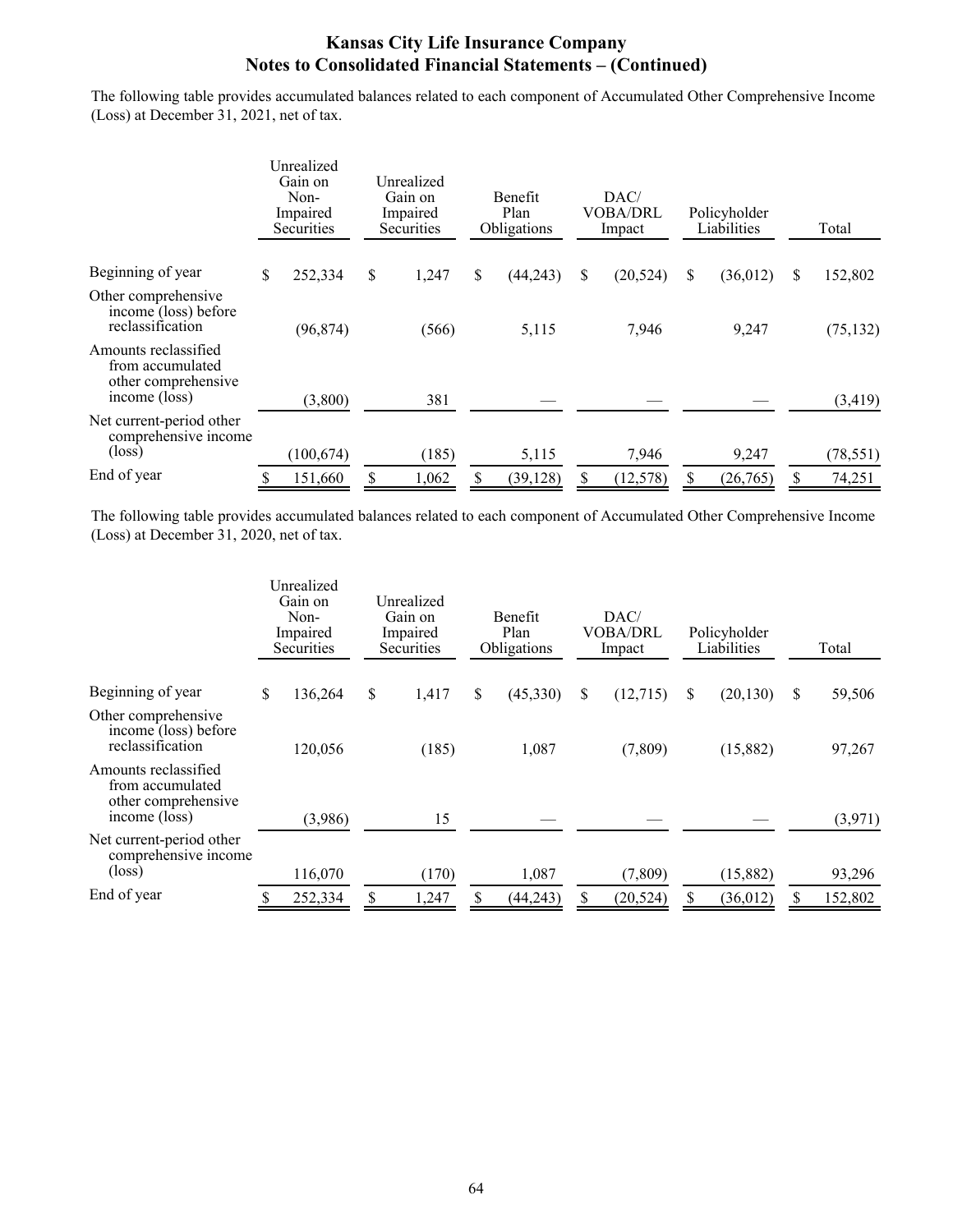The following table presents the pre-tax and the related Income Tax Benefit (Expense) components of the amounts reclassified from Accumulated Other Comprehensive Income (Loss) to the Consolidated Statements of Comprehensive Income for the years ended December 31.

|                                                                                                | 2021        |   | 2020    |     | 2019  |
|------------------------------------------------------------------------------------------------|-------------|---|---------|-----|-------|
| Reclassification adjustments related to unrealized gains (losses)<br>on investment securities: |             |   |         |     |       |
| Net realized investment gains, excluding impairment losses <sup>1</sup>                        | \$<br>4,810 | S | 5,045   | \$. | 2,723 |
| Income tax expense $(2)$                                                                       | (1,010)     |   | (1,059) |     | (572) |
| Net of taxes                                                                                   | 3,800       |   | 3,986   |     | 2,151 |
| Other-than-temporary impairment losses $1$                                                     | (482)       |   | (19)    |     | (584) |
| Income tax benefit $2$                                                                         | 101         |   | 4       |     | 123   |
| Net of taxes                                                                                   | (381)       |   | (15)    |     | (461) |
| Total pre-tax reclassifications                                                                | 4,328       |   | 5,026   |     | 2,139 |
| Total income tax expense                                                                       | (909)       |   | (1,055) |     | (449) |
| Total reclassification, net taxes                                                              | 3,419       |   | 3,971   |     | 1,690 |

<sup>1</sup> (Increases) decreases Net Investment Gains in the Consolidated Statements of Comprehensive Income.

 $2\,$  (Increases) decreases Income Tax Expense in the Consolidated Statements of Comprehensive Income.

## *16. Earnings per Share*

Due to our capital structure and the absence of other potentially dilutive securities, there is no difference between basic and diluted earnings per common share for any of the years reported. The average number of shares outstanding was 9,683,414 shares during 2021, 2020, and 2019. The number of shares outstanding at both December 31, 2021 and December 31, 2020 was 9,683,414.

## *17. Segment Information*

We have three reportable business segments, which are defined based on the nature of the products and services offered: Individual Insurance, Group Insurance, and Old American. The Individual Insurance segment consists of individual insurance products for Kansas City Life, Grange Life, and the assumed reinsurance transactions. Sunset Life was also included in the Individual Insurance segment until its sale on November 1, 2021. The results of Sunset Life operations are included in the Individual Insurance segment for the first ten months of 2021 and the years ended December 31, 2020 and December 31, 2019. For additional information on the sale of Sunset Life, please see the Business Changes section of Note 1 - Nature of Operations and Significant Accounting Policies. The Group Insurance segment consists of sales of group life, dental, vision, disability, accident, and critical illness products. The Old American segment consists of individual insurance products designed largely as final expense products.

Insurance revenues, as shown in the Consolidated Statements of Comprehensive Income, consist of premiums and contract charges, less reinsurance ceded. Separate investment portfolios are maintained for Kansas City Life, Old American, and Grange Life for segment reporting purposes. Investment assets and income are allocated to the Group Insurance segment based upon its cash flows and future policy benefit liabilities. Policyholder benefits are specifically identified to the respective segment. Most home office functions are fully integrated for all segments in order to maximize economies of scale. Therefore, operating expenses are allocated to the segments based upon internal cost studies, which are consistent with industry cost methodologies.

Inter-segment revenues are not material. We operate solely in the United States of America and no individual customer accounts for 10% or more of our revenue.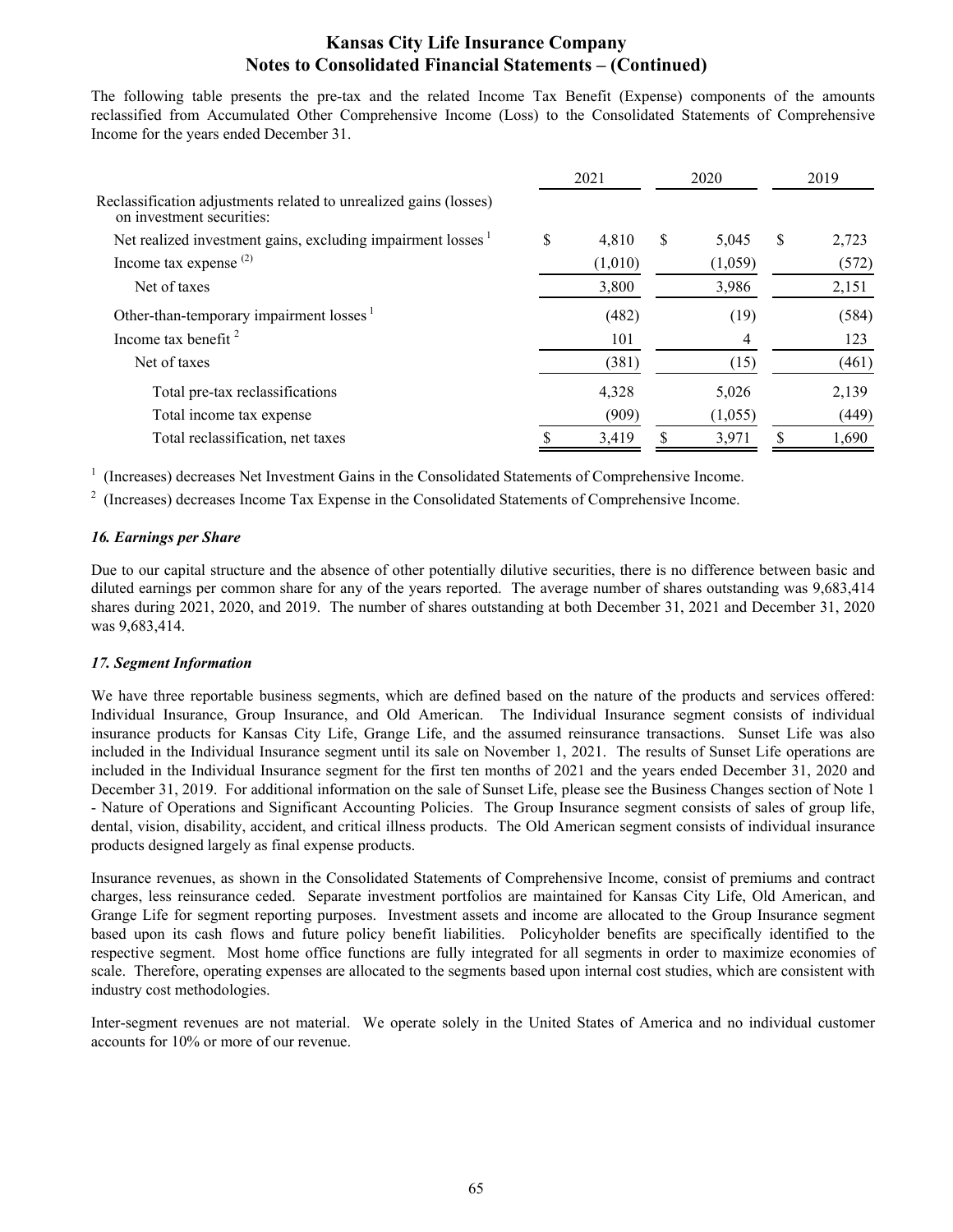The following tables provide selected financial statement items of each of the operating segments for the years ended December 31. Intercompany transactions have been eliminated to arrive at Consolidated Statements of Comprehensive Income.

|                                                       | Individual<br>Insurance | Group<br>Insurance | Old<br>American | Consolidated  |
|-------------------------------------------------------|-------------------------|--------------------|-----------------|---------------|
|                                                       |                         |                    |                 |               |
| Insurance revenues                                    | \$<br>168,675           | \$<br>62.145       | \$<br>99,847    | \$<br>330,667 |
| Interest credited to policyholder<br>account balances | 79,725                  |                    |                 | 79,725        |
| Amortization of deferred<br>acquisition costs         | 12,520                  |                    | 20,697          | 33,217        |
| Income tax expense (benefit)                          | 3,537                   | (106)              | (1,215)         | 2,216         |
| Net income (loss)                                     | 15,698                  | (401)              | (4, 593)        | 10,704        |
| Assets                                                | 4,959,634               | 10,030             | 463,766         | 5,433,430     |

|                                                       | 2020                    |           |                    |        |                 |          |              |           |
|-------------------------------------------------------|-------------------------|-----------|--------------------|--------|-----------------|----------|--------------|-----------|
|                                                       | Individual<br>Insurance |           | Group<br>Insurance |        | Old<br>American |          | Consolidated |           |
| Insurance revenues                                    |                         |           |                    |        |                 |          |              |           |
|                                                       | \$                      | 189,081   | S                  | 62,695 | S               | 98,702   | \$           | 350,478   |
| Interest credited to policyholder<br>account balances |                         | 78,792    |                    |        |                 |          |              | 78,792    |
| Amortization of deferred                              |                         |           |                    |        |                 |          |              |           |
| acquisition costs                                     |                         | 21,444    |                    |        |                 | 20,697   |              | 42,141    |
| Income tax expense (benefit)                          |                         | 793       |                    | 904    |                 | (953)    |              | 744       |
| Net income (loss)                                     |                         | 15,327    |                    | 3,405  |                 | (3, 562) |              | 15,170    |
| Assets                                                |                         | 4,989,424 |                    | 11,438 |                 | 462,150  |              | 5,463,012 |

|                                                       | 2019                    |           |                    |        |                 |         |              |           |  |
|-------------------------------------------------------|-------------------------|-----------|--------------------|--------|-----------------|---------|--------------|-----------|--|
|                                                       | Individual<br>Insurance |           | Group<br>Insurance |        | Old<br>American |         | Consolidated |           |  |
| Insurance revenues                                    | \$                      | 190,041   | \$                 | 63,091 | \$              | 95,981  | \$           | 349,113   |  |
| Interest credited to policyholder<br>account balances |                         | 78,520    |                    |        |                 |         |              | 78,520    |  |
| Amortization of deferred<br>acquisition costs         |                         | 15,506    |                    |        |                 | 20,442  |              | 35,948    |  |
| Income tax expense                                    |                         | 4,163     |                    | 558    |                 | 302     |              | 5,023     |  |
| Net income                                            |                         | 21,191    |                    | 2,099  |                 | 1,137   |              | 24,427    |  |
| Assets                                                |                         | 4,772,243 |                    | 12,006 |                 | 435,616 |              | 5,219,865 |  |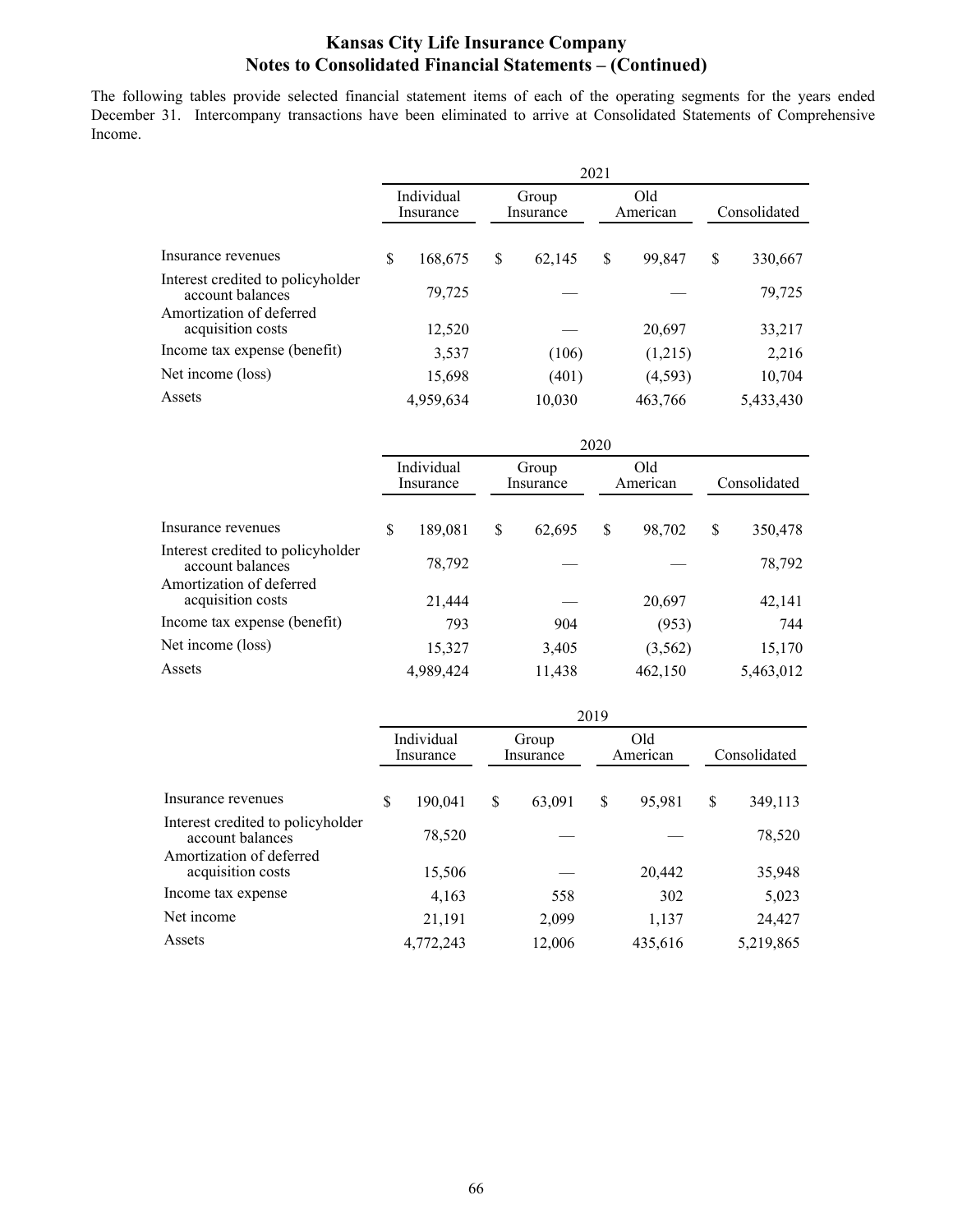### *18. Quarterly Consolidated Financial Data (unaudited)*

The unaudited quarterly results of operations for the years ended December 31 are summarized in the following table.

|                                        |    | 2021    |    |         |    |         |    |         |  |  |
|----------------------------------------|----|---------|----|---------|----|---------|----|---------|--|--|
|                                        |    | First   |    | Second  |    | Third   |    | Fourth  |  |  |
| Total revenues                         |    | 122,331 | \$ | 124,804 | \$ | 121,282 | \$ | 142,895 |  |  |
| Total benefits and expenses            |    | 122,974 |    | 119,537 |    | 128,271 |    | 127,610 |  |  |
| Net income (loss)                      |    | (668)   |    | 4,286   |    | (6,006) |    | 13,092  |  |  |
| Per common share,<br>basic and diluted |    | (0.07)  |    | 0.44    |    | (0.62)  |    | 1.36    |  |  |
|                                        |    | 2020    |    |         |    |         |    |         |  |  |
|                                        |    | First   |    | Second  |    | Third   |    | Fourth  |  |  |
| Total revenues                         | \$ | 123,035 | \$ | 146,772 | \$ | 128,005 | \$ | 126,098 |  |  |
| Total benefits and expenses            |    | 123,446 |    | 125,464 |    | 129,033 |    | 130,053 |  |  |
| Net income (loss)                      |    | 150     |    | 16,969  |    | (1,199) |    | (750)   |  |  |
| Per common share,<br>basic and diluted |    | 0.02    |    | 1.75    |    | (0.13)  |    | (0.07)  |  |  |

### *19. Statutory Information and Stockholder Dividends Restriction*

The following table provides Kansas City Life's net gain (loss) from operations, net income, and capital and surplus (stockholders' equity) on the statutory basis used to report to regulatory authorities for the years ended December 31.

|                                 | 2021    |    | 2020    | 2019 |         |  |
|---------------------------------|---------|----|---------|------|---------|--|
|                                 |         |    |         |      |         |  |
| Net gain (loss) from operations | (5.494) | -S | (1,287) |      | 5,965   |  |
| Net income                      | 24,165  |    | 11.554  |      | 6.929   |  |
| Capital and surplus             | 245,300 |    | 265,341 |      | 260,804 |  |

Kansas City Life recognizes its 100% ownership in Old American and Grange Life under the equity method with subsidiary earnings recorded through surplus on a statutory accounting basis. Capital and surplus at December 31, 2021 in the above table includes capital and surplus of \$18.3 million for Old American and \$29.9 million for Grange Life.

Stockholder dividends may not exceed statutory unassigned surplus. Additionally, under Missouri law, a company must have the prior approval of the Missouri Director of Insurance to pay dividends in any consecutive twelve-month period exceeding the greater of statutory net gain from operations for the preceding year or 10% of statutory stockholders' equity at the end of the preceding year. Both Kansas City Life and Old American are Missouri-domiciled insurance companies. The maximum stockholder dividends payable by Kansas City Life without prior approval in 2022 is \$24.5 million, 10% of December 31, 2021 capital and surplus. The maximum stockholder dividends payable by Old American without prior approval in 2022 is \$1.8 million, 10% of December 31, 2021 capital and surplus.

Grange Life is subject to the laws in Ohio, its state of domicile. The maximum stockholder dividends payable by Grange Life without prior approval in 2022 is \$3.0 million, 10% of December 31, 2021 capital and surplus.

We believe that the statutory limitations described above impose no practical restrictions on the declaration and subsequent payment of any dividend that may be declared on any of our three insurance companies.

Insurance companies are monitored and evaluated by state insurance departments as to the financial adequacy of statutory capital and surplus in relation to each company's risks. One such measure is through the risk-based capital (RBC) guidelines. RBC requirements are intended to be used by insurance regulators as an early warning tool to identify deteriorating or weakly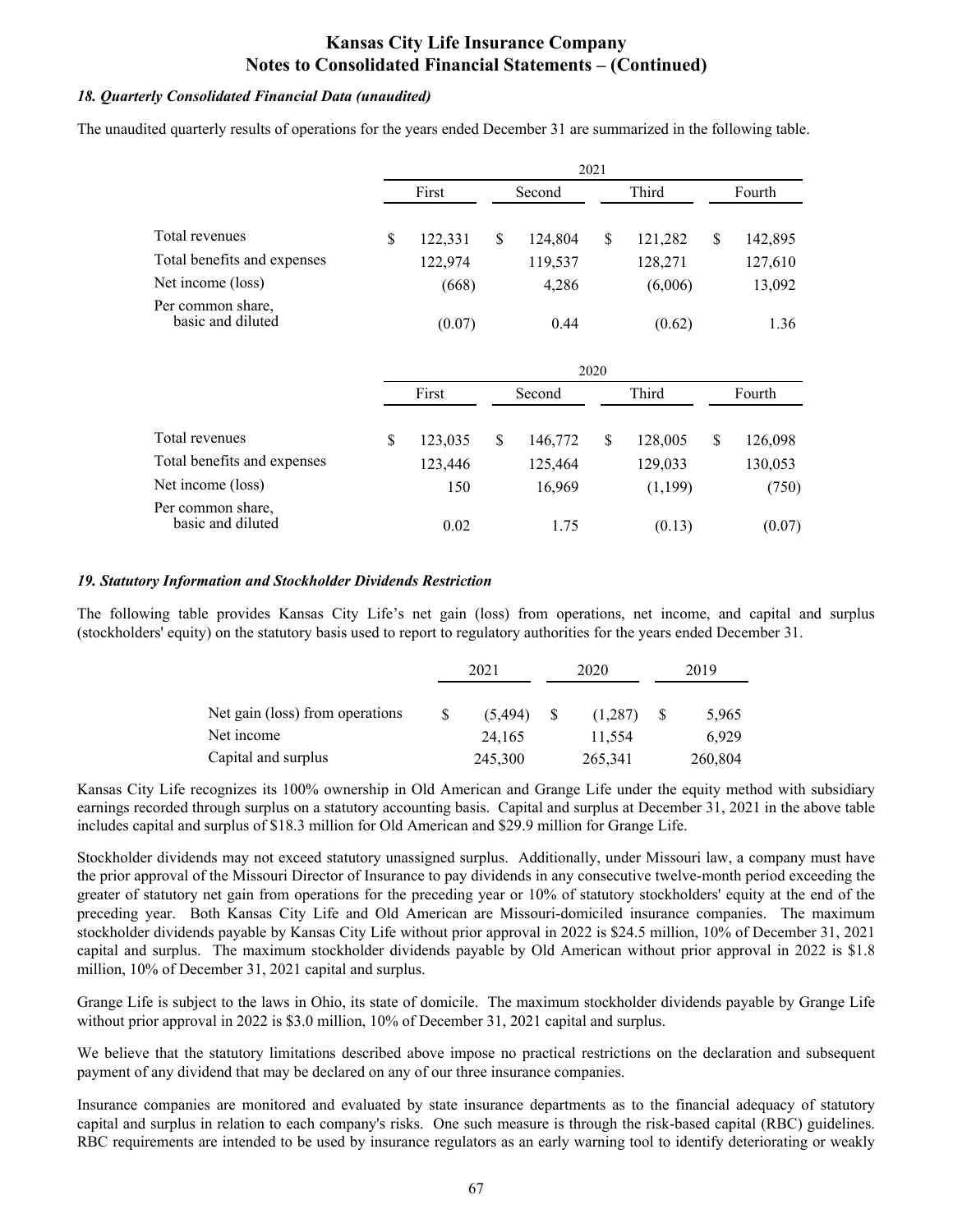capitalized insurance companies for the purpose of initiating regulatory action. RBC guidelines consist of target statutory surplus levels based on the relationship of statutory capital and surplus to the sum of weighted risk exposures. The RBC calculation determines both an authorized control level and a total adjusted capital prepared on the RBC basis. Generally, regulatory action is at 150% of the authorized control level. Each of the insurance companies was within the range of approximately 530% to 720%, well in excess of the control level at December 31, 2021.

We are required to deposit a defined amount of assets with state regulatory authorities. Such assets had a statutory carrying value of \$9.5 million at December 31, 2021, \$16.2 million at December 31, 2020, and \$16.3 million at December 31, 2019.

### *20. Commitments, Contingent Liabilities, Guarantees, and Indemnifications*

#### **Commitments**

In the normal course of business, we have open purchase and sale commitments. At December 31, 2021, we had purchase commitments to fund mortgage loans of \$24.2 million.

Subsequent to December 31, 2021, we entered into commitments to fund additional mortgage loans of \$24.5 million.

#### **Contingent Liabilities**

On March 1, 2019, the Delaware Department of Insurance requested Scottish Re (US) be placed in rehabilitation. Kansas City Life has ceded some of its business to Scottish Re (US), a subsidiary of Scottish Re Group. Based on the information currently available, the Company does not have sufficient information to make an assessment of the likelihood of any loss related to this matter. The Company will continue to closely monitor developments related to the rehabilitation proceeding.

Kansas City Life is involved in various pending or threatened legal proceedings, including purported class actions, arising from the conduct of business both in the ordinary course and otherwise. In some of the matters, very large and/or indeterminate amounts, including punitive and treble damages, are sought.

Due to the unpredictable nature of litigation, the probable outcome of a litigation matter and the amount or range of potential loss can be difficult to ascertain. We establish liabilities for litigation and other loss contingencies when available information indicates both that a loss is probable and the amount of the loss can be reasonably estimated. Some matters could require us to pay damages or make other expenditures or establish accruals in amounts that cannot be estimated as of December 31, 2021. Based on information currently known by management, management does not believe any such expenditures are likely to have a material adverse effect on Kansas City Life's financial condition.

#### *Cost of Insurance Litigation*

We are the defendant in three related litigation matters (including two class actions and one putative class action) that allege that we determined cost of insurance rates in excess of amounts permitted by the terms of certain life insurance policies.

The three matters are:

- Meek v. KCL, which is a class action filed in the U.S. District Court for the Western District of Missouri, including current and former policyholders who purchased certain universal life policies originally issued in the State of Kansas. As discussed below, the Court in the Meek case has certified a class of policyholders for the action and identified the policies at issue.
- Karr v. KCL, which is a class action filed in the 16th Circuit Court for the State of Missouri (Jackson County), including current Missouri residents who purchased certain universal life policies in the State of Missouri. As discussed below, the Court in Karr has certified a class of policyholders for the action, identified the policies at issue, and issued partial summary judgment on three of the five counts.
- Sheldon v. KCL, which is a putative class action filed in the 16th Circuit Court for the State of Missouri (Jackson County), where plaintiff seeks to represent all similar current and former policyholders who purchased certain variable universal life products in any state where the policies were issued. The plaintiff is seeking damages and declaratory relief on behalf of all such policyholders. The Court in Sheldon has not certified a class or identified the variable universal life products at issue.

The certain universal life insurance policies at issue in both the Meek v. KCL and the Karr v. KCL matters are the Better Life Plan, Better Life Plan Qualified, LifeTrack, AGP, MGP, PGP, Chapter One, Classic, Rightrack (89), Performer (88), Performer (91), Prime Performer, Competitor (88), Competitor (91), Executive (88), Executive (91), Protector 50, LewerMax, Ultra 20 (93), Competitor II, Executive II, Performer II, or Ultra 20 (96).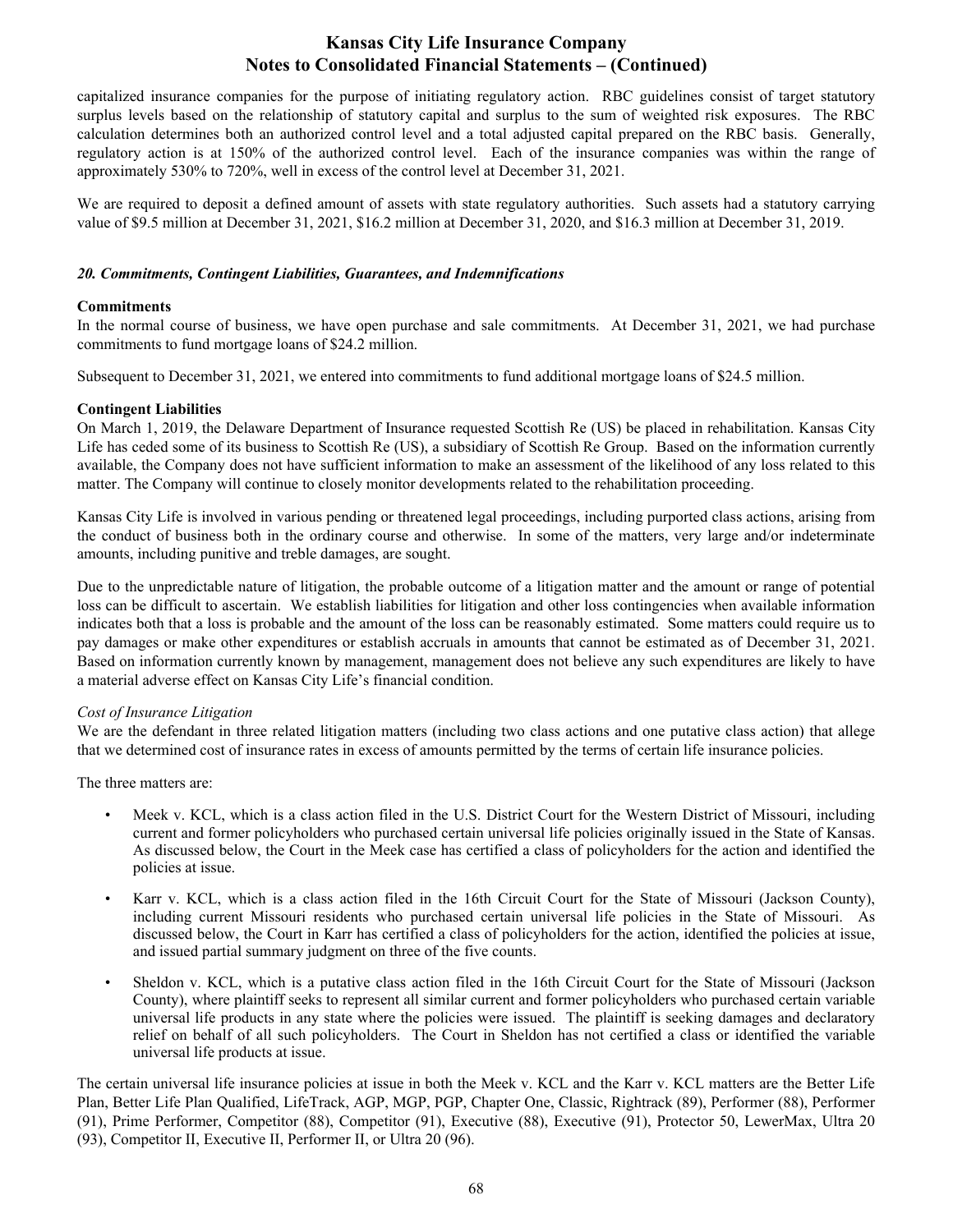The Court in Karr v. KCL certified a class of policyholders to be represented by the named plaintiff on July 12, 2021. The class in the Karr lawsuit includes current Missouri citizens whose life insurance policies were issued in Missouri and were active on or after January 1, 2002. On February 22, 2022, the Court granted partial Summary Judgment to plaintiffs on three of the five counts at issue in the class action. The three counts will be submitted to a jury to determine what damages, if any, have been incurred by the Class. The remaining two counts have not yet been adjudicated. KCL has moved to decertify the class, will vigorously defend the damages claims and remaining claims at trial, and intends to pursue any appeals that may be available at the appropriate times.

The Court in Meek v. KCL certified a class of policyholders to be represented by the named plaintiff on February 7, 2022, for four of the five counts at issue in the class action. The Court also limited the class to Kansas policyholders rather than the multi-state class sought by plaintiff. The Kansas-only class that was certified in the Meek lawsuit includes current and former policyholders whose life insurance policies were issued in Kansas and whose policies were active on or after January 1, 2002. The Court's decision means that the class of policyholders certified in the Meek v. KCL lawsuit meets the requirements of Federal Rule of Civil Procedure 23(b)(3), which governs class actions in federal courts. While the ruling establishes a class at this stage of the litigation and permits the future issuance of a notice to class members, the Court has not decided who will win this case.

We believe we have meritorious defenses to all of the claims asserted in the Meek and Sheldon cases described above and to the unadjudicated claims and damages claims asserted in the Karr case. We are vigorously defending each of these matters. However, there can be no assurances as to the outcome of these matters. In the event of an unfavorable outcome, the amount that may be required to be paid to discharge or settle the matters could have a material adverse impact on our business and financial statements.

We have not concluded that a loss related the Meek or Sheldon matters is probable, nor have we accrued any liability relating to those two matters.

With respect to the damages claims related to the three Counts subject to the partial summary judgment ruling in Karr, the circumstances of our defenses and the potential damages claims by plaintiff, including the potential for compensatory damages, interest and punitive damages, as well as our intent to pursue any available appeals, make it impossible to estimate a potential range of potential losses in this matter. As a result, we have not accrued a liability for this loss contingency at this time.

### *Regulatory Matters*

We are subject to regular reviews and inspections by state and federal regulatory authorities. State insurance examiners - or independent audit firms engaged by such examiners - may, from time to time, conduct examinations or investigations into industry practices and into customer complaints. A regulatory violation discovered during a review, inspection, or investigation could result in a wide range of remedies that could include the imposition of sanctions against us or our employees, which could have a material adverse effect on our financial statements.

The life insurance industry has been the subject of significant regulatory and legal activities regarding the use of the U.S. Social Security Administration's Death Master File ("Death Master File") in the claims process. Certain states have proposed, and many other states are considering, new legislation and regulations related to unclaimed life insurance benefits and the use of the Death Master File in the claims process. Based on our analysis to date, we believe that we have adequately reserved for contingencies from a change in statute or regulation. Ongoing regulatory developments and other future requirements related to this matter may result in additional payments or costs that could be significant and could have a material adverse effect on our financial statements.

### **Guarantees and Indemnifications**

We are subject to various indemnification obligations issued in conjunction with certain transactions, primarily assumption reinsurance agreements, stock purchase agreements, mortgage servicing agreements, tax credit assignment agreements, construction and lease guarantees, and borrowing agreements whose terms range in duration and often are not explicitly defined. Generally, a maximum obligation is not explicitly stated. Therefore, the overall maximum amount of the obligation under the indemnifications cannot be reasonably estimated. We are unable to estimate with certainty the ultimate legal and financial liability with respect to these indemnifications. We believe that the likelihood is remote that material payments would be required under such indemnifications and, therefore, such indemnifications would not result in a material adverse effect on our financial position or financial statements.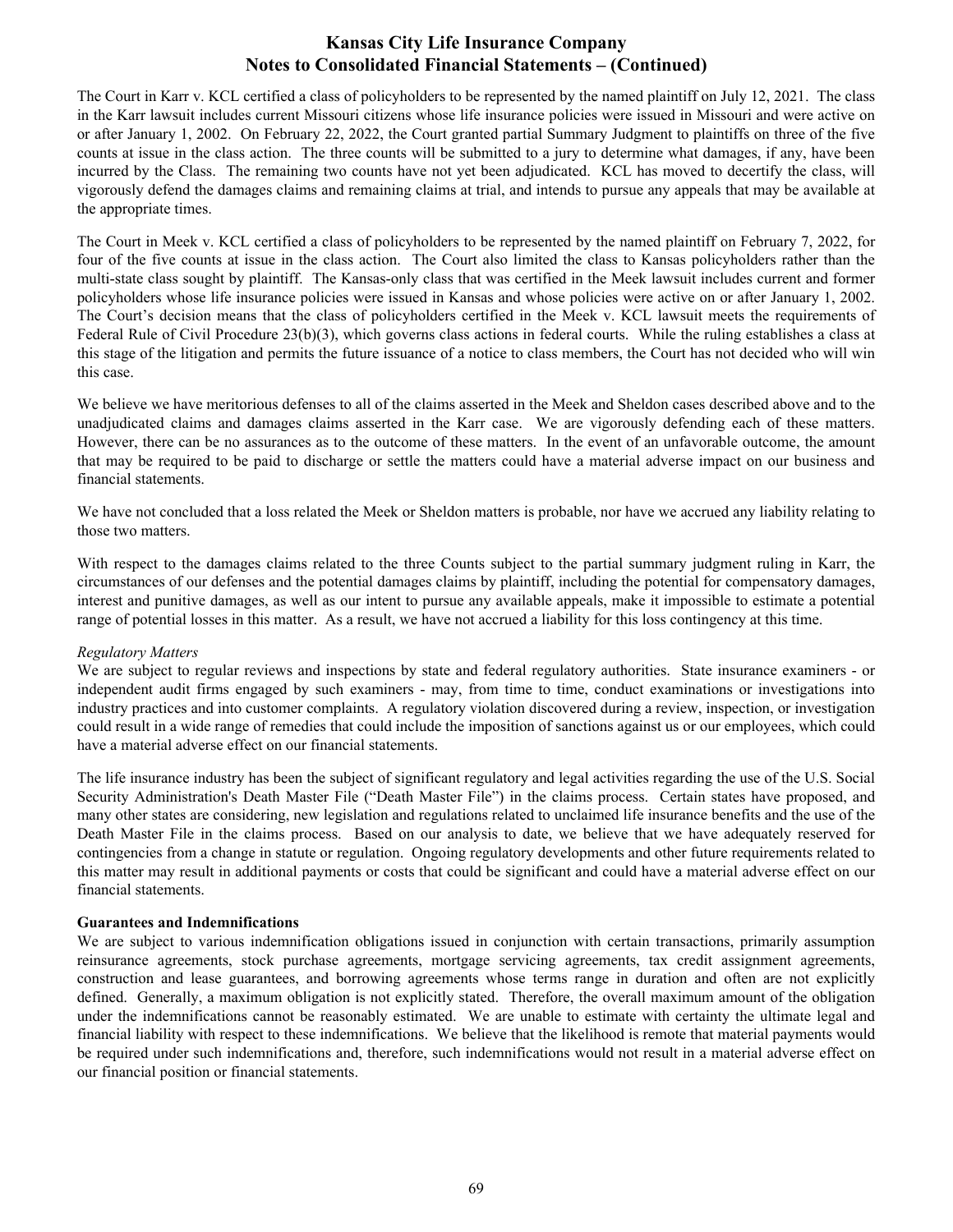### *21. Subsequent Events*

We evaluated events that occurred subsequent to December 31, 2021 through March 4, 2022, the date the consolidated financial statements were issued and have identified the following subsequent event.

On January 24, 2022, the Kansas City Life Board of Directors declared a quarterly dividend of \$0.27 per share, paid on February 9, 2022 to stockholders of record on February 3, 2022.

There have been no other subsequent events that occurred during such period that require disclosure in, or adjustment to, the consolidated financial statements as of and for the year ended December 31, 2021.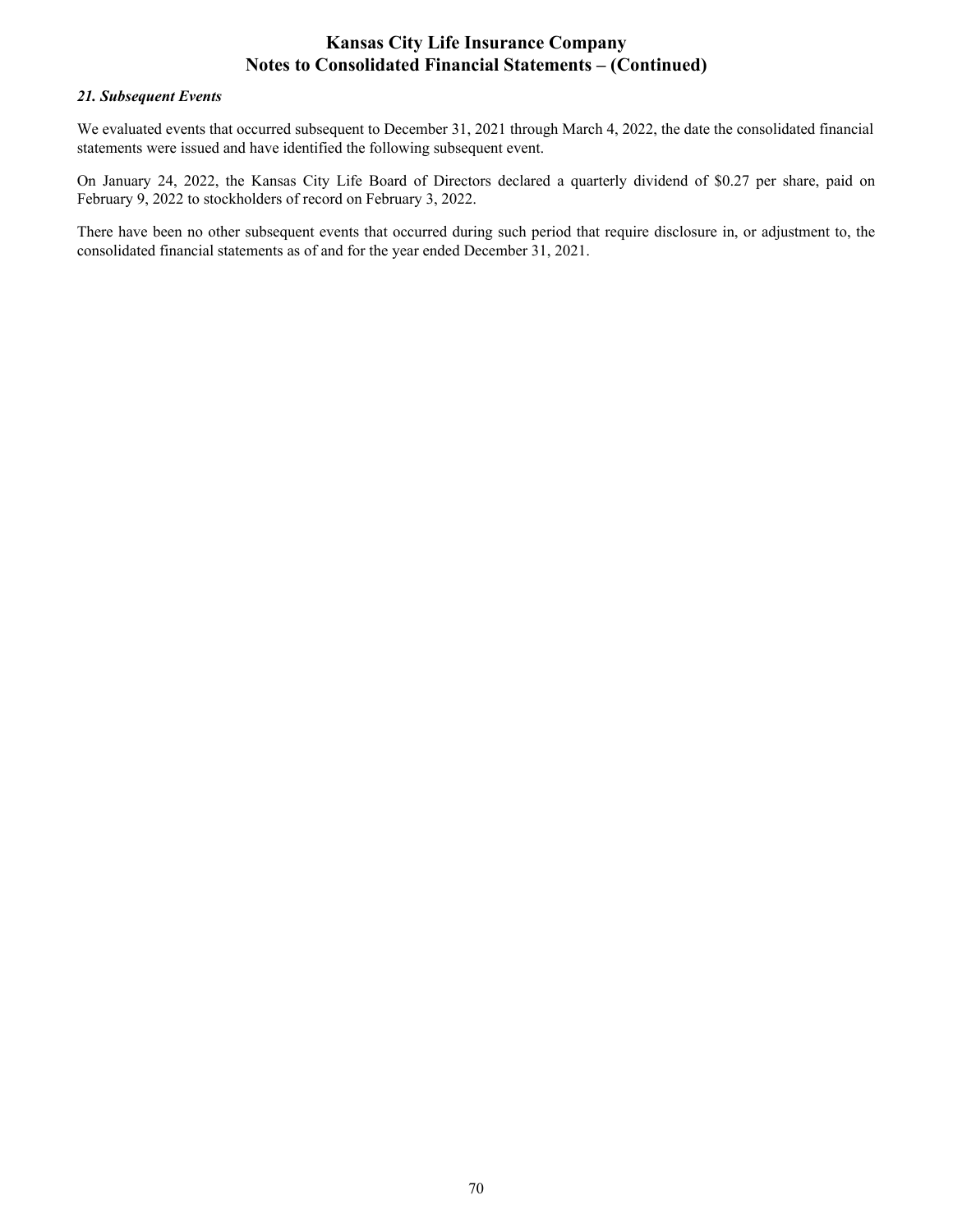*The Audit Committee and Stockholders Kansas City Life Insurance Company Kansas City, Missouri*

### *Opinion*

We have audited the consolidated financial statements of Kansas City Life Insurance Company and subsidiaries, which comprise the consolidated balance sheets as of December 31, 2021 and 2020, and the related consolidated statements of comprehensive income, stockholders' equity, and cash flows for each of the years in the three-year period ended December 31, 2021, and the related notes to the consolidated financial statements.

In our opinion, the accompanying consolidated financial statements present fairly, in all material respects, the financial position of Kansas City Life Insurance Company and subsidiaries as of December 31, 2021 and 2020, and the results of their operations and their cash flows for each of the years in the three-year period ended December 31, 2021 in accordance with accounting principles generally accepted in the United States of America.

### *Basis for Opinion*

We conducted our audits in accordance with auditing standards generally accepted in the United States of America (GAAS). Our responsibilities under those standards are further described in the "Auditor's Responsibilities for the Audit of the Consolidated Financial Statements" section of our report. We are required to be independent of Kansas City Life Insurance Company and subsidiaries and to meet our other ethical responsibilities, in accordance with the relevant ethical requirements relating to our audits. We believe that the audit evidence we have obtained is sufficient and appropriate to provide a basis for our audit opinion.

### *Responsibilities of Management for the Consolidated Financial Statements*

Management is responsible for the preparation and fair presentation of the consolidated financial statements in accordance with accounting principles generally accepted in the United States of America, and for the design, implementation, and maintenance of internal control relevant to the preparation and fair presentation of consolidated financial statements that are free from material misstatement, whether due to fraud or error.

In preparing the consolidated financial statements, management is required to evaluate whether there are conditions or events, considered in the aggregate, that raise substantial doubt about Kansas City Life Insurance Company and subsidiaries' ability to continue as a going concern within one year after the date that these consolidated financial statements are issued.

### *Auditor's Responsibilities for the Audit of the Consolidated Financial Statements*

Our objectives are to obtain reasonable assurance about whether the consolidated financial statements as a whole are free from material misstatement, whether due to fraud or error, and to issue an auditor's report that includes our opinion. Reasonable assurance is a high level of assurance but is not absolute assurance and therefore is not a guarantee that an audit conducted in accordance with GAAS will always detect a material misstatement when it exists. The risk of not detecting a material misstatement resulting from fraud is higher than for one resulting from error, as fraud may involve collusion, forgery, intentional omissions, misrepresentations, or the override of internal control. Misstatements are considered material if there is a substantial likelihood that, individually or in the aggregate, they would influence judgment made by a reasonable user based on the consolidated financial statements.

In performing an audit in accordance with GAAS, we:

- Exercise professional judgment and maintain professional skepticism throughout the audit.
- Identify and assess the risks of material misstatement of the consolidated financial statements, whether due to fraud or error, and design and perform audit procedures responsive to those risks. Such procedures include examining, on a test basis, evidence regarding the amounts and disclosures in the consolidated financial statements.
- Obtain an understanding of internal control relevant to the audit in order to design audit procedures that are appropriate in the circumstances, but not for the purpose of expressing an opinion on the effectiveness of Kansas City Life Insurance Company and subsidiaries' internal control. Accordingly, no such opinion is expressed.
- Evaluate the appropriateness of accounting policies used and the reasonableness of significant accounting estimates made by management, as well as evaluate the overall presentation of the consolidated financial statements.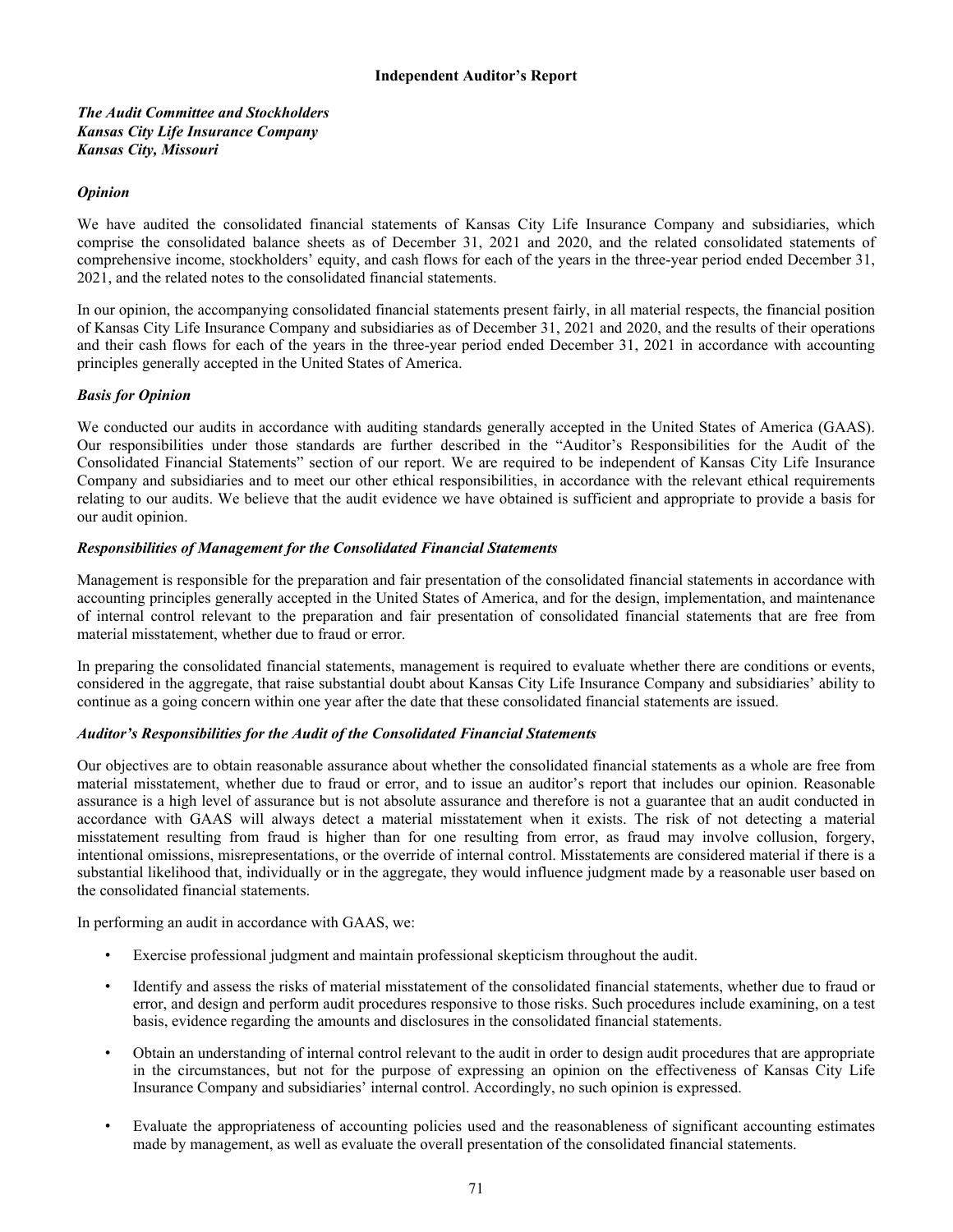• Conclude whether, in our judgment, there are conditions or events, considered in the aggregate, that raise substantial doubt about Kansas City Life Insurance Company and subsidiaries' ability to continue as a going concern for a reasonable period of time.

We are required to communicate with those charged with governance regarding, among other matters, the planned scope and timing of the audit, significant audit findings, and certain internal control-related matters that we identified during the audit.

#### *Required Supplementary Information*

Accounting principles generally accepted in the United States of America require that the incurred and paid claims development information for the years 2012 through 2020 in Note 8 be presented to supplement the basic consolidated financial statements. Such information is the responsibility of management and, although not a part of the basic consolidated financial statements, is required by the Financial Accounting Standards Board who considers it to be an essential part of financial reporting for placing the basic financial statements in an appropriate operational, economic, or historical context. We have applied certain limited procedures to the required supplementary information in accordance with auditing standards generally accepted in the United States of America, which consisted of inquiries of management about the methods of preparing the information and comparing the information for consistency with management's responses to our inquiries, the basic consolidated financial statements, and other knowledge we obtained during our audit of the basic consolidated financial statements. We do not express an opinion or provide any assurance on the information because the limited procedures do not provide us with sufficient evidence to express an opinion or provide any assurance.

/s/ BKD, LLP

Kansas City, Missouri March 4, 2022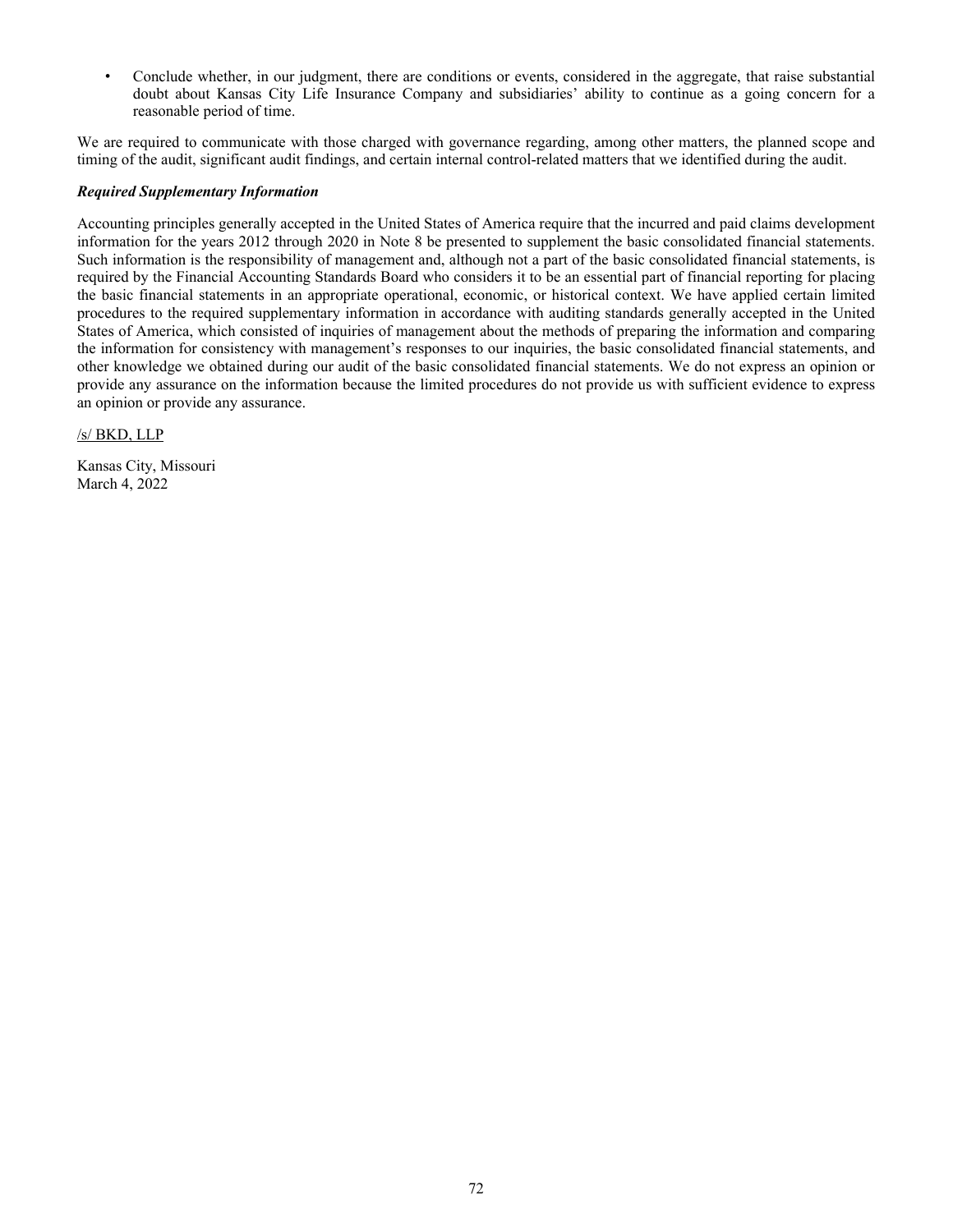# **Management's Discussion and Analysis of Financial Condition and Results of Operations**

Amounts are stated in thousands, except share data, or as otherwise noted.

Management's Discussion and Analysis of Financial Condition and Results of Operations provides, in narrative form, the perspective of Kansas City Life Insurance Company management on its financial condition, results of operations, liquidity, and certain other factors that may affect its future results. The terms "the Company," "we," "us," and "our" are used to refer to Kansas City Life Insurance Company and its subsidiaries. Kansas City Life Insurance Company (Kansas City Life) is the parent company. Old American Insurance Company (Old American) and Grange Life Insurance Company (Grange Life) are wholly-owned insurance subsidiaries. Sunset Life Insurance Company of America (Sunset Life) is an insurance subsidiary that was wholly-owned by the Company until it was sold on November 1, 2021. For additional information on the sale of Sunset Life, please see the Business Changes section of Note 1 - Nature of Operations and Significant Accounting Policies. We also have non-insurance subsidiaries that individually and collectively are not material. This discussion should be read in conjunction with the consolidated financial statements and accompanying notes included in this document.

# **Overview**

Our profitability depends on many factors, which include but are not limited to:

- The sale of traditional and interest sensitive life, annuity, and accident and health products;
- The rate of mortality, lapse, and surrender of future policy benefits and policyholder account balances;
- The rate of morbidity, disability, and incurrence of other policyholder benefits;
- Interest rates credited to policyholders;
- The availability of reinsurance opportunities and the effectiveness of reinsurance programs;
- The amount of investment assets under management;
- The ability to maximize investment returns and manage risks such as interest rate risk, credit risk, and equity risk;
- Timely and cost-effective access to liquidity;
- Management of distribution costs and operating expenses;
- Management of the operations of our affiliates;
- Management of blocks of business acquired through reinsurance transactions; and
- The ability to integrate acquisitions and to achieve anticipated operating efficiencies.

General economic conditions may affect future results. Financial market volatility can significantly impact our investments, revenues, and policyholder benefits. The sustained low interest rate environment, increased inflationary environment, and volatile equity markets have presented significant challenges to the financial markets as a whole and specifically to companies invested in fixed maturity securities and other fixed income investments. In addition, the COVID-19 pandemic has caused increased economic uncertainty, financial market volatility, significant stress to businesses, supply chain shortages, decreased consumer confidence, and increased labor shortages. These conditions may persist into the future, affecting our financial position and financial statements. However, future conditions are highly uncertain and difficult to predict.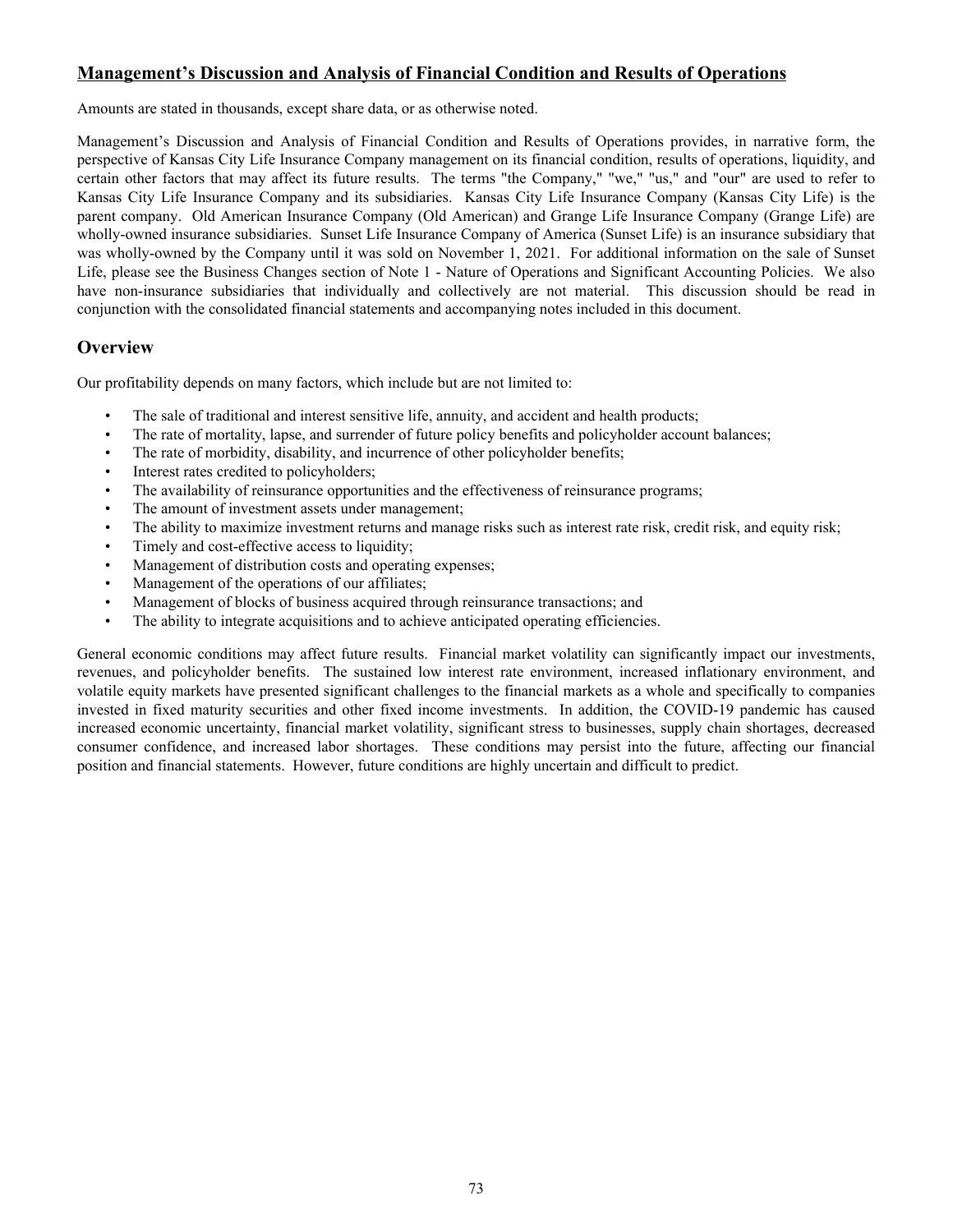# **Statement on Forward-Looking Information**

This report reviews the consolidated financial condition and results of operations of Kansas City Life Insurance Company. Historical information is presented and discussed. Where appropriate, factors that may affect future financial performance are also identified and discussed. Certain statements made in this report include "forward-looking statements." Forward-looking statements include any statement that may predict, forecast, indicate or imply future results, performance, or achievements rather than historical facts and may contain words like "believe," "expect," "estimate," "project," "forecast," "anticipate," "plan," "will," "shall," and other words, phrases, or expressions with similar meaning.

Forward-looking statements are subject to known and unknown risks, uncertainties, and other factors that may cause actual results to differ materially from those contemplated by the forward-looking statements. Factors that could cause future results to differ materially from expected results include, but are not limited to:

- Changes in economic conditions, including the performance of financial markets, inflation, and interest rates;
- Competition and changes in consumer behavior, which may affect our ability to sell our products and retain business;
- Competition in the recruitment and retention of general agents and agents;
- Customer and agent response to new products, distribution channels, and marketing initiatives;
- Fluctuations in experience regarding current mortality, morbidity, persistency, and interest rates relative to expected amounts used in pricing our products;
- Changes in assumptions related to DAC, VOBA, and DRL;
- Regulatory, accounting, or tax changes that may affect the cost of, or the demand for, our products or services;
- Unanticipated changes in industry trends and ratings assigned by nationally recognized rating organizations;
- The ability to integrate acquisitions and achieve anticipated operating efficiencies and the ability to preserve goodwill that results from acquisitions;
- Results of litigation we may be involved in; and
- The extent of the impacts resulting from catastrophic events such as natural disasters, pandemics, and terrorist attacks.

No assurances can be given that such statements will prove to be correct. Given these risks and uncertainties, investors should not place undue reliance on forward-looking statements as a prediction of actual results.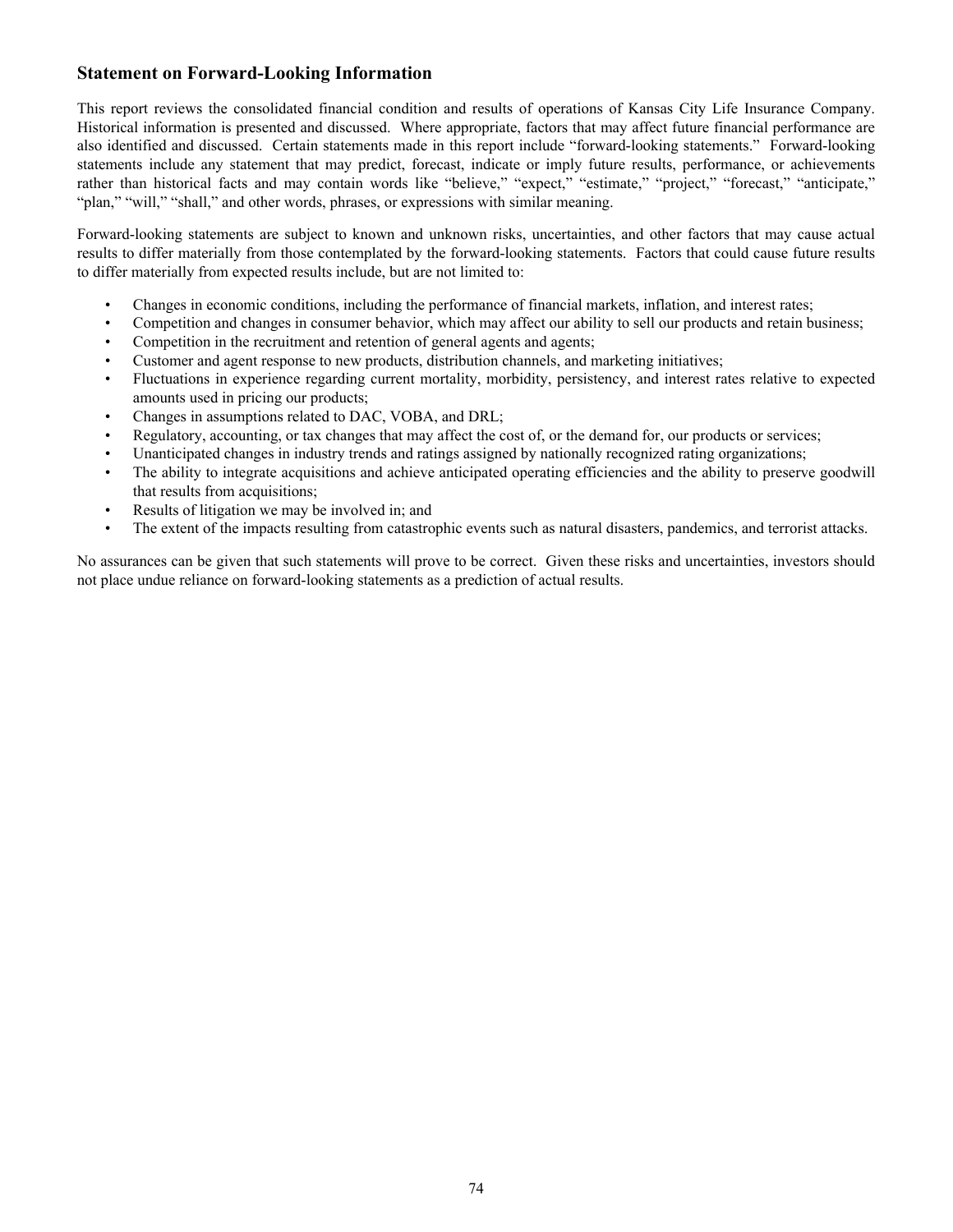# **Consolidated Results of Operations**

# *Summary of Results*

We earned net income of \$10.7 million in 2021 compared to \$15.2 million in 2020. Net income per share was \$1.11 in 2021 versus \$1.57 in 2020.

The following table presents condensed consolidated results of operations for the years ended December 31.

|                                                                                 | 2021 |         |   | 2020    | $%$ Change      |
|---------------------------------------------------------------------------------|------|---------|---|---------|-----------------|
| Revenues:                                                                       |      |         |   |         |                 |
| Insurance and other revenues                                                    | \$   | 343,427 | S | 356,391 | (4)%            |
| Net investment income                                                           |      | 142,468 |   | 145,684 | $(2)\%$         |
| Net investment gains                                                            |      | 25,417  |   | 21,835  | $16\%$          |
| Benefits and expenses:                                                          |      |         |   |         |                 |
| Policyholder benefits and interest credited<br>to policyholder account balances |      | 360,611 |   | 359,762 | $- \frac{9}{6}$ |
| Amortization of deferred acquisition costs                                      |      | 33,217  |   | 42,141  | $(21)\%$        |
| Operating expenses                                                              |      | 104,564 |   | 106,093 | $(1)\%$         |
| Income tax expense                                                              |      | 2,216   |   | 744     | $198 \%$        |
| Net income                                                                      |      | 10,704  |   | 15,170  | (29)%           |

The Company sold Sunset Life on November 1, 2021. The results of Sunset Life operations are included in our Consolidated Statements of Comprehensive Income for the first ten months of 2021 and the years ended December 31, 2020 and December 31, 2019.

# *Insurance Revenues*

Insurance revenues consist of premiums, net of reinsurance, from the sale of traditional individual and group life insurance products, immediate annuities, and accident and health products, as well as contract charges from interest sensitive and deposittype products. Insurance revenues are impacted by the level of new sales, the type of products sold, the persistency of policies, general economic conditions, and competitive forces.

The Company uses a sales approach which generally involves personal interaction with our clients. The COVID-19 pandemic has resulted in many challenges and disruptions for our sales approach. These challenges include meeting with customers in person and obtaining medical or other evidence of insurability in a socially distanced setting. This environment continues to evolve as the pandemic lengthens and has still not returned to historical levels. We continue to make strides to minimize the effects of this challenging environment by implementing more remote styles of client interaction, creating electronic applications, and streamlining medical examination requirements for underwriting. In addition, we review, update, and enhance our products to ensure that they remain within compliance under statutory regulatory requirements and that they remain profitable. We also retire products that become outdated, unprofitable, or that cannot support our business and client needs.

The following table presents gross premiums on new and renewal business, less reinsurance ceded, for the years ended December 31. New premiums are also detailed by product.

|                                     |    | 2021       | 2020          | % Change |
|-------------------------------------|----|------------|---------------|----------|
| New premiums:                       |    |            |               |          |
| Traditional life insurance          | \$ | 21,230     | \$<br>24,663  | (14)%    |
| Immediate annuities                 |    | 13,807     | 25,221        | (45)%    |
| Group life insurance                |    | 2,436      | 2,804         | $(13)\%$ |
| Group accident and health insurance |    | 7,462      | 9,065         | $(18)\%$ |
| Total new premiums                  |    | 44,935     | 61,753        | (27)%    |
| Renewal premiums                    |    | 272,486    | 266,797       | $2\%$    |
| Total premiums                      |    | 317,421    | 328,550       | $(3)\%$  |
| Reinsurance ceded                   |    | (108, 557) | (104, 794)    | $4\%$    |
| Net premiums                        | S  | 208,864    | \$<br>223,756 | (7)%     |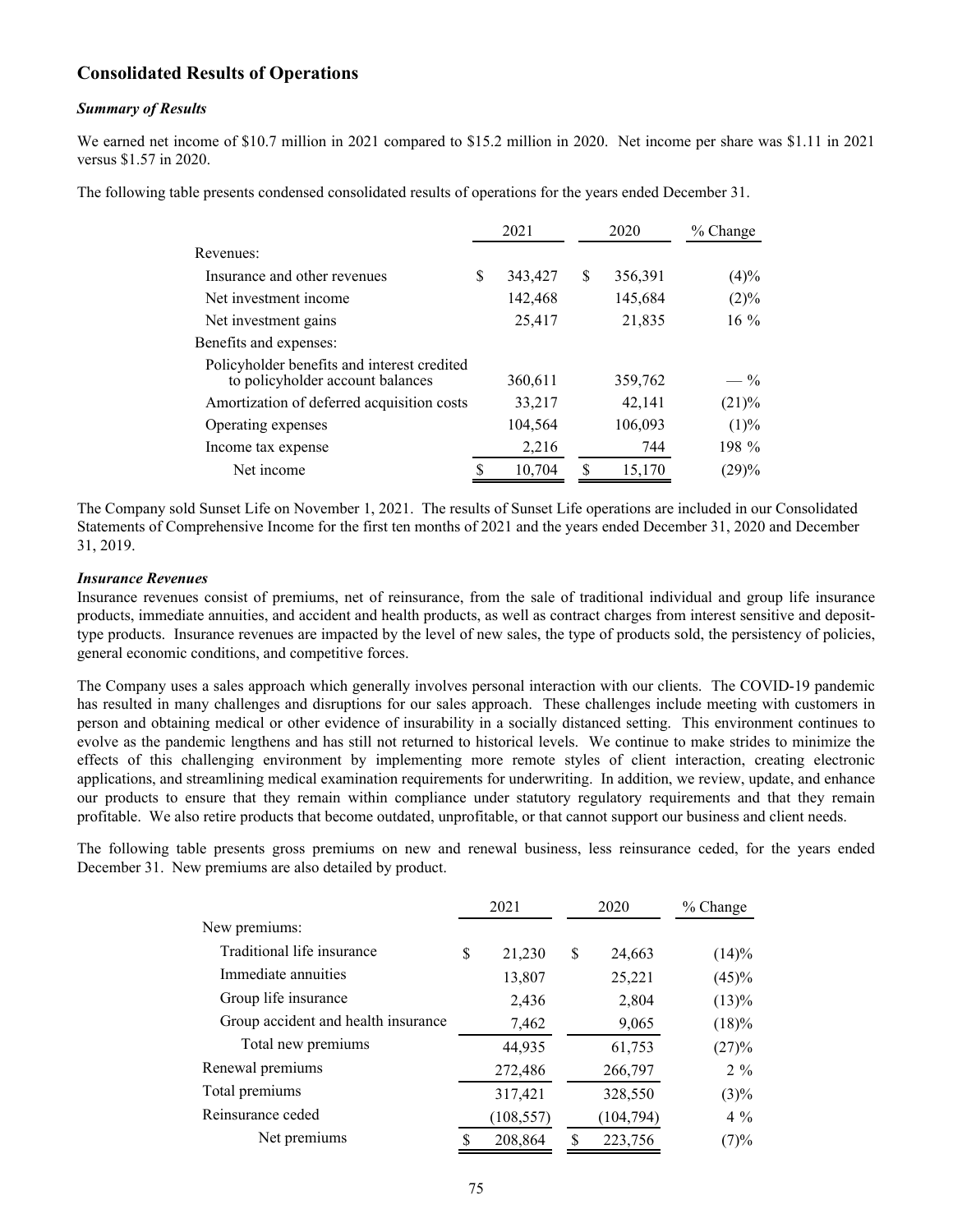Consolidated total premiums decreased \$11.1 million or 3% in 2021 compared to 2020, as a \$16.8 million or 27% decline in new premiums was partially offset by a \$5.7 million or 2% increase in renewal premiums. The decline in new premiums included an \$11.4 million or 45% decrease in immediate annuity premiums and a \$3.4 million or 14% decline in new traditional life insurance premiums. Immediate annuity receipts can have sizeable fluctuations, as receipts from policyholders largely result from one-time premiums. Internal rollovers from various individual annuity products declined \$8.8 million compared to one year earlier. In addition, new group accident and health insurance premiums decreased \$1.6 million or 18%, primarily from the dental and disability lines. Small and medium-sized businesses continue to be negatively impacted by the COVID-19 pandemic. Sales to these businesses have become more difficult, resulting in lower sales of our group accident and health products. The increase in renewal premiums was largely due to a \$4.6 million or 2% increase in renewal traditional life insurance premiums, reflecting increases for both the Individual Insurance and Old American segments. In addition, renewal group life premiums increased \$0.6 million or 4% compared to one year earlier.

Deposits related to interest sensitive life (universal life, indexed universal life, and variable universal life), fixed annuity contracts, and variable annuities are not recorded as revenue. Revenues from such contracts consist of amounts assessed on policyholder account balances for mortality, policy administration, and surrender charges, and are recognized as contract charges in the Consolidated Statements of Comprehensive Income. The following table provides detail by new and renewal deposits for the years ended December 31. New deposits are also detailed by product.

|                         | 2021         |    | 2020    | % Change |
|-------------------------|--------------|----|---------|----------|
| New deposits:           |              |    |         |          |
| Interest sensitive life | \$<br>10,598 | \$ | 10,874  | $(3)\%$  |
| Fixed annuities         | 38,010       |    | 47,640  | $(20)\%$ |
| Variable annuities      | 17,942       |    | 15,291  | $17\%$   |
| Total new deposits      | 66,550       |    | 73,805  | $(10)\%$ |
| Renewal deposits        | 149,048      |    | 146,744 | $2\%$    |
| Total deposits          | 215,598      | S  | 220,549 | $(2)\%$  |

General economic conditions and interest rates available in the marketplace influence new deposits on interest sensitive products. In addition, fluctuations in the equity markets influence the variable life and annuity products. Generally, low interest rate environments present significant challenges to products such as these, and potential sizeable fluctuations in new sales can result between periods. Further, as described above, the COVID-19 pandemic and the related economic impacts have affected both new and renewal deposits.

Total new deposits decreased \$7.3 million or 10% in 2021 compared to 2020. This resulted from a \$9.6 million or 20% decline in new fixed annuity deposits and a \$0.3 million or 3% decline in net interest sensitive life deposits. Partially offsetting this, new variable annuity deposits increased \$2.7 million or 17%. Total renewal deposits increased \$2.3 million or 2% in 2021 versus the prior year. Renewal variable annuity deposits increased \$1.5 million or 20%, renewal fixed annuity deposits increased \$0.6 million or 4%, and renewal interest sensitive life deposits increased \$0.2 million or less than 1%. The results for renewal interest sensitive life deposits included a \$2.3 million or 17% increase in renewal indexed universal life deposits that was partially offset by a \$1.3 million or 1% decrease in renewal universal life deposits and a \$0.8 million or 4% decrease in renewal variable universal life deposits. The COVID-19 pandemic and the low interest rate environment have contributed to declines in both new and renewal deposits.

Contract charges result from charges and fees on interest-sensitive and deposit-type products. Contract charges consist of cost of insurance, expense loads, the amortization of unearned revenues, and surrender charges assessed on policyholder account balance withdrawals. We maintain both open blocks and closed blocks of business. The closed blocks of business reflect products and entities that have been purchased and for which we are not actively pursuing marketing efforts to generate new sales. We continue to service these policies to support customers and to meet long-term profit objectives as these blocks of business decline over time. Contract charges are also potentially impacted by unlocking adjustments, as discussed below.

Total contract charges decreased \$4.9 million or 4% in 2021 compared to 2020. Contract charges on open blocks decreased \$3.7 million or 5% versus the prior year and reflected lower deferred revenue, largely resulting from unlocking. Unlocking increased deferred revenue \$1.1 million in 2021 compared to an increase of \$3.8 million in 2020. Contract charges on closed blocks decreased \$1.2 million or 2% in 2021 compared to 2020, reflecting the runoff of the blocks of business. Total contract charges on closed blocks equaled 42% of total consolidated contract charges during 2021, up from 41% in 2020.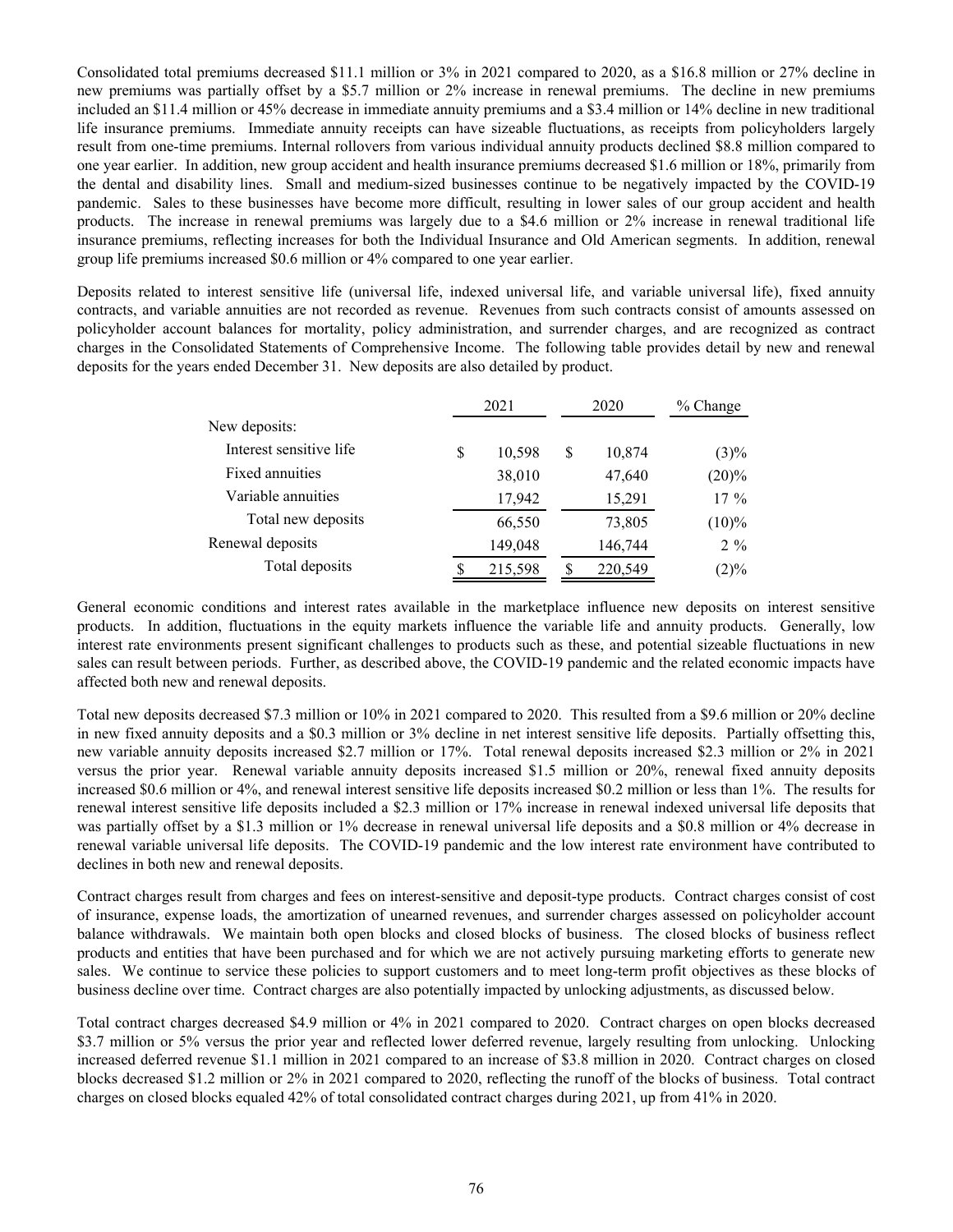#### *Investment Revenues*

Gross investment income decreased \$3.5 million or 2% in 2021 compared to one year earlier, as higher average invested assets and an increase in prepayment fees on mortgage loans were offset by lower overall yields earned and available on certain investments.

Fixed maturity securities provide a majority of our investment income. Income from these investments decreased \$3.4 million or 3% in 2021 compared to 2020 as higher average invested assets were offset by lower yields earned.

Investment income from commercial mortgage loans increased \$1.9 million or 7% in 2021 versus 2020, reflecting an increase in prepayment fees and higher average mortgage loan balances that were partially offset by lower yields earned. There were no new deferrals or forbearance agreements granted on our mortgage loan portfolio related to the COVID-19 pandemic and the associated economic impacts during 2021. However, we granted deferrals on certain mortgage loans in the second quarter of 2020. These mortgage loan deferrals concluded and were fully repaid in 2021. We continue to closely monitor our mortgage loan portfolio and work closely with borrowers who are negatively impacted by the COVID-19 pandemic.

Investment income from real estate declined \$1.4 million or 6% in 2021 compared to the prior year, largely from the loss of revenue from a real estate property that was sold in 2020. There were no new forbearance agreements granted to tenants related to the COVID-19 pandemic during 2021. However, forbearance agreements were granted to certain tenants in the second, third, and fourth quarters of 2020. The modified terms did not result in any defaults. These tenants were brought current within the agreed-upon terms and were returned to the original payment schedules during 2021. We continue to closely monitor our real estate portfolio and work closely with tenants who are negatively impacted by the COVID-19 pandemic.

#### *Investment Gains (Losses)*

We recorded net realized investment gains of \$25.4 million in 2021 compared to net investment gains of \$21.8 million in 2020, an increase of \$3.6 million year-over-year. Sales of real estate and joint ventures resulted in a net gain of \$16.6 million in 2021 compared to a net gain of \$14.6 million in 2020, reflecting the sale of an industrial real estate property that generated a net gain in each year. In addition, the change in fair value of derivative instruments resulted in a gain of \$4.8 million in 2021 compared to a gain of \$2.2 million in 2020. Partially offsetting these, investment securities sales and calls generated net gains of \$4.7 million during 2021 compared to net gains of \$5.0 million during 2020. In addition, the change in fair value of equity securities resulted in a loss of \$0.2 million in 2021 compared to a gain of less than \$0.1 million in 2020.

We recognized impairments of \$0.5 million on our securities portfolio during 2021 compared to impairments of less than \$0.1 million during 2020. We will continue to monitor and evaluate our portfolio for potential strain in the individual holdings and sectors due to the added stress in the current economic environment.

# *Other Revenues*

Other revenues increased \$6.8 million in 2021 compared to the prior year. This increase largely reflected a gain on the sale of Sunset Life of approximately \$5.5 million and support fees related to administering Sunset Life business.

# *Policyholder Benefits*

Policyholder benefits, net of reinsurance, consist of death benefits, immediate annuity benefits, accident and health benefits, surrenders, other benefits, and the associated increase or decrease in reserves for future policy benefits and policyholder account balances. The largest component of policyholder benefits was death benefits for the periods presented. Death benefits reflect mortality results, after consideration of the impact of reinsurance.

Total policyholder benefits were essentially flat in 2021 compared to 2020. However, there were fluctuations within the components of policyholder benefits. Death benefits, net of reinsurance, increased \$16.3 million or 10% versus the prior year. This increase was heavily affected by the COVID-19 pandemic and its related impacts. Mortality cost resulting specifically from the COVID-19 pandemic was 13% of the total mortality cost for 2021. Mortality cost is defined as death benefits net of reinsurance and reserves released. Other benefits, net of reinsurance, increased \$4.5 million or 7% compared to one year earlier, largely reflecting higher benefits from the dental and disability lines. Partially offsetting these, benefit and contract reserves decreased \$19.7 million or 56% compared to the prior year. This decline was largely due to the lower considerations on immediate annuities and supplementary contracts and declines in the fair value of derivative instruments and the GMWB rider compared to the prior year. The decline in the fair value of the GMWB rider reflected an increase in longer-term interest rates and favorable capital market returns. In addition, surrender benefits declined \$1.2 million or 11% in 2021 compared to 2020.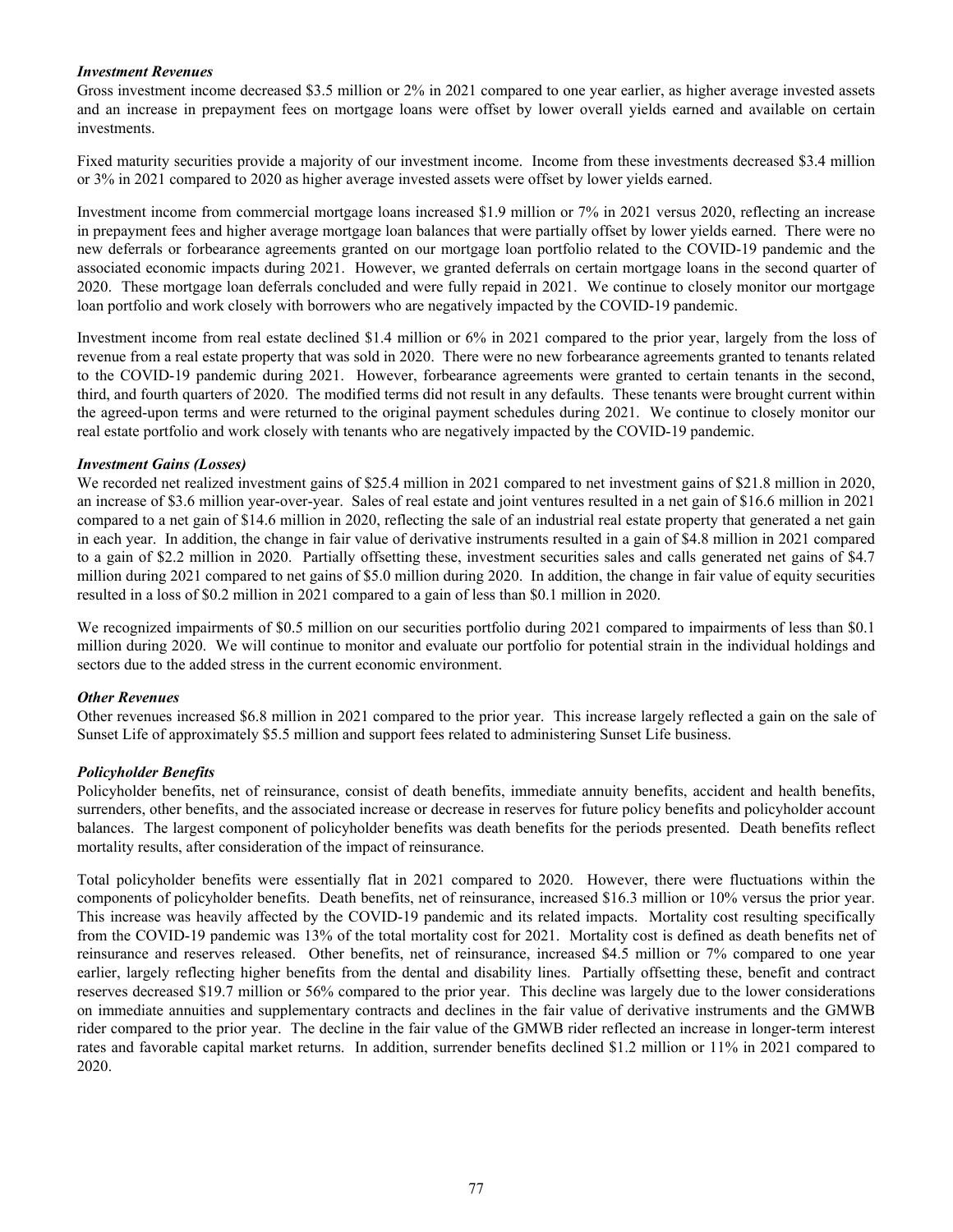### *Amortization of DAC*

The amortization of DAC decreased \$8.9 million or 21% in 2021 compared to 2020, largely due to unlocking and negative mortality experience compared to the prior year. Unlocking adjustments decreased DAC amortization \$0.4 million in 2021 compared to unlocking adjustments that increased DAC amortization \$5.2 million in 2020. The unlocking in 2021 primarily resulted from interest rate fluctuations and the impact of management actions in this low interest rate environment. The unlocking in 2020 primarily resulted from interest rate fluctuations.

### *Operating Expenses*

Operating expenses consist of incurred commission expense from the sale of insurance products, net of the deferral of certain commissions and certain expenses directly associated with the successful acquisition of new business, expenses from our operations, the amortization of VOBA and intangibles, and other expenses. Operating expenses decreased \$1.5 million or 1% in 2021 compared to 2020. The largest contributor to this decline was the cancellation of our agent conferences for 2021. In addition, retirement plan expenses declined, largely due to a reduction in pension expense. Further, the amortization of VOBA decreased \$1.4 million or 37% compared to the prior year, primarily due to unlocking. Unlocking increased operating expenses \$0.8 million in 2021 compared to an increase of \$1.6 million in 2020. Partially offsetting these decreases were higher legal fees and higher commissions net of capitalization of deferrable expenses.

#### *Income Taxes*

We recorded an income tax expense of \$2.2 million or 17% of income before tax in 2021. We recorded an income tax expense of \$0.7 million or 5% of income before tax in 2020. The increase in income tax expense in 2021 was primarily related to a decrease in available affordable housing income tax credits and the benefits received from the CARES Act in 2020 were no longer applicable in 2021. The increase in the effective tax rate was primarily due to tax credits from affordable housing investments and permanent differences, including the dividends-received deduction, having more impact on the effective tax rate due to a decrease in pre-tax income.

The effective income tax rate was lower than the prevailing corporate federal income tax rate of 21% for both 2021 and 2020. The lower effective income tax rate for 2021 was primarily due to tax credits from affordable housing investments and from permanent differences, which includes the dividends-received deduction. The lower effective tax rate for 2020 was primarily due to tax credits from affordable housing investments, permanent differences, which includes the dividends-received deduction, and the impact of the CARES Act.

The CARES Act was intended to provide immediate economic assistance to both businesses and individuals. The CARES Act provided the opportunity to carry back net operating losses, accelerated the recoverability of any remaining Alternative Minimum Tax (AMT) credits, and provided more specific impacts associated with small business loans, payroll taxes, and other items. We were able to take advantage of certain aspects of the CARES Act in 2020, while many aspects did not apply to us. The aspects of the CARES Act that were beneficial to us in 2020 were no longer applicable in 2021 For additional information, please see Note 11 - Income Taxes.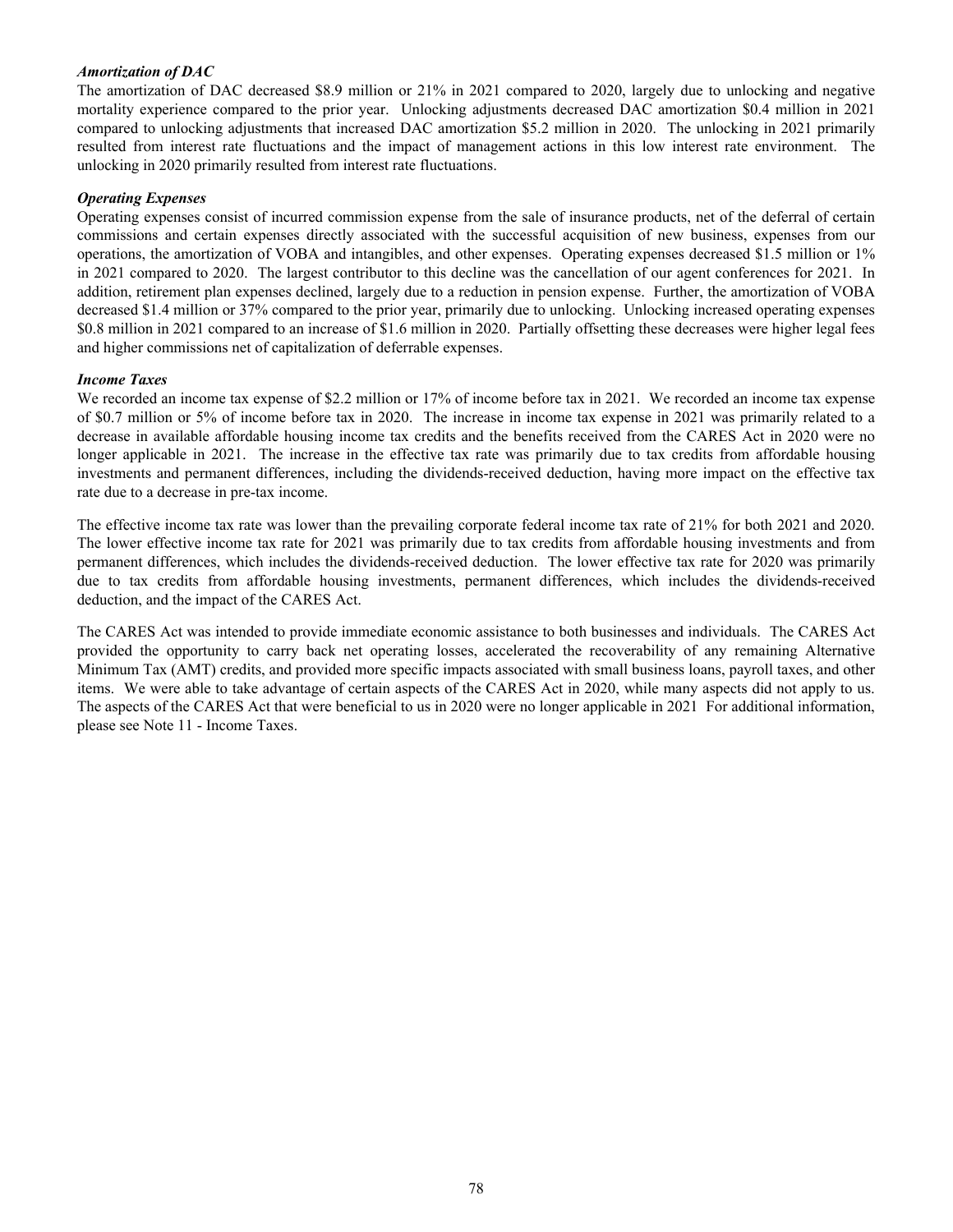# **Analysis of Investments**

This analysis of investments should be read in conjunction with Note 3 - Investments included in this document. The following table provides asset class detail of the investment portfolio at December 31.

|                           |           | $\frac{0}{0}$ |                 | $\frac{0}{0}$ |
|---------------------------|-----------|---------------|-----------------|---------------|
|                           | 2021      | of Total      | 2020            | of Total      |
| Fixed maturity securities | 3,088,197 | $77\%$        | 3,118,980<br>S. | $76\%$        |
| Equity securities         | 3,676     | $-$ %         | 6,647           | $-$ %         |
| Mortgage loans            | 596,037   | $15\%$        | 601,607         | $15\%$        |
| Real estate               | 142,278   | $4\%$         | 165,403         | $4\%$         |
| Policy loans              | 82,060    | $2\%$         | 84,447          | $2\%$         |
| Short-term investments    | 74,501    | $2\%$         | 119,116         | $3\%$         |
| Other investments         | 12,840    |               | 10,838          |               |
| Total                     | 3,999,589 | $100\%$       | 4,107,038       | $100 \%$      |

Fixed maturity securities were the largest component of our total investments at December 31, 2021 and December 31, 2020. The largest categories of fixed maturity securities at December 31, 2021 consisted of 77% in corporate securities, 9% in municipal securities, and 5% in U.S. Treasury securities and obligations of the U.S. Government. We had 22% of the fixed maturity securities in private placements at December 31, 2021 compared to 16% at December 31, 2020. The use of private placements offers an enhancement to our portfolio returns by providing access to higher yielding securities that choose to have a more limited offering at often lower cost.

We use actual or equivalent Standard & Poor's ratings to determine the investment grading of fixed maturity securities. Our fixed maturity securities that were rated investment grade were 99% at December 31, 2021 and 98% at December 31, 2020.

The fair value of fixed maturity securities with unrealized losses was \$366.6 million at December 31, 2021, compared with \$89.3 million one year earlier. This decrease primarily reflected higher interest rates at December 31, 2021 compared to December 31, 2020. At December 31, 2021, 99% of security investments with an unrealized loss were investment grade and accounted for 99% of the total unrealized losses. At December 31, 2020, 95% of securities with an unrealized loss were investment grade and accounted for 77% of the total unrealized losses.

At December 31, 2021, we had \$203.7 million in gross unrealized gains on fixed maturity securities that offset \$10.4 million in gross unrealized losses. At December 31, 2020, we had \$323.9 million in gross unrealized gains on fixed maturity and equity securities that offset \$3.0 million in gross unrealized losses. At December 31, 2021, 88% of the fixed maturity securities portfolio had unrealized gains, down from 97% at December 31, 2020. Gross unrealized losses on fixed maturity securities for less than 12 months totaled \$6.8 million and accounted for 81% of the security values in a gross unrealized loss position at December 31, 2021. Gross unrealized losses on fixed maturity security investments of 12 months or longer increased from \$1.6 million at December 31, 2020 to \$3.5 million at December 31, 2021.

We have written down certain investments in previous periods. Fixed maturity securities written down and still owned at December 31, 2021 had a fair value of \$11.9 million and net unrealized gains of \$1.3 million, compared to the December 31, 2020 fair value of \$13.6 million and net unrealized gains of \$1.6 million. Additional information identified or further deteriorations could result in impairments in future periods.

We evaluated the current status of all investments previously written down to determine whether we believe that these investments remained credit-impaired to the extent previously recorded. Our evaluation process is similar to our impairment evaluation process. If evidence exists that we will receive the contractual cash flows from securities previously written down, the accretion of income is adjusted. We reduced the value of one investment in 2021 by less than \$0.1 million under this process. We made no changes to the value of any of these investments during 2020.

Investments in mortgage loans totaled \$596.0 million at December 31, 2021, down from \$601.6 million at December 31, 2020. The commercial mortgage loan portfolio decreased \$5.6 million during 2021, as regularly scheduled payments and prepayments exceeded the volume of new loans. Our mortgage loans are secured by commercial real estate. These loans are stated at the outstanding principal balance, adjusted for amortization of premium and accrual of discount, less an allowance for loan losses. We believe this allowance is at a level adequate to absorb estimated credit losses and was \$2.8 million at December 31, 2021 and \$2.9 million at December 31, 2020. As previously mentioned, we granted deferrals of principal and interest payments on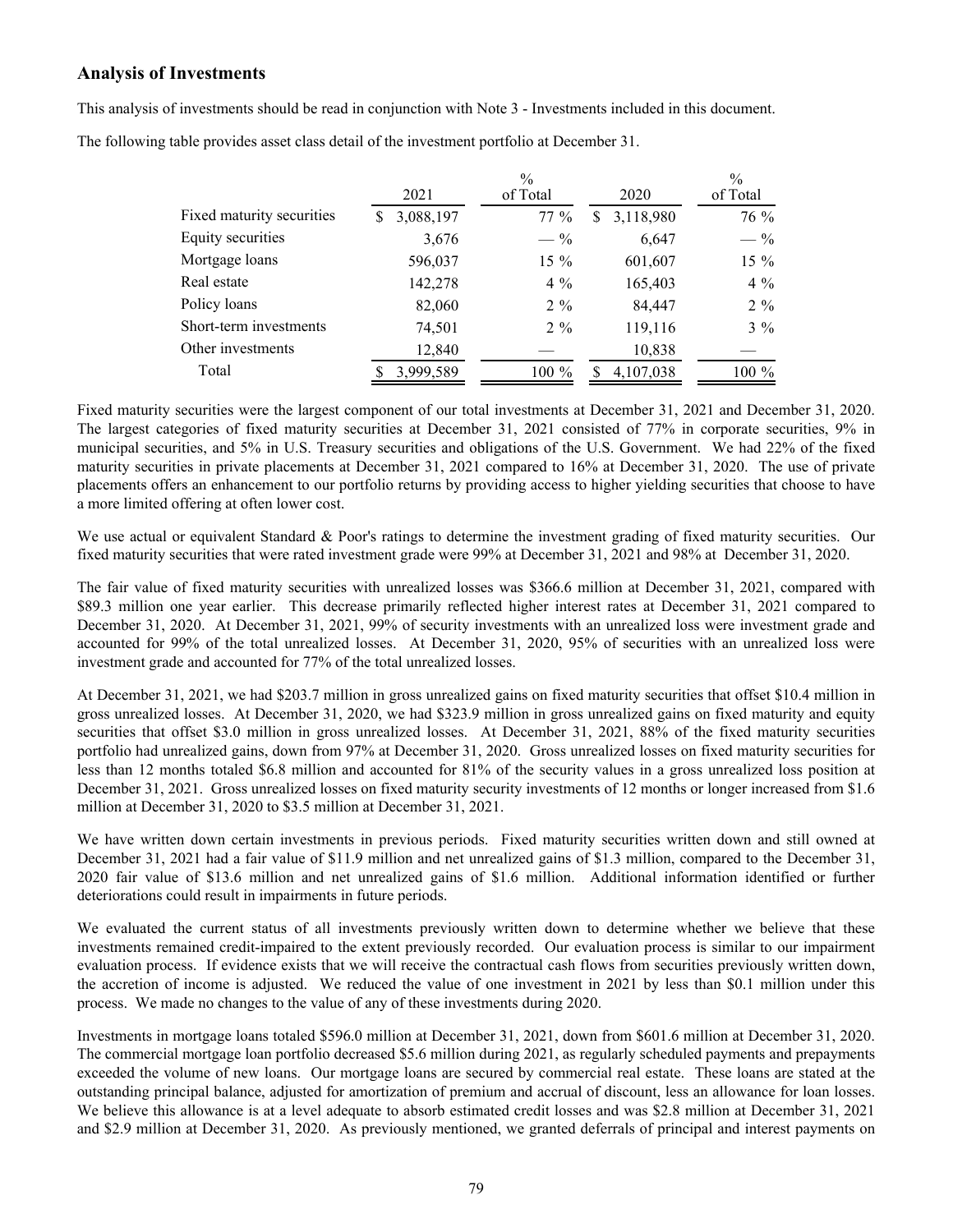certain mortgage loans during 2020. These mortgage loan deferrals have concluded and these deferred amounts were fully repaid in 2021. For additional information on our mortgage loan portfolio, please see Note 3 - Investments.

Investments in real estate totaled \$142.3 million at December 31, 2021 and \$165.4 million at December 31, 2020. This decrease was largely due to the sale of one investment property in 2021 that resulted in a realized gain of \$16.0 million before applicable income taxes. As previously mentioned, certain tenants were granted real estate rent deferrals during 2020. These tenants were brought current within the agreed-upon terms and were returned to the original payment schedules during 2021.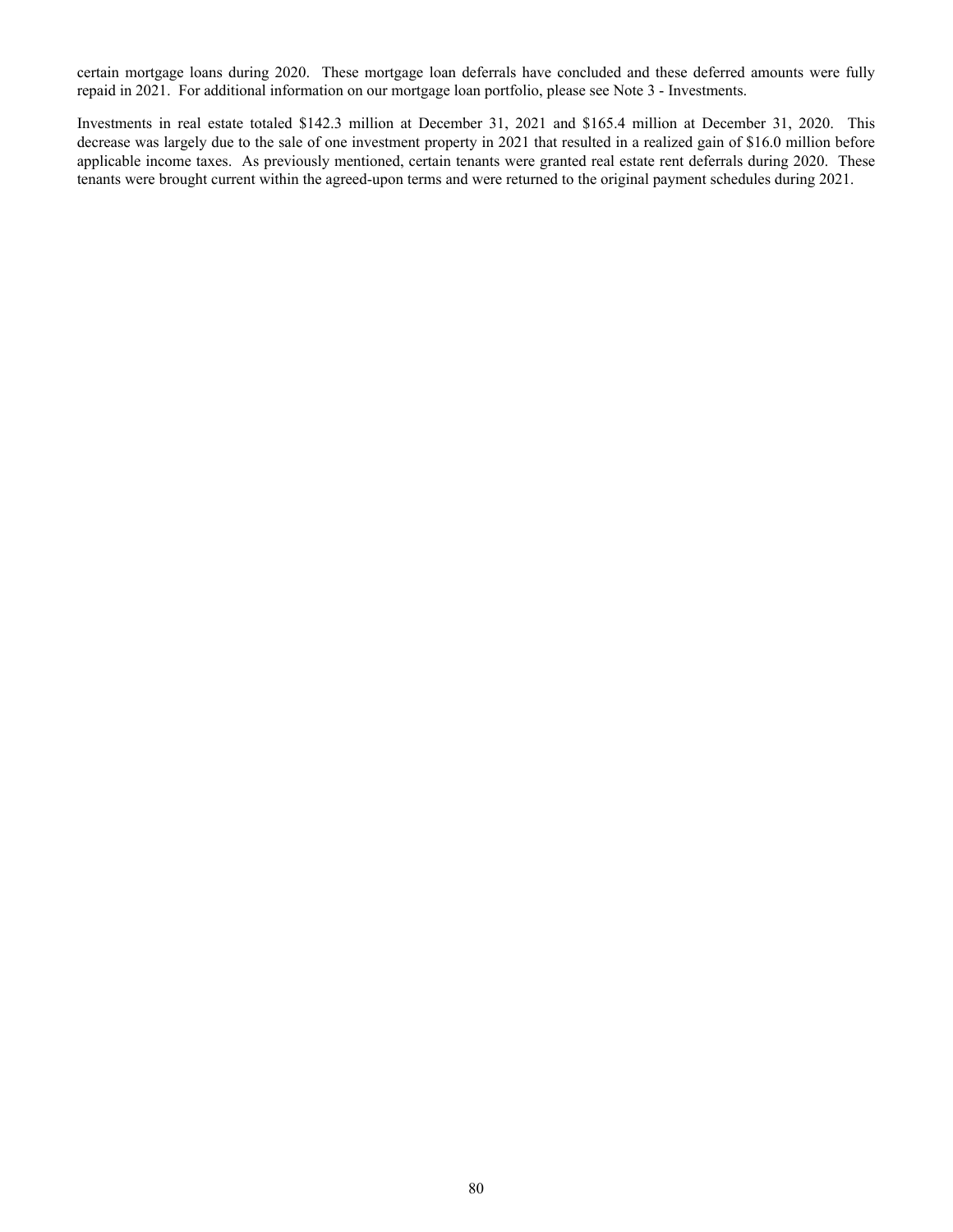# **Liquidity and Capital Resources**

# *Liquidity*

We meet liquidity requirements generally through positive cash inflows from operations. Management believes that the Company has sufficient sources of liquidity and capital resources to satisfy operational requirements and to finance expansion plans and strategic initiatives as they may occur. Primary sources of cash flow are premiums, other insurance considerations and deposits, receipts for policyholder accounts, investment sales and maturities, and investment income. We have a spreadbased investment program utilizing advances from the Federal Home Loan Bank of Des Moines (FHLB) to provide additional liquidity. In addition, we have credit facilities that are available for additional working capital needs or investment opportunities. The principal uses of cash are for the insurance operations, including the purchase of investments, payment of insurance benefits, operating expenses, policyholder dividends, withdrawals from policyholder accounts, and costs related to acquiring new business. Further, we use cash for other purposes, including the payment of stockholder dividends and income taxes. There can be no assurance that we will continue to generate cash flows at or above current levels or that our ability to borrow under the current credit facilities will be maintained.

We perform cash flow testing and add various levels of stress testing to potential surrender and policy loan levels in order to assess current and near-term cash and liquidity needs. In the event of increased surrenders and other cash needs, we have several sources of cash flow available to meet our needs.

Net cash used from operating activities was \$46.3 million for the year ended December 31, 2021. The primary sources of cash from operating activities in 2021 were premium receipts and net investment income. The primary uses of cash from operating activities in 2021 were for the payment of policyholder benefits and operating expenses. Net cash used from investing activities was \$7.9 million. The primary sources of cash were sales, maturities, calls, and principal paydowns of investments totaling \$513.1 million. Offsetting these, investment purchases, including new mortgage loans and new policy loans, totaled \$590.5 million. In addition, net sales of short-term investments totaled \$41.6 million. Net cash provided by financing activities was \$52.4 million, primarily including \$30.0 million of receipts from the FHLB funding agreement, \$22.9 million of deposits, net of withdrawals, on policyholder account balances and \$7.3 million of net transfers from separate accounts. Partially offsetting these was the payment of \$10.5 million in stockholder dividends.

# *Capital Resources*

We believe existing capital resources provide adequate support for the current level of business activities, as identified in the following table at December 31.

|                                                                      |      | 2021      |    | 2020      |  |
|----------------------------------------------------------------------|------|-----------|----|-----------|--|
| Total assets, excluding separate accounts                            | -SS- | 4.928.454 | S. | 4.999.971 |  |
| Total stockholders' equity                                           |      | 830.434   |    | 908.739   |  |
| Ratio of stockholders' equity to assets, excluding separate accounts |      | 17%       |    | 18%       |  |

Stockholders' equity decreased \$78.3 million from year-end 2020. This decline was largely due to higher interest rates at December 31, 2021. Stockholders' equity per share, or book value, equaled \$85.76 at year-end 2021, a decline from \$93.84 at year-end 2020.

Net unrealized gains on available for sale securities, which are included as part of Accumulated Other Comprehensive Income (Loss) and as a component of Stockholders' Equity (net of unrealized losses on investments, related taxes, policyholder account balances, future policy benefits, DAC, VOBA, and DRL), totaled \$113.4 million at December 31, 2021, an \$83.7 million decrease from December 31, 2020.

During the third quarter of 2021, the Company entered into a collateralized advance funding agreement with the FHLB, which matures in August of 2026. At December 31, 2021, total obligations outstanding under this agreement were \$30.0 million and are reported as Policyholder Account Balances in the Consolidated Balance Sheets. Interest is credited based on variable rates set by the FHLB. Interest payments during the year ended December 31, 2021 were less than \$0.1 million.

Our statutory equity exceeds the minimum capital deemed necessary to support our insurance business, as determined by the risk-based capital calculations and guidelines established by the National Association of Insurance Commissioners (NAIC). We believe these statutory limitations impose no practical restrictions on future dividend payment plans. See further discussion in Note 19 - Statutory Information and Stockholder Dividends Restriction.

In January 2022, the Board of Directors authorized the purchase of up to one million of our shares on the open market through January 2023. No shares were purchased under this authorization during 2021 or 2020. The timing and amount of any share repurchases will be determined by our management based on market conditions and other factors.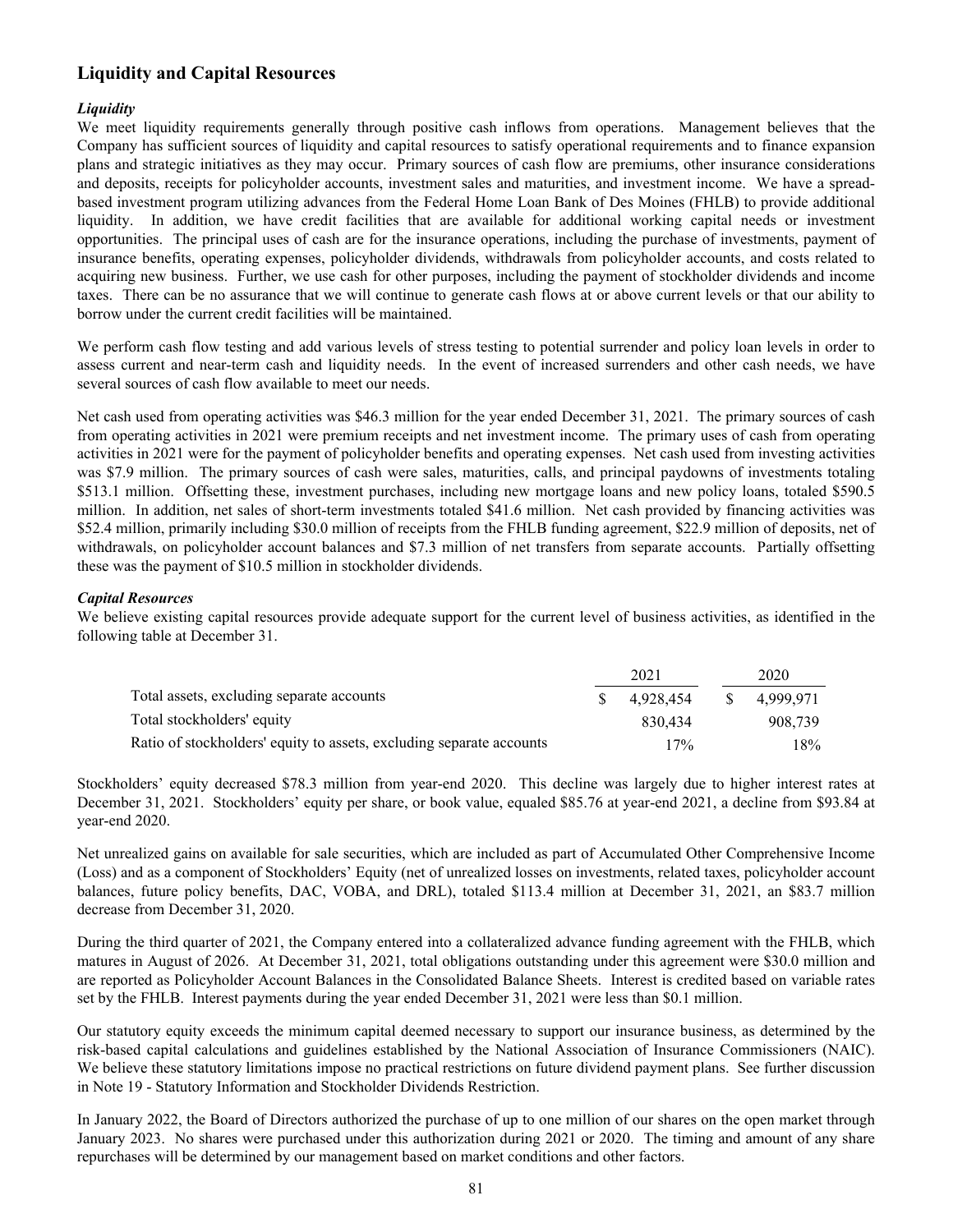On January 24, 2022, the Board of Directors declared a quarterly dividend of \$0.27 per share that was paid February 9, 2022 to stockholders of record at February 3, 2022.

#### *Minimum Rate Guarantees*

Our rate guarantees for those products with minimum crediting rate provisions are identified in the following table. The guaranteed minimum crediting rate has been reduced over time on new products being sold, consistent with the low interest rate environment. The actual interest rate credited to these products may be greater than the guaranteed rates, particularly for products having been sold more recently and within the lower guaranteed rate categories. Approximately 76% of total policyholder account balances were at the minimum guaranteed rate as of December 31, 2021 compared to 74% at December 31, 2020.

|                             | December 31, 2021 |                    |               |                   |    |                                |               |                                                                             |               |           |
|-----------------------------|-------------------|--------------------|---------------|-------------------|----|--------------------------------|---------------|-----------------------------------------------------------------------------|---------------|-----------|
|                             |                   | Fixed<br>Annuities |               | Universal<br>Life |    | Variable Life<br>and Annuities |               | Supplemental<br>Contracts and<br>Annuities<br>Without Life<br>Contingencies |               | Total     |
| $0\%$ to $1\%$              | \$                | 428,959            | $\mathsf{\$}$ | 90,379            | \$ | 7,836                          | $\mathsf{\$}$ | 5,950                                                                       | $\mathsf{\$}$ | 533,124   |
| Greater than $1\%$ to $3\%$ |                   | 151,844            |               | 313,343           |    | 93,621                         |               | 32,837                                                                      |               | 591,645   |
| Greater than $3\%$ to $4\%$ |                   | 367,672            |               | 294,109           |    | 7,560                          |               | 12,961                                                                      |               | 682,302   |
| Greater than 4%             |                   | 48,745             |               | 358,402           |    |                                |               | 3,151                                                                       |               | 410,298   |
| Total                       |                   | 997,220            | \$            | 1,056,233         | \$ | 109,017                        | S             | 54,899                                                                      |               | 2,217,369 |
|                             | December 31, 2020 |                    |               |                   |    |                                |               |                                                                             |               |           |
|                             |                   |                    |               |                   |    |                                |               |                                                                             |               |           |
|                             |                   | Fixed<br>Annuities |               | Universal<br>Life |    | Variable Life<br>and Annuities |               | Supplemental<br>Contracts and<br>Annuities<br>Without Life<br>Contingencies |               | Total     |
| $0\%$ to $1\%$              | \$                | 399,657            | $\mathsf{\$}$ | 73,337            | \$ | 4,659                          | $\mathsf{\$}$ | 2,644                                                                       | $\mathsf{\$}$ | 480,297   |
| Greater than $1\%$ to $3\%$ |                   | 184,441            |               | 309,775           |    | 93,321                         |               | 31,774                                                                      |               | 619,311   |
| Greater than 3% to 4%       |                   | 377,931            |               | 303,985           |    | 8,236                          |               | 14,554                                                                      |               | 704,706   |
| Greater than 4%             |                   | 51,937             |               | 371,411           |    |                                |               | 3,978                                                                       |               | 427,326   |

# *Fixed Annuity Contracts*

Fixed annuities typically involve single-payment deposits that accumulate over time through interest credited, and these contracts also typically provide the right to make additional renewal deposits. The timing and magnitude of outgoing cash flows from these contracts is dependent upon many factors, primarily due to contract owner rights to surrender or annuitize the policy value during the term of the contract and benefit options that are provided upon death. We make estimates and projections of future cash flows on fixed annuities based upon the economic environment, ranges of future economic changes, and historical contract holder behavior.

The term of the contract is dependent upon the individual needs and decisions of contract owners up to and including the time of contractual maturity. The maturity of the contract is typically determined by a combination of the duration of ownership of the contract and the annuity owner's age. Deferred annuity contract owners with upcoming annuity maturities receive communication from us regarding the various maturity settlement options that are available in the contract. The communication can result in extension of the contract maturity date, surrender of the contract prior to maturity, or conversion of the contract to other contract or policy types. Conversions typically involve payment of the contract value over time and often with life contingencies.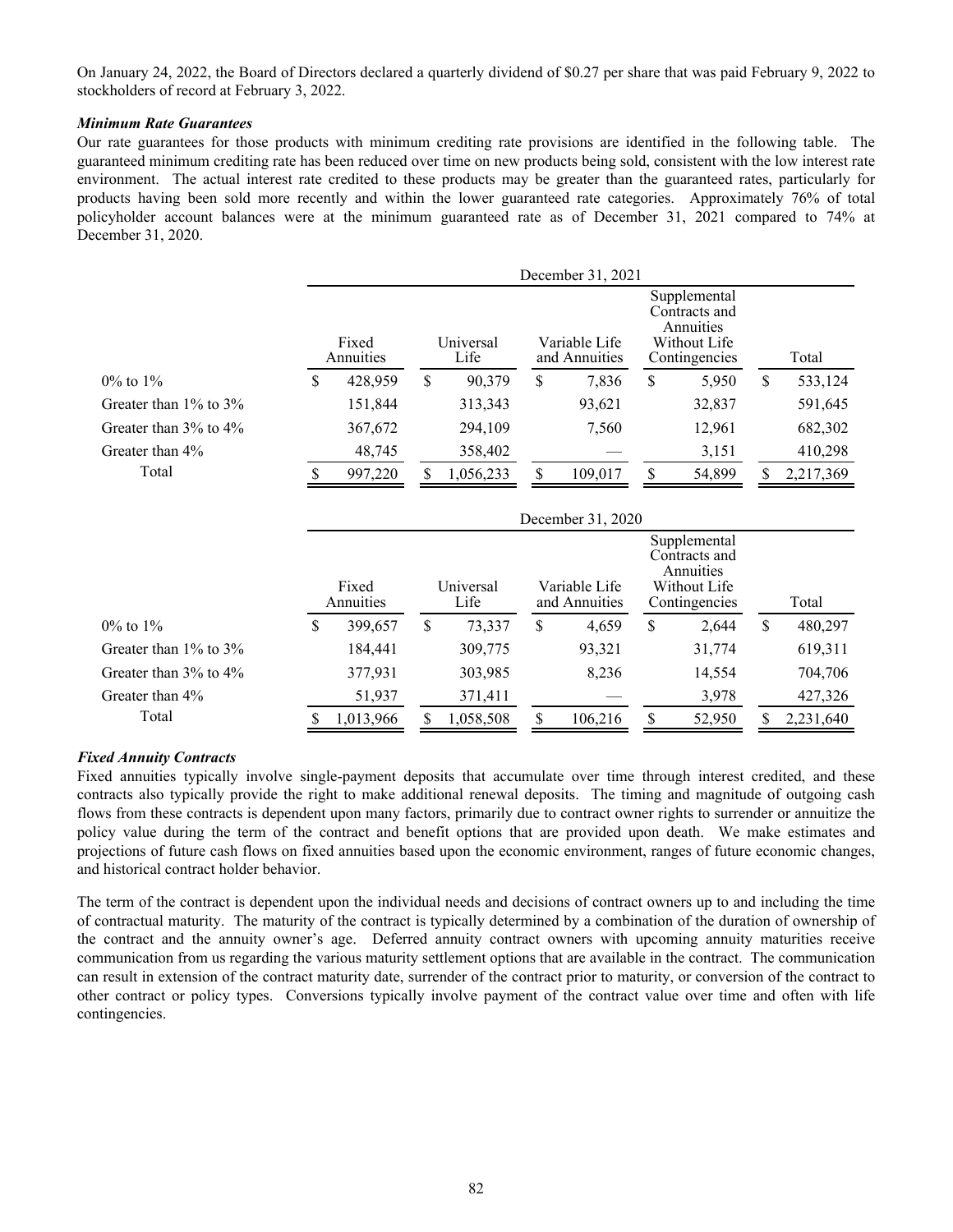The following table provides fixed annuity contract values within maturity date ranges as of December 31. The values and date ranges provided below do not necessarily represent our expected outflow of funds from these contracts, as these cash flows may be significantly impacted by the needs and decisions of the contract owners.

|                   |   | 2021    | $\frac{0}{0}$<br>of Total |   | 2020      | $\frac{0}{0}$<br>of Total |
|-------------------|---|---------|---------------------------|---|-----------|---------------------------|
| One year or less  | S | 135,123 | $14\%$                    | S | 130,614   | 13 %                      |
| Two years         |   | 102,670 | 10 %                      |   | 78,935    | $8\%$                     |
| Three years       |   | 44,275  | $4\%$                     |   | 59,334    | $6\%$                     |
| Four years        |   | 48,333  | $5\%$                     |   | 44,125    | $4\%$                     |
| Five years        |   | 56,100  | $6\%$                     |   | 47,954    | $5\%$                     |
| Six years or more |   | 610,719 | 61 %                      |   | 653,004   | 64 %                      |
| Total             |   | 997,220 | $100 \%$                  | S | 1,013,966 | 100 %                     |

Fixed annuity contracts typically also contain provisions for charges to be paid by contract holders if the contract is surrendered within a fixed period of time after purchase. The surrender charge typically declines on an annual basis during an initial term of ten or fewer years. The magnitude of any surrender charge applicable to a contract is believed to impact policyholder behavior and the timing of future cash flows. The following table provides the policy values for fixed annuities by summary ranges of applicable surrender charges as of December 31.

|                | $\frac{0}{0}$ |          |   |           |          |  |  |
|----------------|---------------|----------|---|-----------|----------|--|--|
|                | 2021          | of Total |   | 2020      | of Total |  |  |
| None           | 592,322       | 59 %     | S | 628,761   | 62 %     |  |  |
| Less than 5%   | 186,471       | $19\%$   |   | 180,218   | 18 %     |  |  |
| 5% and greater | 218,427       | 22 %     |   | 204,987   | 20 %     |  |  |
| Total          | 997,220       | $100 \%$ |   | 1,013,966 | 100 %    |  |  |

# *Asset/Liability Management*

Our asset/liability management programs and procedures involve the monitoring of asset and liability durations for various product lines, cash flow testing under various interest rate scenarios to evaluate the potential sensitivity of assets and liabilities to interest rate movements, and the continuous rebalancing of assets and liabilities with respect to yield, risk, and cash flow characteristics.

We believe our asset/liability management programs and procedures, along with certain product features, provide protection for us against the effects of changes in interest rates under various scenarios.

Cash flows and effective durations of the asset and liability portfolios are measured at points in time and are affected by changes in the level and term structure of interest rates, as well as changes in policyholder behavior. Further, durations are managed on an individual product level, and an aggregate portfolio basis. As a result, differences typically exist between the duration, cash flows, and yields of assets versus liabilities on an individual portfolio and aggregate basis. Our asset/liability management programs and procedures enable management to monitor the changes, which have varying correlations among certain portfolios, and to make adjustments to asset mix, liability crediting rates, and product terms so as to manage risk and profitability over time.

We aggregate similar policyholder liabilities into portfolios and then match specific investments with these liability portfolios. In 2021 and 2020, all of our portfolios had investment yields near or in excess of crediting rates on matched liabilities. We monitor the risk to portfolio investment margins on an ongoing basis.

We perform cash flow scenario testing through models of our in force business. These models reflect specific product characteristics and include assumptions based on current and anticipated experience regarding the relationships between shortterm and long-term interest rates (i.e., the slope of the yield curve), credit spreads, market liquidity, and other factors, including policyholder behavior in certain market conditions. In addition, these models include asset cash flow projections, reflecting interest payments, sinking fund payments, scheduled principal payments, and optional bond calls and prepayments.

The risk exists that our asset or liability portfolio performance may differ from forecasted results as a result of unforeseen economic circumstances, estimates or assumptions that prove incorrect, unanticipated policyholder behavior, or other factors. The result of such deviation of actual versus expected performance could include excess or insufficient liquidity in future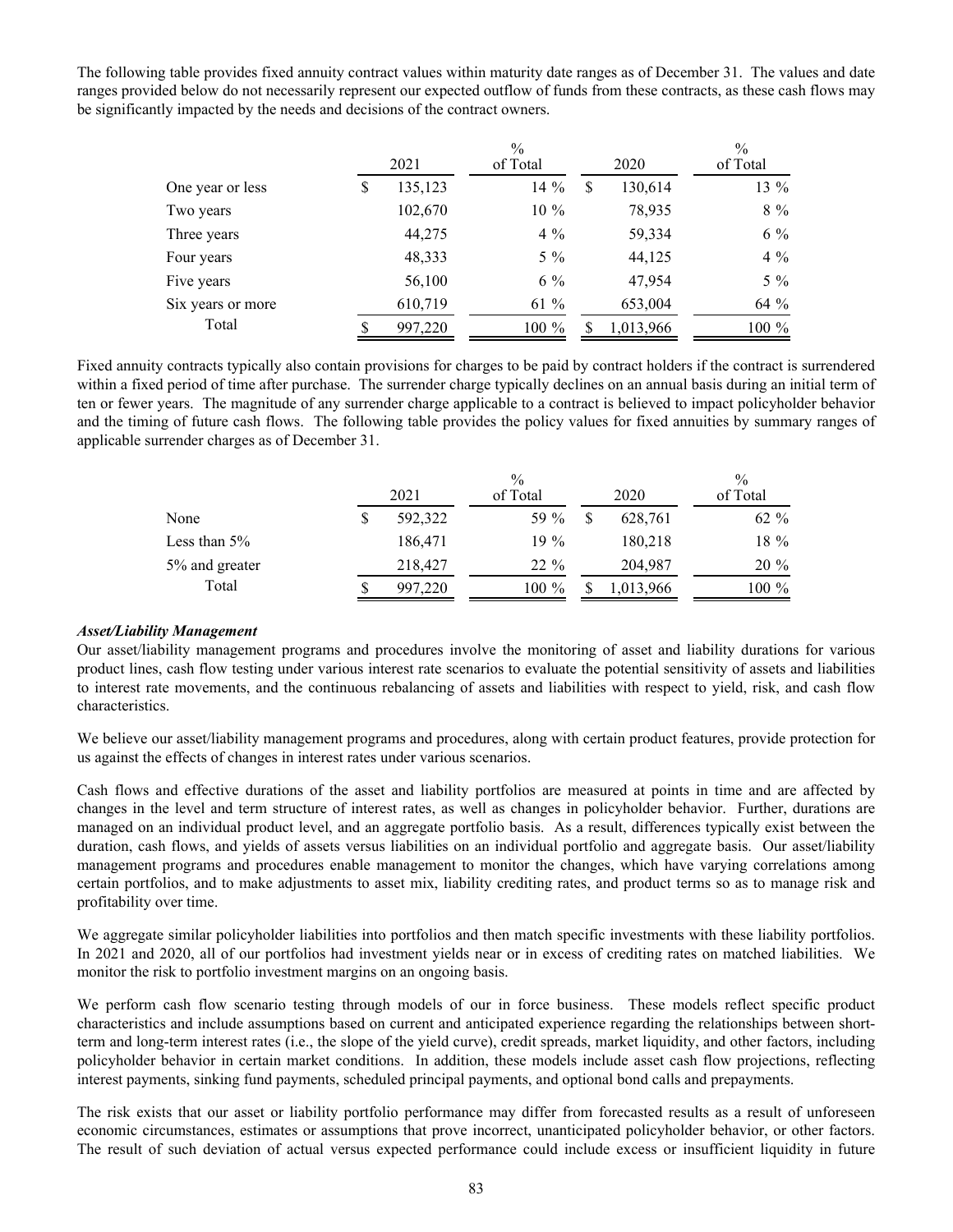periods. Excess liquidity, in turn, could result in reduced profitability on one or more product lines. Insufficient liquidity could result in the need to generate liquidity through borrowing, asset sales, or other means. We believe that our asset/liability management programs will provide sufficient liquidity to enable us to fulfill our obligation to pay benefits under our various insurance and deposit contracts. On a historical basis, we have not needed to liquidate assets to ensure sufficient cash flows. We maintain borrowing lines on a secured and unsecured basis to provide additional liquidity, if needed.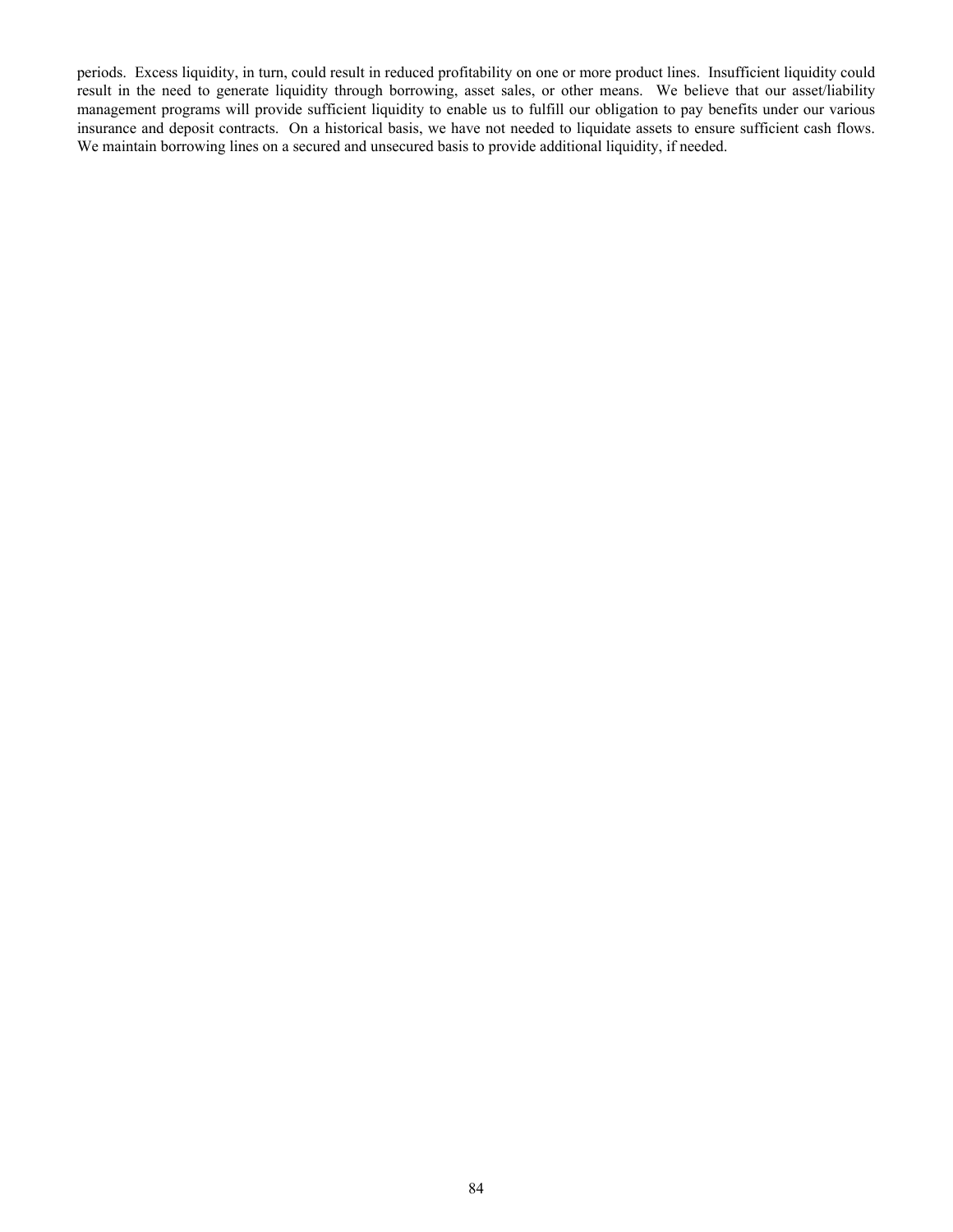# **Risk Factors**

The operating results of life insurance companies have historically been subject to significant fluctuations. The factors which could affect our future results include, but are not limited to, general economic conditions and the known trends and uncertainties which are discussed more fully below.

### **Strategic and Operational Risks:**

# *We operate in a mature and highly competitive industry, which could limit our ability to grow sales or maintain our position in the industry and negatively affect profitability.*

Life insurance is a mature and highly competitive industry. We encounter significant competition in all lines of business from other insurance companies, many of which may have greater financial resources, a greater market share, a broader range of products, lower product prices, better name recognition, greater actual or perceived financial strength, higher claims-paying ratings, the ability to assume a greater level of risk, lower operating or financing costs, or lower profitability expectations.

In recent years, there has been substantial consolidation and convergence among companies in the financial services industry, resulting in increased competition from large, well-capitalized financial services firms. Furthermore, many of these larger competitors may have lower operating costs and an ability to absorb greater risk while maintaining their financial strength ratings, thereby allowing them to price their products more competitively.

Changes in demographics, particularly the aging of the population, and the decline in the number of agents in the industry, may affect the sales of life insurance products. Also, as technology evolves, customers and agents may be able to compare products of any particular company with any other, which could lead to increased competition as well as changes in agent or customer behavior, including persistency, that differs from past behavior.

# *We may be unable to attract and retain agencies and agents.*

We sell insurance and annuity products through independent agents and agencies. These agencies and agents are not captive and may sell products of our competitors. Sales and our financial results could be adversely affected if we are unsuccessful in attracting agencies and agents. Our ability to retain agents and agencies is dependent upon a number of factors, including: our ability to maintain a competitive compensation system while also offering products with competitive features and benefits for policyholders; our ability to maintain a level of service and assistance that effectively supports the needs of agents and agencies; and our ability to approve and monitor sales and business practices of agents and agencies that are consistent with regulatory requirements and our expectations.

# *Our results may be negatively affected should actual experience differ from management's assumptions and estimates.*

We make certain assumptions regarding mortality, persistency, expenses, interest rates, tax liability, business mix, policyholder behavior, and other factors appropriate for the type of business results we expect to experience in future periods. These assumptions are also used to estimate the amounts of DAC, VOBA, DRL, policy reserves and accruals, future earnings, and various components of our financial statements. These assumptions are used in the operations of our business in making decisions that are crucial to our success, including the pricing of products and expense structures relating to products. Our actual experience and changes in estimates are reflected in our financial statements. Our actual experience may vary from period to period and from established assumptions, potentially resulting in variability in the financial statements.

We establish and carry a reserve liability based on current estimates of how much will be needed to pay for future benefits and claims. The assumptions and estimates used in connection with establishing and carrying reserves are inherently uncertain and in some cases are mandated by regulators, irrespective of a company's actual experience. If actual experience is significantly different from assumptions or estimates or if regulators decide to increase or change regulations, current reserves may prove to be inadequate in relation to estimated future benefits and claims. As a result, a charge to earnings would be incurred in the quarter in which we change reserves.

The calculations we use to estimate various components of our financial statements are complex and involve analyzing and interpreting large quantities of data. We employ various techniques for such calculations and from time to time will develop and implement more sophisticated systems and procedures to facilitate calculations and improve estimates. Accordingly, our financial results may be affected, positively or negatively, by actual results differing from assumptions, by changes in estimates, and by changes resulting from implementing new administrative systems and procedures.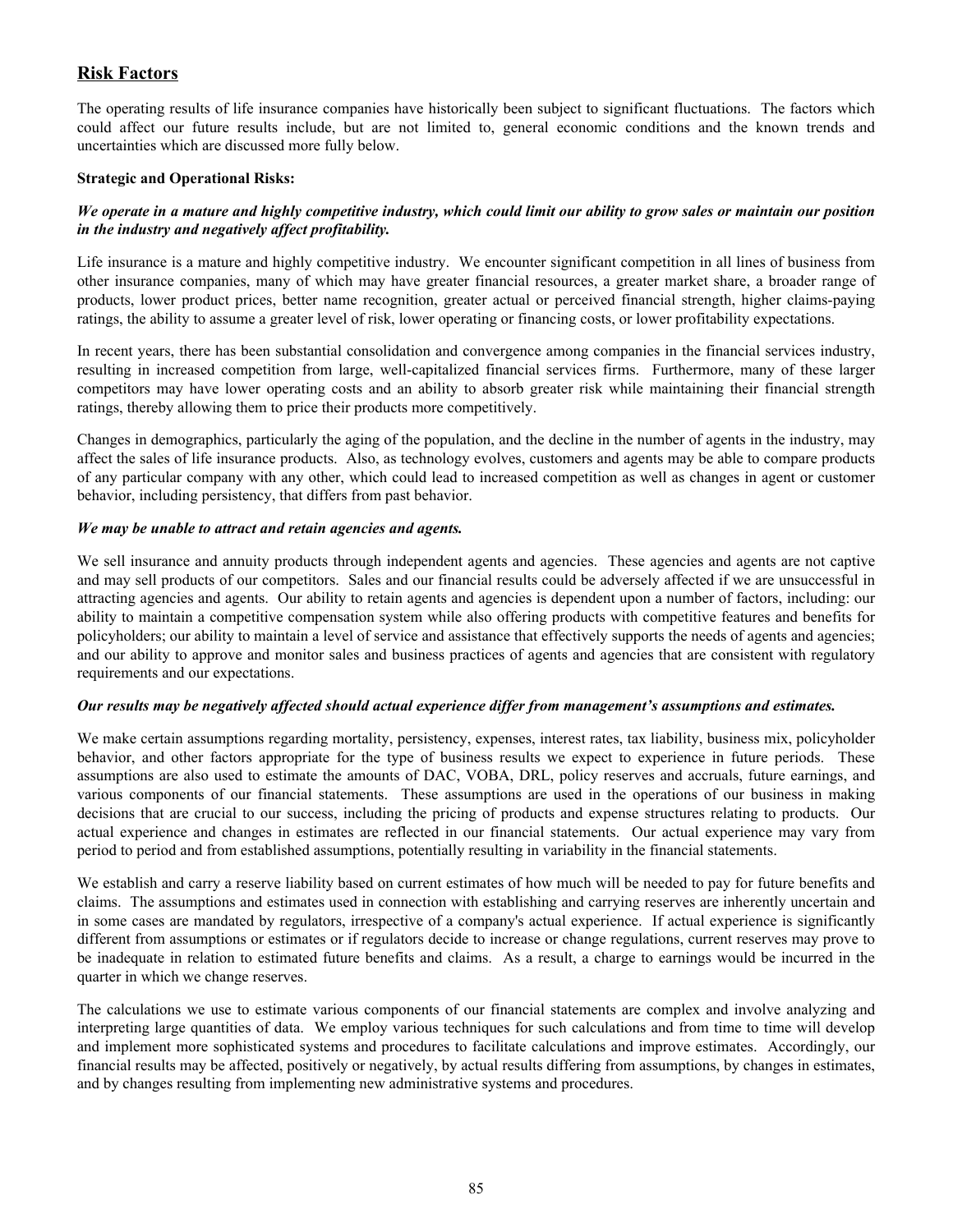### *We may face difficult economic conditions that could adversely affect our operations.*

Market factors, including inflation, interest rates, consumer spending, government actions, market volatility, disruptions and strength of the capital markets, may result in investment losses, changes in insurance liabilities, impairments, increased valuation allowances, increases in reserves, reduced net investment income and changes in unrealized gain or loss positions.

In addition, higher unemployment, lower personal income, lower corporate earnings, lower consumer spending, elevated incidence of claims, lapses or surrenders of policies, reduced demand for our products, and deferred or canceled payments of insurance premiums may negatively affect our operating results.

# *Risk management policies and procedures may not be fully effective and could leave us exposed to unidentified or unanticipated risk, which could negatively affect business or result in losses.*

We have devoted significant resources to develop risk management policies and procedures and will continue to do so in the future. However, the policies and procedures that we use to identify, monitor, and manage risks may not be fully effective. Many of the methods of managing risk and exposure are based upon the use of observed historical policyholder and market behavior or statistics based on historical models. As a result, these methods may not effectively or fully identify or evaluate the magnitude of existing or future exposure, which could be significantly greater than the historical measures or our evaluation indicate. Other risk management methods depend upon the evaluation of information regarding markets, agents, clients, catastrophe occurrence, or other matters that are publicly available or otherwise accessible. This information may not always be accurate, complete, up-to-date, or properly evaluated. Management of operational, legal, and regulatory risks requires policies and procedures to record properly and verify a large number of transactions and events, and these policies and procedures may not be fully effective. Additional risks and uncertainties not currently known or that we currently deem to be immaterial may adversely affect our business and/or our financial statements.

#### *A rating downgrade could adversely affect our ability to compete and increase the number or value of policies surrendered.*

Our financial strength rating, which is intended to measure our ability to meet policyholder obligations, may be an important consideration affecting public confidence in some of our products and, as a result, our competitiveness. A downgrade in our rating could adversely affect our ability to sell products, retain existing business, and compete for attractive acquisition opportunities. Rating organizations assign ratings based upon several factors. While most of the factors relate to the rated company, some of the factors relate to the views of the rating organization, general economic conditions, and circumstances outside the rated company's control. We cannot predict what actions rating organizations may take or what actions we may be required to take in response to the actions of the rating organizations.

# *Projected operating results for acquisitions may not be achieved and the ability to integrate acquisitions and achieve anticipated operating efficiencies may not be successful.*

Actual operating results may vary significantly from projected results of acquired companies and blocks of business. Projected operating results are estimates of future results based on assumptions made by management at the time of the acquisition. General economic, political, and market conditions may have a material impact on the reliability of these projections. We may not be able to realize the projected value of acquired assets or we may underestimate the value of the liabilities assumed. Our financial position and results of operations could be negatively impacted if the projections are materially inaccurate. This could result in the write-down of acquired assets, impairment to goodwill, impairment to intangible assets, increases to assumed liabilities, and other negative impacts to our financial statements.

We may not achieve efficient operational integration of acquisitions or may not achieve operating efficiencies that were projected at the time of acquisition. Failure to achieve either or both of these could result in increased expenses and negatively impact our financial position and results of operations.

# **Reinsurance Risks:**

#### *Our reinsurers could fail to meet assumed obligations or be subject to adverse developments that could impact us.*

We follow the insurance practice of reinsuring a portion of the risks under the policies we issue, known as ceding. We cede significant amounts of insurance to other insurance companies through reinsurance. This reinsurance makes the assuming reinsurer liable to us for the reinsured portion of the risk. However, reinsurance does not discharge us from our primary obligation to pay policyholders for losses insured under the policies that are issued. Therefore, we are subject to the credit risk of our reinsurers. The failure of one or more of our reinsurers could negatively impact our financial position or financial statements.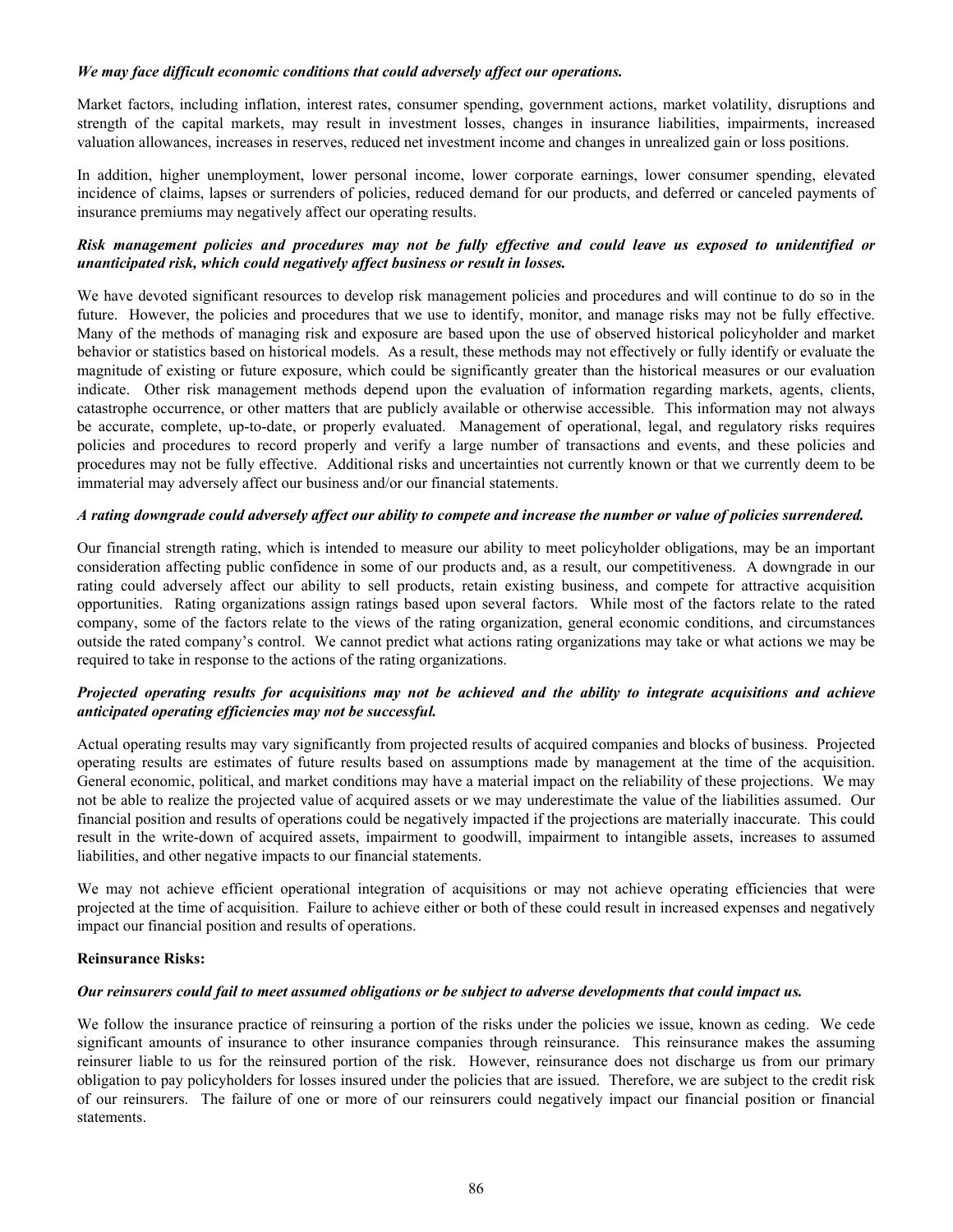# *Our ability to compete is dependent on the availability of reinsurance, cost of reinsurance, or other substitute capital market solutions.*

The premium rates we charge are based, in part, on the assumption that reinsurance will be available at a certain cost. Under certain reinsurance agreements, the reinsurer may increase the rate it charges us for the reinsurance. Therefore, if the cost of reinsurance were to increase for existing business, if reinsurance were to become unavailable for new business, or if alternatives to reinsurance were not available, we may be exposed to reduced profitability and cash flow strain, or we may not be able to sell or price new business at competitive rates.

In recent years, the number of life reinsurers has decreased as the reinsurance industry has consolidated. The decreased number of participants in the life reinsurance market results in increased concentration risk for insurers. If the reinsurance market further contracts, our ability to continue to offer our products on terms favorable to us could be adversely impacted.

#### **Investment Risks:**

#### *Our investments are subject to market and credit risks.*

We hold a diversified portfolio of investments that primarily includes fixed maturity securities, mortgage loans, and real estate. Each of these investments is subject, in varying degree, to market risks that can affect their return and their fair value.

Our invested assets, primarily including fixed maturity securities, are subject to customary risks of credit defaults and changes in fair value. The value of our mortgage loan and real estate portfolios also depend on the financial condition of the borrowers and tenants occupying the properties which we have financed. Factors that may affect the overall default rate on and fair value of our invested assets include interest rate levels and changes, availability and cost of liquidity, financial market performance, state and federal regulations, and general economic conditions, as well as particular circumstances affecting the businesses of individual borrowers and tenants.

Our investments are exposed to varying degrees of credit risk. Credit risk is the risk that the value of the investment may decline due to deterioration in the financial strength of the issuer and that the timely or ultimate payment of principal or interest might not occur. A default by an issuer usually involves some loss of principal to the investor. Losses can be mitigated by timely sales of affected securities or by active involvement in a restructuring process. However, there can be no assurance that the efforts of an investor will lead to favorable outcomes in a bankruptcy or restructuring.

We attempt to mitigate credit risk by diversifying the investment portfolio across a broad range of issuers, investment sectors and security types, and by limiting the amount invested in any particular entity. We also invest in securities collateralized or supported by physical assets, guarantees by insurers or other providers of financial strength, and other sources of secondary or contingent payment. These securities can improve the likelihood of payment according to contractual terms and increase recovery amounts in the case of issuer default, bankruptcy, or restructuring.

# *Interest rate fluctuations could negatively affect our spread income or otherwise impact our business.*

Interest rate fluctuations or sustained low interest rate environments could negatively affect earnings because the profitability of certain products depends in part on interest rate spreads. These products include fixed annuities, single premium immediate annuities, interest-sensitive whole life, universal life, and the fixed portion of variable universal life insurance and variable annuity business. In addition, we offer riders, including guaranteed minimum withdrawal benefits and guaranteed minimum death benefits. Changes in interest rates or sustained low interest rate environments may reduce both the profitability and the return on invested capital.

Some of our products, principally fixed annuities, interest-sensitive whole life, universal life, and the fixed portion of variable universal life insurance and variable annuity business, have interest rate guarantees that expose us to the risk that changes in interest rates will reduce the spread, or the difference between the amounts we are required to credit to policyholder contracts and the amounts earned on general account investments. Because many of our policies have guaranteed minimum interest or crediting rates, spreads could decrease and potentially become negative. Declines in spread or instances where the returns on the general account investments are not sufficient to support the interest rate guarantees on these products could have a material adverse effect on our financial statements. In addition, in periods of increasing interest rates, we may not be able to replace the assets in the general account with higher yielding assets needed to fund the higher crediting rates that may be necessary to keep interest sensitive products competitive. Therefore, we may have to accept a lower spread and profitability or face a decline in sales, loss of existing contracts from non-renewed maturities, early withdrawals, or surrenders. In periods of declining interest rates, we may have to reinvest the cash received from interest or return of principal on investments in lower yielding instruments then available. Moreover, issuers of fixed income investment securities and borrowers related to our commercial mortgage investments may prepay these obligations in order to borrow at lower market rates, which may increase our risk to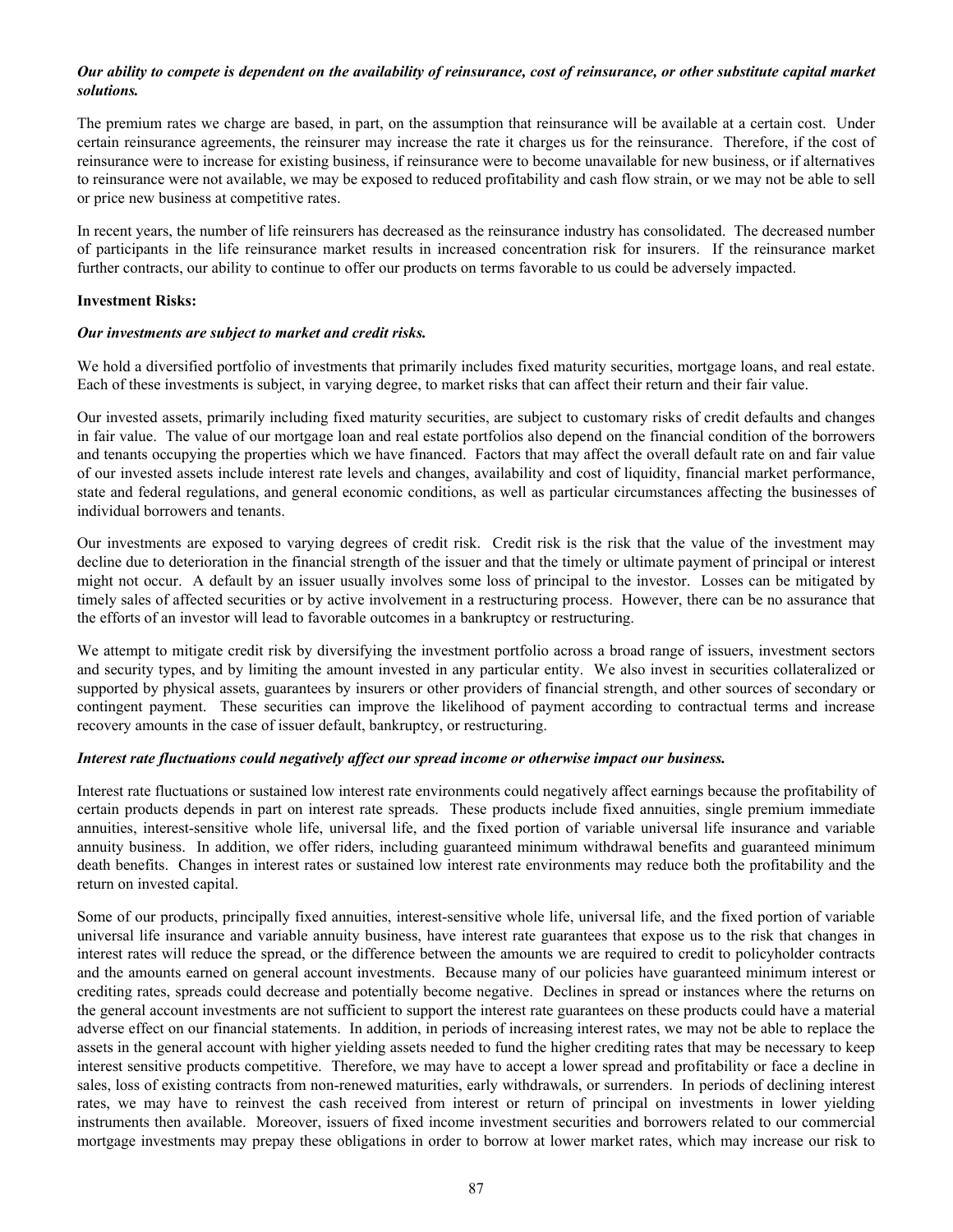have to reinvest at lower rates. Increases in interest rates may cause increased surrenders of insurance products. In periods of increasing interest rates, policy loans and surrenders and withdrawals of life insurance policies and annuity contracts may increase, as policyholders seek to buy products with higher returns. These outflows may require investment assets to be sold at a time when the prices of those assets are lower because of the increase in market interest rates, which may result in realized investment losses. Further, higher interest rates may result in significant unrealized losses on investments. These net unrealized losses could have a negative effect on stockholders' equity. This could negatively impact the ability to pay policyholder and stockholder dividends. In addition, higher interest rates may reduce the fair value of policyholders' separate account investments, which may reduce our revenues from asset-based management fees.

While we develop and maintain asset/liability management programs and procedures designed to identify and mitigate the effect on spread income in rising or falling interest rate environments, no assurance can be given that changes in interest rates will not affect such spreads or that our evaluation of fluctuations will be correct or allow for timely modifications. Additionally, our asset/liability management programs incorporate assumptions about the relationship between short-term and long-term interest rates (i.e., the slope of the yield curve) and relationships between risk-adjusted and risk-free interest rates, market liquidity, and policyholder behavior in periods of changing interest rates and other factors. The effectiveness of our asset/liability management programs and procedures may be negatively affected whenever actual results differ from these assumptions.

#### *Prolonged periods of low interest rates can affect policyholder behavior and negatively impact earnings.*

As interest rates decline, policyholders may become more likely to extend the retention or duration of fixed-rate products previously purchased and may seek alternatives to fixed-rate products for new purchases. Policyholders may add premiums or deposits to existing policies or contracts with terms upon which we are no longer offering on new products. Many of the products sold in earlier periods may have minimum guaranteed interest crediting rates or other features that are greater than those being offered in the current low interest rate environment. Additionally, cash flows from existing investments, including interest and principal payments, may be reinvested at lower interest rates relative to prior periods. As a result, a prolonged low interest rate environment can result in significant changes to cash flows, lower investment income, compressed product spreads, reduced earnings, and statutory surplus strain. In addition, we may change our risk profiles in regards to selecting investment opportunities to reduce the impact on earnings.

#### *The change from a low interest rate environment to an environment of increasing interest rates can affect policyholder behavior and negatively impact earnings.*

The change from a period of low interest rates to a period of significantly higher and increasing interest rates may cause policyholders to surrender policies or to make early withdrawals in order to maximize their returns. Accordingly, we may become more susceptible to increased surrenders and withdrawals on policies, as surrender charges and other features that help protect us from increased or unexpected policyholder withdrawals or lapses are ineffective. Increases in policyholder surrenders, withdrawals, or lapses could negatively affect our operating results and liquidity.

#### *Our valuation of fixed maturity and equity securities include estimations and assumptions and could result in changes to investment valuations that may have a material adverse effect on our financial statements.*

Fixed maturity securities, equity securities, and short-term investments are reported at fair value in the Consolidated Balance Sheets and represent the majority of total cash and invested assets. During periods of market disruption, including periods of significantly rising or high interest rates, rapidly widening credit spreads or illiquidity, it may be difficult to value certain securities if trading becomes less frequent and/or market data becomes less observable. There may be certain asset classes that were previously acquired and valued in active markets with significant observable data that will be valued in illiquid markets with little observable data. As such, valuations may include inputs and assumptions that are less observable or require greater estimation as well as valuation methods which are more complex or require increased estimation, thereby resulting in values which may have greater variance from the value at which the investments may or could be ultimately sold. Further, rapidly changing credit and equity market conditions could materially impact the valuation of securities as reported in the consolidated financial statements, and the period to period changes in value could vary significantly. Decreases in value could have a material adverse effect on our financial statements.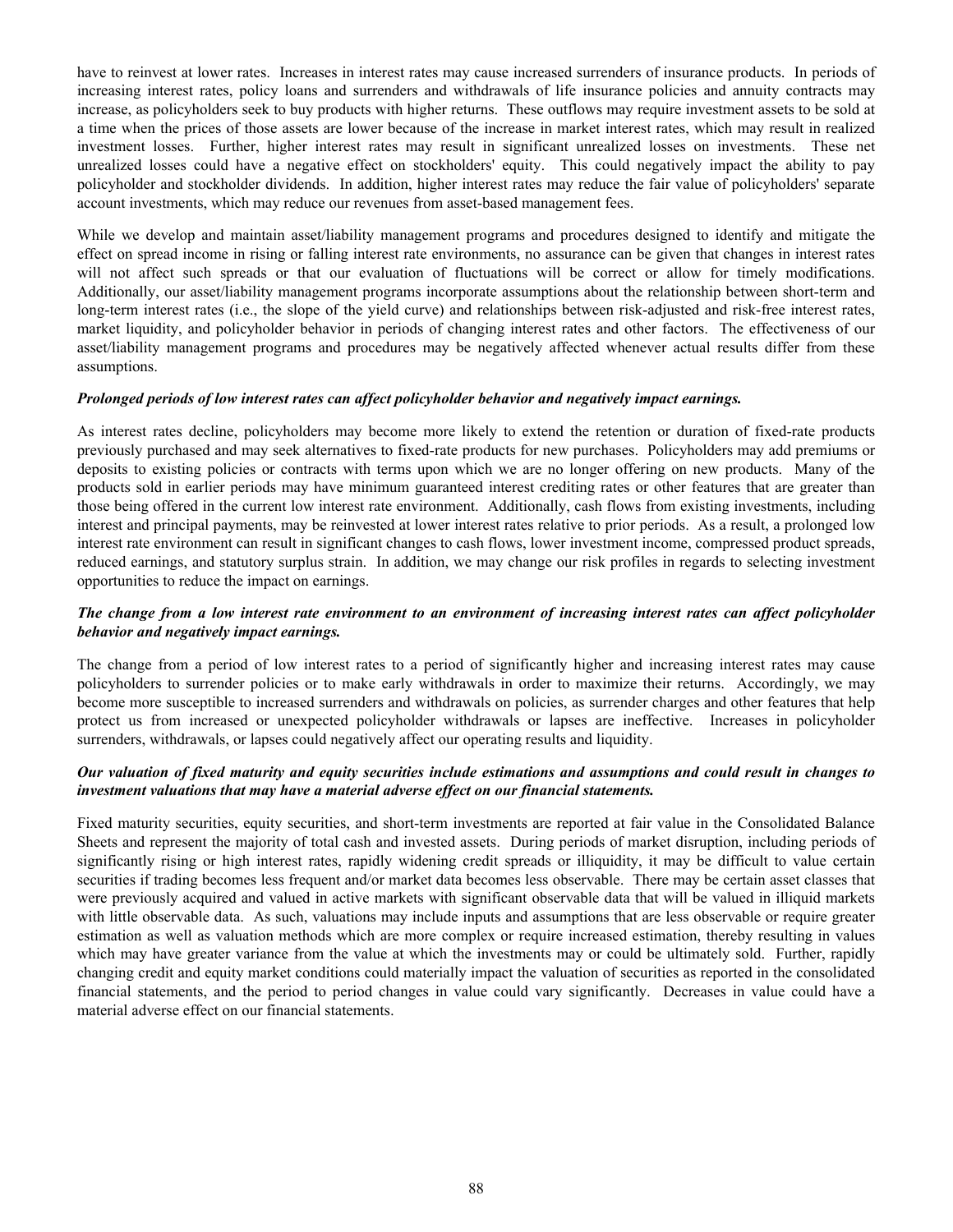# *Equity market volatility could negatively impact our profitability.*

We are exposed to equity market volatility in the following ways:

- We have exposure to equity price risk through investments. However, this exposure is limited due to the relatively small equity portfolio held during the periods presented.
- We earn investment management fees and mortality and expense fee income based upon the value of assets held in our separate accounts from both direct and reinsurance arrangements. Revenues from these sources fluctuate with changes in the fair value of the separate accounts.
- Volatility in equity markets may discourage customers from purchasing variable universal life and annuity products that have returns linked to the performance of the equity markets. This volatility may also result in existing customers withdrawing cash values or reducing investments in those products.
- We have equity price risk to the extent that it may affect the liability recognized under guaranteed minimum death benefits and guaranteed minimum withdrawal benefit provisions of the variable contracts. Periods of significant and sustained downturns in equity markets, increased equity volatility, or reduced interest rates could result in an increase in the valuation of the future policy benefit or policyholder account balance liabilities associated with such products, which ultimately could result in a reduction to net income.
- The amortization of DAC relating to variable products can fluctuate with changes in the performance of the underlying separate accounts due to the impact on estimated gross profits.
- The Company has a defined benefit pension plan that is frozen. Declining financial markets could have several impacts on this plan including but not limited to: a decrease in the plan's investment values; additional pension expense; a reduction in comprehensive income; and an increase in contributions. In addition, the funding requirements of our pension plan are sensitive to interest rate changes. Should interest rates decrease, plan liabilities may increase. Should interest rates increase, plan assets may decrease.

# *The determination of the amount of realized and unrealized impairments and allowances established on our investments is highly subjective and could materially impact our financial position or financial statements.*

The determination of the amount of impairments and allowances varies by investment type and is based upon our evaluation and assessment of known and inherent risks associated with the respective asset class. Such evaluations and assessments are revised as conditions change and new information becomes available. There can be no assurance that the assumptions, methodologies, and judgments employed in these evaluations and assessments will be accurate or sufficient in later periods. As a result, additional impairments may need to be realized or allowances provided in future periods. Further, historical trends may not be indicative of future impairments or allowances.

Additionally, we consider a wide range of factors about security issuers and we use our best judgment in evaluating the cause of the decline in the fair value of the security and in assessing the prospects for recovery. Inherent in management's evaluation of the security are assumptions and estimates about the operations of the issuer, its future earnings potential, and the ability and timeliness of the security's recovery in fair value.

# *We could be forced to sell investments at a loss to meet policyholder withdrawals.*

Many of our products allow policy and contract holders to withdraw their funds under defined circumstances. We manage liabilities and attempt to align the investment portfolio so as to provide and maintain sufficient liquidity to support anticipated withdrawal demands, contract benefits, and maturities. While we own a significant amount of liquid assets, a certain portion of our investment assets are relatively illiquid. If we experience unanticipated withdrawal or surrender activity, we could exhaust other sources of liquidity and be forced to liquidate assets, possibly on unfavorable terms. If we are forced to dispose of assets on unfavorable terms, it could have an adverse effect on our financial statements and financial condition.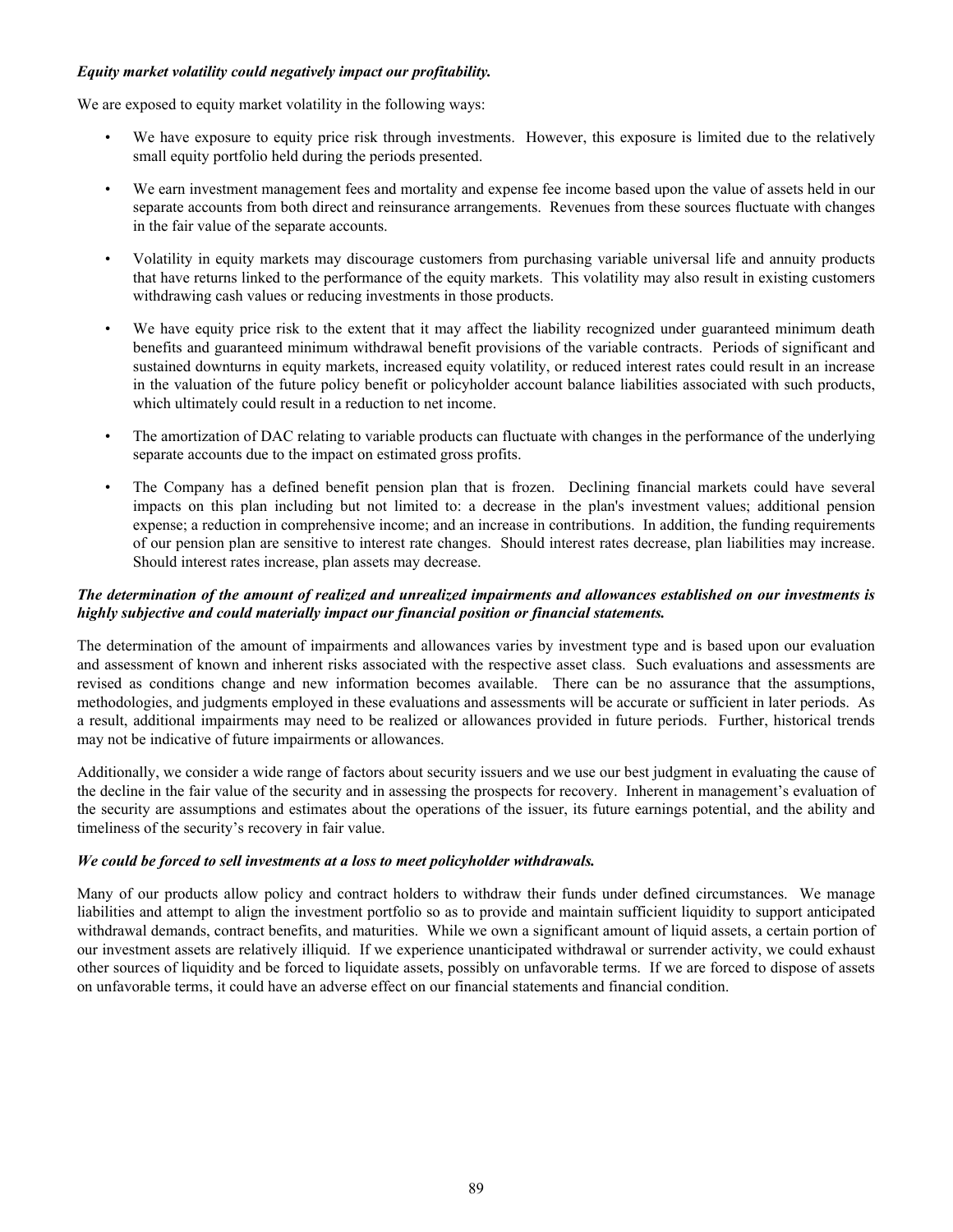# **Regulatory Risks:**

# *Insurance companies are highly regulated and are subject to numerous legal restrictions and regulations.*

We are subject to government regulation in each of the states in which we conduct business. Such regulation is vested in state agencies having broad administrative and, in some instances, discretionary power dealing with many aspects of our business. This may include, among other things, premium rates and increases thereto, reserve requirements, marketing practices, advertising, privacy, policy forms, reinsurance reserve requirements, acquisitions, mergers, and capital adequacy. Government regulation of insurers is concerned primarily with the protection of policyholders and other customers rather than shareholders. Interpretations of regulations by regulators may change, and statutes, regulations, and interpretations may be applied with retroactive impact, particularly in areas such as accounting or reserve requirements.

We cannot predict whether or in what manner regulatory reforms will be enacted and, if so, whether the enacted reforms will positively or negatively affect the Company, or whether any effects will be material. The NAIC generally formulates and promulgates statutory-based insurance regulations. However, each state is independent and must separately enact these financial regulations and guidelines. As such, insurers follow the interpretations and legal approvals of their respective states of domicile.

Other types of regulation that could affect us include insurance company investment laws and regulations, state statutory accounting practices, state escheatment practices, anti-trust laws, minimum solvency requirements, state securities laws, federal privacy laws, insurable interest laws, federal money laundering laws, anti-terrorism laws, and federal income tax regulations. Further, because we own and operate real property, state, federal, and local environmental laws could affect us. We cannot predict what form any future changes in these or other areas of regulation affecting the insurance industry might take or what effect, if any, such proposals might have on us if enacted into law.

We are also subject to various government regulations at the federal level. As a result of economic and market conditions in recent years, the federal government has become increasingly more active in issuing and enforcing regulations. The implementation of these legislative or regulatory requirements may make it more expensive for us to conduct business, may have a material adverse effect on the overall business climate, and could materially affect the profitability of the results of operations and financial condition of financial institutions. We are uncertain as to all of the impacts that new legislation will have and cannot provide assurance that it will not adversely affect our financial statements.

# *New accounting rules or changes to existing accounting rules could negatively impact our financial results.*

We are required to comply with GAAP, as promulgated by the FASB. GAAP is subject to constant review and change in an effort to address emerging accounting issues and develop interpretative accounting guidance on a continual basis. The implementation of new accounting guidance could result in substantial costs and or changes in assumptions or estimates, which could negatively impact our financial statements. Accordingly, we can give no assurance that future changes to GAAP will not have a negative impact on us.

In addition, we are required to comply with statutory accounting principles (SAP). SAP and various components of SAP, such as statutory actuarial reserving methodology, are subject to constant review by the NAIC, NAIC task forces and committees, as well as state insurance departments to address emerging issues and otherwise improve or modify financial reporting. Various proposals are typically pending before committees and task forces of the NAIC. If enacted, some of these may negatively affect us. The NAIC also typically works to reform state regulation in various areas, including reforms relating to life insurance reserves and the accounting for such reserves. We cannot predict whether or in what manner reforms will be enacted and, if so, whether the enacted reforms will positively or negatively affect us. Although states generally defer to the interpretation of the insurance department of the state of domicile with regards to regulations and guidelines, neither the action of the domiciliary state nor action of the NAIC is binding on any other state. Accordingly, a state could choose to follow a different interpretation. We can give no assurance that future changes to SAP or components of SAP will not have a negative impact on us.

# **Litigation Risk:**

# *Legal proceedings are unpredictable and could produce one or more unexpected outcomes that could materially and adversely affect our financial results.*

We are, from time to time, subject to litigation and other legal proceedings in the ordinary course of business. Some of these proceedings may involve matters particular to our unique business practices, the conduct of our agents, or to matters that pertain to general industry business practices. Some lawsuits may seek class action status that, if granted, could expose the Company to potentially significant liability by virtue of the size of the putative classes. These matters often raise difficult factual and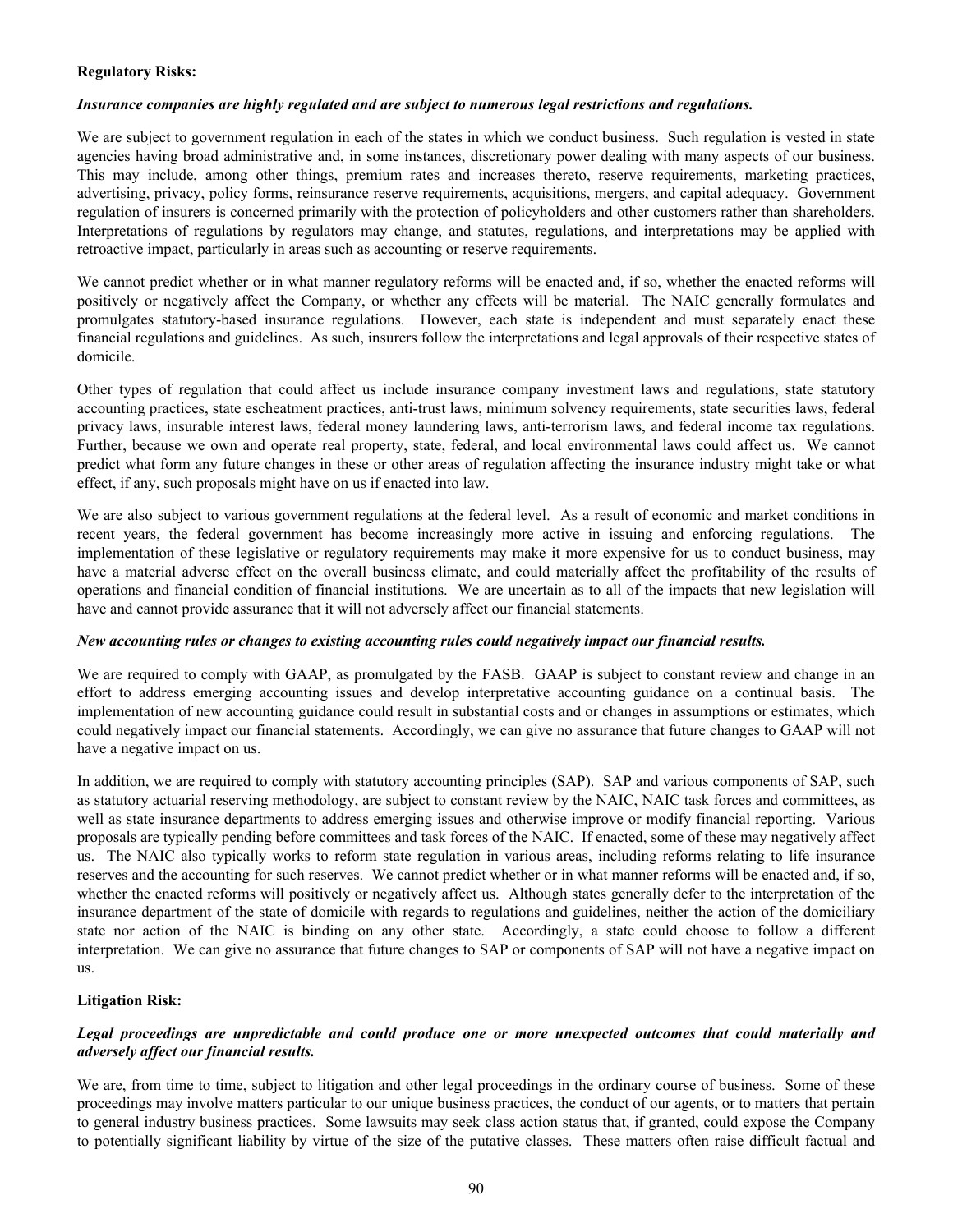legal issues and are subject to uncertainties and complexities. The outcomes of these matters are difficult to predict, and the amounts or ranges of potential loss at particular stages in the proceedings are in most cases difficult or impossible to ascertain. Judges and juries have substantial discretion in awarding punitive and compensatory damages which creates the potential for material adverse judgments or awards. Given the inherent unpredictability of litigation, there can be no assurance that any current or future litigation will not have a material adverse effect on the Company's results of operations or cash flows in any particular reporting period.

### **Catastrophic Event Risk:**

# *We are exposed to the risks of climate change, natural disasters, pandemics, terrorism, or other acts that could adversely affect our operations.*

While we have implemented risk management and contingency plans and taken preventive measures and other precautions, no predictions of specific scenarios can be made nor can assurance be given that there are not scenarios that could have an adverse effect on us. Climate change, a natural disaster, a pandemic, or an outbreak of an easily communicable disease could adversely affect the mortality or morbidity experience of us or our reinsurers. A pandemic could also have an adverse effect on lapses and surrenders of existing policies, as well as sales of new policies. In addition, a pandemic could result in large areas being subject to quarantine, with the result that economic activity slows or ceases. This could adversely affect the marketing or administration of our business. The possible macroeconomic effects of climate change, natural disasters, pandemics, or terrorism could also adversely affect our financial statements.

# *The effects of the COVID-19 outbreak have disrupted our operations and could adversely affect our business, financial condition, and results of operations.*

The widespread outbreak of COVID-19 has created significant volatility, uncertainty, and disruption in economic activity and financial markets globally. The global and domestic response to the COVID-19 outbreak continues to evolve. Since March, 2020, many state and local governments issued directives that have impacted and limited the behavior of citizens and businesses. The Company, as a financial institution, is classified as an essential business. We have instituted our business continuity plan and our home office remains open to ensure that we remain fully operational.

The COVID-19 pandemic, including its multiple variants, has impacted the activities of our customers, agents, and employees. The pandemic has increased mortality nationwide, raising the risk of increased mortality for our Company. Many of our products also include cash values that may be needed by our customers to meet financial needs during business disruptions. Sales could also be impacted because agents are unable to meet directly with customers and potential customers to complete the application process. At an employee level, many of our employees are working remotely or are periodically onsite to perform essential business functions and maintain business continuity. However, further spread of the disease and the introduction of new variants could impact our employees in many ways, including their ability to complete their work either remotely or in the office. This could result in delays in processing receipts and payments or supporting the needs of policy and contract holders. The implementation of government-issued quarantines could also impede the ability of employees to complete the necessary work at the home office or could result in the closure of the home office. Further, vaccinations may prove ineffective, and may not provide intended relief to our customers, policyholders, agents, or employees.

The extent of the impact of the COVID-19 pandemic on our financial performance will depend on numerous evolving factors and future developments, which are uncertain and cannot be predicted at this time. Such factors and developments include, but are not limited to: the duration, severity and spread of the outbreak and related variants; actions taken by government authorities to contain and mitigate COVID-19 and the effectiveness of such actions, including the relative success of vaccinations; the effect on the U.S. and global economies and financial markets and actions taken in response; the overall impact on the businesses of our customers, agents, partners, and vendors; the health of and effect on our workforce; the future effects to our operational and financial results due to the changes we have made to protect the safety and well-being of our employees and future operational disruptions or challenges we may face; increased cybersecurity and information security risk as a result of the transition of our employees to a remote work environment; and how quickly and to what extent normal economic and operating conditions may resume. Negative financial impacts that could occur include, but are not limited to, asset impairments, defaults or delinquencies in our mortgage loan portfolio, vacancies in occupancy in our real estate portfolio, a reduction in sales, a reduction in business retention, an increase in policyholder benefits, and an increase in operating expenses. While certain outcomes have been noted from the impacts of the pandemic, the full extent to which the COVID-19 pandemic may impact our business, financial condition or results of operations is uncertain and will continue to evolve over time.